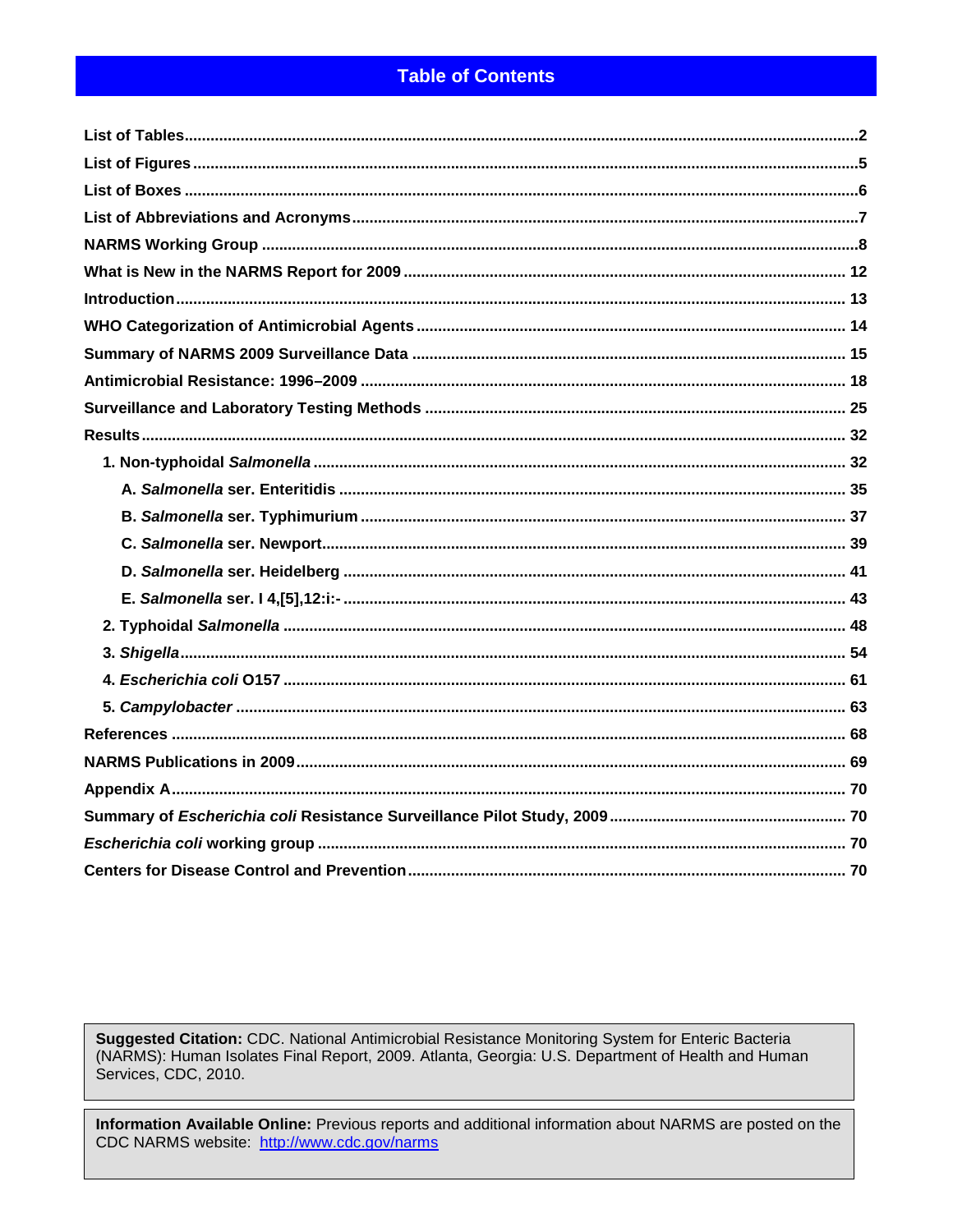### <span id="page-1-0"></span>**Disclaimer:** Commercial products are mentioned for identification only and do not represent endorsement **List of Tables**

| Table 1. | WHO categorization of antimicrobials of critical importance to human medicine 14                                                                                                 |  |
|----------|----------------------------------------------------------------------------------------------------------------------------------------------------------------------------------|--|
| Table 2. | Population size and number of isolates received and tested, NARMS, 2009 24                                                                                                       |  |
| Table 3. | Antimicrobial agents used for susceptibility testing for Salmonella, Shigella, and Escherichia                                                                                   |  |
| Table 4. | Antimicrobial agents used for susceptibility testing of Campylobacter isolates, NARMS,                                                                                           |  |
| Table 5. | Minimum inhibitory concentrations (MICs) and resistance of non-typhoidal Salmonella                                                                                              |  |
| Table 6. | Percentage and number of non-typhoidal Salmonella isolates resistant to antimicrobial                                                                                            |  |
| Table 7. |                                                                                                                                                                                  |  |
| Table 8. | Twenty most common non-typhoidal Salmonella serotypes in NARMS, 2009 34                                                                                                          |  |
| Table 9. | Minimum inhibitory concentrations (MICs) and resistance of Salmonella ser. Enteritidis                                                                                           |  |
|          | Table 10. Percentage and number of Salmonella ser. Enteritidis isolates resistant to antimicrobial                                                                               |  |
|          |                                                                                                                                                                                  |  |
|          | Table 12. Minimum inhibitory concentrations (MICs) and resistance of Salmonella ser. Typhimurium                                                                                 |  |
|          | Table 13. Percentage and number of Salmonella ser. Typhimurium isolates resistant to antimicrobial                                                                               |  |
|          |                                                                                                                                                                                  |  |
|          | Table 14. Resistance patterns of Salmonella ser. Typhimurium isolates, 2000-2009  39                                                                                             |  |
|          | Table 15. Minimum inhibitory concentrations (MICs) and resistance of Salmonella ser. Newport                                                                                     |  |
|          | Table 16. Percentage and number of Salmonella ser. Newport isolates resistant to antimicrobial                                                                                   |  |
|          |                                                                                                                                                                                  |  |
|          | Table 18. Minimum inhibitory concentrations (MICs) and resistance of Salmonella ser. Heidelberg                                                                                  |  |
|          | Table 19. Percentage and number of Salmonella ser. Heidelberg isolates resistant to antimicrobial                                                                                |  |
|          |                                                                                                                                                                                  |  |
|          | Table 21. Minimum inhibitory concentrations (MICs) and resistance of Salmonella ser. 14,[5],12:i:-                                                                               |  |
|          | Table 22. Percentage and number of Salmonella ser. I 4,[5],12:i:- isolates resistant to antimicrobial                                                                            |  |
|          |                                                                                                                                                                                  |  |
|          | Table 24. Number and percentage of isolates with resistance to at least ACSSuT, ACSSuTAuCx,<br>nalidixic acid, and ceftriaxone among the 20 most common non-typhoidal Salmonella |  |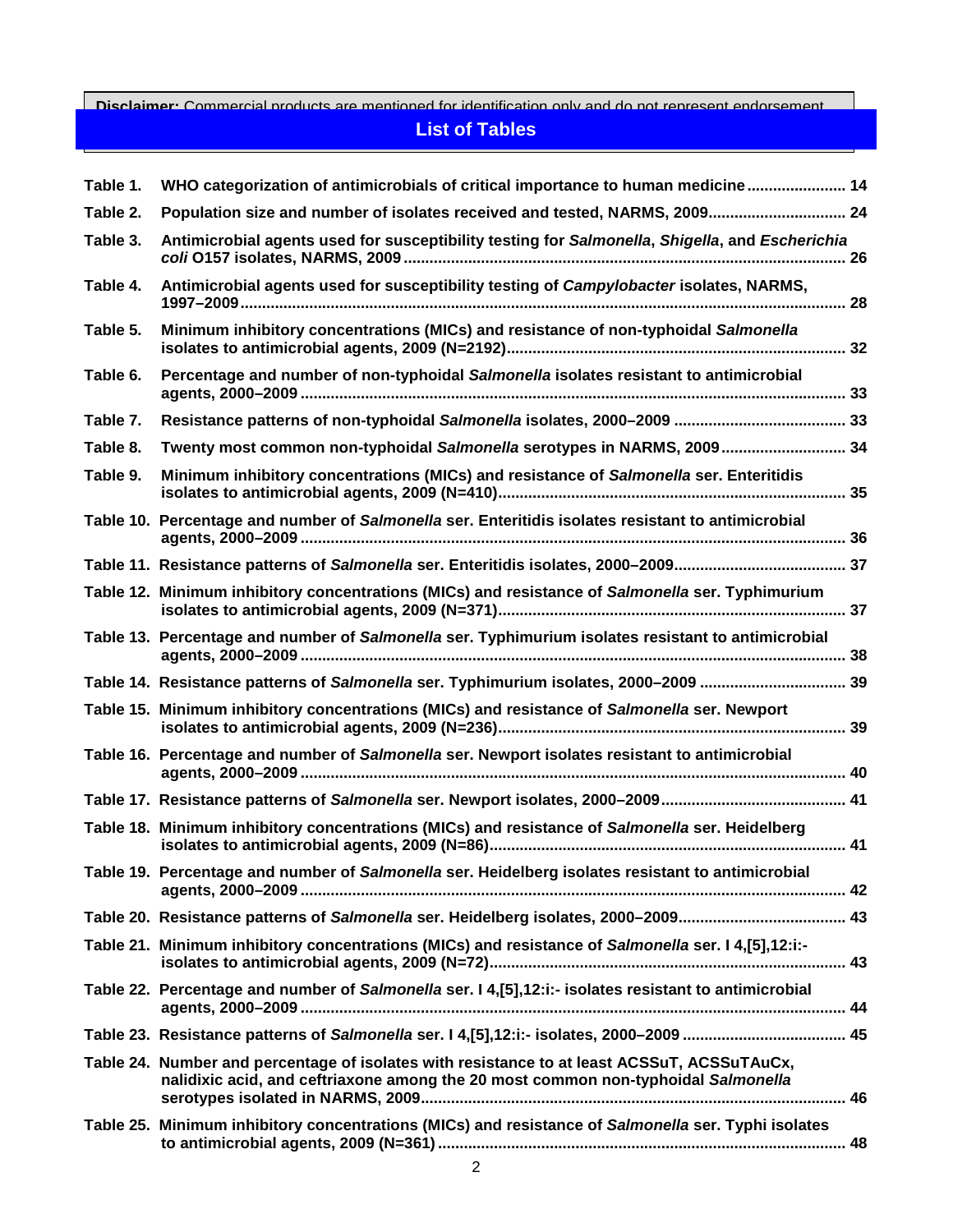| Table 26. Percentage and number of Salmonella ser. Typhi isolates resistant to antimicrobial agents,                                                                                |  |
|-------------------------------------------------------------------------------------------------------------------------------------------------------------------------------------|--|
|                                                                                                                                                                                     |  |
| Table 28. Frequency of Salmonella ser. Paratyphi A, Paratyphi B, and Paratyphi C isolated in NARMS,                                                                                 |  |
| Table 29. Minimum inhibitory concentrations (MICs) and resistance of Salmonella ser. Paratyphi A,<br>Paratyphi B, and Paratyphi C isolates to antimicrobial agents, 2009 (N=102) 50 |  |
| Table 30. Percentage and number of Salmonella ser. Paratyphi A, Paratyphi B, and Paratyphi C                                                                                        |  |
| Table 31. Resistance patterns of Salmonella ser. Paratyphi A, Paratyphi B, and Paratyphi C isolates,                                                                                |  |
|                                                                                                                                                                                     |  |
| Table 33. Minimum inhibitory concentrations (MICs) and resistance of Shigella isolates to                                                                                           |  |
| Table 34. Percentage and number of Shigella isolates resistant to antimicrobial agents, 2000-2009  55                                                                               |  |
|                                                                                                                                                                                     |  |
| Table 36. Minimum inhibitory concentrations (MICs) and resistance of Shigella sonnei isolates to                                                                                    |  |
| Table 37. Percentage and number of Shigella sonnei isolates resistant to antimicrobial agents,                                                                                      |  |
|                                                                                                                                                                                     |  |
| Table 39. Minimum inhibitory concentrations and resistance of Shigella flexneri isolates to                                                                                         |  |
| Table 40. Percentage and number of Shigella flexneri isolates resistant to antimicrobial agents,                                                                                    |  |
|                                                                                                                                                                                     |  |
| Table 42. Minimum inhibitory concentrations (MICs) and resistance of Escherichia coli 0157 isolates                                                                                 |  |
| Table 43. Percentage and number of Escherichia coli O157 isolates resistant to antimicrobial agents,                                                                                |  |
|                                                                                                                                                                                     |  |
|                                                                                                                                                                                     |  |
| Table 46. Minimum inhibition concentrations (MICs) and resistance of Campylobacter isolates to                                                                                      |  |
| Table 47. Percentage and number of Campylobacter isolates resistant to antimicrobial agents,                                                                                        |  |
|                                                                                                                                                                                     |  |
| Table 49. Minimum inhibitory concentrations (MICs) and resistance of Campylobacter jejuni isolates                                                                                  |  |
| Table 50. Percentage and number of Campylobacter jejuni isolates resistant to antimicrobial agents,                                                                                 |  |
| Table 51. Minimum inhibitory concentrations (MICs) and resistance of Campylobacter coli isolates to                                                                                 |  |
| Table 52. Percentage and number of Campylobacter coli isolates resistant to antimicrobial agents,                                                                                   |  |
| Table 53. Antimicrobial agents used for susceptibility testing of Escherichia coli, 2009  72                                                                                        |  |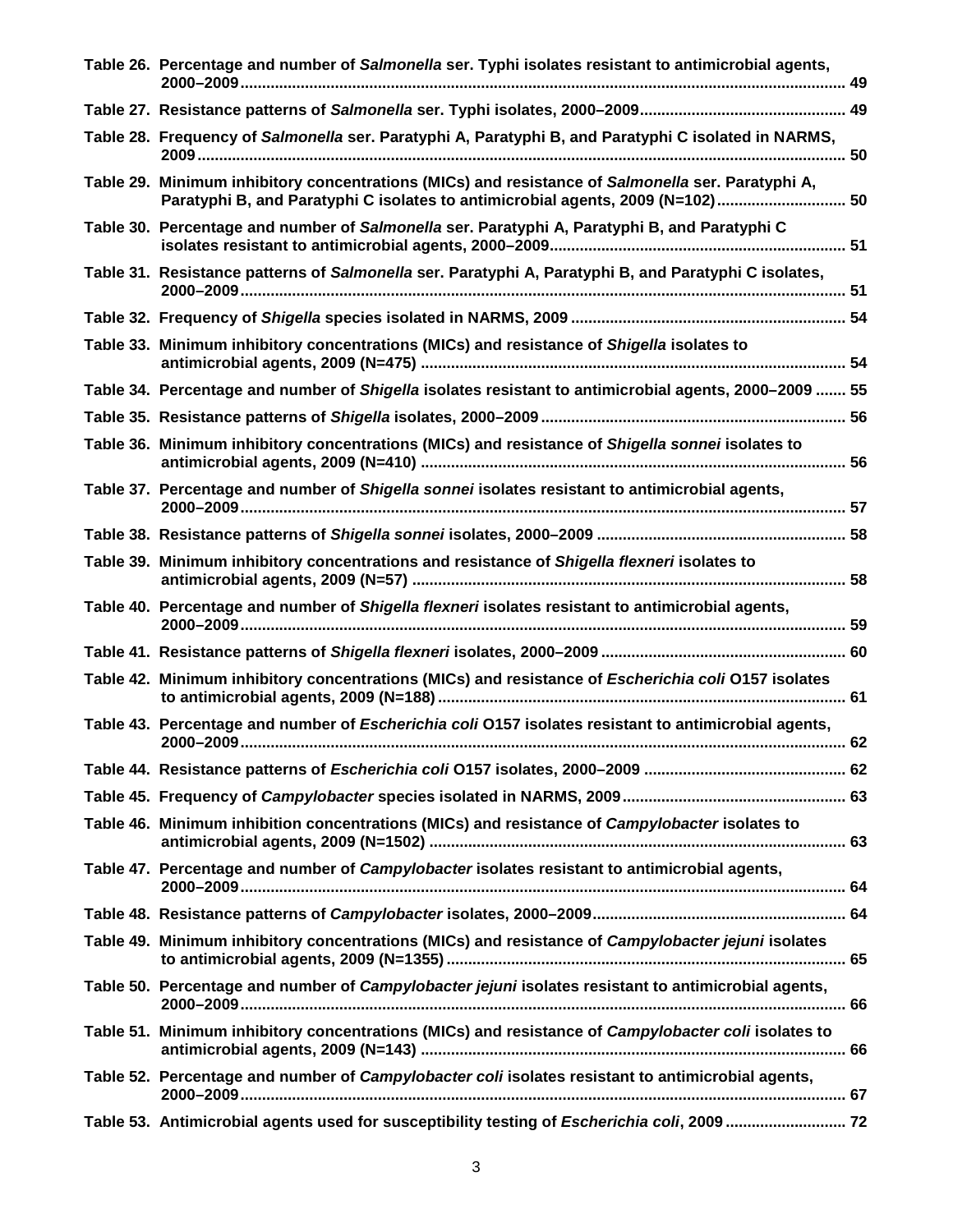| Table 54. Minimum inhibition concentrations (MICs) and resistance of Escherichia coli isolates to      |  |
|--------------------------------------------------------------------------------------------------------|--|
| Table 55. Percentage and number of <i>Escherichia coli</i> isolates resistant to antimicrobial agents, |  |
|                                                                                                        |  |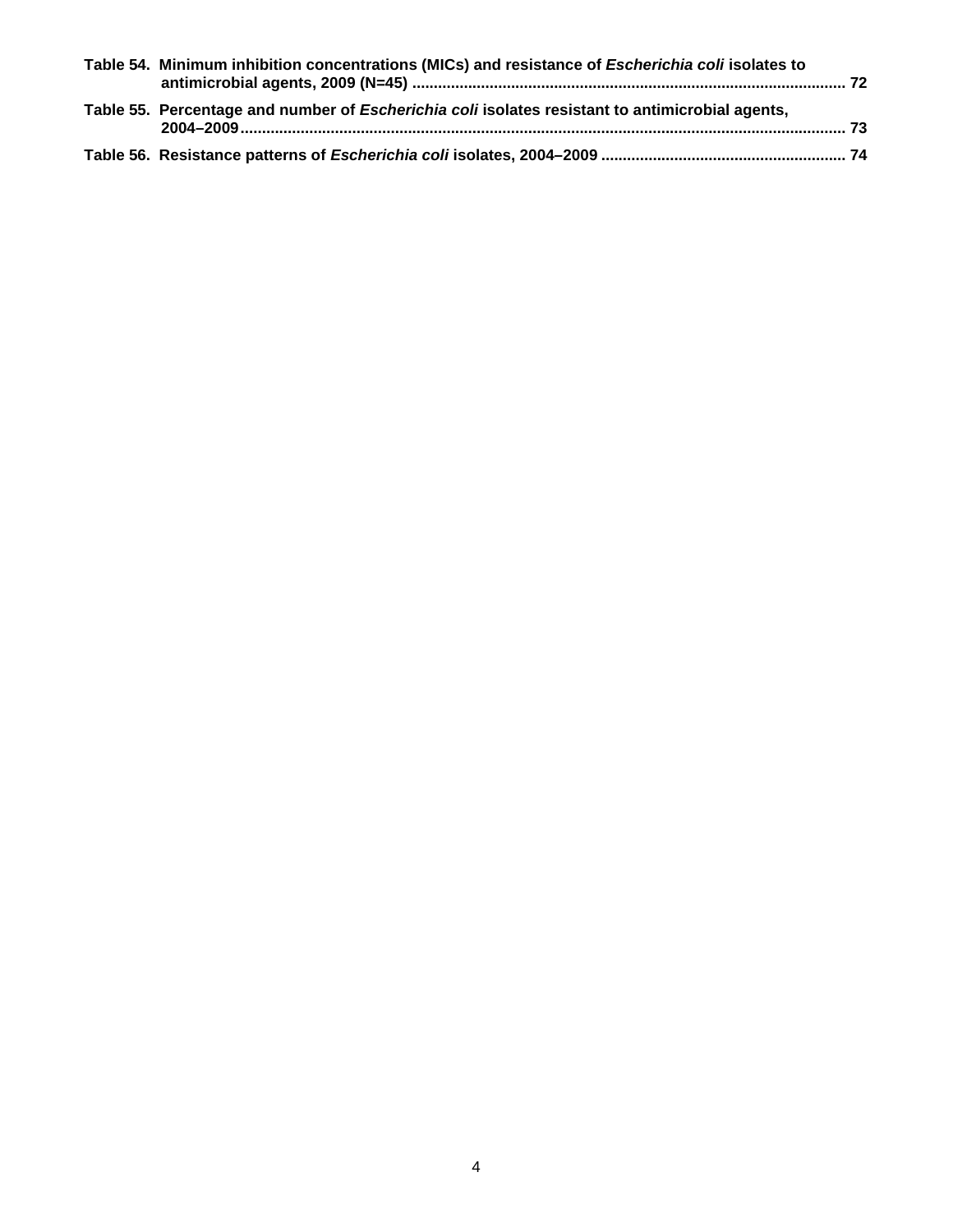# **List of Figures**

<span id="page-4-0"></span>

| Figure 1. | Percentage of non-typhoidal Salmonella isolates resistant to nalidixic acid, by year,                                                                                      |  |
|-----------|----------------------------------------------------------------------------------------------------------------------------------------------------------------------------|--|
| Figure 2. | Percentage of non-typhoidal Salmonella isolates resistant to ceftriaxone, by year,                                                                                         |  |
| Figure 3. | Percentage of Salmonella ser. Enteritidis isolates resistant to nalidixic acid, by year,                                                                                   |  |
| Figure 4. | Percentage of Salmonella ser. Heidelberg isolates resistant to ceftriaxone, by year,                                                                                       |  |
| Figure 5. | Percentage of Salmonella ser. Typhimurium isolates resistant to at least ampicillin,<br>chloramphenicol, streptomycin, sulfonamide, and tetracycline (ACSSuT), by year,    |  |
| Figure 6. | Percentage of Salmonella ser. Newport isolates resistant to at least ampicillin,<br>chloramphenicol, streptomycin, sulfonamide, tetracycline, amoxicillin-clavulanic acid, |  |
| Figure 7. | Percentage of non-typhoidal Salmonella isolates resistant to 1 or more antimicrobial                                                                                       |  |
| Figure 8. | Percentage of non-typhoidal Salmonella isolates resistant to 3 or more antimicrobial                                                                                       |  |
|           | Figure 9. Percentage of Salmonella ser. Typhi isolates resistant to nalidixic acid, by year, 2000-2009 22                                                                  |  |
|           | Figure 10. Percentage of Campylobacter isolates resistant to ciprofloxacin, by year, 1997–2009  23                                                                         |  |
|           |                                                                                                                                                                            |  |
|           |                                                                                                                                                                            |  |
|           |                                                                                                                                                                            |  |
|           |                                                                                                                                                                            |  |
|           | Figure 15. Antimicrobial resistance pattern for Salmonella ser. Typhimurium, 2009 38                                                                                       |  |
|           |                                                                                                                                                                            |  |
|           |                                                                                                                                                                            |  |
|           |                                                                                                                                                                            |  |
|           |                                                                                                                                                                            |  |
|           | Figure 20. Antimicrobial resistance pattern for Salmonella ser. Paratyphi A, Paratyphi B, and                                                                              |  |
|           |                                                                                                                                                                            |  |
|           |                                                                                                                                                                            |  |
|           |                                                                                                                                                                            |  |
|           |                                                                                                                                                                            |  |
|           |                                                                                                                                                                            |  |
|           |                                                                                                                                                                            |  |
|           |                                                                                                                                                                            |  |
|           |                                                                                                                                                                            |  |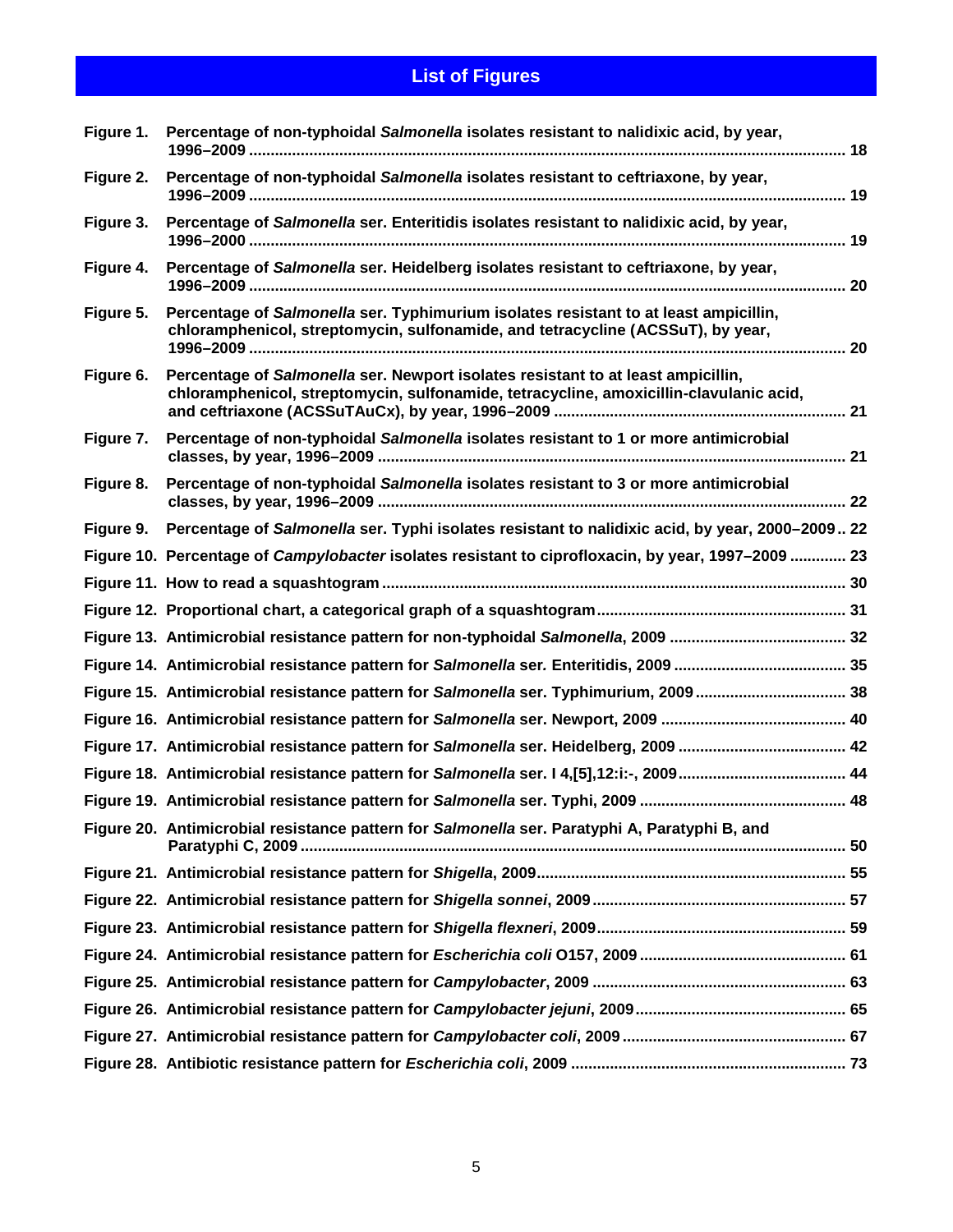# **List of Boxes**

<span id="page-5-0"></span>

| Box 2. Four major multidrug-resistant patterns among non-typhoidal Salmonella isolates, 1996-2009  47 |  |
|-------------------------------------------------------------------------------------------------------|--|
| Box 3. Molecular characterization of non-Typhi Salmonella enterica that show decreased susceptibility |  |
|                                                                                                       |  |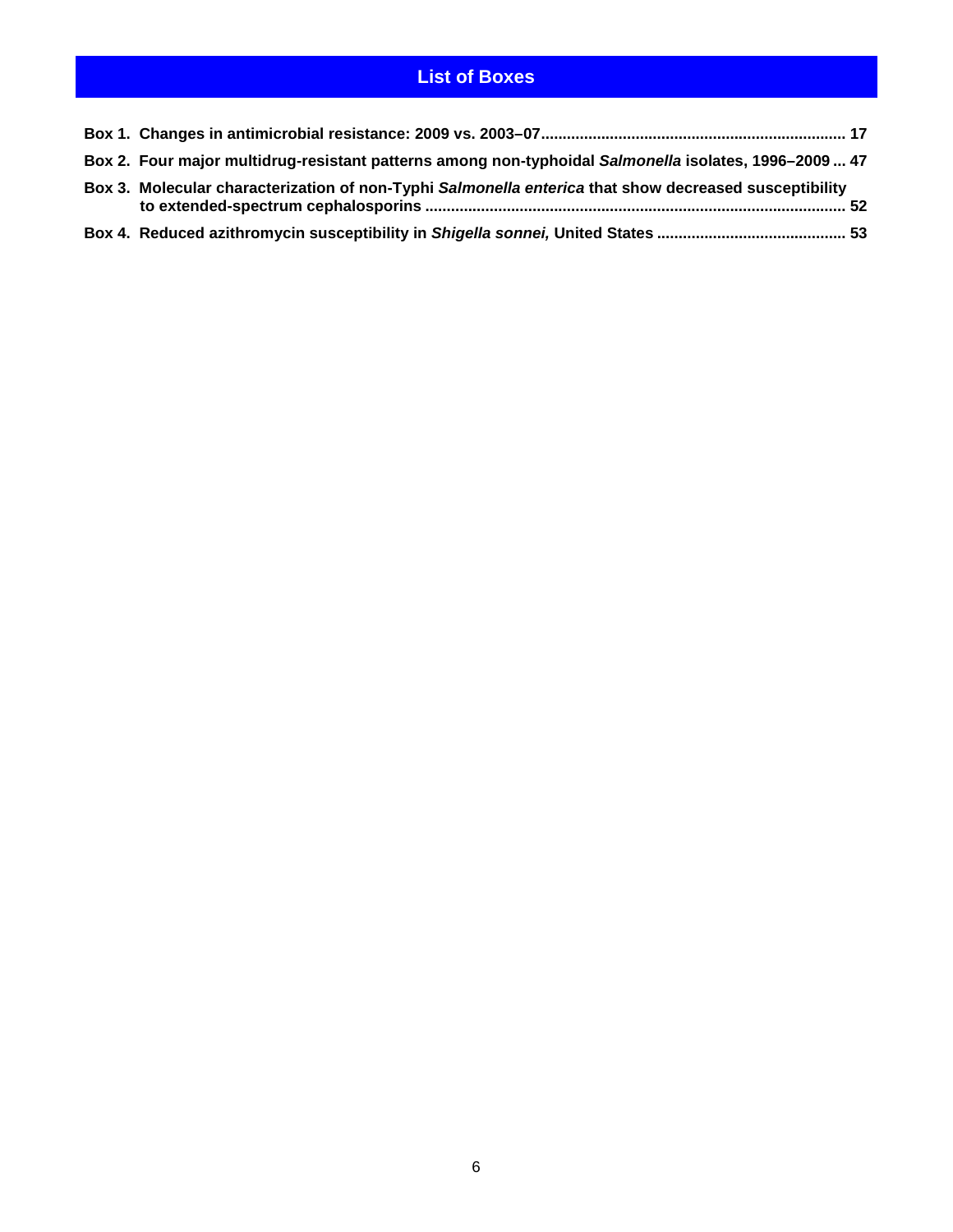# **List of Abbreviations and Acronyms**

<span id="page-6-0"></span>

| <b>ACSSuT</b> | Resistance to ampicillin, chloramphenicol, streptomycin, sulfamethoxazole/sulfisoxazole, and<br>tetracycline                                           |
|---------------|--------------------------------------------------------------------------------------------------------------------------------------------------------|
| ACSSuTAuCx    | Resistance to ampicillin, chloramphenicol, streptomycin, sulfamethoxazole/sulfisoxazole,<br>tetracycline, amoxicillin-clavulanic acid, and ceftriaxone |
| ACT/S         | Resistance to at least ampicillin, chloramphenicol, and trimethoprim-sulfamethoxazole                                                                  |
| ANT/S         | Resistance to at least ampicillin, nalidixic acid and trimethoprim-sulfamethoxazole                                                                    |
| AT/S          | Resistance to at least ampicillin and trimethoprim-sulfamethoxazole                                                                                    |
| <b>CDC</b>    | Centers for Disease Control and Prevention                                                                                                             |
| <b>CI</b>     | Confidence interval                                                                                                                                    |
| <b>CLSI</b>   | Clinical and Laboratory Standards Institute                                                                                                            |
| EIP           | <b>Emerging Infections Program</b>                                                                                                                     |
| <b>ELC</b>    | Epidemiology and Laboratory Capacity                                                                                                                   |
| FDA-CVM       | Food and Drug Administration-Center for Veterinary Medicine                                                                                            |
| FoodNet       | Foodborne Diseases Active Surveillance Network                                                                                                         |
| <b>MIC</b>    | Minimum inhibitory concentration                                                                                                                       |
| <b>NARMS</b>  | National Antimicrobial Resistance Monitoring System for Enteric Bacteria                                                                               |
| <b>OR</b>     | Odds ratio                                                                                                                                             |
| <b>PHLIS</b>  | Public Health Laboratory Information System                                                                                                            |
| <b>USDA</b>   | United States Department of Agriculture                                                                                                                |
| <b>WHO</b>    | World Health Organization                                                                                                                              |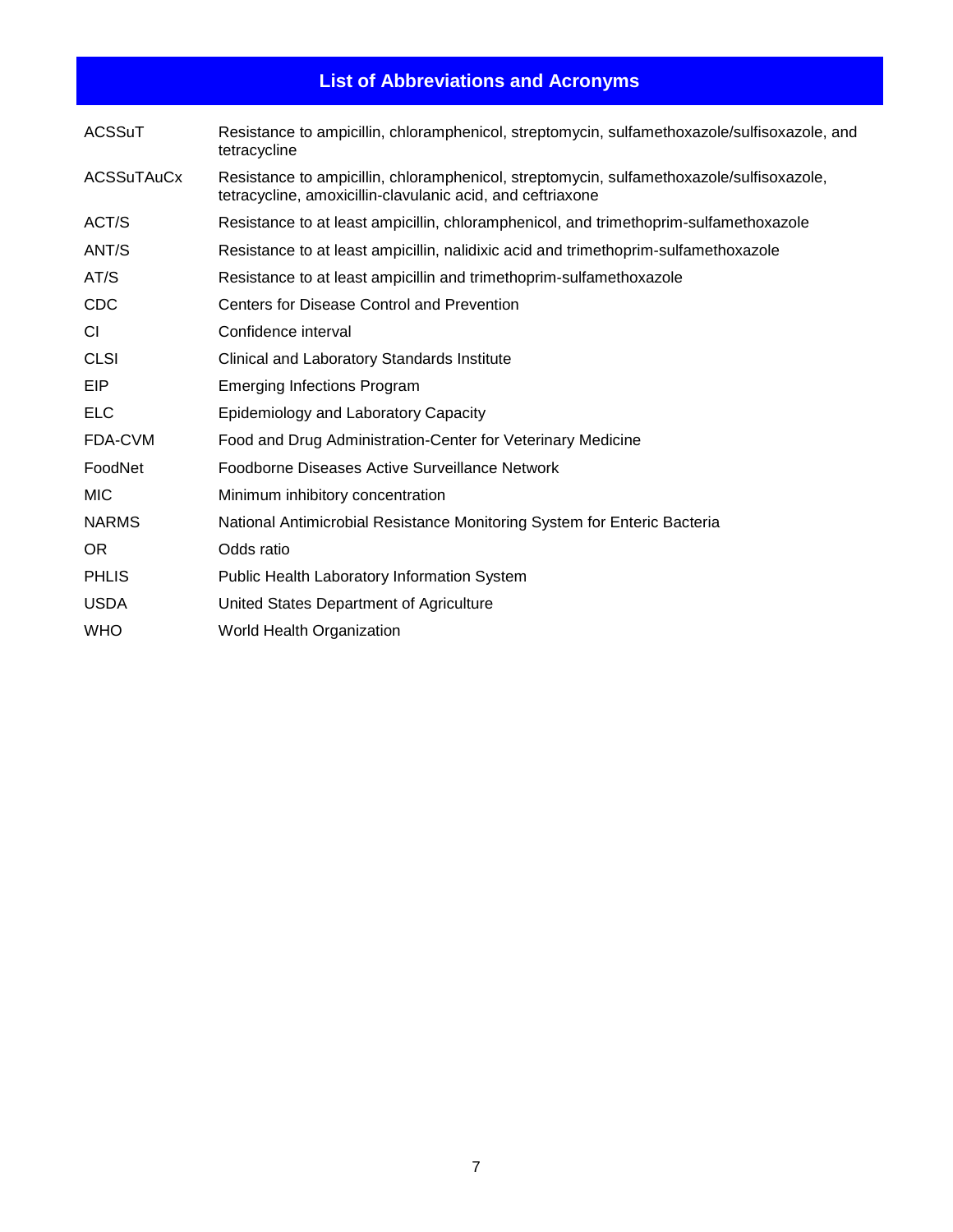#### **NARMS Working Group**

#### <span id="page-7-0"></span>**Centers for Disease Control and Prevention**

*Enteric Diseases Epidemiology Branch*

*Enteric Diseases Laboratory Branch*

*Division of Foodborne, Waterborne and Environmental Diseases*

*National Center for Emerging and Zoonotic Infectious Diseases*

Olympia Anderson Frederick Angulo Ezra Barzilay Jason Folster Peter Gerner-Smidt Audrey Green Patricia Griffin Robert Michael Hoekstra Rebecca Howie Kevin Joyce Maria Karlsson Beth Karp Amy Krueger Kathryn Lupoli Andre McCullough Felicita Medalla Gary Pecic Jared Reynolds Regan Rickert Jacinta Smith Andrew Stuart Robert Tauxe Jean Whichard

#### **U.S. Food and Drug Administration** *Center for Veterinary Medicine*

Heather Green Claudine Kabera Patrick McDermott Emily Tong Niketta Womack

#### **Participating State and Local Health Departments**

*Alabama Department of Public Health* LaDonna Cranidiotis Sherri Davidson

Sharon Massingale Patricia Morrow Joanna Roberson

#### *Alaska Department of Health and Social Services*

Shellie Smith Catherine Xavier

#### *Arizona Department of Health Services*

Shoana Anderson Aarikha D'Souza Daniel Flood Melissa Hoffman Ken Komatsu William Slanta Victor Waddell

#### *Arkansas Department of Health* Rossina Stefanova

#### *California Department of Health Services* Wendy Cheung

Claudia Crandall Samar Fontanoz Paul Kimsey Will Probert Sam Shin Duc Vugia

#### *Colorado Department of Public Health and Environment*

Alicia Cronquist Laura Gillim-Ross Joyce Knutsen Hugh Maguire

#### *Connecticut Department of Public Health*

Diane Barden Sharon Hurd Aristea Kinney Mona Mandour

#### *Delaware Health and Social Services* Gaile McLaughlin Bela Patel Debra Rutledge

#### *Florida Department of Health*

Ronald Baker Maria Calcaterra Sonia Etheridge Dian Sharma

#### *Georgia Division of Public Health*

Jim Benson Elizabeth Franko Tameka Hayes Mary Hodel Susan Lance Bob Manning Mahin Park Lynett Poventud Suzanne Segler Stepy Thomas Melissa Tobin-D'Angelo

#### *Hawaii Department of Health*

Rebecca Kanenaka Norman O'Connor

#### *Houston Health and Human Services Department*

Raouf Arafat Adebowale Awosika-Olumo Gregory Dufour Vern Juchau Sudha Pottumarthy Joan Rogers

#### *Idaho Department of Health and*

*Welfare* Colleen Greenwalt Vivian Lockary Raemi Nolevanko

## *Illinois Department of Public*

*Health* Nancy Barstead Bob Cox Mark Dworkin Juan Garcia Rebecca Hambelton Stephen Hendren Steve Hopkins Patrick Miller Mohammad Nasir Kiran Patel Tricia Patterson Guinevere Reserva Bindu Shah Andrea Stadsholt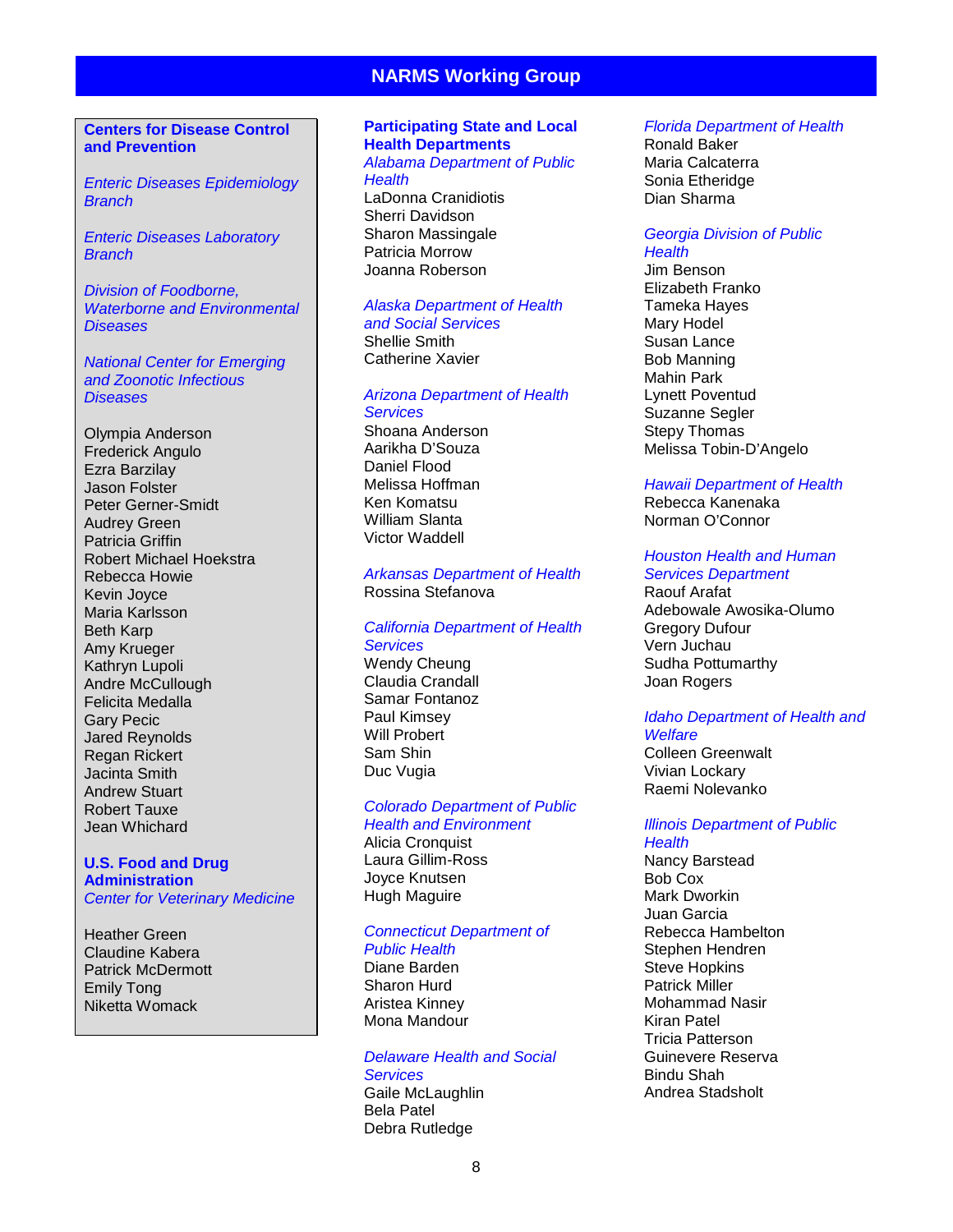#### *Indiana State Department of*

*Health* Brent Barrett Amie May John Radosevic

#### *Iowa Department of Public Health, University Hygienic Laboratory*  Mary DeMartino

Randy Groepper

#### *Kansas Department of Health and Environment*

Cheryl Banez-Ocfemia Robert Flahart Gail Hansen Carissa Pursell June Sexton Kathleen Waters

#### *Kentucky Department of Public Health*

Robin Cotton Karim George William Grooms Darrin Sevier Jack Wiedo

#### *Los Angeles County Department of Health Services*

Michael Stephens Sheena Chu Sue Sabet Laurene Mascola Roshan Reporter Joan Sturgeon

#### *Louisiana Department of Health and Hospitals*

Gary Balsamo Erin Delaune Wayne Dupree Catrin Jones-Nazar Lori Kravet Steven Martin Raoult Ratard Theresa Sokol Susanne Straif-Bourgeois

#### *Maine Department of Human Services*

Geoff Beckett Kathleen Gensheimer Jeff Randolph Vicki Rea Lori Webber Donna Wrigley Anthony Yartel

#### *Maryland Department of Health*

# *and Mental Hygiene*

David Blythe Kirsten Larson Celere Leonard Amanda Palmer Jafar Razeq Pat Ryan

#### *Massachusetts Department of Public Health*

Catherine Brown Alfred DeMaria Robert Goldbaum Emily Harvey Patricia Kludt Joseph Peppe Tracy Stiles

#### *Michigan Department of Community Health*

Carrie Anglewicz Frances Downes Teri Lee Dyke James Rudrik William Schneider Patricia Somsel

#### *Minnesota Department of Health*

John Besser Billie Juni Fe Leano Stephanie Meyer Kirk Smith Charlott Taylor Theresa Weber

#### *Mississippi Department of Health*

Jannifer Anderson Jane Campbell Gloria Kendrick Sheryl Hand Cathie Hoover Daphne Ware

#### *Missouri Department of Health*

David Byrd Steve Gladbach Jason Herstein Harvey Marx JoAnn Rudroff

#### *Montana Department of Public Health and Human Services*

Bonnie Barnard Anne Weber Susanne Zanto

#### *Nebraska Health and Human Services and the Nebraska Public Heatlh Laboratory*

Amy Armbrust Jude Dean Paul Fey Peter Iwen Tom Safranek

#### *Nevada Department of Health and Human Services*

Vince Abitria Patricia Armour Stephanie Ernaga Jaime Frank Paul Hug Bradford Lee Susanne Quianzon Lisa Southern Stephanie Van Hooser

#### *New Hampshire Department of Health and Human Services*

Christine Adamski Christine Bean Elizabeth Daly Wendy Lamothe Nancy Taylor Daniel Tullo

#### *New Jersey Department of Health* Ruth Besco Michelle Malavet Sylvia Matiuck Paul Seitz

#### *New Mexico Department of Health*

Lisa Butler Cynthia Nicholson Lisa Onischuk Erica Pierce Paul Torres

#### *New York City Department of Health*

Sharon Balter Ludwin Chicaiza Heather Hanson Lillian Lee Jennifer Rakeman Vasudha Reddy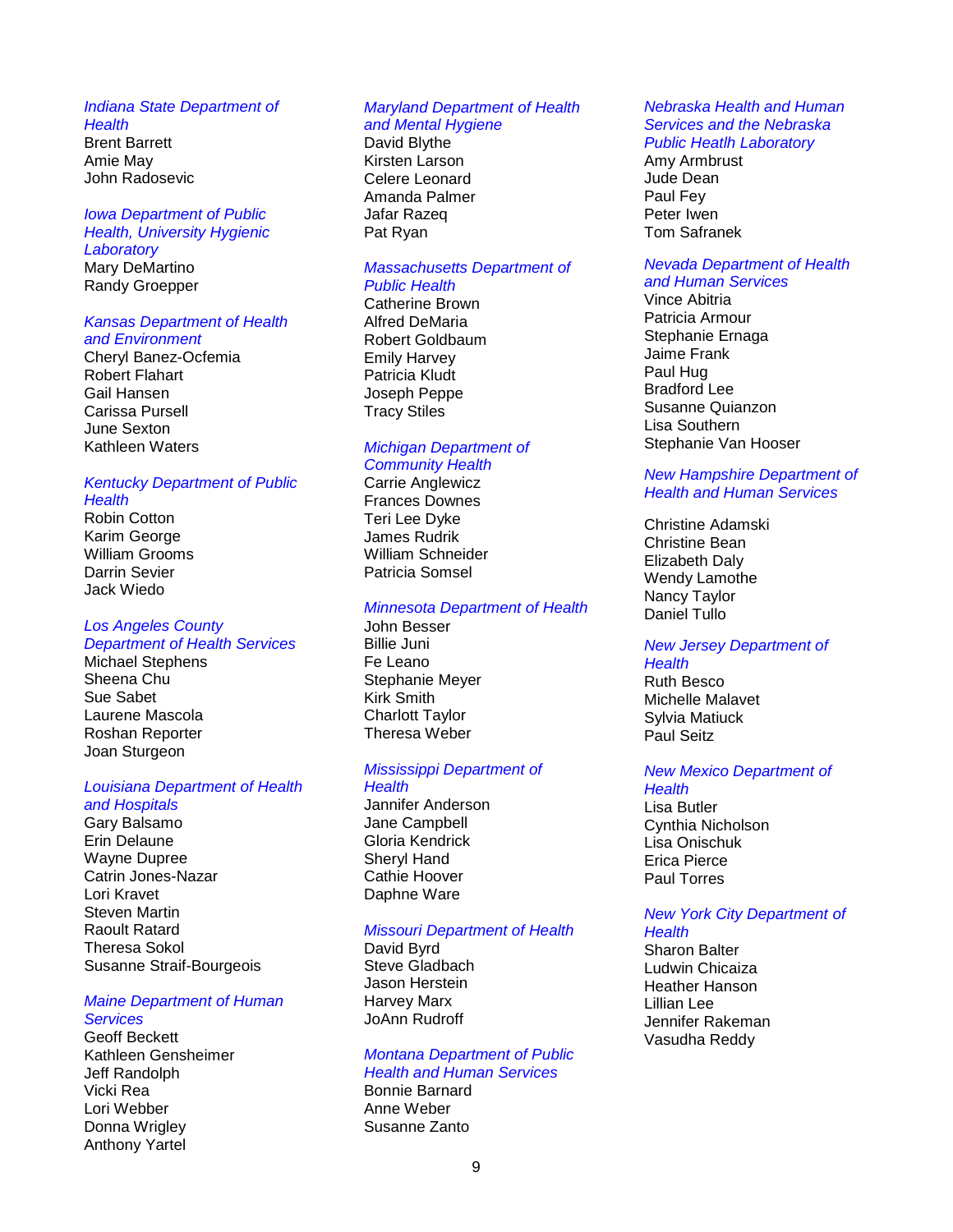#### *New York State Department of Health*

Leeanna Armstrong Nellie Dumas Tammy Quinlan Dale Morse Tim Root Shelley Zansky

#### *North Carolina Department of Health and Human Services*

Denise Griffin Debra Springer

#### *North Dakota Department of*

*Health* Lisa Elijah Julie Wagendorf Eric Hieb Nicole Meier Tracy Miller Lisa Well

#### *Ohio Department of Health*

Rick Bokanyi Tammy Bannerman Jane Carmean Larry King Mary Kay Parrish Susan Luning Ellen Salehi

#### *Oklahoma State Department of Health*

Rebekah Berry Mike Lytle Mike McDermot

#### *Oregon Department of Human Service*

Debbie Berquist Cathy Ciaffoni Paul Cieslak Dawn Daly Emilio Debess Julie Hatch Beletsachew Shiferaw Larry Stauffer Janie Tierheimer Robert Vega Veronica Williams

#### *Pennsylvania Department of Human Service*

Wayne Chmielecki Lisa Dettinger Nkuchia Mikanatha Stanley Reynolds Carol Sandt James Tait

#### *Rhode Island Department of Health*

Tara Cooper Deanna Simmons Cindy Vanner

#### *South Carolina Department of Health and Environmental Control*

Dana Giurgiutiu Mamie Turner Jennifer Meredith Arthur Wozniak

#### *South Dakota Department of Health*

Christopher Carlson Lon Kightlinger Mike Smith Yvette Thomas

#### *Tennessee Department of Health*

Parvin Arjmandi Paula Bailey John Dunn Samir Hanna Henrietta Hardin

#### *Texas Department of State Health Services*

Tamara Baldwin Leslie Bullion Elizabeth Delamater Linda Gaul Eldridge Hutcheson Miriam Johnson Susan Neill Pushker Raj Ana Valle

#### *Utah Department of Health*

Dan Andrews Kim Christensen Jana Coombs Cindy Fisher David Jackson Barbara Jepson Susan Mottice

#### *Vermont Department of Health*

Erica Berl Valerie Cook Eunice H. Froeliger Christine LaBarre

#### *Virginia Division of Consolidated Laboratory Services and Virginia Department of Health*

Ellen Basinger Sherry Giese Jody Lowman Mary Mismas Denise Toney

#### *Washington Department of Health*

Jennifer Breezee Romesh Gautom Donna Green Brian Hiatt Yolanda Houze Kathryn MacDonald

#### *West Virginia Department of Health and Human Resources*

Danae Bixler Christi Clark Maria del Rosario Loretta Haddy Andrea Labik Megan Young

#### *Wisconsin Department of Health and Family Services*

John Archer Susann Ahrabi-Fard Charles Brokopp Jeffrey Davis Rick Heffernan Rachel Klos Tim Monson Dave Warshauer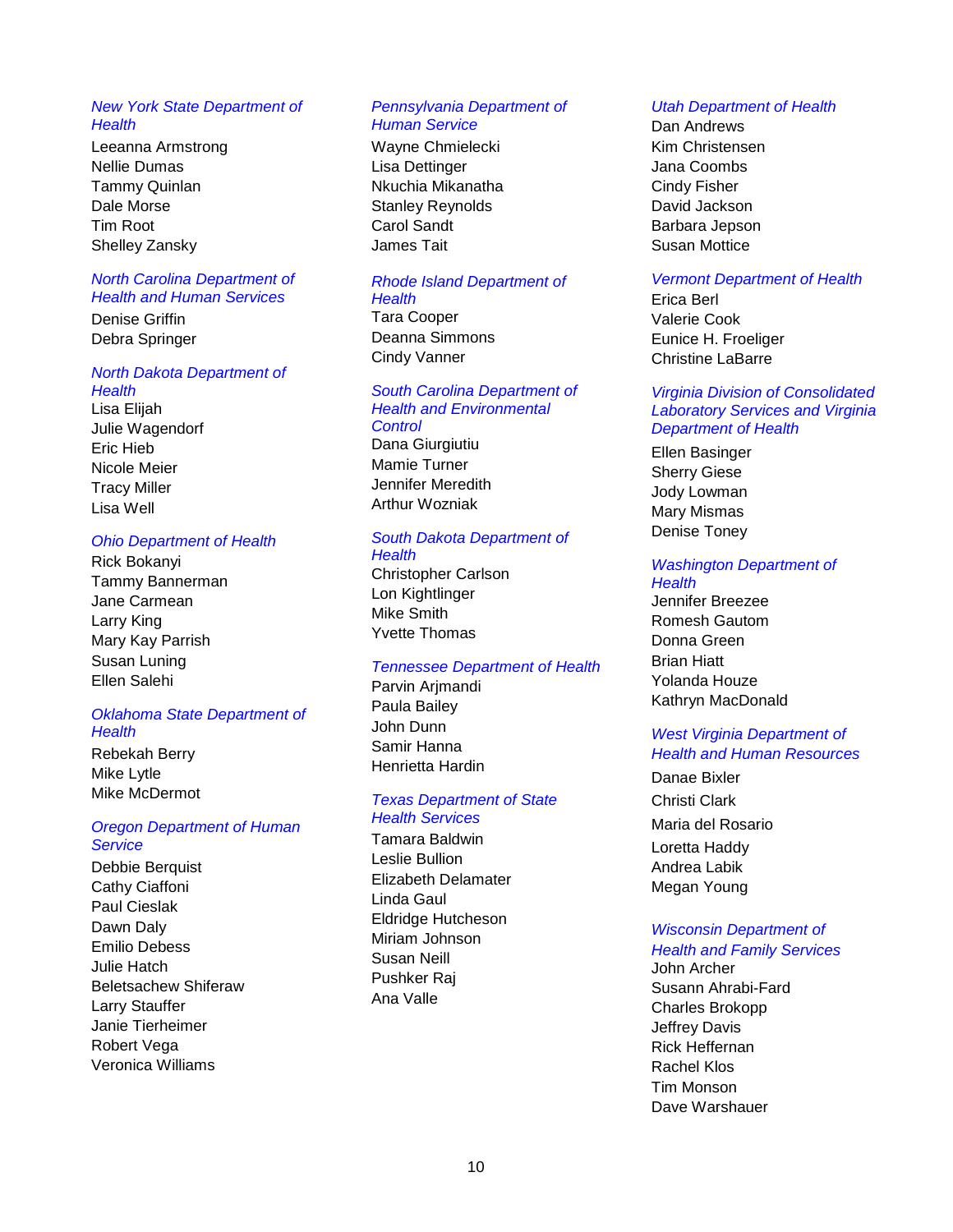#### *Wyoming Department of Health*

Richard Harris John Harrison Clay Van Houten Tracy Murphy Jim Walford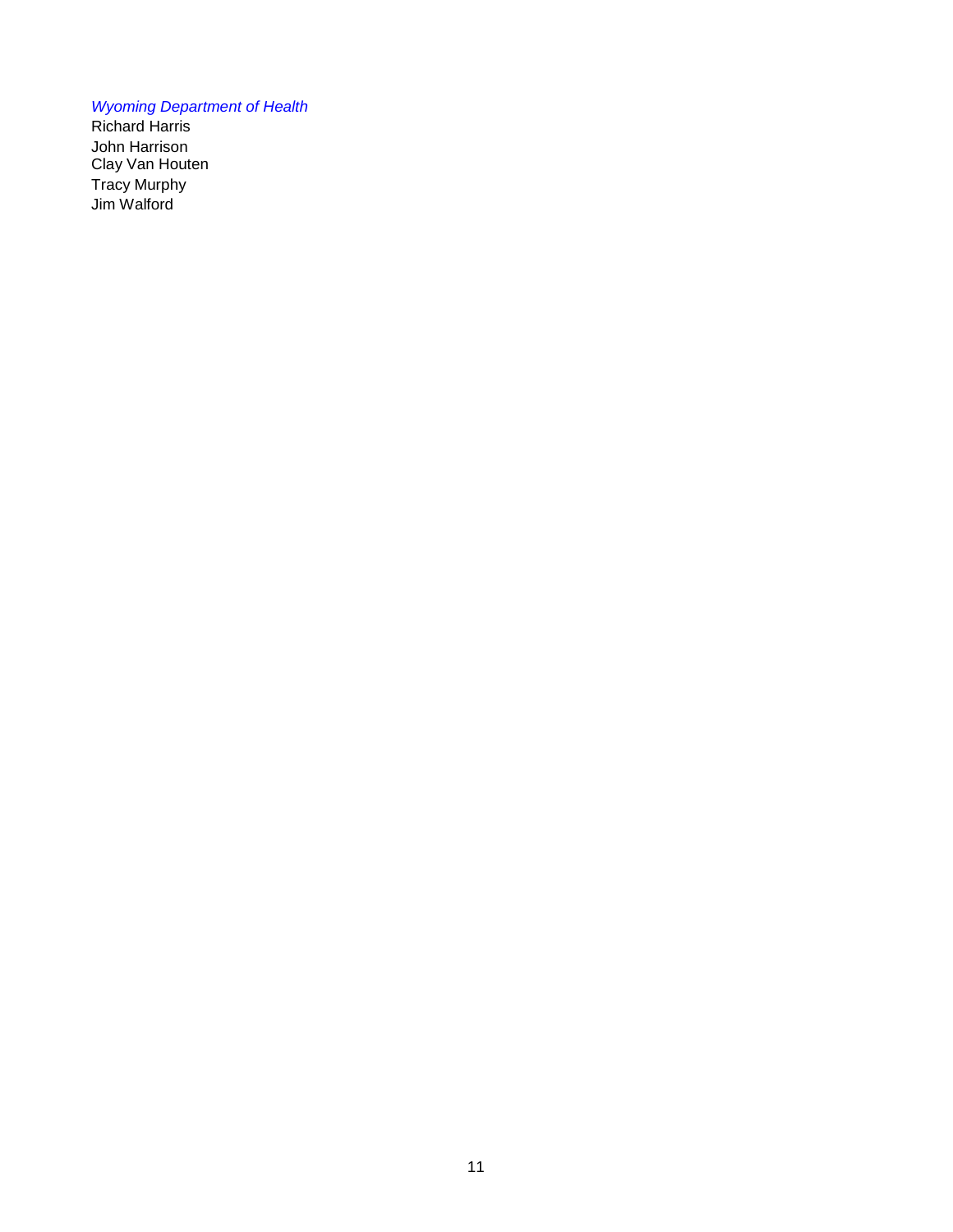#### <span id="page-11-0"></span>**Mutually exclusive criteria heading**

In Box 2 (page 47), we describe the 4 most common multidrug-resistant (MDR) patterns among non-typhoidal *Salmonella* isolates based on resistance to 7 of the 15 agents currently tested in NARMS: ampicillin (A), chloramphenicol (C), streptomycin (S), sulfonamide (Su), tetracycline (T), amoxicillin-clavulanic acid (Au), and ceftriaxone (Cx). Resistance to the 7 agents has been used in NARMS to categorize specific MDR patterns. Unlike MDR criteria used for tables in previous reports and other sections of this report, we used mutually exclusive criteria in the new section. Use of mutually exclusive criteria is important in monitoring major and emerging patterns, which may be driven by different resistance mechanisms.

#### **Update of trimethoprim-sulfamethoxazole data for** *Shigella*

Automated fluorescence-based methods have been used since 2001 to determine minimum inhibitory concentrations (MIC) for the drugs tested for *Enterobacteriaceae*. These automated fluorescence-based methods are designed to emulate MICs that would be obtained if the results were read visually. Recent laboratory comparison studies showed that the automated fluorescence-based method was not reproducibly emulating visually-determined results for trimethoprim-sulfamethoxazole with *Shigella* species. The test manufacturer has updated the automated fluorescence-based method to improve concordance with visual results, and these updates have been applied retroactively to the affected data in the database. This has resulted in lower MIC results and lower prevalence of trimethoprim-sulfamethoxazole resistance for *Shigella*.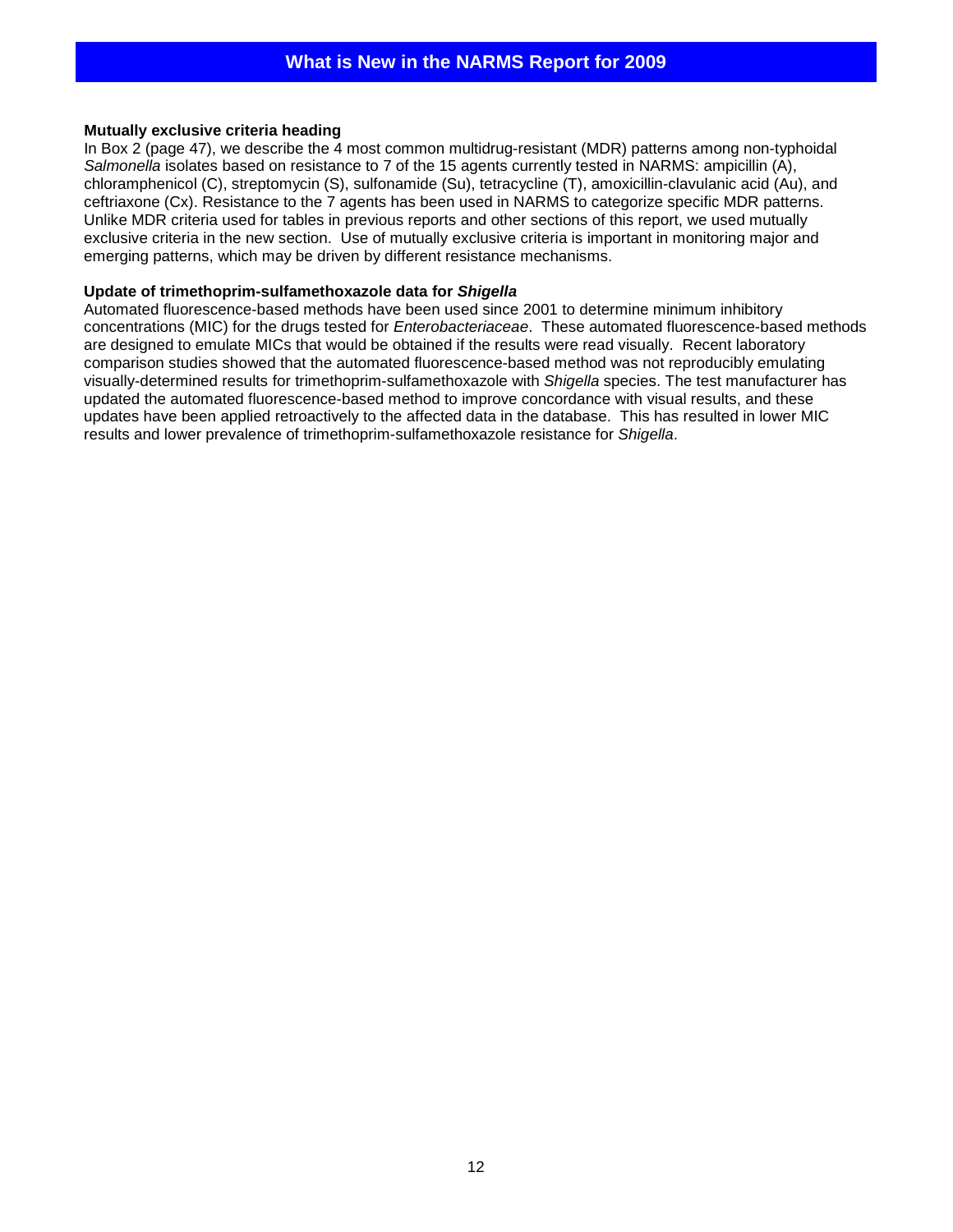<span id="page-12-0"></span>The National Antimicrobial Resistance Monitoring System (NARMS) for Enteric Bacteria is a collaboration among the Centers for Disease Control and Prevention (CDC), [U.S. Food and Drug Administration's](http://www.fda.gov/) Center for [Veterinary Medicine](http://www.fda.gov/) (FDA-CVM), and [U.S. Department of Agriculture](http://www.usda.gov/) (USDA). The primary purpose of NARMS at CDC is to monitor antimicrobial resistance among enteric bacteria isolated from humans. Other components of the interagency NARMS program include surveillance for resistance in enteric bacteria isolated from foods, conducted by the FDA-CVM

[\(http://www.fda.gov/AnimalVeterinary/SafetyHealth/AntimicrobialResistance/NationalAntimicrobialResistanceMoni](http://www.fda.gov/AnimalVeterinary/SafetyHealth/AntimicrobialResistance/NationalAntimicrobialResistanceMonitoringSystem/default.htm) [toringSystem/default.htm\)](http://www.fda.gov/AnimalVeterinary/SafetyHealth/AntimicrobialResistance/NationalAntimicrobialResistanceMonitoringSystem/default.htm), and resistance in enteric bacteria isolated from animals, conducted by the USDA Agricultural Research Service [\(http://www.ars.usda.gov/main/site\\_main.htm?modecode=66-12-05-08\)](http://www.ars.usda.gov/main/site_main.htm?modecode=66-12-05-08).

Many NARMS activities are conducted within the framework of CDC's Emerging Infections Program (EIP), Epidemiology and Laboratory Capacity (ELC) Program, and the Foodborne Diseases Active Surveillance Network (FoodNet). In addition to surveillance of resistance in enteric pathogens, the NARMS program at CDC also includes public health research into the mechanisms of resistance, education efforts to promote prudent use of antimicrobial agents, and studies of resistance in commensal organisms.

Before NARMS was established, CDC monitored antimicrobial resistance in *Salmonella, Shigella*, and *Campylobacter* through periodic surveys of isolates from a panel of sentinel counties. NARMS at CDC began in 1996 with prospective monitoring of antimicrobial resistance among clinical non-typhoidal *Salmonella* and *Escherichia coli* O157 isolates in 14 sites. In 1997, testing of clinical *Campylobacter* isolates was initiated in the five sites participating in FoodNet. Testing of clinical *Salmonella enterica* serotype Typhi and *Shigella* isolates was added in 1999. Since 2003, all 50 states have been forwarding a representative sample of non-typhoidal *Salmonella, Salmonella* ser. Typhi, *Shigella*, and *E. coli* O157 isolates to NARMS for antimicrobial susceptibility testing, and 10 FoodNet states have been participating in *Campylobacter* surveillance. Since 2008, all 50 states have been forwarding every *Salmonella* Paratyphi A and C to NARMS for antimicrobial susceptibility testing.

This annual report includes CDC's surveillance data for 2009 for non-typhoidal *Salmonella*, typhoidal *Salmonella, Shigella*, *Campylobacter* and *E. coli* O157 isolates. Data for earlier years are presented in tables and graphs when appropriate. Antimicrobial classes defined by Clinical and Laboratory Standards Institute (CLSI) are used in data presentation and analysis. CLSI classes constitute major classifications of antimicrobial agents, e.g., aminoglycosides and cephems.

This report also includes the World Health Organization's categorization of antimicrobials of critical importance to human medicine [\(Table 1\)](#page-13-1). The table includes only antimicrobials that are tested in NARMS.

Additional NARMS data and more information about NARMS activities are available at<http://www.cdc.gov/narms>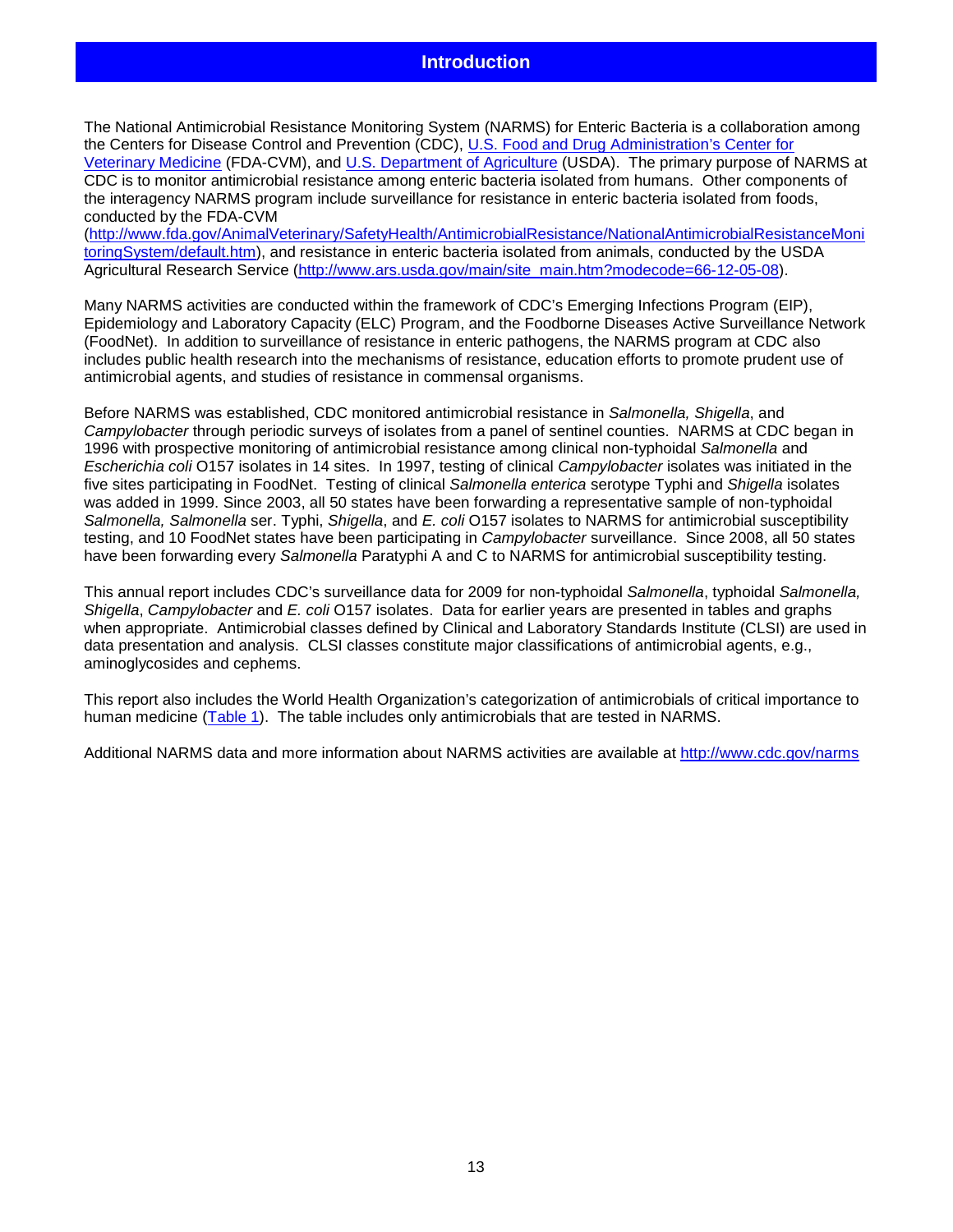### **WHO Categorization of Antimicrobial Agents**

<span id="page-13-0"></span>In 2007, the World Health Organization (WHO) convened for the second time a panel of experts to develop a list of essential antimicrobial agents according to their importance to human medicine (WHO, 2007). The participants categorized antimicrobial agents as either Critically Important, Highly Important, or Important based upon two criteria: (1) sole therapies or one of the few alternatives to treat serious human diseases and (2) used to treat disease caused by organisms that may be transmitted via non–human sources or diseases caused by organisms that may acquire resistance genes from non–human sources. Antimicrobial agents tested in NARMS have been included in the WHO categorization table.

- Antimicrobial agents are critically important if both criteria (1) and (2) are true.
- Antimicrobial agents are highly important if either criterion (1) or (2) is true.
- Antimicrobial agents are important if neither criterion is true.

#### <span id="page-13-1"></span>**Table 1. WHO categorization of antimicrobials of critical importance to human medicine**

| <b>WHO</b><br>Category<br>Level | Importance                  | <b>CLSI Class</b>                                              | Antimicrobial Agent tested in<br><b>NARMS</b> |
|---------------------------------|-----------------------------|----------------------------------------------------------------|-----------------------------------------------|
|                                 |                             |                                                                | Amikacin                                      |
|                                 |                             | Aminoglycosides                                                | Gentamicin                                    |
|                                 |                             |                                                                | Streptomycin                                  |
|                                 |                             | $\beta$ -lactam / $\beta$ -lactamase inhibitor<br>combinations | Amoxicillin-clavulanic acid                   |
|                                 |                             | Cephems                                                        | Ceftriaxone                                   |
| ı                               | <b>Critically important</b> | Ketolides                                                      | Telithromycin                                 |
|                                 |                             | Macrolides                                                     | Azithromycin                                  |
|                                 |                             |                                                                | Erythromycin                                  |
|                                 |                             | Penicillins                                                    | Ampicillin                                    |
|                                 |                             | Quinolones                                                     | Ciprofloxacin                                 |
|                                 |                             |                                                                | Nalidixic acid                                |
|                                 |                             | Aminoglycosides                                                | Kanamycin                                     |
|                                 |                             |                                                                | Cefoxitin                                     |
|                                 |                             | Cephems                                                        | Cephalothin                                   |
| Ш                               | <b>Highly important</b>     |                                                                | Sulfamethoxazole / Sulfisoxazole              |
|                                 |                             | Folate pathway inhibitors                                      | Trimethoprim-sulfamethoxazole                 |
|                                 |                             | Phenicols                                                      | Chloramphenicol                               |
|                                 |                             | Tetracyclines*                                                 | Tetracycline                                  |
| $\mathbf{m}$                    | <b>Important</b>            | Lincosamides                                                   | Clindamycin                                   |

\*In 2010, WHO recategorized tetracycline from highly important to critically important. The NARMS 2010 annual report will reflect this change.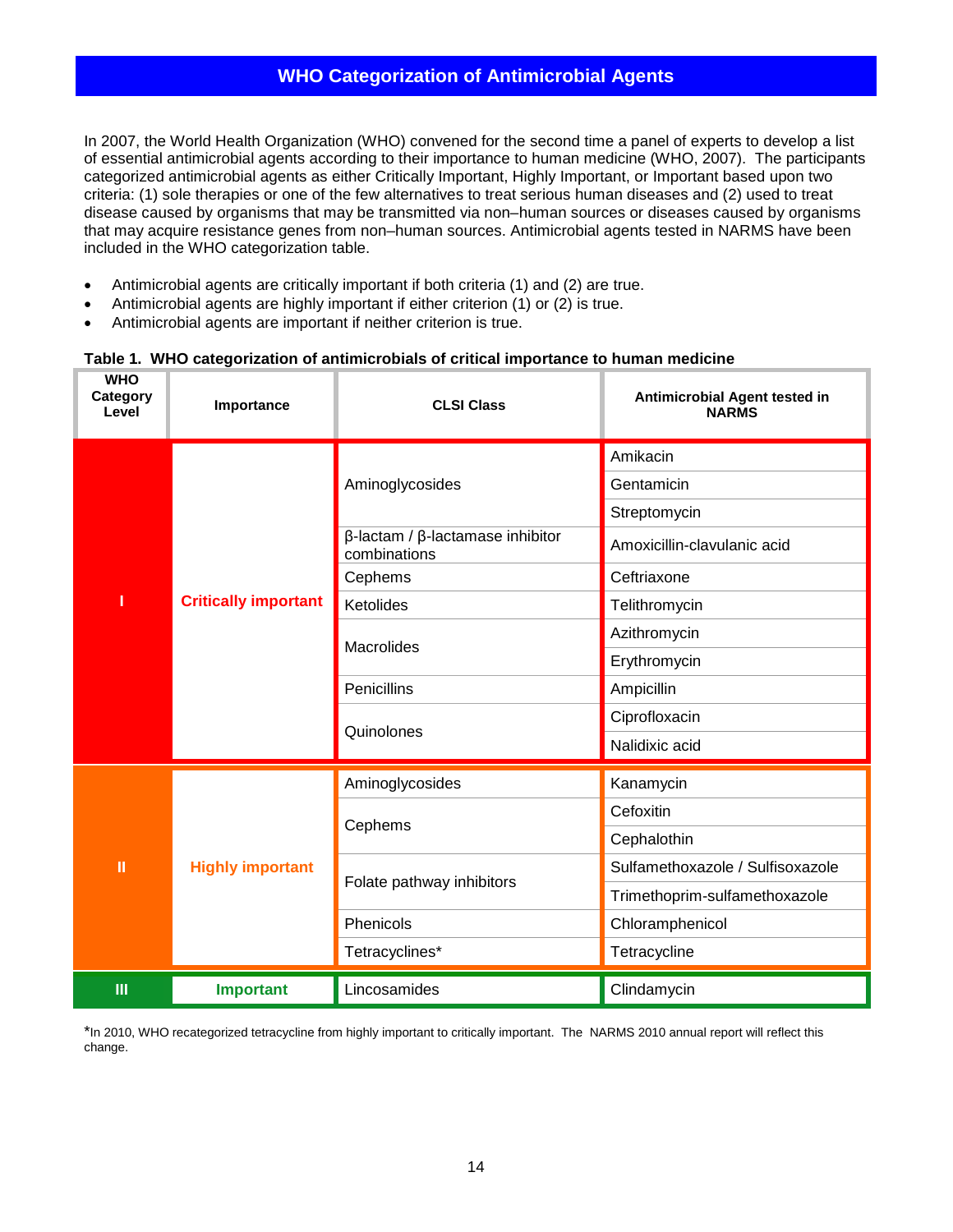#### <span id="page-14-0"></span>**Population**

In 2009, all 50 states participated in NARMS, representing the entire U.S. population of approximately 307 million persons [\(Table 2\)](#page-23-0). Surveillance was conducted in all states for non-typhoidal *Salmonella,* typhoidal *Salmonella, Shigella*, and *Escherichia coli* O157. For *Campylobacter*, surveillance was conducted in 10 states that comprise the Foodborne Diseases Active Surveillance Network (FoodNet), representing approximately 47 million persons (15% of the U.S. population).

#### **Clinically Important Antimicrobial Resistance Patterns**

In the United States, fluoroquinolones (e.g., ciprofloxacin) and third-generation cephalosporins (e.g., ceftriaxone) are commonly used to treat severe *Salmonella* infections*,* including *Salmonella* ser. Typhi, the organism that causes typhoid fever. In *Enterobacteriaceae*, resistance to nalidixic acid, an elementary quinolone, correlates with decreased susceptibility to ciprofloxacin (MIC ≥0.12 μg/mL) and possible fluoroquinolone treatment failure. A substantial proportion of *Enterobacteriaceae* isolates tested in 2009 demonstrated resistance to these clinically important antimicrobial agents.

Among non-typhoidal *Salmonella* isolates:

- 1.8% (39/2192) were resistant to nalidixic acid. The most common serotypes among the nalidixic acidresistant isolates were Enteritidis (15/39, 38%) and Typhimurium (8/39, 21%)
	- o 3.7% (15/410) of *Salmonella* ser. Enteritidis isolates were nalidixic acid resistant
	- o 2.2% (8/371) of *Salmonella* ser. Typhimurium isolates were nalidixic acid resistant
- 3.4% (75/2192) were resistant to ceftriaxone. The most common serotypes among the ceftriaxone resistant isolates were Typhimurium (24/75, 32%) and Heidelberg (18/75, 24%)
	- o 21% (18/86) of *Salmonella* ser. Heidelberg isolates were ceftriaxone resistant
	- o 6.5% (24/371) of *Salmonella* ser. Typhimurium isolates were ceftriaxone resistant

#### Among *Salmonella* ser. Typhi isolates:

• 60% (217/361) were resistant to nalidixic acid and 3.3% (12/361) to ciprofloxacin

#### Among *Shigella* isolates:

• 2.1% (10/475) were resistant to nalidixic acid and 0.6% (3/475) to ciprofloxacin

In *Campylobacter*, fluoroquinolones and macrolides (e.g., erythromycin) are important agents in the treatment of severe infections. Among *Campylobacter* isolates:

- 23% (344/1502) were ciprofloxacin resistant, including
	- o 23% (312/1355) of *Campylobacter jejuni* isolates
		- o 22% (31/143) of *Campylobacter coli* isolates
- 1.7% (25/1502) were erythromycin resistant, including
	- o 1.5% (21/1355) *Campylobacter jejuni* isolates
	- o 2.8% (4/143) of *Campylobacter coli* isolates

#### **Multidrug Resistance**

Multidrug resistance is described in NARMS as resistance to three or more CLSI antimicrobial classes. Antimicrobial classes of agents defined by the Clinical and Laboratory Standards Institute (CLSI) are used in this report [\(Table 3,](#page-24-1) [Table 4\)](#page-27-0). For non-typhoidal *Salmonella*, an important multidrug-resistant phenotype includes resistance to at least ampicillin, chloramphenicol, streptomycin, sulfonamide (sulfamethoxazole or sulfisoxazole), and tetracycline (ACSSuT). The ACSSuT phenotype includes resistance to at least five CLSI classes. Another important phenotype includes resistance to at least ampicillin, chloramphenicol, streptomycin, sulfonamide, tetracycline, amoxicillin-clavulanic acid, and ceftriaxone (ACSSuTAuCx). The ACSSuTAuCx phenotype includes resistance to at least 7 CLSI classes.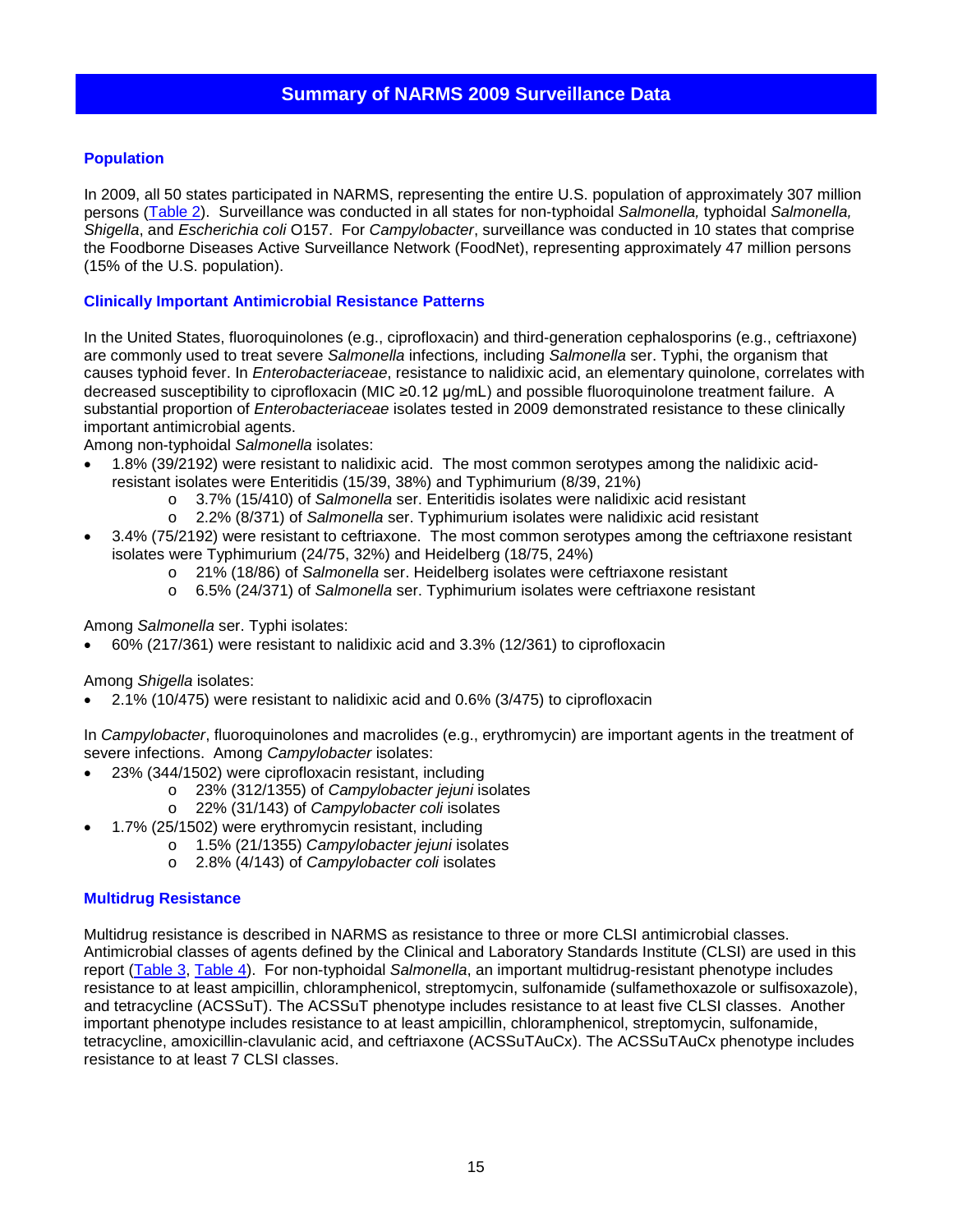Among non-typhoidal *Salmonella* isolates:

- 13% (284/2192) were resistant to two or more CLSI classes of agents, 9.5% (209/2192) to three or more CLSI classes. Of the 209 isolates resistant to three or more CLSI classes, 50% were ser.Typhimurium. The serotypes with the highest proportion of isolates resistant to three or more CLSI classes were
	- o Typhimurium (28%, 104/371), Heidelberg (26%, 22/86), and Newport (7.6%, 18/236)
- 5.1% (112/2192) were at least ACSSuT resistant. The serotypes with the highest proportion of isolates resistant to this phenotype were
	- o Typhimurium (19%, 72/371) and Newport (6.4%, 15/236)
- 1.4% (30/2192) were at least ACSSuTAuCx resistant. The serotypes with the highest proportion of isolates resistant to this phenotype were
	- o Newport (6.4%, 15/236) and Typhimurium (1.6%, 6/371)

Additional isolates resistant to three or more CLSI classes include

- 13% (46/361) of *Salmonella* ser. Typhi isolates
- 36% (173/475) of *Shigella* isolates
- 5.9% (11/188) of *E. coli* O157 isolates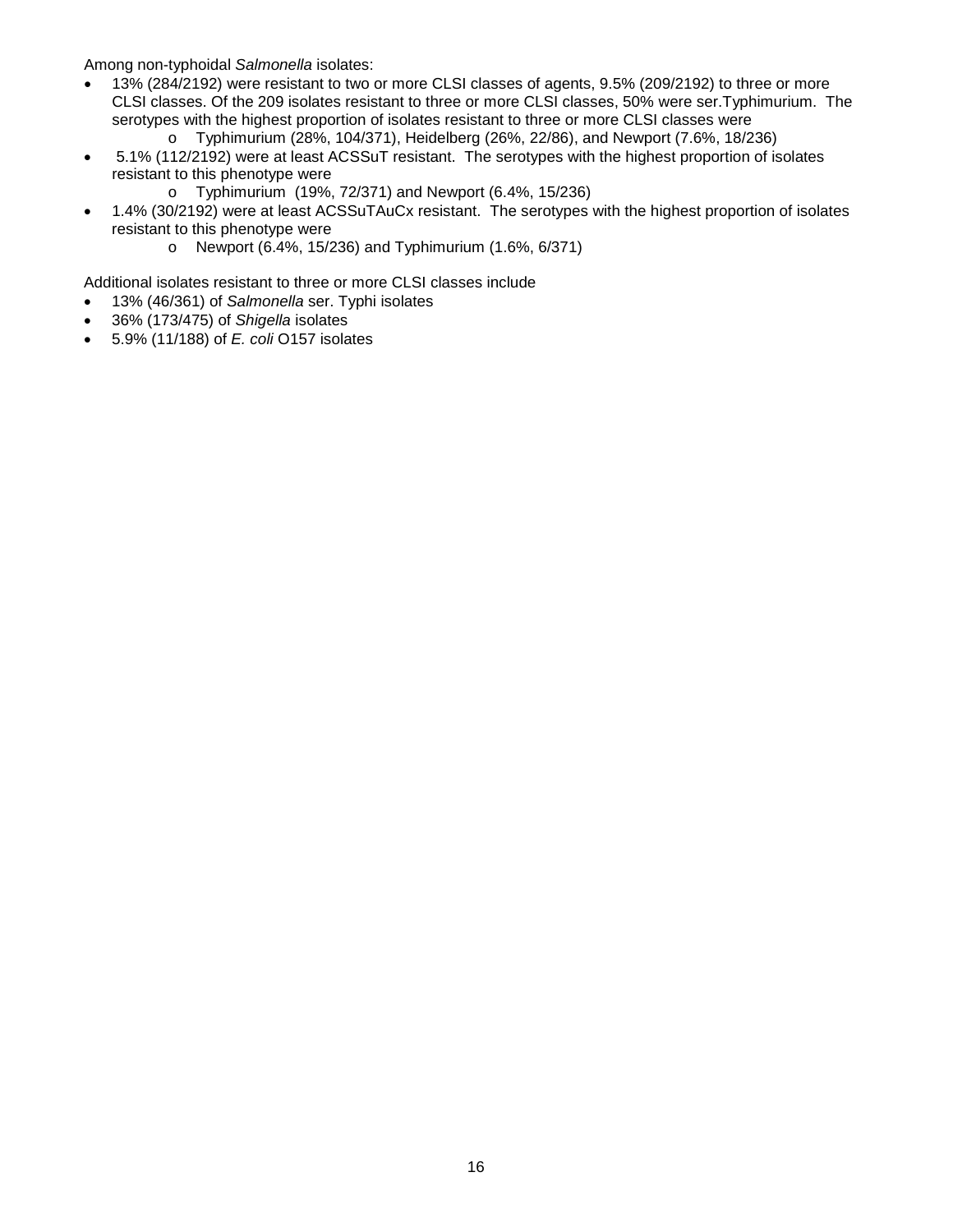#### **Box 1. Changes in antimicrobial resistance: 2009 vs. 2003–07**

<span id="page-16-0"></span>To understand changes in prevalence of antimicrobial resistance over time, we used logistic regression to compare the prevalence of specific antimicrobial resistance patterns among *Salmonella* and *Campylobacter* isolates tested in 2009 with the reference, which was the average prevalence of resistance in 2003–07. Since 2003, all 50 states have participated in *Salmonella* surveillance and all 10 FoodNet sites in *Campylobacter* surveillance. A description of the methods is included in this report (refer to Surveillance and Laboratory Testing Methods).

The differences between the prevalence of resistance in 2009 and the average prevalence of resistance in 2003–07 (Figure 1) were statistically significant for the following:

- Resistance to one or more CLSI classes in non-typhoidal *Salmonella* (NTS), lower in 2009 (17%) than in 2003–07 (20%) (OR=0.8, 95% CI [0.7–0.9])
- Resistance to three or more CLSI classes in NTS, lower in 2009 (9.5%) than in 2003–07 (12%) (OR=0.8, 95% CI [0.7–0.9])
- ACSSuTAuCx resistance in *Salmonella enterica* ser. Newport, lower in 2009 (6.4%) than in 2003–07 (13%) (OR=0.5, 95% CI [0.3–1.0])
- Nalidixic acid resistance in *Salmonella enterica* ser. Typhi, higher in 2009 (60%) than in 2003–07 (49%) (OR=1.6, 95% CI [1.2–2.0])

Ceftriaxone resistance in *Salmonella* ser. Heidelberg was higher in 2009 (21%) than the average prevalence of resistance in 2003–07 (7.9%) (OR=3.5, 95% CI [1.8, 6.7]) (Figure 1). The data indicate that increased resistance was mainly driven by California and Washington. Trend analysis excluding California and Washington shows no significant change (OR=1.4, 95% CI [0.6, 3.6]). Thus, the reported OR represents a summary of unequal trends among sites.

The differences between the prevalence of resistance in 2009 and the average prevalence of resistance in 2003–07 (Figure 1) were not statistically significant for the following:

- Nalidixic acid resistance in NTS (OR=0.9, 95% CI [0.6–1.2])
- Ceftriaxone resistance in NTS (OR=1.0, 95% CI [0.8-1.3])
- Nalidixic acid resistance in *Salmonella enterica* ser. Enteritidis (OR=0.7, 95% CI [0.4–1.1])
- ACSSuT resistance in *Salmonella enterica* ser. Typhimurium (OR=0.8, 95% CI [0.6–1.1])
- Ciprofloxacin resistance in *Campylobacter* (OR=1.1, 95% CI [1.0–1.3])
- Ciprofloxacin resistance in *Campylobacter jejuni* (OR=1.1, 95% CI [1.0–1.4])

#### **Figure 1. Summary of trend analysis of the prevalence of specific resistance patterns among** *Salmonella* **and** *Campylobacter*  **isolates, 2009 compared with 2003–2007\***



\*The reference is the average prevalence of resistance in 2003–07. Logistic regression models adjusted for site. The odds ratios (ORs) and 95% confidence intervals (Cls) for 2009<br>compared with the reference were calculated <sup>†</sup> Antimicrobial classes of agents defined by the Clinical and Laboratory Standards Institute (CLSI) are used. ‡ Descriptive analysis suggests that increased resistance in 2009 was mainly driven by California and Washington. Thus, the reported OR represents a summary of unequal trends across

sites.<br><sup>§</sup>ACSSuTAuCx: resistance to at least ampicillin, chloramphenicol, streptomycin, sulfonamide, tetracycline, amoxicillin-clavulanic acid, and ceftriaxone**.**<br>¶ACSSuT- resistance to at least ampicillin, chloramphenico

ACSSuT: resistance to at least ampicillin, chloramphenicol, streptomycin, sulfonamide, and tetracycline.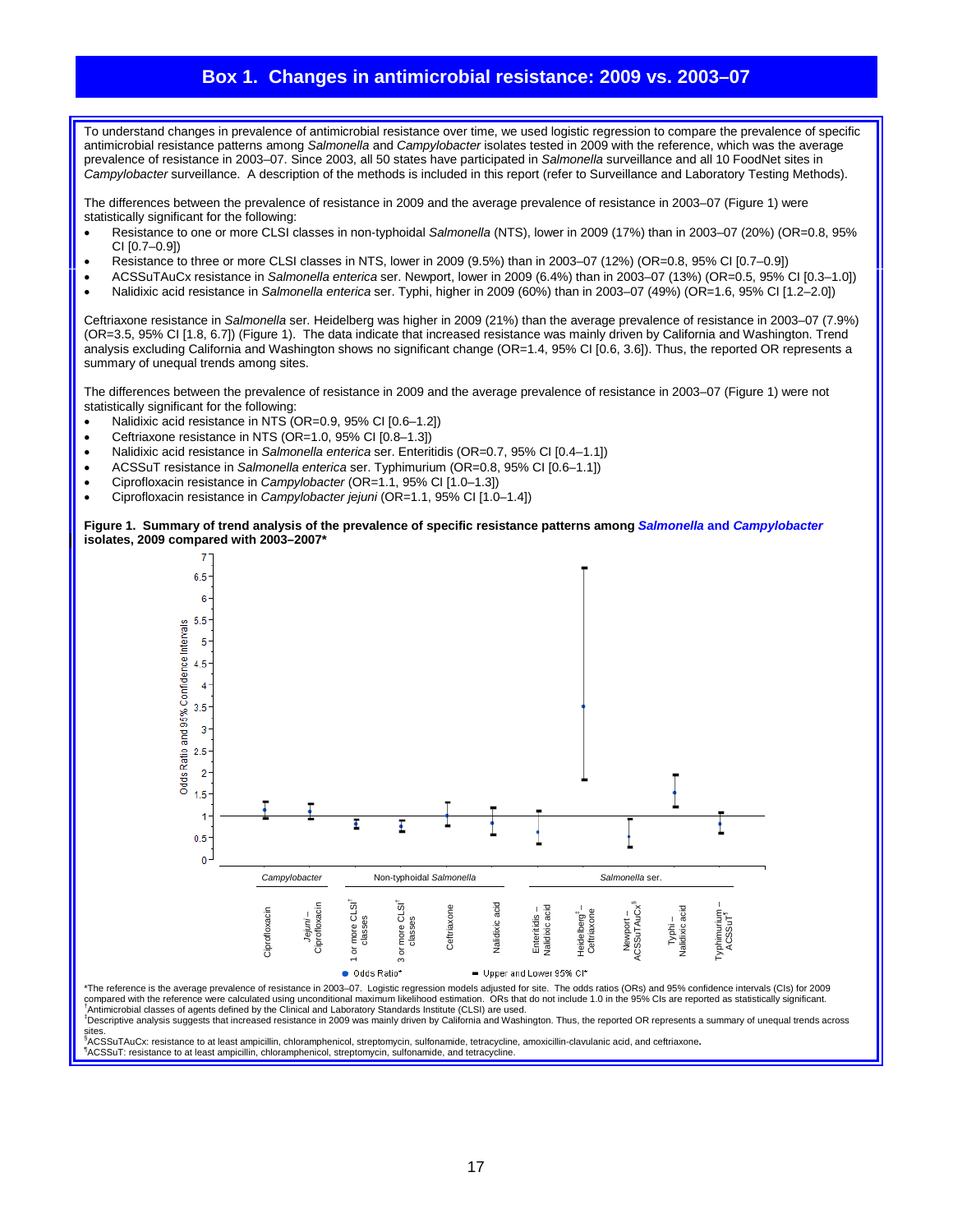#### **Antimicrobial Resistance: 1996–2009**

<span id="page-17-0"></span>The following figures display resistance from 1996–2009 for non-typhoidal *Salmonella*, 2000–2009 for *Salmonella* ser. Typhi, and 1997–2009 for *Campylobacter*.

<span id="page-17-1"></span>



- -- Upper and lower limits of the individual 95% confidence intervals for annual percent resistant  $\blacksquare$
- - Annual percent resistant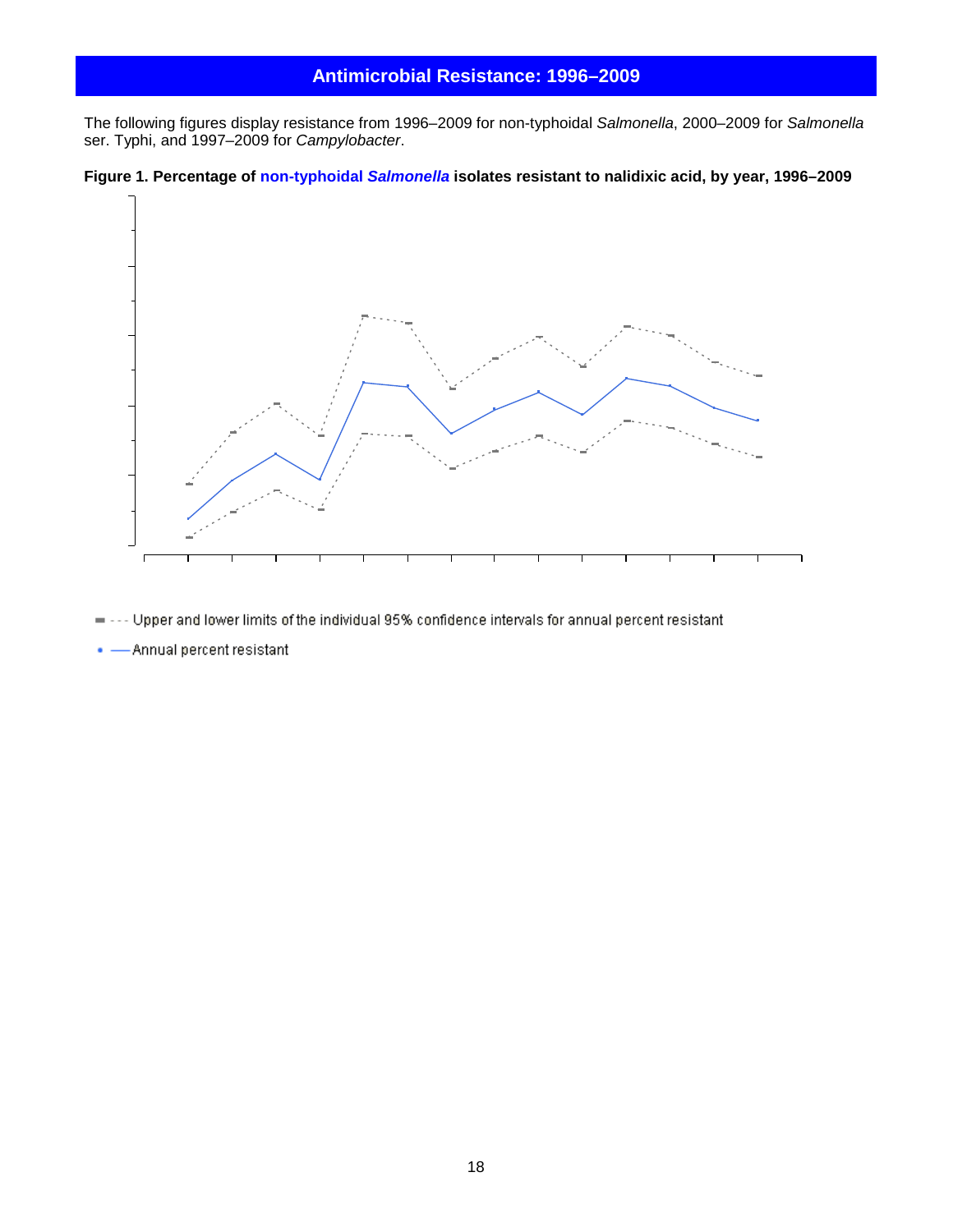<span id="page-18-0"></span>**Figure 2. Percentage of non-typhoidal** *Salmonella* **isolates resistant to ceftriaxone, by year, 1996–2009**



-- Upper and lower limits of the individual 95% confidence intervals for annual percent resistant  $\blacksquare$ 

• - Annual percent resistant



<span id="page-18-1"></span>**Figure 3. Percentage of** *Salmonella* **ser. Enteritidis isolates resistant to nalidixic acid, by year, 1996–2009**

• - Annual percent resistant

<sup>-</sup> Upper and lower limits of the individual 95% confidence intervals for annual percent resistant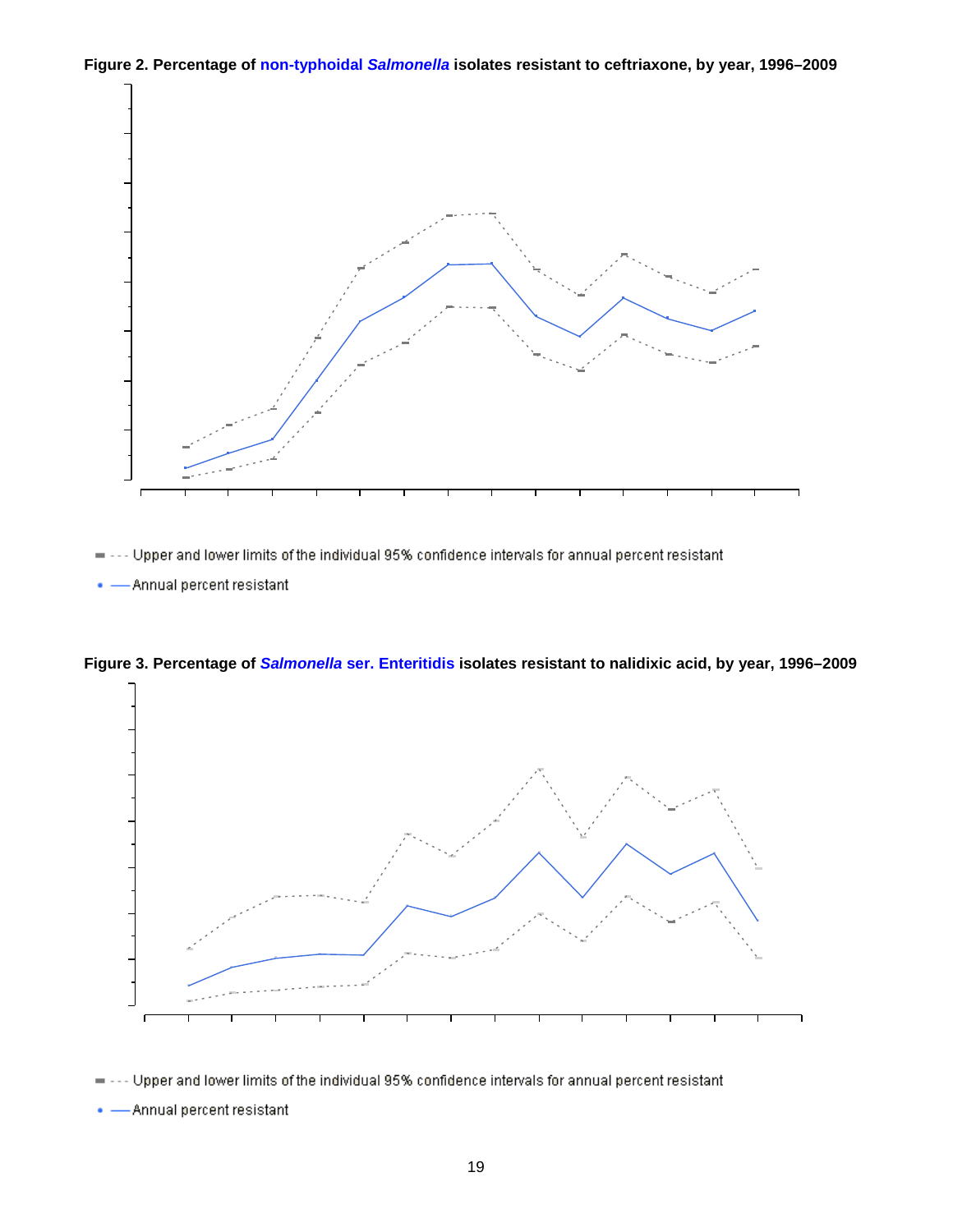<span id="page-19-0"></span>



<span id="page-19-1"></span>**Figure 5. Percentage of** *Salmonella* **ser. Typhimurium isolates resistant to at least ampicillin, chloramphenicol, streptomycin, sulfonamide, and tetracycline (ACSSuT), by year, 1996–2009**



- Upper and lower limits of the individual 95% confidence intervals for annual percent resistant.

-Annual percent resistant ο.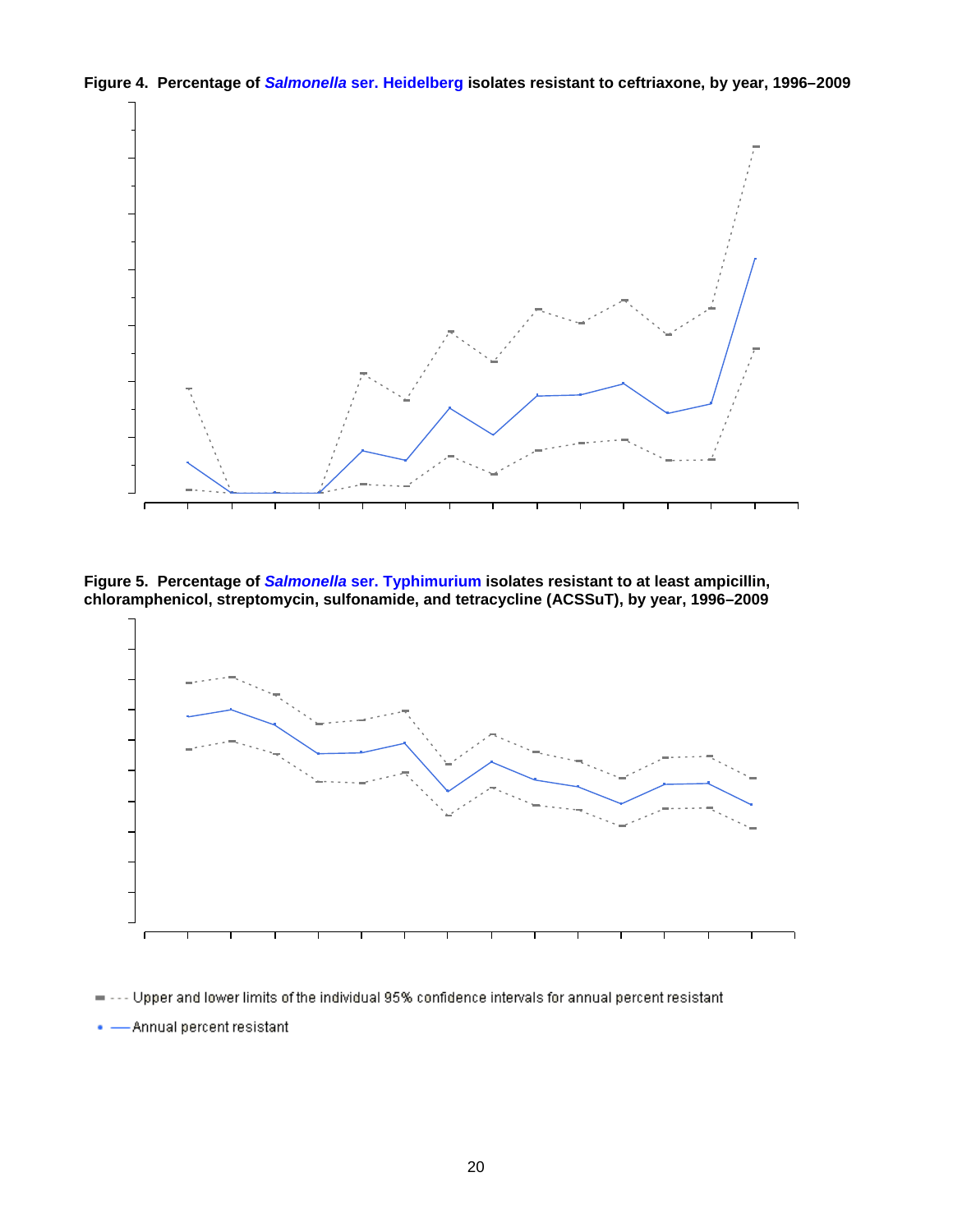<span id="page-20-0"></span>**Figure 6. Percentage of** *Salmonella* **ser. Newport isolates resistant to at least ampicillin, chloramphenicol, streptomycin, sulfonamide, tetracycline, amoxicillin-clavulanic acid, and ceftriaxone (ACSSuTAuCx), by year, 1996–2009**



= --- Upper and lower limits of the individual 95% confidence intervals for annual percent resistant

. - Annual percent resistant

<span id="page-20-1"></span>



-- Upper and lower limits of the individual 95% confidence intervals for annual percent resistant  $\equiv$ 

• - Annual percent resistant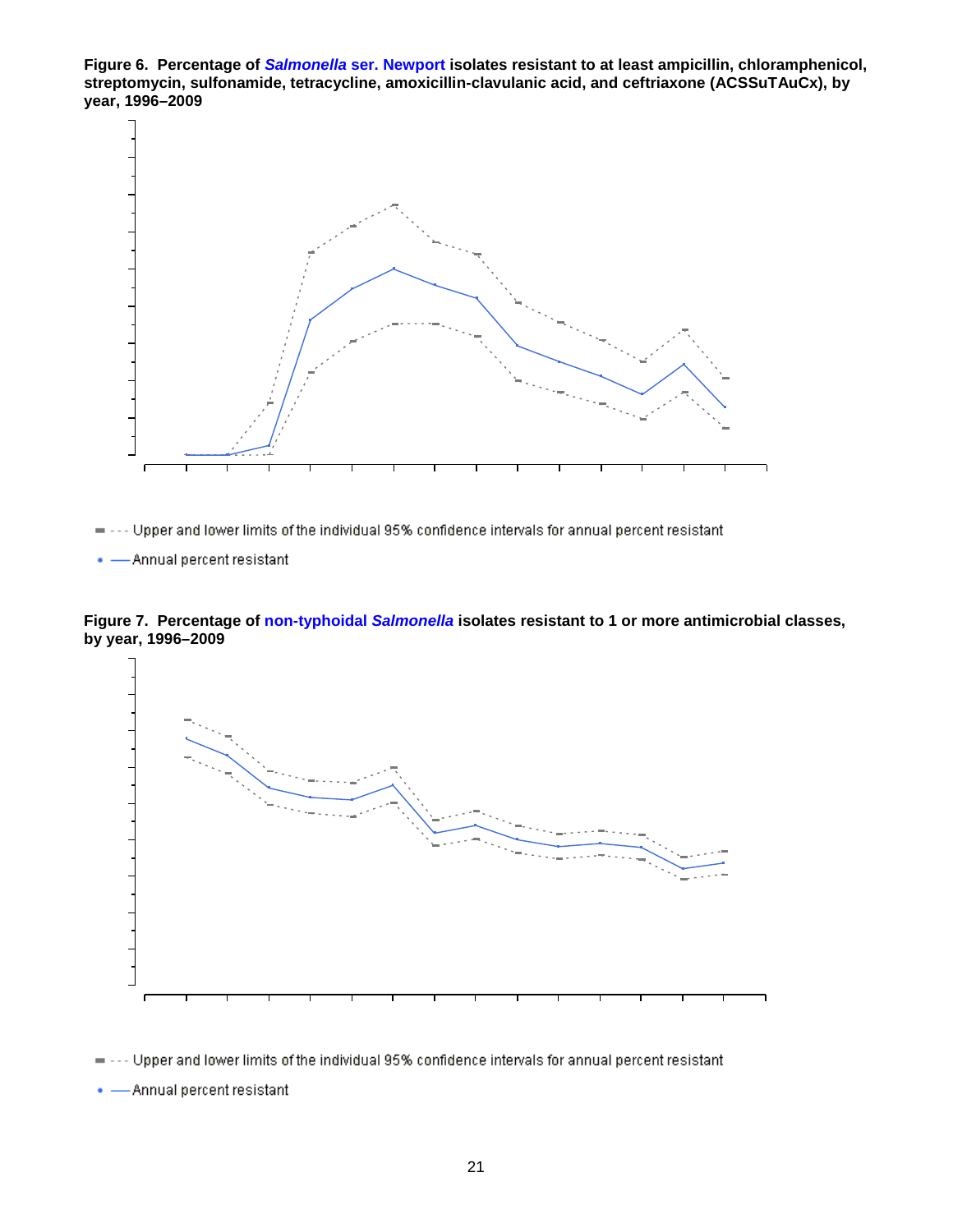<span id="page-21-0"></span>**Figure 8. Percentage of non-typhoidal** *Salmonella* **isolates resistant to 3 or more antimicrobial classes, by year, 1996–2009**



= --- Upper and lower limits of the individual 95% confidence intervals for annual percent resistant

-Annual percent resistant



<span id="page-21-1"></span>**Figure 9. Percentage of** *Salmonella* **ser. Typhi isolates resistant to nalidixic acid, by year, 2000–2009**

= --- Upper and lower limits of the individual 95% confidence intervals for annual percent resistant

. - Annual percent resistant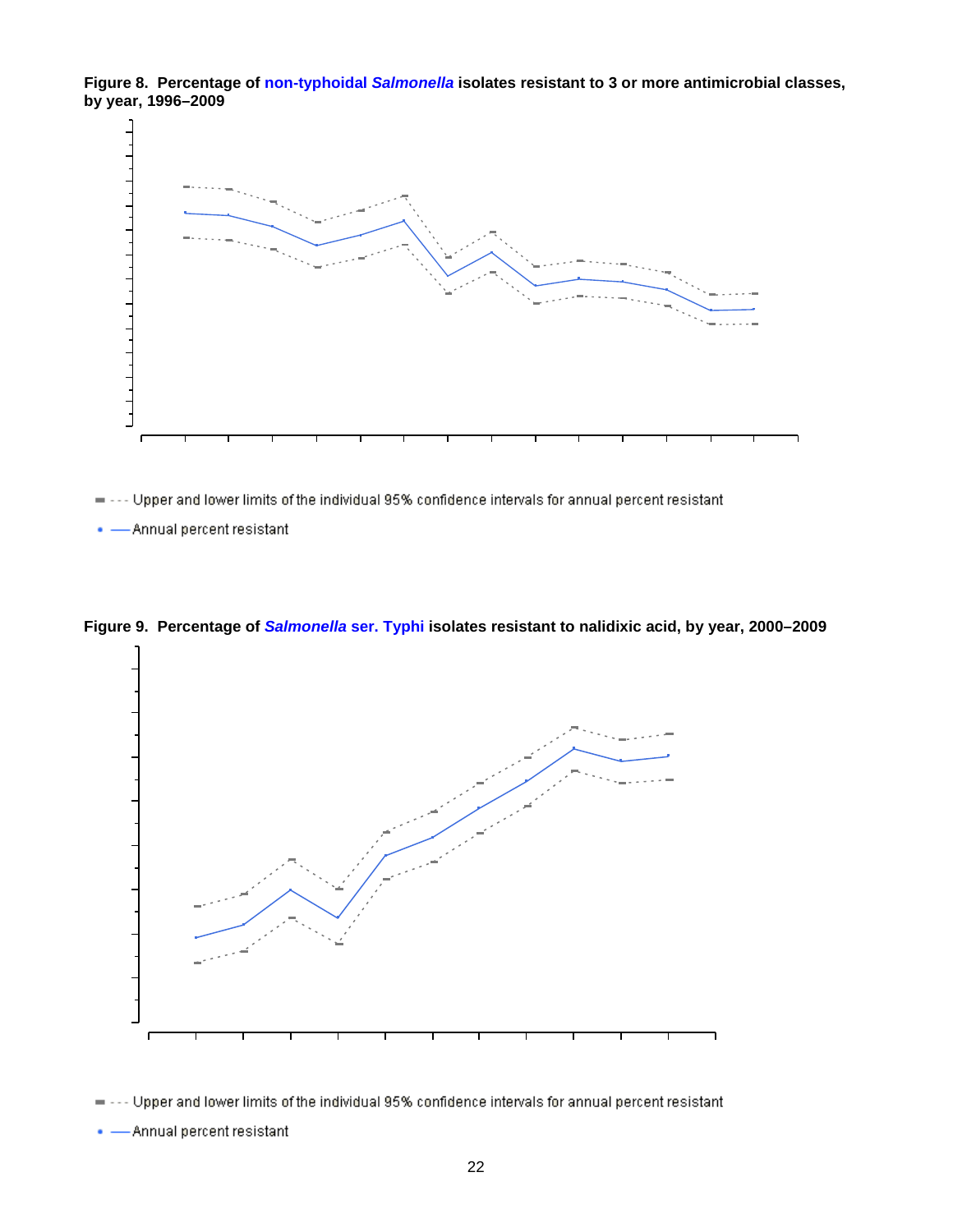

<span id="page-22-0"></span>**Figure 10. Percentage of** *Campylobacter* **isolates resistant to ciprofloxacin, by year, 1997–2009**

- = --- Upper and lower limits of the individual 95% confidence intervals for annual percent resistant
- $\bullet$  Annual percent resistant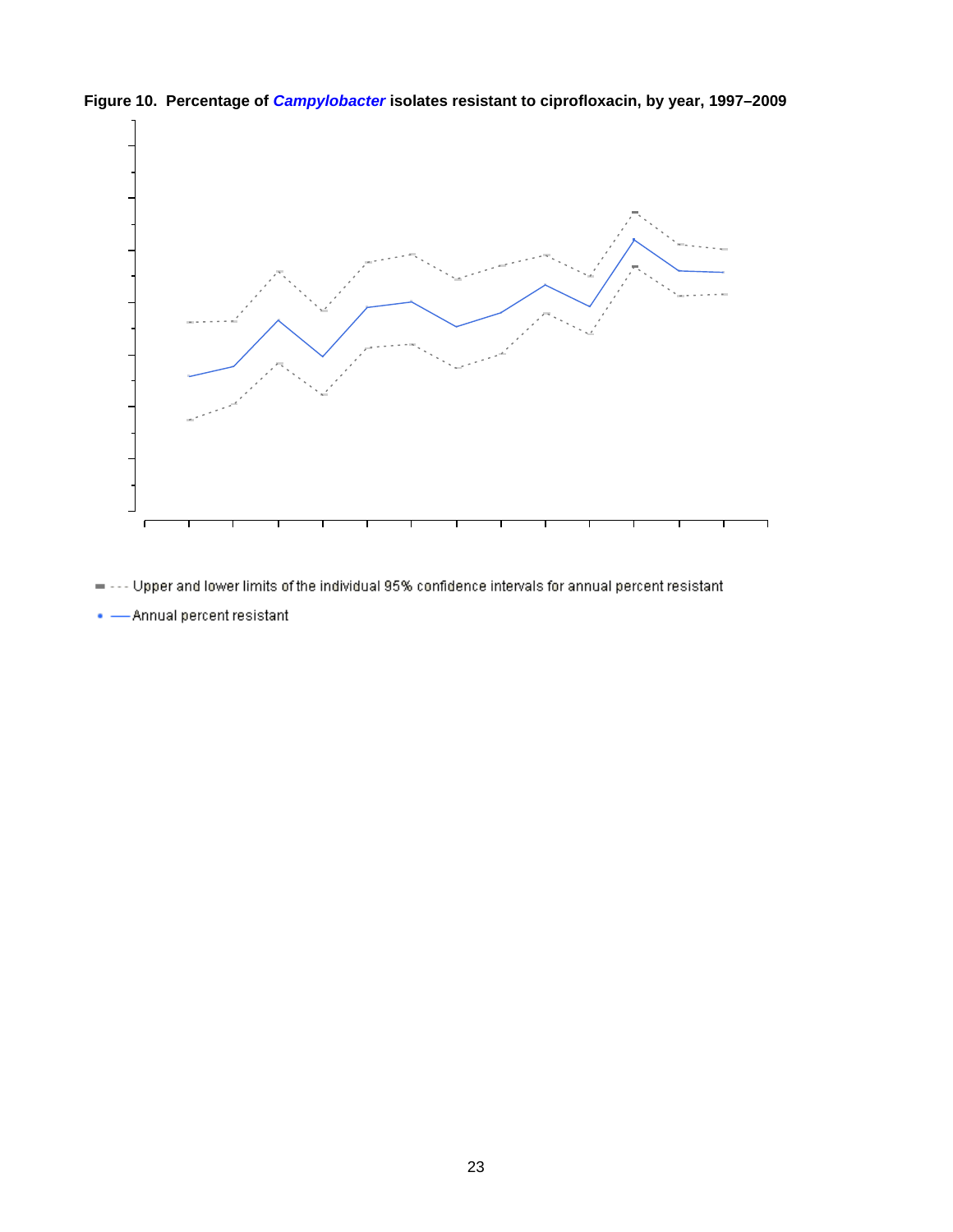| State/Site                  | <b>Population Size</b> |      | Non-typhoidal<br><b>Salmonella</b> |                | Typhoidal <sup>®</sup><br>Salmonella |                         | <b>Shigella</b> | E. coli 0157            |             | Campylobacter $\overline{a}$ |             |
|-----------------------------|------------------------|------|------------------------------------|----------------|--------------------------------------|-------------------------|-----------------|-------------------------|-------------|------------------------------|-------------|
|                             |                        | n    | (%)                                | n              | $(\%)$                               | n                       | (%)             | n                       | (%)         | n                            | $(\%)$      |
| Alabama                     | 4,708,708              | 65   | $(3.0\%)$                          | $\overline{2}$ | (0.4%                                | 9                       | (1.9%           | $\overline{\mathbf{c}}$ | $(1.1\%)$   |                              |             |
| Alaska                      | 698,473                | 4    | $(0.2\%)$                          | 0              | $(0.0\%)$                            | 1                       | (0.2%           | 0                       | $(0.0\%)$   |                              |             |
| Arizona                     | 6,595,778              | 56   | (2.6%)                             | 4              | (0.9%                                | 27                      | (5.7%)          | 2                       | $(1.1\%)$   |                              |             |
| Arkansas                    | 2,889,450              | 23   | $(1.0\%)$                          | 0              | (0.0%                                | 9                       | (1.9%           | $\overline{\mathbf{c}}$ | $(1.1\%)$   |                              |             |
| California <sup>§</sup>     | 27,113,653             | 184  | (8.4%)                             | 57             | (12.3%)                              | 2                       | (0.4% )         | 5                       | (2.7%)      | 76                           | $(5.1\%)$   |
| Colorado                    | 5,024,748              | 34   | (1.6%)                             | 12             | (2.6%)                               | 6                       | (1.3%)          | 7                       | (3.7%)      | 57                           | (3.8%)      |
| Connecticut                 | 3,518,288              | 25   | $(1.1\%)$                          | 5              | $(1.1\%)$                            | 1                       | (0.2%           | 4                       | $(2.1\%)$   | 123                          | $(8.2\%)$   |
| Delaw are                   | 885,122                | 8    | (0.4% )                            | 0              | $(0.0\%)$                            | 7                       | (1.5%)          | 0                       | $(0.0\%)$   |                              |             |
| District of Columbia        | 599,657                | 37   | (1.7%)                             | 3              | $(0.6\%)$                            | 0                       | $(0.0\%)$       | 0                       | $(0.0\%)$   |                              |             |
| Florida                     | 18,537,969             | 17   | $(0.8\%)$                          | 28             | $(6.0\%)$                            | 0                       | $(0.0\%)$       | 0                       | $(0.0\%)$   |                              |             |
| Georgia                     | 9,829,211              | 133  | $(6.1\%)$                          | 12             | (2.6%                                | 29                      | $(6.1\%)$       | 14                      | (7.4%)      | 473                          | (31.5%)     |
| Haw aii                     | 1,295,178              | 16   | (0.7%                              | 6              | (1.3%)                               | 3                       | $(0.6\%)$       | 1                       | $(0.5\%)$   |                              |             |
| Houston, Texas <sup>¶</sup> | 2,257,926              | 34   | $(1.6\%)$                          | 8              | (1.7%                                | 8                       | (1.7%)          | 0                       | $(0.0\%)$   |                              |             |
| Idaho                       | 1,545,801              | 8    | (0.4%                              | 2              | (0.4%                                | 1                       | (0.2%           | 2                       | $(1.1\%)$   |                              |             |
| <b>Illinois</b>             | 12,910,409             | 78   | $(3.6\%)$                          | 15             | (3.2%)                               | 30                      | (6.3%)          | 17                      | $(9.0\%)$   |                              |             |
| Indiana                     | 6,423,113              | 31   | $(1.4\%)$                          | 4              | (0.9%                                | 1                       | (0.2%           | 2                       | $(1.1\%)$   |                              |             |
| low a                       | 3,007,856              | 17   | (0.8%                              | 0              | $(0.0\%)$                            | 4                       | (0.8%           | 4                       | $(2.1\%)$   |                              |             |
| Kansas                      | 2,818,747              | 14   | (0.6%                              | 0              | (0.0%                                | 9                       | (1.9%           | 1                       | (0.5%       |                              |             |
| Kentucky                    | 4,314,113              | 21   | $(1.0\%)$                          | 0              | $(0.0\%)$                            | 4                       | (0.8%           | 0                       | $(0.0\%)$   |                              |             |
| Los Angeles"                | 9,848,011              | 63   | (2.9%)                             | 6              | (1.3%)                               | 2                       | (0.4% )         | 0                       | $(0.0\%)$   |                              |             |
| Louisiana                   | 4,492,076              | 30   | (1.4%)                             | 0              | (0.0%                                | 0                       | $(0.0\%)$       | 0                       | $(0.0\%)$   |                              |             |
| Maine                       | 1,318,301              | 1    | $(0.0\%)$                          | 0              | $(0.0\%)$                            | 0                       | $(0.0\%)$       | 0                       | $(0.0\%)$   |                              |             |
| Maryland                    | 5,699,478              | 60   | (2.7%)                             | 18             | (3.9%                                | 17                      | $(3.6\%)$       | 24                      | (12.8%)     | 186                          | (12.4%)     |
| Massachusetts               | 6,593,587              | 58   | $(2.6\%)$                          | 16             | (3.5%)                               | 11                      | (2.3%)          | 4                       | $(2.1\%)$   |                              |             |
| Michigan                    | 9,969,727              | 42   | (1.9%                              | 15             | (3.2%)                               | 8                       | (1.7%)          | 2                       | $(1.1\%)$   |                              |             |
| Minnesota                   | 5,266,214              | 28   | (1.3%)                             | 5              | $(1.1\%)$                            | 4                       | (0.8%           | 8                       | (4.3%)      | 166                          | $(11.1\%)$  |
| Mississippi                 | 2,951,996              | 37   | (1.7%)                             | 1              | (0.2%                                | 4                       | (0.8%           | 0                       | $(0.0\%)$   |                              |             |
| Missouri                    | 5,987,580              | 38   | (1.7%)                             | 1              | (0.2%                                | 35                      | (7.4%)          | 6                       | (3.2%)      |                              |             |
| Montana                     | 974,989                | 7    | (0.3%                              | 1              | (0.2%                                | 1                       | (0.2%           | 2                       | $(1.1\%)$   |                              |             |
| Nebraska                    | 1,796,619              | 10   | $(0.5\%)$                          | 0              | $(0.0\%)$                            | 8                       | (1.7%)          | 3                       | $(1.6\%)$   |                              |             |
| Nevada                      | 2,643,085              | 12   | $(0.5\%)$                          | 3              | (0.6%                                | 3                       | $(0.6\%)$       | $\mathbf{1}$            | $(0.5\%)$   |                              |             |
| New Hampshire               | 1,324,575              | 10   | $(0.5\%)$                          | 0              | $(0.0\%)$                            | $\overline{\mathbf{c}}$ | (0.4% )         | 2                       | $(1.1\%)$   |                              |             |
| New Jersey                  | 8,707,739              | 57   | (2.6%)                             | 44             | $(9.5\%)$                            | 15                      | (3.2%)          | 7                       | (3.7%)      |                              |             |
| New Mexico                  | 2,009,671              | 10   | (0.5%                              | $\mathbf{1}$   | (0.2%                                | 4                       | (0.8%           | $\overline{2}$          | $(1.1\%)$   | 142                          | $(9.5\%)$   |
| New York <sup>tt</sup>      | 11,149,572             | 76   | (3.5%)                             | 19             | (4.1%)                               | 7                       | $(1.5\%)$       | 6                       | (3.2%)      | 125                          | (8.3%)      |
| New York City <sup>##</sup> | 8,391,881              | 74   | (3.4%)                             | 55             | (11.9%)                              | 18                      | (3.8%)          | 2                       | $(1.1\%)$   |                              |             |
| North Carolina              | 9,380,884              | 85   | $(3.9\%)$                          | 11             | (2.4%)                               | 5                       | $(1.1\%)$       | 2                       | $(1.1\%)$   |                              |             |
| North Dakota                | 646,844                | 6    | (0.3%                              | 0              | (0.0%                                | 2                       | (0.4% )         | $\mathbf{1}$            | (0.5%       |                              |             |
| Ohio                        | 11,542,645             | 81   | (3.7%)                             | 13             | (2.8%)                               | 20                      | (4.2%)          | 5                       | (2.7%)      |                              |             |
| Oklahoma                    | 3,687,050              | 34   | (1.6%)                             | 2              | (0.4%                                | 12                      | (2.5%)          | 1                       | $(0.5\%)$   |                              |             |
| Oregon                      | 3,825,657              | 26   | $(1.2\%)$                          | $\overline{2}$ | (0.4% )                              | 3                       | $(0.6\%)$       | 4                       | $(2.1\%)$   | 113                          | (7.5%)      |
| Pennsylvania                | 12,604,767             | 82   | (3.7%)                             | 22             | (4.8%)                               | 59                      | $(12.4\%)$      | 1                       | (0.5%)      |                              |             |
| Rhode Island                | 1,053,209              | 8    | (0.4%                              | 1              | (0.2%                                | 2                       | (0.4%           | 1                       | (0.5%       |                              |             |
| South Carolina              | 4,561,242              | 58   | $(2.6\%)$                          | 1              | (0.2%                                | 4                       | (0.8%           | 1                       | $(0.5\%)$   |                              |             |
| South Dakota                | 812,383                | 10   | $(0.5\%)$                          | 2              | (0.4% )                              | 1                       | (0.2%)          | 3                       | $(1.6\%)$   |                              |             |
| Tennessee                   | 6,296,254              | 41   | (1.9%                              | 4              | (0.9%                                | 16                      | (3.4%)          | 7                       | (3.7%)      | 41                           | (2.7%)      |
| Texas <sup>§§</sup>         | 22,524,376             | 137  | (6.3%)                             | 16             | $(3.5\%)$                            | 12                      | (2.5%)          | 2                       | $(1.1\%)$   |                              |             |
| Utah                        | 2,784,572              | 23   | $(1.0\%)$                          | 0              | $(0.0\%)$                            | 1                       | $(0.2\%)$       | 4                       | $(2.1\%)$   |                              |             |
| Vermont                     | 621,760                | 1    | $(0.0\%)$                          | 0              | $(0.0\%)$                            | 0                       | $(0.0\%)$       | 0                       | $(0.0\%)$   |                              |             |
| Virginia                    | 7,882,590              | 60   | (2.7%)                             | 30             | (6.5%)                               | 7                       | (1.5%)          | 3                       | $(1.6\%)$   |                              |             |
| Washington                  | 6,664,195              | 44   | $(2.0\%)$                          | 5              | $(1.1\%)$                            | 7                       | (1.5%)          | 7                       | (3.7%)      |                              |             |
| West Virginia               | 1,819,777              | 35   | $(1.6\%)$                          | 0              | $(0.0\%)$                            | 10                      | $(2.1\%)$       | 4                       | $(2.1\%)$   |                              |             |
| Wisconsin                   | 5,654,774              | 34   | $(1.6\%)$                          | 11             | (2.4%                                | 22                      | $(4.6\%)$       | 6                       | (3.2%)      |                              |             |
| Wyoming                     | 544,270                | 9    | (0.4%                              | 0              | $(0.0\%)$                            | $\overline{\mathbf{c}}$ | (0.4%           | 4                       | $(2.1\%)$   |                              |             |
| <b>Total</b>                | 307,006,550            | 2192 | $(100.0\%)$                        | 463            | $(100.0\%)$                          | 475                     | $(100.0\%)$     | 188                     | $(100.0\%)$ | 1502                         | $(100.0\%)$ |

#### <span id="page-23-0"></span>**Table 2. Population size and number of isolates received and tested, NARMS, 2009**

\* US Census Bureau, 2009

<sup>†</sup> Typhoidal *Salmonella* includes Typhi, Paratyphi A, Paratyphi B, and Paratyphi C

<sup>1</sup> Campylobacter isolates are submitted only from FoodNet sites representing a total population 46,859,541. All Campylobacter isolates are received from Georgia, Maryland,

New Mexico, Oregon, and Tennessee and every other isolate from California, Colorado, Connecticut, and New York; and every fifth isolate from Minnesota.

§ Excluding Los Angeles County

¶ Houston City

\*\* Los Angeles County

†† Excluding New York City

 $^{11}$  Five burroughs of New York City (Bronx, Brooklyn, Manhattan, Queens, Staten Island)

§§ Excluding Houston, Texas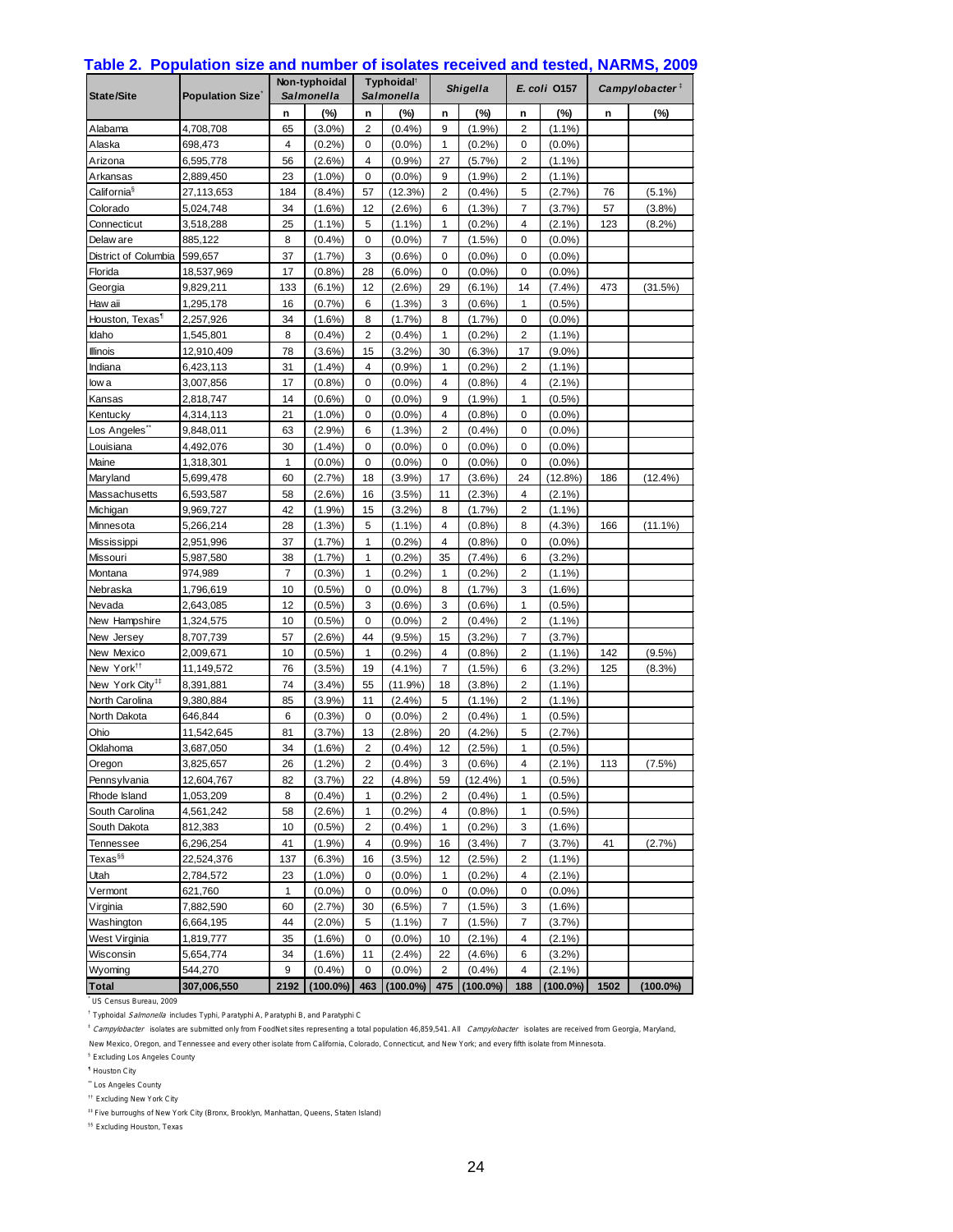#### <span id="page-24-0"></span>**Surveillance Sites and Isolate Submissions**

In 2009, NARMS conducted nationwide surveillance among approximately 307 million persons (2009 U.S. Census Bureau estimates). Public health laboratories systematically selected every 20<sup>th</sup> non-typhoidal *Salmonella, Shigella*, and *Escherichia coli* O157 isolate as well as every *Salmonella* ser. Typhi, *Salmonella* ser. Paratyphi A and *Salmonella* ser. Paratyphi C isolate received at their laboratories and forwarded these isolates to CDC for antimicrobial susceptibility testing. Salmonella ser. Paratyphi B was included in the every 20<sup>th</sup> sampling for non-typhoidal *Salmonella* because available laboratory methods do not always allow for consistent distinction between serotype Paratyphi B (which typically causes typhoidal illness) and serotype Paratyphi B var. L(+)tartrate+ (which does not typically cause typhoidal illness).

Since 2005, public health laboratories of the 10 state health departments that participated in CDC's Foodborne Diseases Active Surveillance Network (FoodNet) have forwarded a representative sample of *Campylobacter* isolates to CDC for susceptibility testing. The FoodNet sites, representing approximately 47 million persons (2009 U.S. Census Bureau estimates), include California, Colorado, Connecticut, Georgia, Maryland, Minnesota, New Mexico, New York, Oregon, and Tennessee. Depending on the burden of *Campylobacter* in each FoodNet site, one of the following three methods was used to obtain a representative sample of *Campylobacter* isolates: all isolates received by Georgia, Maryland, New Mexico, Oregon, and Tennessee; every other isolate from California, Colorado, Connecticut, and New York; and every fifth isolate from Minnesota. From 1997 to 2004, one *Campylobacter* isolate was submitted each week from participating FoodNet sites.

#### **Testing of** *Salmonella***,** *Shigella***, and** *Escherichia coli* **O157**

#### **Antimicrobial Susceptibility Testing**

*Salmonella*, *Shigella*, and *E. coli* O157 isolates were tested using broth microdilution (Sensititre®, Trek Diagnostics, Cleveland, OH) according to manufacturer's instructions to determine the minimum inhibitory concentration (MIC) for each of 15 antimicrobial agents: amikacin, ampicillin, amoxicillin-clavulanic acid, cefoxitin, ceftiofur, ceftriaxone, chloramphenicol, ciprofloxacin, gentamicin, kanamycin, nalidixic acid, streptomycin, sulfisoxazole, tetracycline, and trimethoprim-sulfamethoxazole [\(Table 3\)](#page-25-0). Before 2004, sulfamethoxazole was used instead of sulfisoxazole to represent the sulfonamides. Interpretive criteria defined by CLSI were used when available. The resistance breakpoint for amikacin, according to CLSI guidelines, is ≥64 μg/mL. In 2002 and 2003, a truncated broth microdilution series was used for amikacin testing (0.5-4 µg/mL). For isolates that grew in all amikacin dilutions on the Sensititre panel (MIC>4 μg/mL), ETest® (AB BIODISK, Solna, Sweden) was performed to determine amikacin MIC. The amikacin ETest<sup>®</sup> strip range of dilutions was 0.016-256 μg/mL. Since 2004, amikacin had a full range of dilutions (0.5-64 µg/mL) on the Sensititre panel (CMV1AGNF).

<span id="page-24-1"></span>In January 2010, CLSI published revised interpretive criteria for ceftriaxone and *Enterobacteriaceae;* the revised resistance breakpoint for ceftriaxone is MIC ≥4 μg/mL. In this report, NARMS has applied the revised CLSI breakpoint for ceftriaxone resistance to data from all years.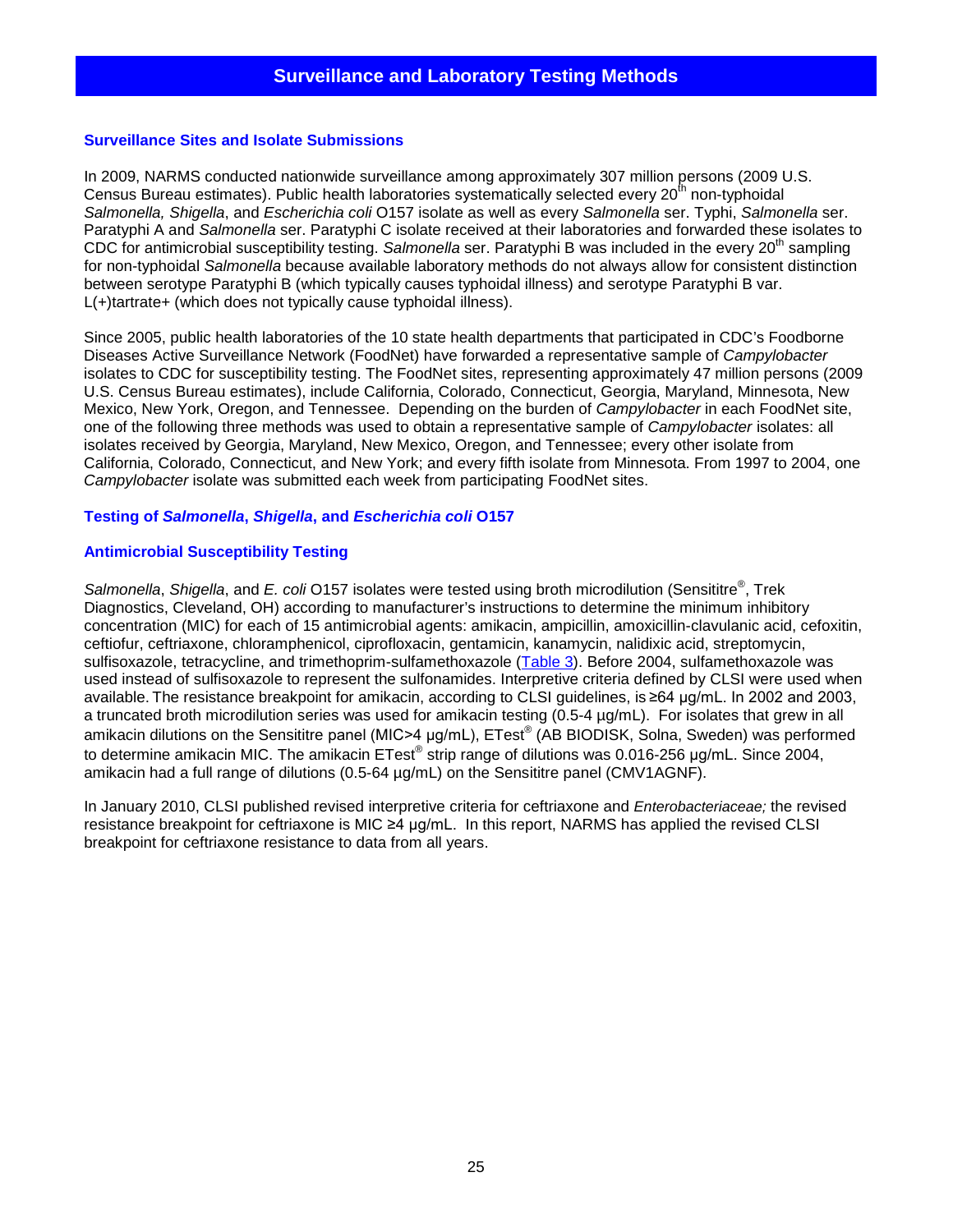| <u>John Shorms Houdes, Henrices</u> , 2009                     |                                   | <b>Antimicrobial Agent</b>            | MIC Interpretive Standard (µg/mL) |                     |                  |  |  |
|----------------------------------------------------------------|-----------------------------------|---------------------------------------|-----------------------------------|---------------------|------------------|--|--|
| <b>CLSI class</b>                                              | <b>Antimicrobial Agent</b>        | <b>Concentration</b><br>Range (µg/mL) | <b>Susceptible</b>                | <b>Intermediate</b> | <b>Resistant</b> |  |  |
|                                                                | Amikacin                          | $0.5 - 64$                            | $≤16$                             | 32                  | $\geq 64$        |  |  |
|                                                                | Gentamicin                        | $0.25 - 16$                           | $\leq 4$                          | 8                   | $\geq 16$        |  |  |
| Aminoglycosides                                                | Kanamycin                         | $8 - 64$                              | $≤16$                             | 32                  | $\geq 64$        |  |  |
|                                                                | Streptomycin*                     | $32 - 64$                             | $\leq 32$                         |                     | $\geq 64$        |  |  |
| $\beta$ -lactam / $\beta$ -lactamase<br>inhibitor combinations | Amoxicillin-clavulanic acid       | $1/0.5 - 32/16$                       | $≤8/4$                            | 16/8                | ≥32/16           |  |  |
|                                                                | Cefoxitin                         | $0.5 - 32$                            | ≤ $8$                             | 16                  | $\geq 32$        |  |  |
| Cephems                                                        | Ceftiofur                         | $0.12 - 8$                            | $\leq$ 2                          | 4                   | ≥8               |  |  |
|                                                                | Ceftriaxone <sup>+</sup>          | $0.25 - 64$                           | $\leq 1$                          | $\overline{2}$      | $\geq 4$         |  |  |
|                                                                | Cephalothin <sup>#</sup>          | $2 - 32$                              | ≤8                                | 16                  | $\geq 32$        |  |  |
|                                                                | Sulfamethoxazole <sup>§</sup>     | $16 - 512$                            | $≤256$                            |                     | $\geq 512$       |  |  |
| Folate pathway inhibitors                                      | Sulfisoxazole                     | 16-256                                | $≤256$                            |                     | $\geq 512$       |  |  |
|                                                                | Trimethoprim-<br>sulfamethoxazole | $0.12/2.38 - 4/76$                    | ≤2/38                             |                     | ≥4/76            |  |  |
| Penicillins                                                    | Ampicillin                        | $1 - 32$                              | ≤8                                | 16                  | $\geq 32$        |  |  |
| Phenicols                                                      | Chloramphenicol                   | $2 - 32$                              | ≤8                                | 16                  | $\geq 32$        |  |  |
|                                                                | Ciprofloxacin                     | $0.015 - 4$                           | $\leq 1$                          | $\overline{2}$      | $\geq 4$         |  |  |
| Quinolones                                                     | Nalidixic acid                    | $0.5 - 32$                            | $≤16$                             |                     | $\geq 32$        |  |  |
| Tetracyclines                                                  | Tetracycline                      | $4 - 32$                              | $\leq 4$                          | 8                   | $\geq 16$        |  |  |

#### <span id="page-25-0"></span>**Table 3. Antimicrobial agents used for susceptibility testing for** *Salmonella***,** *Shigella***, and** *Escherichia coli* **O157 isolates, NARMS, 2009**

\* No CLSI breakpoints; resistance breakpoint used in NARMS is ≥64 µg/mL.<br><sup>†</sup> CLSI updated the ceftriaxone interpretive standards in January, 2010. Previous standards that were used for NARMS Human Isolate reports from 1996-2008 were susceptible  $\leq 8$  µg/mL, intermediate 16-32 µg/mL, and resistant  $\geq 64$  µg/mL. Cephalothin was tested from 1996 to 2003 for *Salmonella*, *Shigella*, and *E. coli* O157.

§ Sulfamethoxazole, which was tested during 1996–2003 to represent sulfonamides, was replaced by sulfisoxazole in 2004.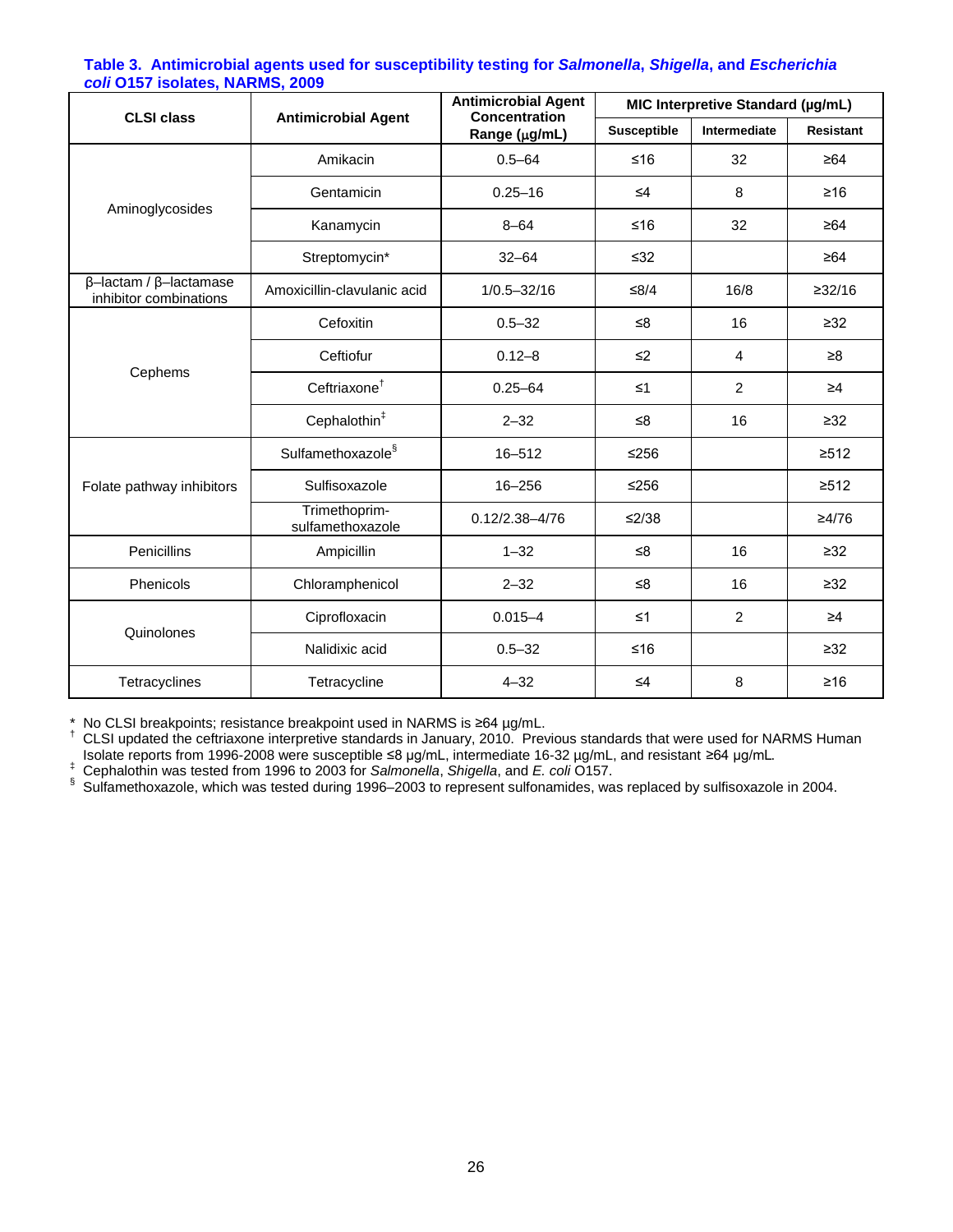#### **Additional Testing of** *Salmonella* **Strains**

#### **Cephalosporin Retesting of Isolates from 1996-1998**

Review of *Salmonella* isolates tested in NARMS during 1996 to 1998 gave conflicting cephalosporin susceptibility results. In particular, some isolates previously reported in NARMS as ceftiofur-resistant exhibited a low ceftriaxone MIC and, in some cases, did not exhibit an elevated MIC to other β-lactams. Because these findings suggested that some previously reported results were inaccurate, we retested, using the 2003 NARMS Sensititre® plate, isolates of *Salmonella* tested in NARMS during 1996 to 1998 that exhibited an MIC ≥2 μg/mL to ceftiofur or ceftriaxone. The retest results have been included in the NARMS annual reports since 2003.

#### **Serotype Confirmation/Categorization**

*Salmonella* serotype reported by the submitting laboratory was used for reporting with few exceptions. Serotype was confirmed by CDC for isolates that underwent subsequent molecular analysis for publication. Because of challenges associated with interpretation of tartrate fermentation assays, ability to ferment tartrate was confirmed for isolates reported as *Salmonella* ser. Paratyphi B by the submitting laboratory (serotype Paratyphi B is by definition unable to ferment L(+) tartrate). To distinguish *Salmonella* serotypes Paratyphi B and Paratyphi B var L(+) tartrate+ (formerly serotype Java), CDC performed Jordan's tartrate test and/or Kauffmann's tartrate test on all *Salmonella* ser. Paratyphi B isolates from 1996 to 2009 for which the tartrate result was not reported or was reported to be negative. Isolates negative for tartrate fermentation by both assays were categorized as serotype Paratyphi B. Isolates that were positive for tartrate fermentation by either assay were categorized as serotype Paratyphi B var L(+) tartrate+. Confirmation of other biochemical reactions or somatic and flagellar antigens was not performed at CDC.

Because of increased submissions of *Salmonella* ser. I 4,[5],12:i:- noted in previous years, and recognition of the possibility that this serotype may have been underreported in previous years, isolates reported as serogroup B and tested in NARMS during 1996 to 2009 were reviewed for additional information; isolates that could be clearly identified as serogroup B, first-phase flagellar antigen "i", second phase flagellar antigen absent were categorized in this report as *Salmonella* ser. I 4,[5],12:i:-.

#### **Testing of** *Campylobacter*

#### **Changes in Testing Methods in 2005**

Starting in 2005, there were four changes in the methodology used for *Campylobacter*. First, a surveillance scheme for selecting a representative sample of *Campylobacter* isolates for submission by FoodNet sites was implemented. State public health laboratories within FoodNet sites receive *Campylobacter* isolates from reference and clinical laboratories within their state. In 2005, FoodNet sites changed from submitting the first isolate received each week to submitting every isolate (Georgia, Maryland, New Mexico, Oregon, and Tennessee), every other isolate (California, Colorado, Connecticut, and New York), or every fifth isolate received (Minnesota). The number of laboratories submitting isolates ranged from two to all. Second, the method of species identification was updated to parallel what is used by the CDC National *Campylobacter* Laboratory. Third, the susceptibility testing method changed from Etest® (AB bioMerieux, Solna, Sweden) to broth microdilution. Fourth, there were changes in the antimicrobial agents tested. Florfenicol replaced chloramphenicol as the phenicol class representative drug, and telithromycin was added to the NARMS panel of agents tested. These methods began in 2005 and continue through the current year's report.

#### **Identification/Speciation and Antimicrobial Susceptibility Testing**

From 2005 through 2009, isolates were confirmed as *Campylobacter* by determination of typical morphology and motility using dark-field microscopy and a positive oxidase test reaction. Identification of *C. jejuni* was performed using the hippurate hydrolysis test. Hippurate-positive isolates were identified as *C. jejuni*. Hippurate-negative isolates were further characterized with polymerase chain reaction (PCR) assays with specific targets for *C*. *jejuni (mapA* or *hipO* gene*)*, *C*. *coli*-specific *ceuE* gene (Linton *et al.* 1997, Gonzales et al. 1997, Pruckler *et al*. 2006), or other species specific primers. From 2003 to 2004, putative *Campylobacter* isolates were identified as *C. jejuni* or *C. coli* using BAX® System PCR Assay according to the manufacturer's instructions (DuPont Qualicon, Wilmington, DE). Isolates not identified as *C. jejuni* or *C. coli* were further characterized by other PCR assays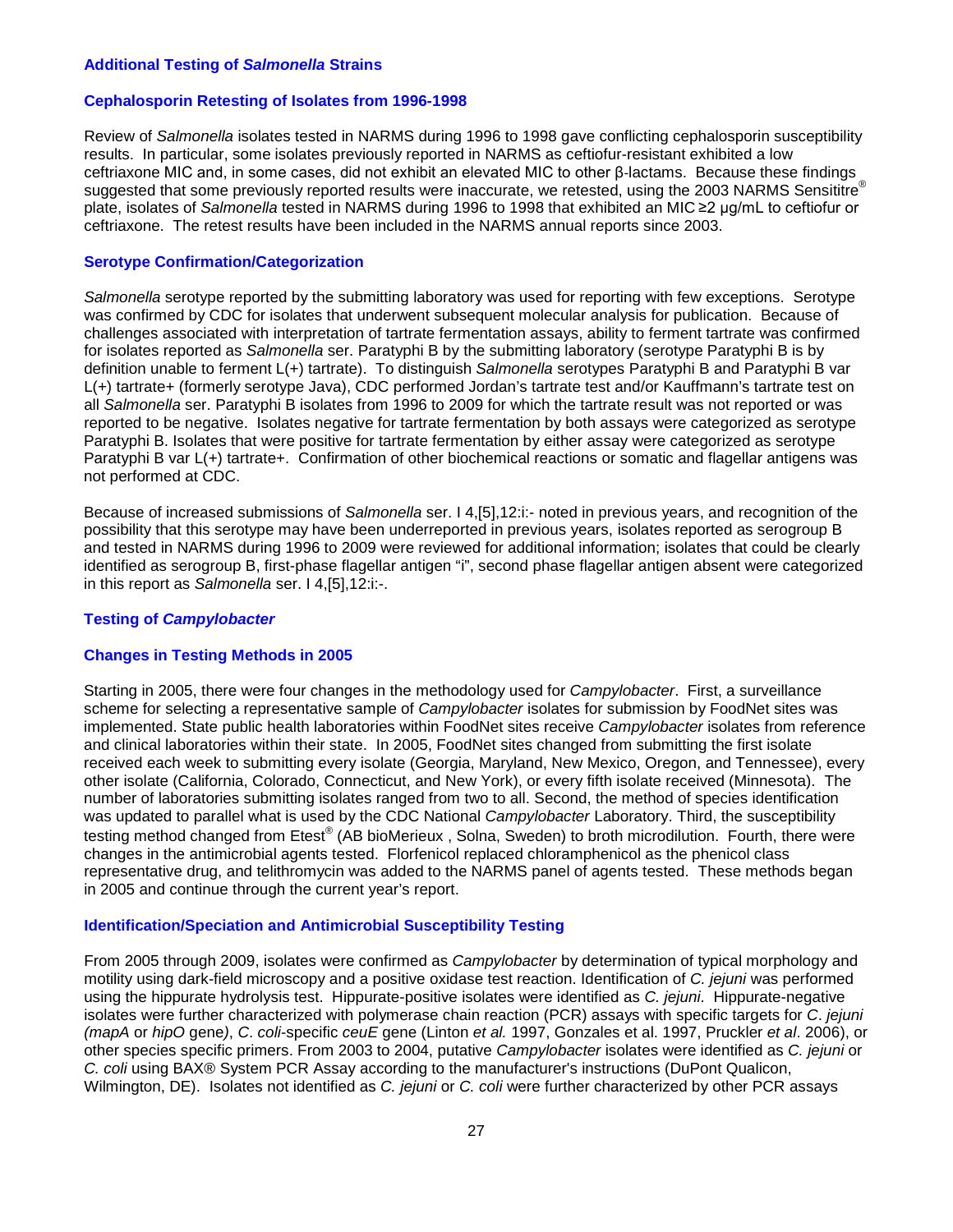(Linton *et al.* 1996) or were characterized by the CDC National *Campylobacter* Reference Laboratory. From 1997 to 2002, methodology similar to that used from 2005 to 2009 was used.

The methods for susceptibility testing *Campylobacter* and criteria for interpreting the results have changed during the course of NARMS surveillance. Beginning in 2005, broth microdilution using the Sensititre® system (Trek Diagnostics, Cleveland, OH) was performed according to manufacturer's instructions to determine the MICs for nine antimicrobial agents: azithromycin, ciprofloxacin, clindamycin, erythromycin, florfenicol, gentamicin, nalidixic acid, telithromycin, and tetracycline [\(Table 4\)](#page-27-0). CLSI recommendations for quality control were followed. From 1997 to 2004, Etest® (AB bioMerieux, Solna, Sweden) was used for susceptibility testing of *Campylobacter* isolates. *Campylobacter-*specific CLSI interpretive criteria were used for erythromycin, ciprofloxacin, and tetracycline beginning with the 2004 NARMS annual report. NARMS breakpoints were used when CLSI breakpoints were not available. Beginning in 2004, NARMS breakpoints were established based on the MIC distributions of NARMS isolates and the presence of known resistance genes or mutations. In pre-2004 annual reports, NARMS breakpoints used were based on those available for other organisms. Establishment of breakpoints based on MIC distributions resulted in higher MIC definitions for azithromycin and erythromycin resistance compared withthose reported in pre-2004 annual reports. The breakpoints listed in Table 4 have been applied to MIC data collected for all years so that resistance prevalence is comparable over time.

| 2009              |                              | <b>Antimicrobial Agent</b>         |                    | MIC Interpretive Standard (µg/mL) |           |
|-------------------|------------------------------|------------------------------------|--------------------|-----------------------------------|-----------|
| <b>CLSI class</b> | <b>Antimicrobial Agent</b>   | <b>Concentration Range (µg/mL)</b> | <b>Susceptible</b> | Intermediate<br><b>Resistant</b>  |           |
| Aminoglycosides   | Gentamicin                   | $0.12 - 32$<br>$0.016 - 256$       | $\leq$ 2           | 4                                 | $\geq 8$  |
| Ketolides         | Telithromycin <sup>†</sup>   | $0.015 - 8$                        | ≤4                 | 8                                 | ≥16       |
| Lincosamides      | Clindamycin                  | $0.03 - 16$<br>$0.016 - 256$       | $\leq 2$           | 4                                 | ≥8        |
| <b>Macrolides</b> | Azithromycin                 | $0.015 - 64$<br>$0.016 - 256$      | $\leq$             | 4                                 | $\geq 8$  |
|                   | Erythromycin                 | $0.03 - 64$<br>$0.016 - 256$       | ≤8                 | 16                                | $\geq 32$ |
| <b>Phenicols</b>  | Chloramphenicol <sup>#</sup> | $0.016 - 256$                      | ≤8                 | 16                                | $\geq 32$ |
|                   | Florfenicol <sup>§</sup>     | $0.03 - 64$                        | $\leq 4$           | N/A                               | N/A       |
| Quinolones        | Ciprofloxacin                | $0.015 - 64$<br>$0.002 - 32$       | $\leq 1$           | 2                                 | $\geq 4$  |
|                   | Nalidixic acid               | $4 - 64$<br>$0.016 - 256$          | $≤16$              | 32                                | ≥64       |
| Tetracyclines     | Tetracycline                 | $0.06 - 64$<br>$0.016 - 256$       | $\leq 4$           | 8                                 | ≥16       |

<span id="page-27-0"></span>

|      | Table 4. Antimicrobial agents used for susceptibility testing of Campylobacter isolates, NARMS, 1997- |  |
|------|-------------------------------------------------------------------------------------------------------|--|
| 2009 |                                                                                                       |  |

\* Etest dilution range used from 1997–2004.

† Telithromycin added to NARMS panel in 2005.

Chloramphenicol, tested from 1997–2004, was replaced by florfenicol in 2005.

Currently only a susceptible breakpoint (≤4 µg/mL) has been established. In this report isolates with a MIC ≥8 µg/mL are categorized as resistant.

#### **Retesting**

Known mechanisms of quinolone resistance in *Campylobacter* are expected to confer equivalent susceptibilities to nalidixic acid and ciprofloxacin. Similarly, known mechanisms of macrolide resistance are expected to confer equivalent susceptibilities to erythromycin and azithromycin. Confirmatory testing of isolates with conflicting results was performed by broth microdilution methods (Sensititre<sup>®</sup>, Trek Diagnostics, Cleveland, OH). Totals reported here reflect the retest results.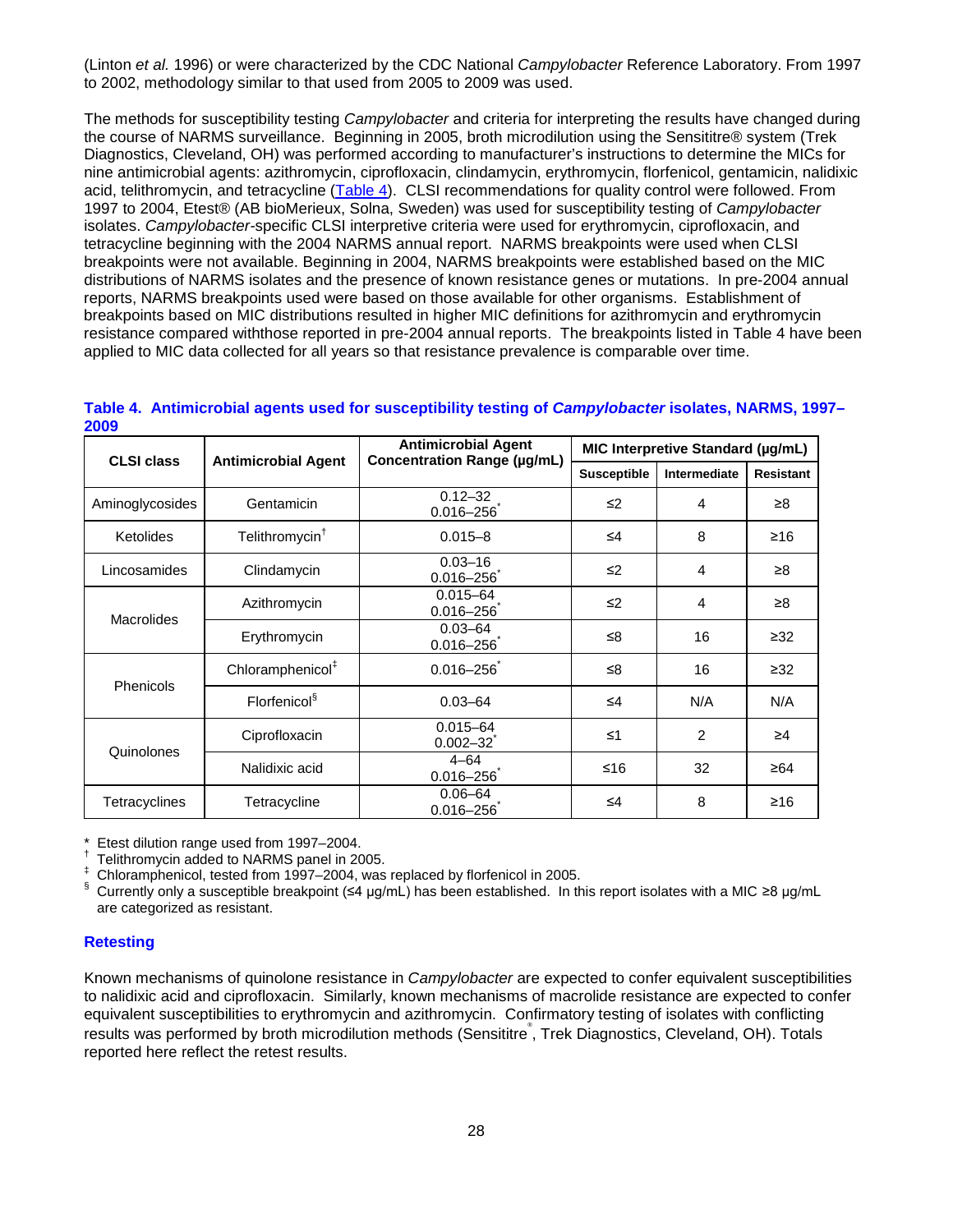#### **Data Analysis**

For all pathogens, MICs were categorized as resistant, intermediate (if applicable), or susceptible. Analysis was restricted to the first isolate received (per genus under surveillance) per patient in the calendar year. If two or more isolates were received for the same patient for *Salmonella* ser. Typhi, the first blood isolate collected would be included in analysis. If no blood isolates were submitted, the first isolate collected would be included in analysis. Where established, CLSI interpretive criteria were used; streptomycin resistance was defined as MIC ≥64 μg/mL [\(Table 3\)](#page-24-1). The 95% confidence intervals (CIs) for the percentage of resistant isolates are included in the MIC distribution tables. The 95% CIs were calculated using the Paulson-Camp-Pratt approximation method.

When describing results for several years, multidrug resistance for *Salmonella, Shigella,* and *E. coli* O157 isolates was limited to the eight CLSI classes [\(Table 3\)](#page-24-1) tested in all years from 1996 through 2009 represented by 15 agents: amikacin, amoxicillin-clavulanic acid, ampicillin, cefoxitin, ceftiofur, ceftriaxone, chloramphenicol, ciprofloxacin, gentamicin, kanamycin, nalidixic acid, streptomycin, sulfamethoxazole/sulfisoxazole, tetracycline, and trimethoprim-sulfamethoxazole. When describing multidrug resistance for several years for *Campylobacter* isolates, multidrug resistance was limited to the five CLSI classes tested in all years from 1997 through 2009, represented by ciprofloxacin, chloramphenicol/florfenicol, clindamycin, erythromycin, nalidixic acid, and tetracycline.

Logistic regression was used to compare the prevalence of antimicrobial resistance among *Salmonella* and *Campylobacter* isolates tested in 2009 with the reference, which was the average prevalence of resistance in the first five years that NARMS surveillance was nationwide (2003–07). The analysis included the following:

- 1. Non-typhoidal *Salmonella*: resistance to nalidixic acid, resistance to ceftriaxone, resistance to one or more CLSI classes, resistance to three more CLSI classes
- 2. *Salmonella* ser. Enteritidis: resistance to nalidixic acid
- 3. *Salmonella* ser. Typhimurium: resistance to at least ACSSuT (ampicillin, chloramphenicol, streptomycin, sulfonamide, and tetracycline)
- 4. *Salmonella* ser. Newport: resistance to at least ACSSuTAuCx (ACSSuT, amoxicillin-clavulanic acid, and ceftriaxone)
- 5. *Salmonella* ser. Typhi: resistance to nalidixic acid
- 6. *Campylobacter* species: resistance to ciprofloxacin
- 7. *Campylobacter jejuni*: resistance to ciprofloxacin

To account for site-to-site variation in the prevalence of antimicrobial resistance, we included main effects adjustments for site in the analysis. The final regression models for *Salmonella* adjusted for the submitting site using the nine geographic regions described in the Public Health Laboratory Information System (PHLIS): East North Central, East South Central, Mid-Atlantic, Mountain, New England, Pacific, South Atlantic, West North Central, and West South Central. For *Campylobacter*, the final regression models adjusted for the submitting FoodNet site. Odds ratios (ORs) and 95% confidence intervals (CIs) were calculated using unconditional maximum likelihood estimation. The adequacy of model fit was assessed in several ways. The significance of the main effect of year was assessed using the likelihood ratio test. The likelihood ratio test was also used to test for significance of interaction between site and year, although the power of the test to detect a single site-specific interaction was low. The Hosmer and Lemeshow goodness-of-fit test was also used. Finally, residual analysis was performed to examine the influence of individual observations. Having assessed that the main effect of year was significant, we reported ORs with 95% CIs (for 2009 compared with reference) that did not include 1.00 as statistically significant.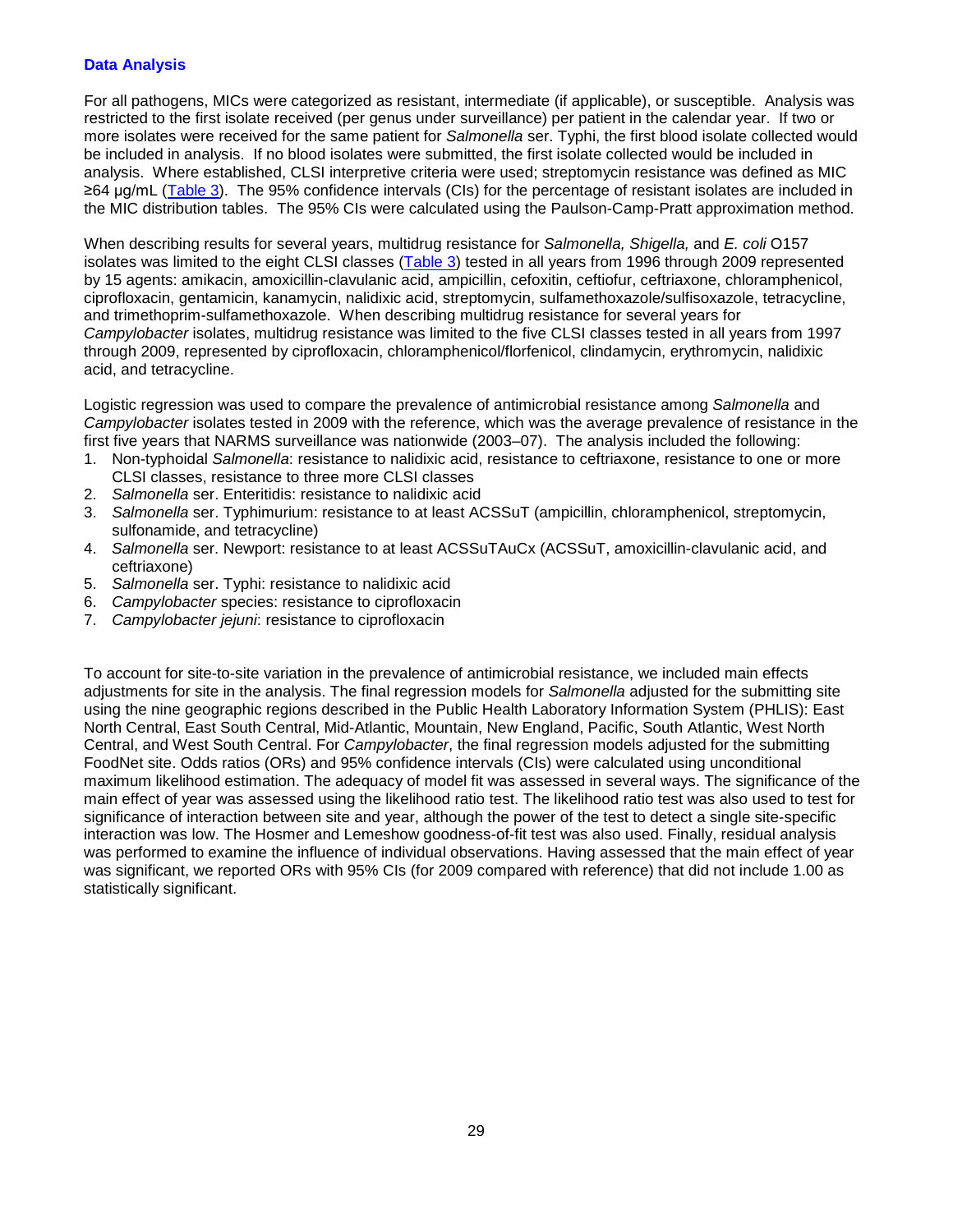#### **MIC Distribution Tables and Proportional Figures**

An explanation on "how to read a squashtogram" has been provided to assist the reader with the different parts of each table [\(Figure 11\)](#page-29-0). A squashtogram shows the distribution of MICs for antimicrobial agents tested. Proportional figures visually display data from squashtograms for an immediate comparative summary of resistance in specific pathogens and serotypes. These figures are a categorical visual aid for the interpretation of MIC values. For most antimicrobial agents tested, three categories (susceptible, intermediate, and resistant) are used to interpret MICs. The proportion representing each category is shown in a horizontal proportional bar chart [\(Figure 12\)](#page-29-1).

<span id="page-29-1"></span>

<span id="page-29-0"></span>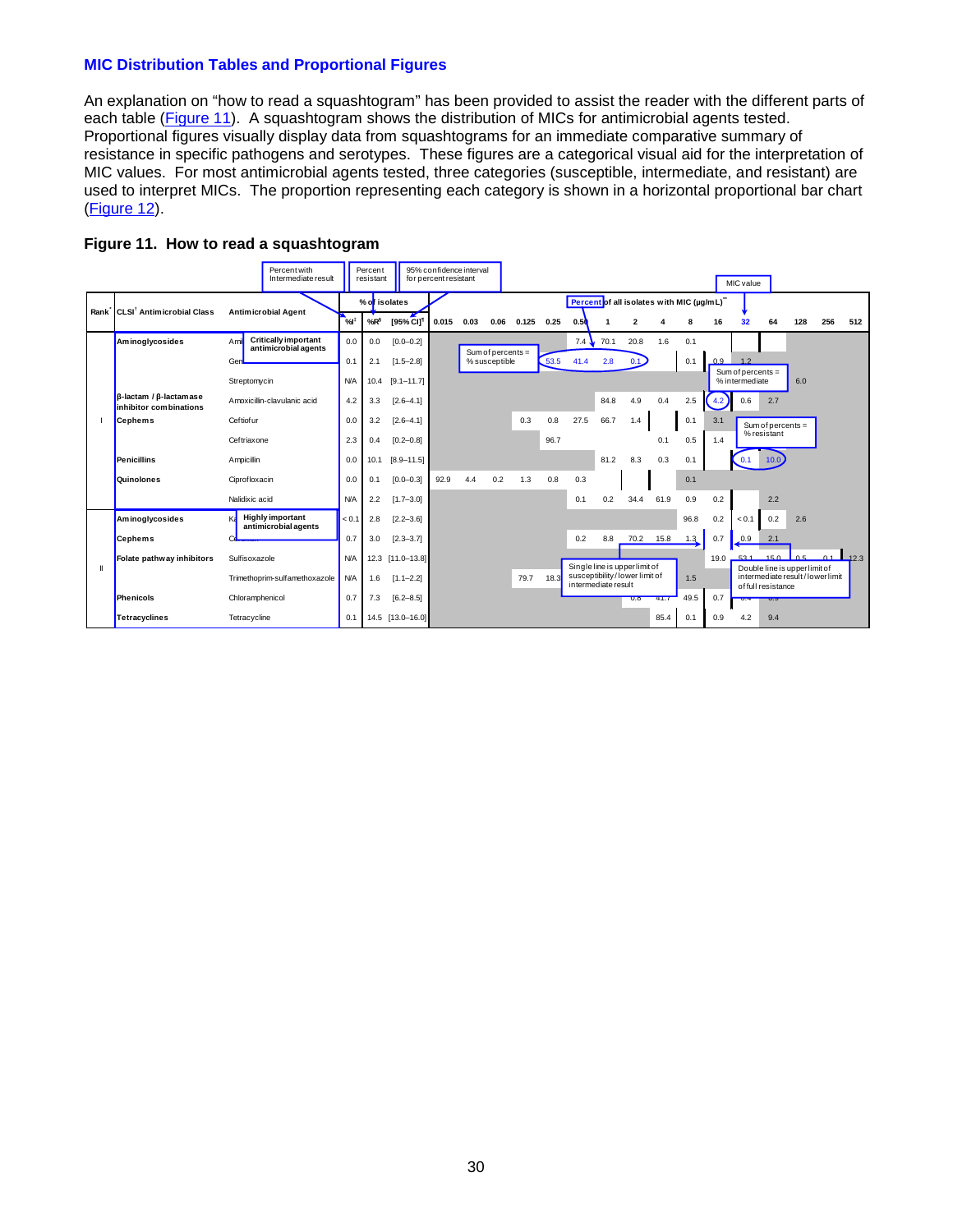<span id="page-30-0"></span>

|  | Figure 12. Proportional chart, a categorical graph of a squashtogram |  |  |  |  |  |  |
|--|----------------------------------------------------------------------|--|--|--|--|--|--|
|--|----------------------------------------------------------------------|--|--|--|--|--|--|

| - 3 |                                                                |                               |            | ≂<br>% of isolates |                       | 9. - r - - |      |      |       | J.   |       |       |      |       | Percent of all isolates with MIC (µg/mL)" |       |                  |       |     |     |                  |
|-----|----------------------------------------------------------------|-------------------------------|------------|--------------------|-----------------------|------------|------|------|-------|------|-------|-------|------|-------|-------------------------------------------|-------|------------------|-------|-----|-----|------------------|
|     | Rank CLSI <sup>†</sup> Antimicrobial Class                     | <b>Antimicrobial Agent</b>    | %          | %R <sup>§</sup>    | [95% CI] <sup>1</sup> | 0.015      | 0.03 | 0.06 | 0.125 | 0.25 | 0.50  |       |      |       |                                           | 16    | 32               | 64    | 128 | 256 | 512              |
|     | Aminoglycosides                                                | Amikacin                      | 0.0        | 0.0                | $[0.0 - 0.2]$         |            |      |      |       |      | 7.8   | 74.6  | 15.9 | 1.6   | < 0.1                                     |       |                  |       |     |     |                  |
|     |                                                                | Gentamicin                    | 0.2        | 1.3                | $[0.9 - 1.8]$         |            |      |      |       | 64.2 | 32.8  | 1.3   | 0.1  |       | 0.2                                       | 0.7   | 0.6              |       |     |     |                  |
|     |                                                                | Streptomycin                  | <b>N/A</b> | 8.9                | $[7.8 - 10.2]$        |            |      |      |       |      |       |       |      |       |                                           |       | 91.1             | 4.2   | 4.8 |     |                  |
|     | $\beta$ -lactam / $\beta$ -lactamase<br>inhibitor combinations | Amoxicillin-clavulanic acid   | 3.6        | 3.4                | $[2.7 - 4.3]$         |            |      |      |       |      |       | 87.5  | 2.5  | 0.4   | 2.6                                       | 3.6   | $\mathbf{D}$ 0.8 | 2.6   |     |     |                  |
|     | <b>Cephems</b>                                                 | Ceftiofur                     | < 0.1      | 3.4                | $[2.7 - 4.3]$         |            |      |      | 0.1   | 0.8  | 21.1  | 73.2  | 1.3  | < 0.1 | 0.2                                       | 3.2   |                  |       |     |     |                  |
|     |                                                                | Ceftriaxone                   | 0.0        | 3.4                | $[2.7 - 4.3]$         |            |      |      |       | 96.5 | < 0.1 |       |      | 02    | 0.7                                       | 1.4   | 0.6              | 0.4   | 0.2 |     |                  |
|     | <b>Penicillins</b>                                             | Ampicillin                    | < 0.1      | 9.9                | $[8.6 - 11.2]$        |            |      |      |       |      |       | 83.7  | 5.9  | 0.3   | 0.2                                       | < 0.1 |                  | 9.9   |     |     |                  |
|     | Quinolones                                                     | Ciprofloxacin                 | 0.1        | < 0.1              | $[0.0 - 0.3]$         | 92.9       | 4.6  | 0.2  | 0.7   | 1.0  | 0.4   | 0.2   | 0.1  |       | < 0.1                                     |       |                  |       |     |     |                  |
|     |                                                                | Nalidixic acid                | <b>N/A</b> | 1.8                | $[1.3 - 2.4]$         |            |      |      |       |      |       |       | 39.6 | 57.0  | 0.9                                       | 0.4   | 0.1              | 1.6   |     |     |                  |
|     | Aminoglycosides                                                | Kanamycin                     | < 0.1      | 2.5                | $[1.9 - 3.2]$         |            |      |      |       |      |       |       |      |       | 97.3                                      | 0.2   | < 0.1            | < 0.1 | 2.4 |     |                  |
|     | <b>Cephems</b>                                                 | Cefoxitin                     | 0.3        | 3.2                | $[2.5 - 4.1]$         |            |      |      |       |      | 0.1   | 36.1  | 47.4 | 11.8  | $\overline{0}$ .                          | 0.3   | 1.4              | 1.9   |     |     |                  |
|     | Folate pathway inhibitors                                      | Sulfisoxazole                 | <b>N/A</b> | 9.9                | $[8.7 - 11.2]$        |            |      |      |       |      |       |       |      |       |                                           | 5.0   | 35.2             | 47.0  | 2.8 | 0.1 | $\mathbf{q}$ 9.9 |
|     |                                                                | Trimethoprim-sulfamethoxazole | <b>N/A</b> | 1.7                | $[1.2 - 2.4]$         |            |      |      | 95.8  | 2.2  | 0.2   | < 0.1 |      |       | 1.7                                       |       |                  |       |     |     |                  |
|     | <b>Phenicols</b>                                               | Chloramphenicol               | 1.0        | 5.7                | $[4.8 - 6.8]$         |            |      |      |       |      |       |       | 0.7  | 49.0  | 43.6                                      | 1.0   | < 0.1            | 5.6   |     |     |                  |
|     | <b>Tetracyclines</b>                                           | Tetracycline                  | 0.2        | 11.9               | $[10.6 - 13.3]$       |            |      |      |       |      |       |       |      | 87.9  | 0.2                                       | 0.2   | 2.9              | 8.8   |     |     |                  |

\* Rank of antimicrobials based on World Health Organization's categorization of critical importance in human medicine (Table I): Rank 1, Critically Important; Rank 2, Highly Important

† ‡ § ¶

\*\* CLSY. Clincial and Laboratory Standards Institute Institute in MC range of intermediate susceptibility exists<br>The reservice intervals (CI) for percent resistant (%R) were calculated using the Paulson-Camp-Pratt approximati

| <b>Antimicrobial Agent</b>    | Susceptible, Intermediate, and Resistant Proportion |  |
|-------------------------------|-----------------------------------------------------|--|
| Amikacin                      |                                                     |  |
| Gentamicin                    |                                                     |  |
| Streptomycin                  |                                                     |  |
| Amoxicillin-clavulanic acid   |                                                     |  |
| Ceftiofur                     |                                                     |  |
| Ceftriaxone                   |                                                     |  |
| Ampicillin                    |                                                     |  |
| Ciprofloxacin                 |                                                     |  |
| Nalidixic acid                |                                                     |  |
| Kanamycin                     |                                                     |  |
| Cefoxitin                     |                                                     |  |
| Sulfisoxazole                 |                                                     |  |
| Trimethoprim-sulfamethoxazole |                                                     |  |
| Chloramphenicol               |                                                     |  |
| Tetracycline                  |                                                     |  |

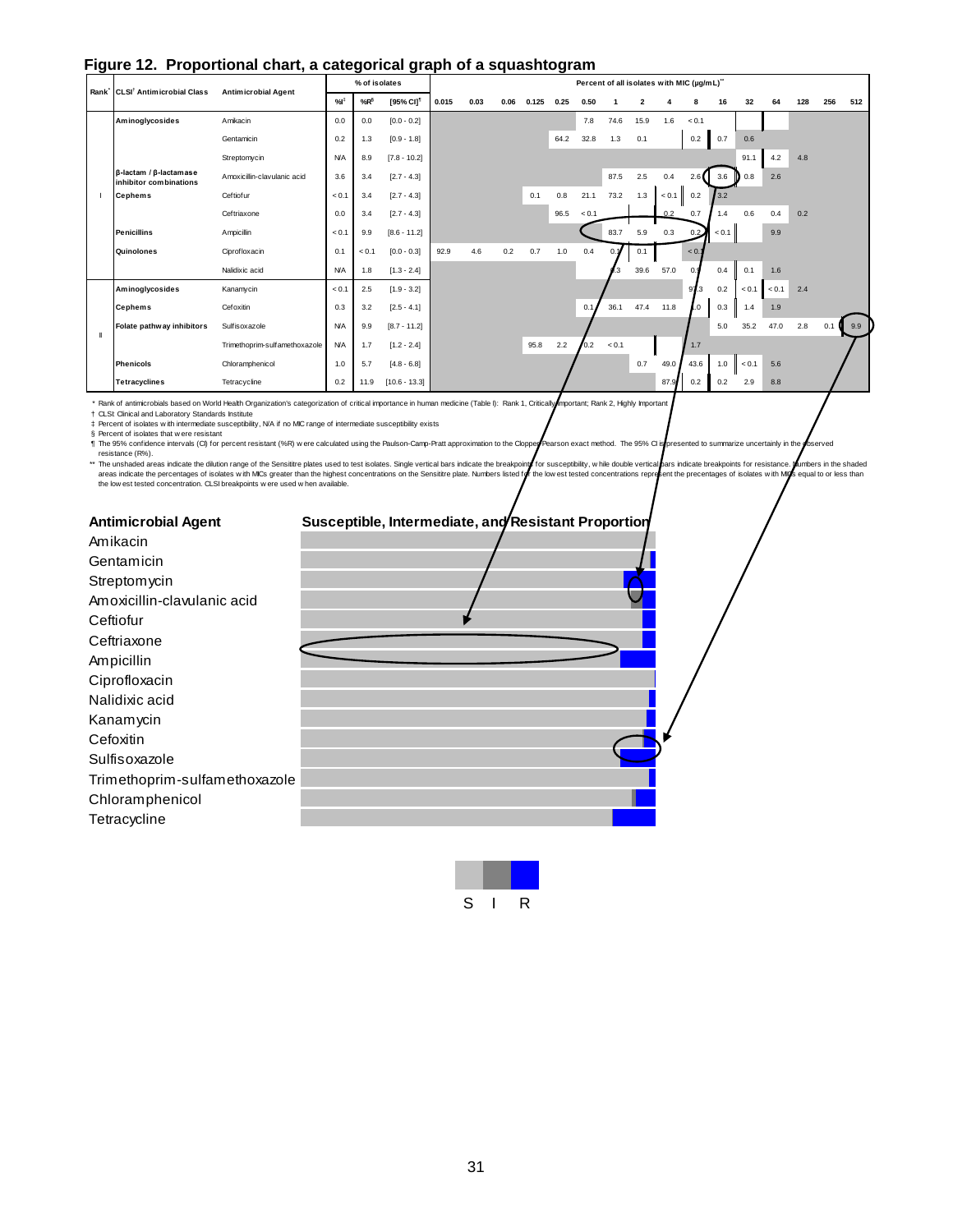#### <span id="page-31-0"></span>**Results**

#### <span id="page-31-1"></span>**1. Non-typhoidal** *Salmonella*

#### <span id="page-31-2"></span>**Table 5. Minimum inhibitory concentrations (MICs) and resistance of non-typhoidal** *Salmonella* **isolates to antimicrobial agents, 2009 (N=2192)**

|   | Rank CLSI <sup>†</sup> Antimicrobial Class                       |                               | % of isolates     |                 |                       | Percent of all isolates with MIC (µg/mL)" |      |      |       |      |       |       |      |       |       |       |       |       |     |     |     |
|---|------------------------------------------------------------------|-------------------------------|-------------------|-----------------|-----------------------|-------------------------------------------|------|------|-------|------|-------|-------|------|-------|-------|-------|-------|-------|-----|-----|-----|
|   |                                                                  | <b>Antimicrobial Agent</b>    | $\%$ <sup>‡</sup> | %R <sup>§</sup> | [95% CI] <sup>1</sup> | 0.015                                     | 0.03 | 0.06 | 0.125 | 0.25 | 0.50  |       | 2    |       | 8     | 16    | 32    | 64    | 128 | 256 | 512 |
|   | Aminoglycosides                                                  | Amikacin                      | 0.0               | 0.0             | $[0.0 - 0.2]$         |                                           |      |      |       |      | 7.8   | 74.6  | 15.9 | 1.6   | < 0.1 |       |       |       |     |     |     |
|   |                                                                  | Gentamicin                    | 0.2               | 1.3             | $[0.9 - 1.8]$         |                                           |      |      |       | 64.2 | 32.8  | 1.3   | 0.1  |       | 0.2   | 0.7   | 0.6   |       |     |     |     |
|   |                                                                  | Streptomycin                  | <b>N/A</b>        | 8.9             | $[7.8 - 10.2]$        |                                           |      |      |       |      |       |       |      |       |       |       | 91.1  | 4.2   | 4.8 |     |     |
|   | $\beta$ -lactam / $\beta$ -lactam as e<br>inhibitor combinations | Amoxicillin-clavulanic acid   | 3.6               | 3.4             | $[2.7 - 4.3]$         |                                           |      |      |       |      |       | 87.5  | 2.5  | 0.4   | 2.6   | 3.6   | 0.8   | 2.6   |     |     |     |
|   | <b>Cephems</b>                                                   | Ceftiofur                     | < 0.1             | 3.4             | $[2.7 - 4.3]$         |                                           |      |      | 0.1   | 0.8  | 21.1  | 73.2  | 1.3  | < 0.1 | 0.2   | 3.2   |       |       |     |     |     |
|   |                                                                  | Ceftriaxone                   | 0.0               | 3.4             | $[2.7 - 4.3]$         |                                           |      |      |       | 96.5 | < 0.1 |       |      | 0.2   | 0.7   | 1.4   | 0.6   | 0.4   | 0.2 |     |     |
|   | <b>Penicillins</b>                                               | Ampicillin                    | < 0.1             | 9.9             | $[8.6 - 11.2]$        |                                           |      |      |       |      |       | 83.7  | 5.9  | 0.3   | 0.2   | < 0.1 |       | 9.9   |     |     |     |
|   | Quinolones                                                       | Ciprofloxacin                 | 0.1               | < 0.1           | $[0.0 - 0.3]$         | 92.9                                      | 4.6  | 0.2  | 0.7   | 1.0  | 0.4   | 0.1   | 0.1  |       | < 0.1 |       |       |       |     |     |     |
|   |                                                                  | Nalidixic acid                | <b>N/A</b>        | 1.8             | $[1.3 - 2.4]$         |                                           |      |      |       |      |       | 0.3   | 39.6 | 57.0  | 0.9   | 0.4   | 0.1   | 1.6   |     |     |     |
|   | Aminoglycosides                                                  | Kanamycin                     | < 0.1             | 2.5             | $[1.9 - 3.2]$         |                                           |      |      |       |      |       |       |      |       | 97.3  | 0.2   | < 0.1 | < 0.1 | 2.4 |     |     |
|   | <b>Cephems</b>                                                   | Cefoxitin                     | 0.3               | 3.2             | $[2.5 - 4.1]$         |                                           |      |      |       |      | 0.1   | 36.1  | 47.4 | 11.8  | 1.0   | 0.3   | 1.4   | 1.9   |     |     |     |
| Ш | Folate pathway inhibitors                                        | Sulfisoxazole                 | <b>N/A</b>        | 9.9             | $[8.7 - 11.2]$        |                                           |      |      |       |      |       |       |      |       |       | 5.0   | 35.2  | 47.0  | 2.8 | 0.1 | 9.9 |
|   |                                                                  | Trimethoprim-sulfamethoxazole | <b>N/A</b>        | 1.7             | $[1.2 - 2.4]$         |                                           |      |      | 95.8  | 2.2  | 0.2   | < 0.1 |      |       | 1.7   |       |       |       |     |     |     |
|   | <b>Phenicols</b>                                                 | Chloramphenicol               | 1.0               | 5.7             | $[4.8 - 6.8]$         |                                           |      |      |       |      |       |       | 0.7  | 49.0  | 43.6  | 1.0   | < 0.1 | 5.6   |     |     |     |
|   | <b>Tetracyclines</b>                                             | Tetracycline                  | 0.2               | 11.9            | $[10.6 - 13.3]$       |                                           |      |      |       |      |       |       |      | 87.9  | 0.2   | 0.2   | 2.9   | 8.8   |     |     |     |

\* Rank of antimicrobials based on World Health Organization's categorization of critical importance in human medicine (Table I): Rank 1, Critically Important; Rank 2, Highly Important

† CLSI: Clinical and Laboratory Standards Institute

‡ § Percent of isolates w ith intermediate susceptibility, N/A if no MIC range of intermediate susceptibility exists Percent of isolates that w ere resistant

¶ The 95% confidence intervals (CI) for percent resistant (%R) were calculated using the Paulson-Camp-Pratt approximation to the Clopper-Pearson exact method. The 95% CI is presented to summarize uncertainly in the observe

\*\* The unshaded areas indicate the dilution range of the Sensittre plates used to test isolates. Single vertical bars indicate the breakpoints for susceptibility, while double vertical bars indicate the relayooints for res

# <span id="page-31-3"></span>**Figure 13. Antimicrobial resistance pattern for non-typhoidal** *Salmonella***, 2009**

| <b>Antimicrobial Agent</b>    | Susceptible, Intermediate, and Resistant Proportion |  |
|-------------------------------|-----------------------------------------------------|--|
| Amikacin                      |                                                     |  |
| Gentamicin                    |                                                     |  |
| Streptomycin                  |                                                     |  |
| Amoxicillin-clavulanic acid   |                                                     |  |
| Ceftiofur                     |                                                     |  |
| Ceftriaxone                   |                                                     |  |
| Ampicillin                    |                                                     |  |
| Ciprofloxacin                 |                                                     |  |
| Nalidixic acid                |                                                     |  |
| Kanamycin                     |                                                     |  |
| Cefoxitin                     |                                                     |  |
| Sulfisoxazole                 |                                                     |  |
| Trimethoprim-sulfamethoxazole |                                                     |  |
| Chloramphenicol               |                                                     |  |
| Tetracycline                  |                                                     |  |
|                               |                                                     |  |

S I R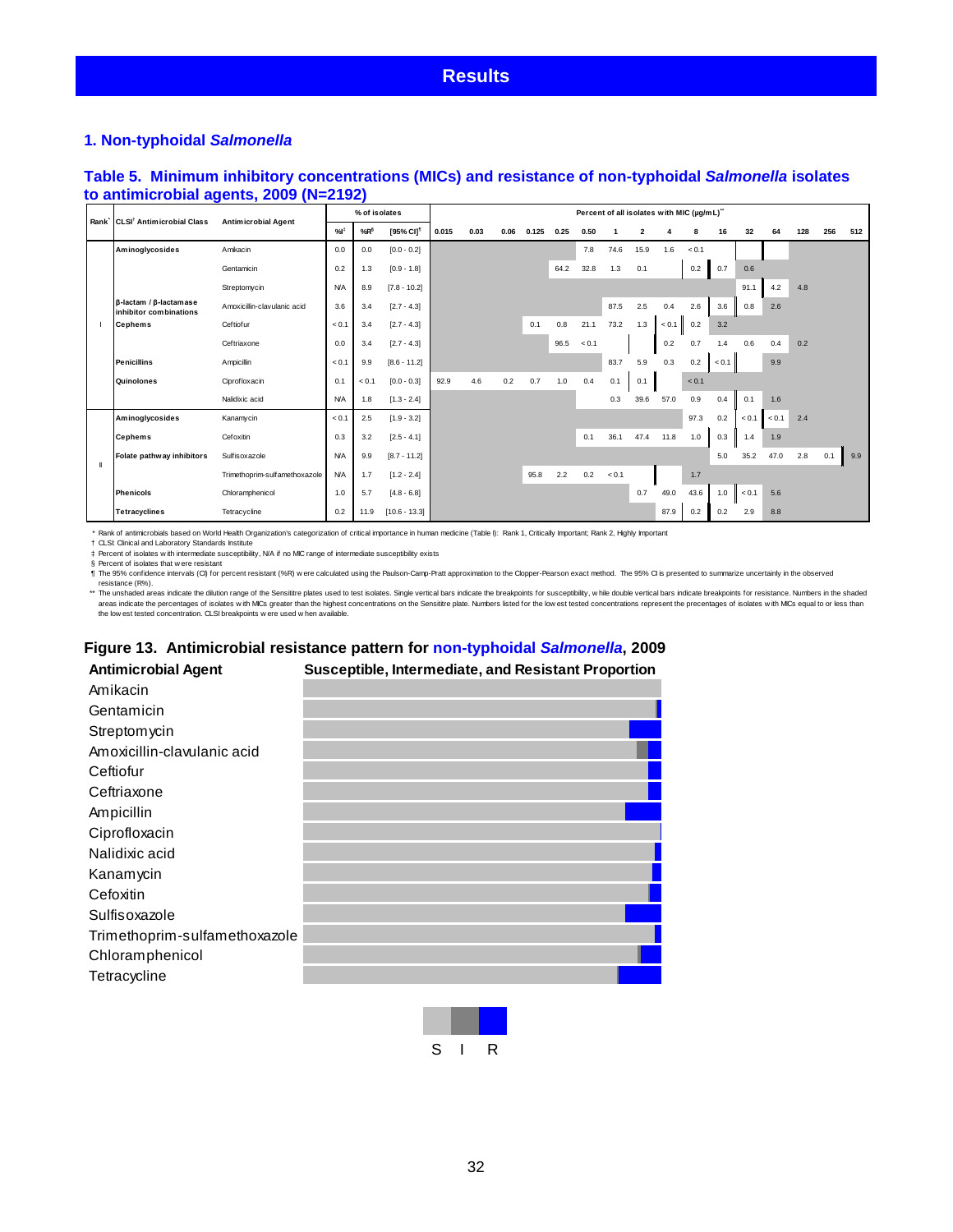| Year              | 2000–2009                       |                                             | 2000        | 2001     | 2002     | 2003  | 2004          | 2005           | 2006           | 2007           | 2008          | 2009          |
|-------------------|---------------------------------|---------------------------------------------|-------------|----------|----------|-------|---------------|----------------|----------------|----------------|---------------|---------------|
|                   | <b>Total Isolates</b>           |                                             | 1372        | 1410     | 1998     | 1855  | 1782          | 2034           | 2173           | 2144           | 2380          | 2192          |
| Rank <sup>*</sup> | CLSI <sup>†</sup> Antimicrobial | Antibiotic                                  |             |          |          |       |               |                |                |                |               |               |
|                   | Class                           | (Resistance breakpoint)                     |             |          |          |       |               |                |                |                |               |               |
|                   | Aminoglycosides                 | Amikacin                                    | 0.0%        | 0.0%     | 0.0%     | 0.0%  | 0.0%          | 0.0%           | 0.0%           | 0.0%           | 0.0%          | 0.0%          |
|                   |                                 | $(MIC \ge 64)$                              | $\mathbf 0$ | $\Omega$ | $\Omega$ | 0     | 0             | $\overline{1}$ | 0              | $\mathbf 0$    | $\Omega$      | $\Omega$      |
|                   |                                 | Gentamicin                                  | 2.7%        | 1.9%     | 1.4%     | 1.4%  | 1.3%          | 2.2%           | 2.0%           | 2.1%           | 1.5%          | 1.3%          |
|                   |                                 | (MIC $\geq$ 16)                             | 37          | 27       | 27       | 26    | 24            | 44             | 44             | 45             | 35            | 28            |
|                   |                                 | Streptomycin                                | 16.3%       | 17.1%    | 13.2%    | 15.0% | 12.0%         | 11.1%          | 10.7%          | 10.4%          | 10.0%         | 8.9%          |
|                   |                                 | $(MIC \ge 64)$                              | 223         | 241      | 264      | 279   | 213           | 225            | 233            | 222            | 239           | 196           |
|                   | β-lactam/β-lactamase inhibitor  | Amoxicillin-clavulanic acid                 | 3.9%        | 4.7%     | 5.3%     | 4.6%  | 3.7%          | 3.2%           | 3.7%           | 3.3%           | 3.1%          | 3.4%          |
|                   | combinations                    | $(MIC \ge 32/16)$                           | 54          | 66       | 106      | 86    | 66            | 65             | 81             | 70             | 73            | 75            |
|                   | Cephems                         | Ceftiofur                                   | 3.2%        | 4.1%     | 4.4%     | 4.5%  | 3.4%          | 2.9%           | 3.6%           | 3.3%           | 3.0%          | 3.4%          |
|                   |                                 | $(MIC \geq 8)$                              | 44          | 58       | 87       | 83    | 60            | 60             | 79             | 70             | 72            | 75            |
|                   |                                 | Ceftriaxone                                 | 3.2%        | 3.7%     | 4.4%     | 4.4%  | 3.3%          | 2.9%           | 3.7%           | 3.3%           | 3.0%          | 3.4%          |
|                   |                                 | (MIC $\geq 64$ )                            | 44          | 52       | 87       | 81    | 59            | 59             | 80             | 70             | 72            | 75            |
|                   | Penicillins                     | Ampicillin                                  | 15.9%       | 17.5%    | 13.0%    | 13.6% | 12.1%         | 11.4%          | 11.0%          | 10.1%          | 9.7%          | 9.9%          |
|                   |                                 | $(MIC \geq 32)$                             | 218         | 247      | 259      | 253   | 216           | 232            | 238            | 217            | 231           | 216           |
|                   | Quinolones                      | Ciprofloxacin                               | 0.4%        | 0.2%     | 0.1%     | 0.2%  | 0.2%          | 0.0%           | 0.1%           | 0.1%           | 0.1%          | 0.0%          |
|                   |                                 | $(MIC \geq 4)$                              | 5           | 3        | 1        | 3     | 4             | 1              | $\overline{2}$ | $\overline{2}$ | 2             |               |
|                   |                                 | Nalidixic acid                              | 2.3%        | 2.3%     | 1.6%     | 1.9%  | 2.2%          | 1.9%           | 2.4%           | 2.3%           | 2.0%          | 1.8%          |
|                   |                                 | $(MIC \geq 32)$                             | 32          | 32       | 32       | 36    | 39            | 38             | 52             | 49             | 47            | 39            |
|                   | Aminoglycosides                 | Kanamycin                                   | 5.6%        | 4.8%     | 3.8%     | 3.5%  | 2.8%          | 3.4%           | 2.9%           | 2.8%           | 2.1%          | 2.5%          |
|                   |                                 | $(MIC \ge 64)$                              | 77          | 68       | 76       | 64    | 50            | 70             | 63             | 61             | 50            | 54            |
|                   | Cephems                         | Cefoxitin                                   | 3.2%        | 3.4%     | 4.3%     | 4.3%  | 3.4%          | 3.0%           | 3.5%           | 2.9%           | 3.0%          | 3.2%          |
|                   |                                 | $(MIC \geq 32)$                             | 44          | 48       | 86       | 79    | 61            | 62             | 77             | 63             | 72            | 71            |
|                   |                                 | Cephalothin                                 | 4.0%        | 4.0%     | 5.1%     | 5.3%  | Not           | Not            | Not            | Not            | Not           | Not           |
|                   |                                 | $(MIC \geq 32)$                             | 55          | 57       | 101      | 99    | <b>Tested</b> | <b>Tested</b>  | <b>Tested</b>  | <b>Tested</b>  | <b>Tested</b> | <b>Tested</b> |
| $\mathbf{I}$      | Folate pathway inhibitors       | Sulfamethoxazole/Sulfisoxazole <sup>‡</sup> | 17.1%       | 17.8%    | 12.9%    | 15.1% | 13.3%         | 12.6%          | 12.1%          | 12.3%          | 10.1%         | 9.9%          |
|                   |                                 | $(MIC \ge 512)$                             | 234         | 251      | 258      | 280   | 237           | 256            | 263            | 264            | 241           | 217           |
|                   |                                 | Trimethoprim-sulfamethoxazole               | 2.0%        | 2.0%     | 1.4%     | 1.9%  | 1.7%          | 1.7%           | 1.7%           | 1.5%           | 1.6%          | 1.7%          |
|                   |                                 | (MIC $\geq 4/76$ )                          | 28          | 28       | 28       | 36    | 31            | 34             | 36             | 33             | 37            | 38            |
|                   | Phenicols                       | Chloramphenicol                             | 10.1%       | 11.6%    | 8.6%     | 10.1% | 7.6%          | 7.8%           | 6.4%           | 7.3%           | 6.2%          | 5.7%          |
|                   |                                 | $(MIC \geq 32)$                             | 138         | 164      | 172      | 187   | 136           | 159            | 139            | 156            | 147           | 125           |
|                   | Tetracyclines                   | Tetracycline                                | 18.7%       | 19.9%    | 14.9%    | 16.3% | 13.6%         | 13.9%          | 13.5%          | 14.5%          | 11.6%         | 11.9%         |
|                   |                                 | (MIC $\geq$ 16)                             | 256         | 280      | 298      | 303   | 242           | 282            | 293            | 310            | 275           | 261           |

# <span id="page-32-0"></span>**Table 6. Percentage and number of non-typhoidal** *Salmonella* **isolates resistant to antimicrobial agents,**

 \* Rank of antimicrobials based on World Health Organization's categorization of critical importance in human medicine (Table I): Rank 1, Critically Important; Rank 2, Highly Important † CLSI: Clinical and Laboratory Standards Institute

‡ Sulfamethoxazole, which was tested during 1996-2003 to represent sulfonamides, was replaced by sulfisoxazole in 2004.

#### <span id="page-32-1"></span>**Table 7. Resistance patterns of non-typhoidal** *Salmonella* **isolates, 2000–2009**

| Year                                    | 2000  | 2001           | 2002  | 2003  | 2004  | 2005           | 2006  | 2007  | 2008     | 2009  |
|-----------------------------------------|-------|----------------|-------|-------|-------|----------------|-------|-------|----------|-------|
|                                         |       |                |       |       |       |                |       |       |          |       |
| <b>Total Isolates</b>                   | 1372  | 1410           | 1998  | 1855  | 1782  | 2034           | 2173  | 2144  | 2380     | 2192  |
|                                         | %     | %              | %     | %     | $\%$  | %              | %     | %     | %        | %     |
|                                         | n     | n              | n     | n.    | n     | n              | n     | n     | n        | n     |
| No resistance detected                  | 74.5% | 72.5%          | 79.1% | 78.0% | 80.0% | 80.9%          | 80.5% | 81.1% | 84.0%    | 83.2% |
|                                         | 1022  | 1022           | 1580  | 1447  | 1425  | 1646           | 1749  | 1738  | 1999     | 1823  |
| Resistance ≥ 1 CLSI class*              | 25.5% | 27.5%          | 20.9% | 22.0% | 20.0% | 19.1%          | 19.5% | 18.9% | 16.0%    | 16.8% |
|                                         | 350   | 388            | 418   | 408   | 357   | 388            | 424   | 406   | 381      | 369   |
| Resistance $\geq 2$ CLSI classes*       | 20.0% | 22.1%          | 15.8% | 17.5% | 15.0% | 14.8%          | 14.7% | 14.2% | 12.4%    | 13.0% |
|                                         | 275   | 311            | 315   | 325   | 267   | 302            | 319   | 305   | 295      | 284   |
| Resistance $\geq$ 3 CLSI classes*       | 15.6% | 16.7%          | 12.3% | 14.2% | 11.4% | 12.0%          | 11.8% | 11.1% | 9.4%     | 9.5%  |
|                                         | 214   | 236            | 245   | 263   | 204   | 244            | 256   | 239   | 224      | 209   |
| Resistance $\geq 4$ CLSI classes*       | 12.7% | 13.5%          | 9.8%  | 11.4% | 9.3%  | 9.1%           | 8.1%  | 8.2%  | 7.4%     | 7.3%  |
|                                         | 174   | 191            | 195   | 211   | 165   | 185            | 177   | 176   | 177      | 159   |
| Resistance $\geq$ 5 CLSI classes*       | 9.5%  | 10.3%          | 8.2%  | 9.8%  | 8.0%  | 7.2%           | 6.3%  | 6.9%  | 6.6%     | 6.3%  |
|                                         | 131   | 145            | 164   | 182   | 142   | 146            | 137   | 149   | 157      | 137   |
| At least ACSSuT <sup>1</sup>            | 8.9%  | 10.1%          | 7.8%  | 9.3%  | 7.2%  | 6.9%           | 5.6%  | 6.3%  | 5.8%     | 5.1%  |
|                                         | 122   | 142            | 156   | 173   | 129   | 141            | 121   | 136   | 138      | 112   |
| At least ACT/S <sup>‡</sup>             | 0.9%  | 0.5%           | 1.1%  | 1.2%  | 0.6%  | 0.9%           | 0.7%  | 0.7%  | 0.5%     | 0.7%  |
|                                         | 13    | $\overline{7}$ | 21    | 23    | 10    | 18             | 15    | 16    | 11       | 15    |
| At least ACSSuTAuCx <sup>§</sup>        | 2.6%  | 2.6%           | 3.4%  | 3.2%  | 2.4%  | 2.0%           | 2.0%  | 2.1%  | 1.8%     | 1.4%  |
|                                         | 35    | 36             | 67    | 60    | 42    | 41             | 43    | 46    | 44       | 30    |
| At least ceftriaxone and nalidixic acid | 0.1%  | 0.1%           | 0.2%  | 0.1%  | 0.1%  | 0.1%           | 0.1%  | 0.2%  | 0.0%     | 0.2%  |
| resistant                               |       | $\overline{2}$ | 4     | 2     | 2     | $\overline{2}$ | 3     | 5     | $\Omega$ | 4     |

\* CLSI: Clinical and Laboratory Standards Institute

† ACSSuT: resistance to ampicillin, chloramphenicol, streptomycin, sulfamethoxazole/sulfisoxazole, tetracycline

‡ ACT/S: resistance to ampicillin, chloramphenicol, trimethoprim-sulfamethoxazole

§ ACSSuTAuCx: resistance to ACSSuT, amoxicillin-clavulanic acid, ceftriaxone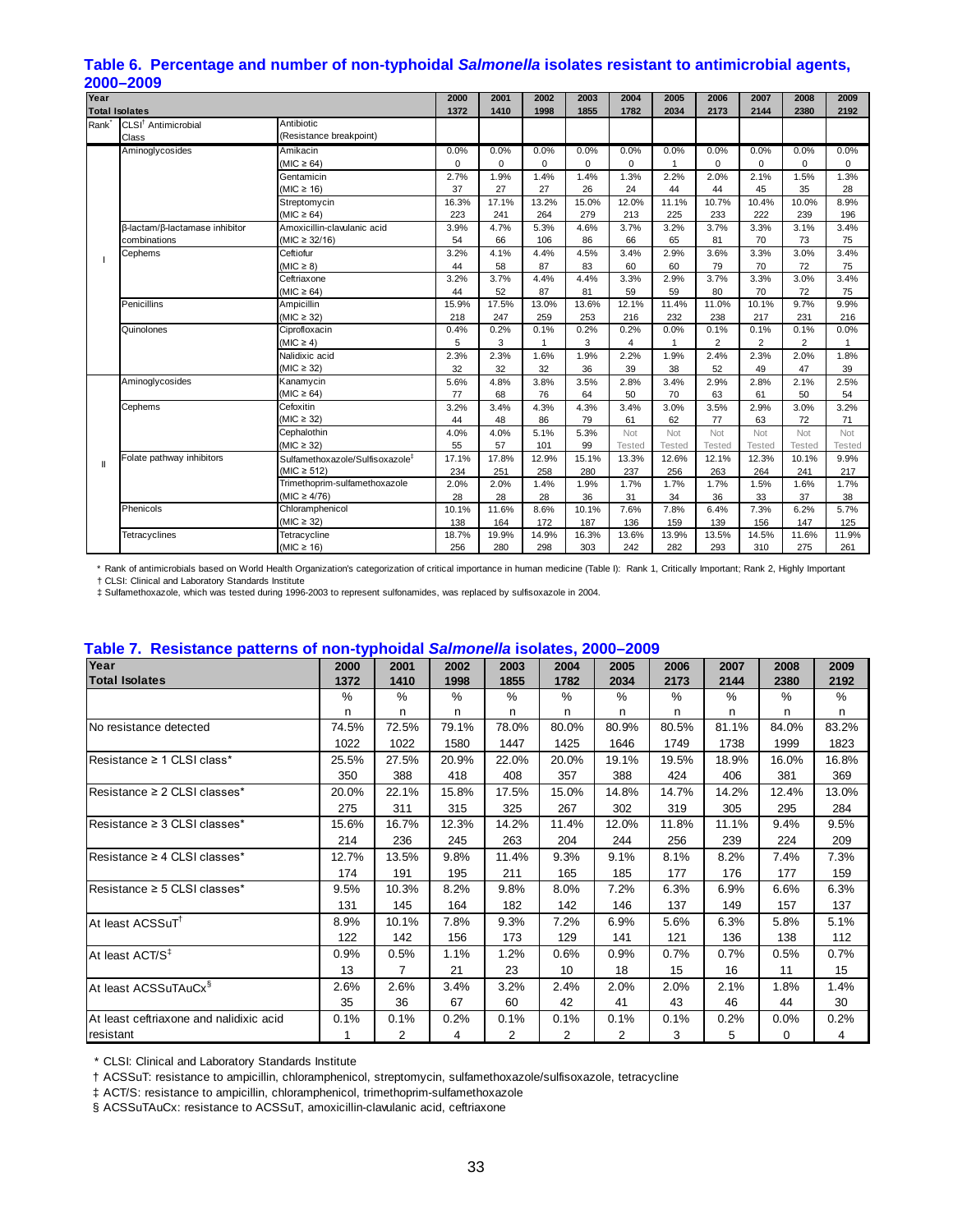#### <span id="page-33-1"></span><span id="page-33-0"></span>**Table 8. Twenty most common non-typhoidal** *Salmonella* **serotypes in NARMS, 2009**

|      | <b>NARMS</b>                    |      |                 |
|------|---------------------------------|------|-----------------|
|      |                                 |      | <b>Isolates</b> |
| Rank | Serotype                        | n    | (%)             |
| 1    | Enteritidis                     | 410  | (18.7%)         |
| 2    | Typhimurium                     | 371  | $(16.9\%)$      |
| 3    | Newport                         | 236  | $(10.8\%)$      |
| 4    | Javiana                         | 105  | (4.8%)          |
| 5    | Heidelberg                      | 86   | (3.9%)          |
| 6    | $14, [5]$ , 12:i:-              | 72   | $(3.3\%)$       |
| 7    | Oranienburg                     | 64   | (2.9%           |
| 8    | Saintpaul                       | 57   | $(2.6\%)$       |
| 9    | Montevideo                      | 56   | $(2.6\%)$       |
| 10   | <b>Braenderup</b>               | 46   | $(2.1\%)$       |
| 11   | Infantis                        | 44   | $(2.0\%)$       |
| 12   | Muenchen                        | 42   | (1.9%)          |
| 13   | Mississippi                     | 28   | $(1.3\%)$       |
| 14   | Thompson                        | 27   | $(1.2\%)$       |
| 15   | Agona                           | 21   | $(1.0\%)$       |
| 16   | <b>Bareilly</b>                 | 20   | (0.9%           |
| 17   | Litchfield                      | 20   | (0.9%           |
| 18   | Paratyphi B var. L(+) tartrate+ | 20   | (0.9%           |
| 19   | Hadar                           | 19   | (0.9%           |
| 20   | Poona                           | 16   | (0.7%           |
|      | <b>Subtotal</b>                 | 1760 | (80.3%)         |
|      | All other serotypes             | 373  | $(17.0\%)$      |
|      | Unknown serotype                | 19   | (0.9%           |
|      | Partially serotyped             | 20   | (0.9%           |
|      | Rough/Nonmotile isolates        | 20   | (0.9%           |
|      | <b>Subtotal</b>                 | 432  | (19.7%)         |
|      | <b>Grand Total</b>              | 2192 | (100.0%)        |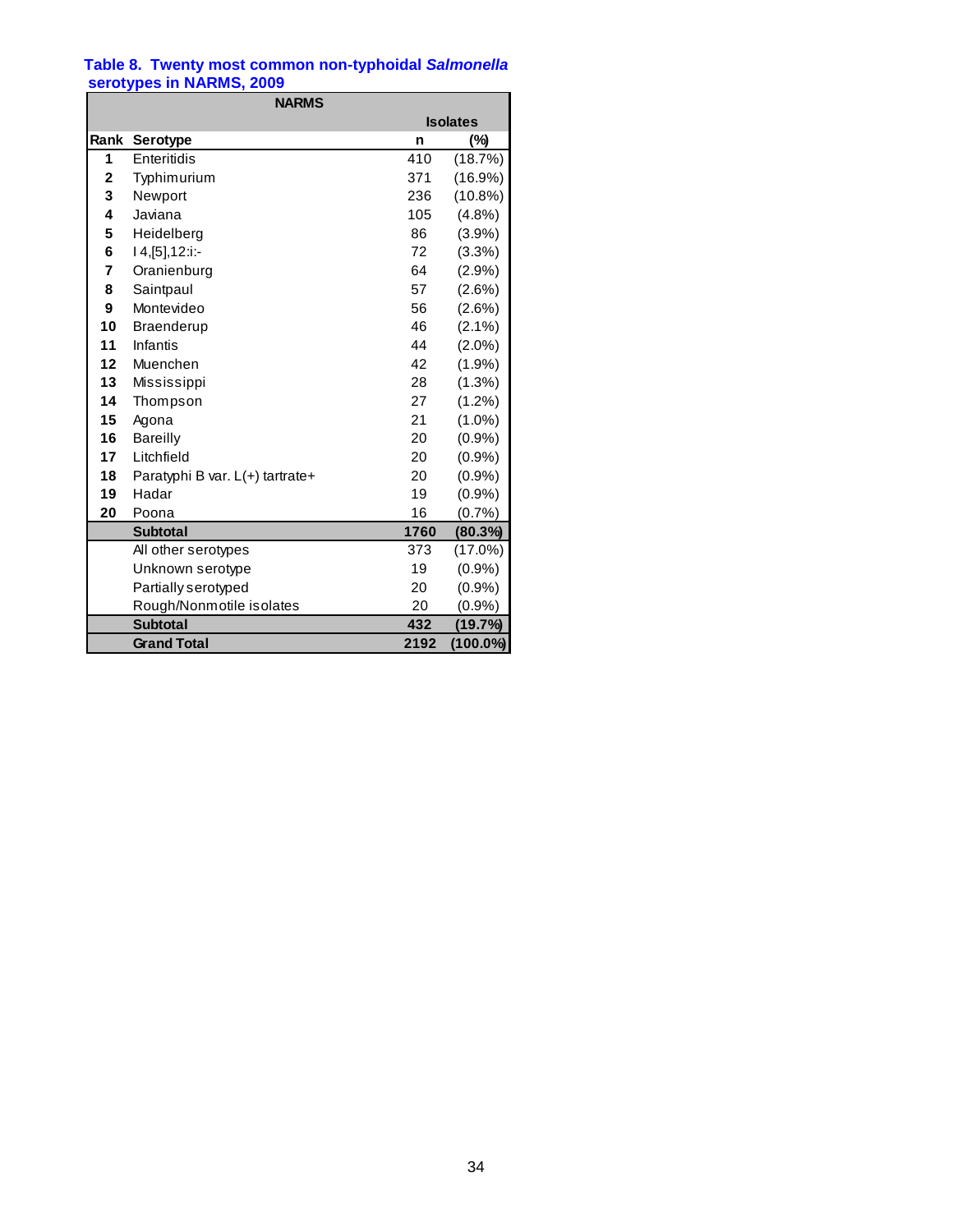#### <span id="page-34-0"></span>**A.** *Salmonella* **ser. Enteritidis**

#### <span id="page-34-1"></span>**Table 9. Minimum inhibitory concentrations (MICs) and resistance of** *Salmonella* **ser. Enteritidis isolates to antimicrobial agents, 2009 (N=410)**

|   | Rank CLSI <sup>†</sup> Antimicrobial Class                       | <b>Antimicrobial Agent</b>    |            | % of isolates |                       | Percent of all isolates with MIC (µg/mL)" |      |      |       |       |      |      |                         |      |      |     |      |       |     |     |     |
|---|------------------------------------------------------------------|-------------------------------|------------|---------------|-----------------------|-------------------------------------------|------|------|-------|-------|------|------|-------------------------|------|------|-----|------|-------|-----|-----|-----|
|   |                                                                  |                               | %          | $%R^{\S}$     | [95% CI] <sup>1</sup> | 0.015                                     | 0.03 | 0.06 | 0.125 | 0.25  | 0.50 | 1    | $\overline{\mathbf{2}}$ |      | 8    | 16  | 32   | 64    | 128 | 256 | 512 |
|   | Aminoglycosides                                                  | Amikacin                      | 0.0        | 0.0           | $[0.0 - 0.9]$         |                                           |      |      |       |       | 20.0 | 70.5 | 7.6                     | 1.7  | 0.2  |     |      |       |     |     |     |
|   |                                                                  | Gentamicin                    | 0.0        | 0.0           | $[0.0 - 0.9]$         |                                           |      |      |       | 82.7  | 15.9 | 1.0  | 0.5                     |      |      |     |      |       |     |     |     |
|   |                                                                  | Streptomycin                  | <b>N/A</b> | 1.2           | $[0.4 - 2.8]$         |                                           |      |      |       |       |      |      |                         |      |      |     | 98.8 | 0.2   | 1.0 |     |     |
|   | $\beta$ -lactam / $\beta$ -lactam as e<br>inhibitor combinations | Amoxicillin-clavulanic acid   | 0.2        | 0.0           | $[0.0 - 0.9]$         |                                           |      |      |       |       |      | 93.7 | 2.4                     |      | 3.7  | 0.2 |      |       |     |     |     |
|   | <b>Cephems</b>                                                   | Ceftiofur                     | 0.0        | 0.0           | $[0.0 - 0.9]$         |                                           |      |      |       | 0.2   | 7.1  | 91.7 | 1.0                     |      |      |     |      |       |     |     |     |
|   |                                                                  | Ceftriaxone                   | 0.0        | 0.0           | $[0.0 - 0.9]$         |                                           |      |      |       | 100.0 |      |      |                         |      |      |     |      |       |     |     |     |
|   | <b>Penicillins</b>                                               | Ampicillin                    | 0.0        | 3.9           | $[2.2 - 6.3]$         |                                           |      |      |       |       |      | 79.5 | 16.1                    | 0.5  |      |     |      | 3.9   |     |     |     |
|   | Quinolones                                                       | Ciprofloxacin                 | 0.0        | 0.0           | $[0.0 - 0.9]$         | 82.9                                      | 13.4 |      | 2.2   | 1.5   |      |      |                         |      |      |     |      |       |     |     |     |
|   |                                                                  | Nalidixic acid                | <b>N/A</b> | 3.7           | $[2.1 - 6.0]$         |                                           |      |      |       |       |      |      | 17.6                    | 78.3 | 0.5  |     |      | 3.7   |     |     |     |
|   | Aminoglycosides                                                  | Kanamycin                     | 0.0        | 0.2           | $[0.00 - 1.3]$        |                                           |      |      |       |       |      |      |                         |      | 99.8 |     |      |       | 0.2 |     |     |
|   | <b>Cephems</b>                                                   | Cefoxitin                     | 0.0        | 0.0           | $[0.0 - 0.9]$         |                                           |      |      |       |       |      | 27.3 | 68.8                    | 2.7  | 1.2  |     |      |       |     |     |     |
| Ш | Folate pathway inhibitors                                        | Sulfisoxazole                 | <b>N/A</b> | 1.7           | $[0.7 - 3.5]$         |                                           |      |      |       |       |      |      |                         |      |      | 2.2 | 25.1 | 68.0  | 2.9 |     | 1.7 |
|   |                                                                  | Trimethoprim-sulfamethoxazole | <b>N/A</b> | 0.7           | $[0.1 - 2.1]$         |                                           |      |      | 98.8  | 0.5   |      |      |                         |      | 0.7  |     |      |       |     |     |     |
|   | <b>Phenicols</b>                                                 | Chloramphenicol               | 0.2        | 0.0           | $[0.0 - 0.9]$         |                                           |      |      |       |       |      |      | 0.7                     | 60.5 | 38.5 | 0.2 |      |       |     |     |     |
|   | <b>Tetracyclines</b>                                             | Tetracycline                  | $0.2\,$    | 1.2           | $[0.4 - 2.8]$         |                                           |      |      |       |       |      |      |                         | 98.5 | 0.2  |     |      | $1.2$ |     |     |     |

\* Rank of antimicrobials based on World Health Organization's categorization of critical importance in human medicine (Table I): Rank 1, Critically Important; Rank 2, Highly Important

† ‡ § CLSI: Clinical and Laboratory Standards Institute<br>Percent of isolates w ith intermediate susceptibility, N/A if no MIC range of intermediate susceptibility exists<br>Percent of isolates that w ere resistant

¶ The 95% confidence intervals (CI) for percent resistant (%R) w ere calculated using the Paulson-Camp-Pratt approximation to the Clopper-Pearson exact method. The 95% CI is presented to summarize uncertainly in the observed resistance (R%).

\*\* The unshaded areas indicate the dilution range of the Sensittre plates used to test isolates. Single vertical bars indicate the breakpoints for susceptibility, while double vertical bars indicate the relaxonics for resi

# <span id="page-34-2"></span>**Figure 14. Antimicrobial resistance pattern for** *Salmonella ser.* **Enteritidis, 2009**

| <b>Antimicrobial Agent</b>    | Susceptible, Intermediate, and Resistant Proportion |
|-------------------------------|-----------------------------------------------------|
| Amikacin                      |                                                     |
| Gentamicin                    |                                                     |
| Streptomycin                  |                                                     |
| Amoxicillin-clavulanic acid   |                                                     |
| Ceftiofur                     |                                                     |
| Ceftriaxone                   |                                                     |
| Ampicillin                    |                                                     |
| Ciprofloxacin                 |                                                     |
| Nalidixic acid                |                                                     |
| Kanamycin                     |                                                     |
| Cefoxitin                     |                                                     |
| Sulfisoxazole                 |                                                     |
| Trimethoprim-sulfamethoxazole |                                                     |
| Chloramphenicol               |                                                     |
| Tetracycline                  |                                                     |
|                               |                                                     |

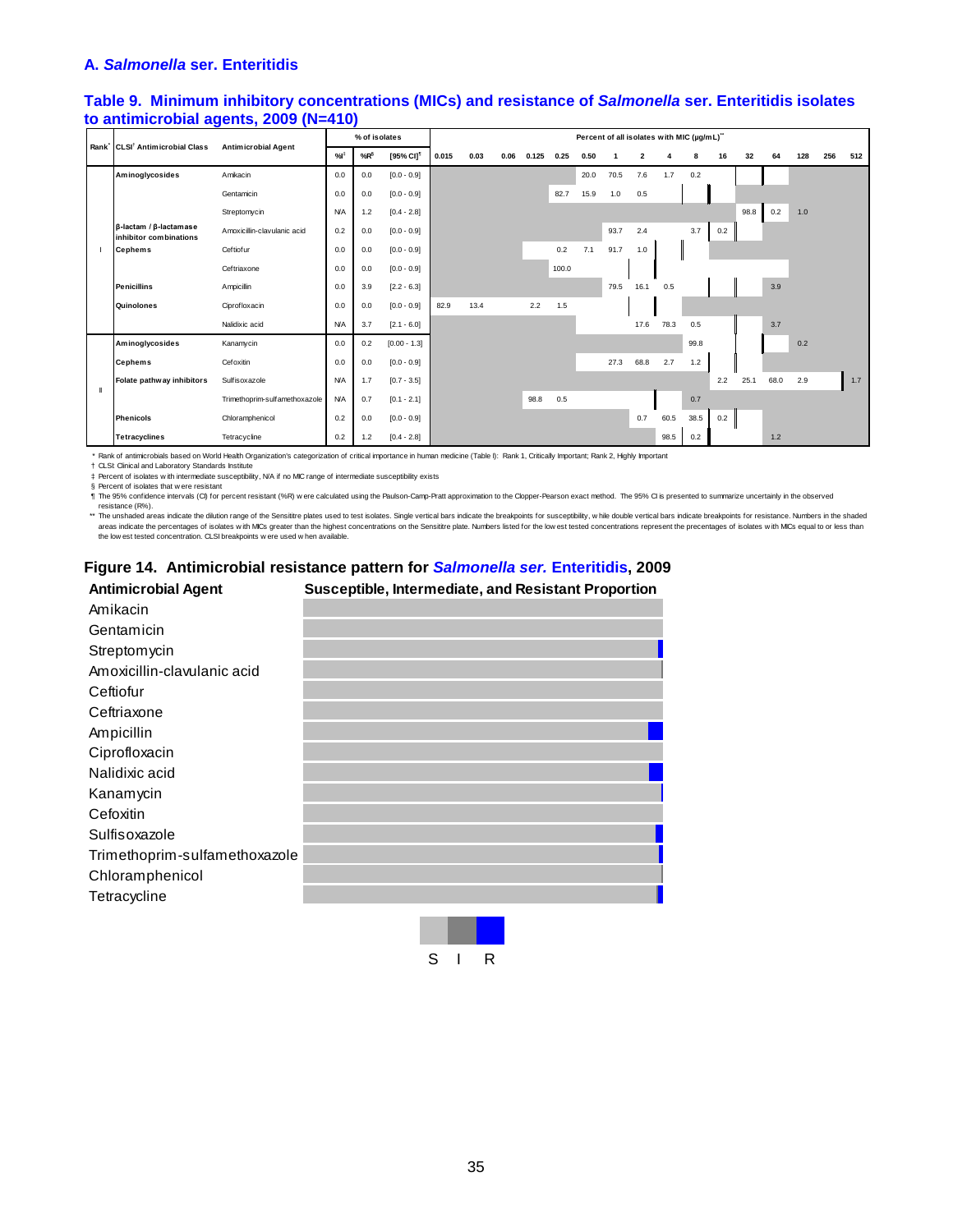#### <span id="page-35-0"></span>**Table 10. Percentage and number of** *Salmonella ser.* **Enteritidis isolates resistant to antimicrobial agents, 2000–2009**

| Year                  |                                 |                                             | 2000           | 2001           | 2002           | 2003           | 2004           | 2005           | 2006           | 2007           | 2008           | 2009           |
|-----------------------|---------------------------------|---------------------------------------------|----------------|----------------|----------------|----------------|----------------|----------------|----------------|----------------|----------------|----------------|
| <b>Total Isolates</b> |                                 |                                             | 319            | 277            | 337            | 257            | 271            | 384            | 413            | 385            | 439            | 410            |
| Rank <sup>-</sup>     | CLSI <sup>†</sup> Antimicrobial | Antibiotic                                  |                |                |                |                |                |                |                |                |                |                |
|                       | Class                           | (Resistance breakpoint)                     |                |                |                |                |                |                |                |                |                |                |
|                       | Aminoglycosides                 | Amikacin                                    | 0.0%           | 0.0%           | 0.0%           | 0.0%           | 0.0%           | 0.0%           | 0.0%           | 0.0%           | 0.0%           | 0.0%           |
|                       |                                 | $(MIC \ge 64)$                              | $\Omega$       | $\Omega$       | $\Omega$       | $\Omega$       | $\Omega$       | $\mathbf 0$    | $\Omega$       | 0              | $\Omega$       | $\Omega$       |
|                       |                                 | Gentamicin                                  | 0.3%           | 0.0%           | 0.3%           | 0.4%           | 0.4%           | 0.8%           | 0.2%           | 0.0%           | 0.2%           | 0.0%           |
|                       |                                 | $(MIC \ge 16)$                              |                | 0              | $\overline{1}$ |                | $\mathbf{1}$   | 3              | 1              | 0              | $\mathbf{1}$   | 0              |
|                       |                                 | Streptomycin                                | 0.0%           | 1.4%           | 1.5%           | 1.2%           | 2.2%           | 1.0%           | 1.2%           | 0.5%           | 0.5%           | 1.2%           |
|                       |                                 | (MIC $\geq 64$ )                            | 0              | 4              | 5              | 3              | 6              | $\overline{4}$ | 5              | $\overline{2}$ | $\overline{2}$ | 5              |
|                       | β-lactam/β-lactamase inhibitor  | Amoxicillin-clavulanic acid                 | 0.0%           | 1.4%           | 0.6%           | 0.0%           | 0.0%           | 0.8%           | 0.5%           | 0.5%           | 0.0%           | 0.0%           |
|                       | combinations                    | (MIC $\geq$ 32/16)                          | 0              | 4              | 2              | 0              | 0              | 3              | $\overline{2}$ | 2              | 0              | 0              |
|                       | Cephems                         | Ceftiofur                                   | 0.0%           | 2.2%           | 0.0%           | 0.0%           | 0.0%           | 0.5%           | 0.5%           | 0.3%           | 0.0%           | 0.0%           |
|                       |                                 | $(MIC \geq 8)$                              | $\mathbf 0$    | 6              | $\Omega$       | $\Omega$       | 0              | 2              | $\overline{2}$ | 1              | 0              | $\mathbf 0$    |
|                       |                                 | Ceftriaxone                                 | 0.0%           | 1.4%           | 0.0%           | 0.0%           | 0.0%           | 0.3%           | 0.5%           | 0.3%           | 0.0%           | 0.0%           |
|                       |                                 | $(MIC \ge 64)$                              | $\mathbf 0$    | 4              | $\mathbf 0$    | $\Omega$       | 0              | $\mathbf{1}$   | $\overline{2}$ | $\mathbf 1$    | 0              | $\mathbf 0$    |
|                       | Penicillins                     | <b>Ampicillin</b>                           | 7.5%           | 8.7%           | 6.8%           | 2.3%           | 4.1%           | 2.9%           | 4.4%           | 2.1%           | 3.6%           | 3.9%           |
|                       |                                 | $(MIC \geq 32)$                             | 24             | 24             | 23             | 6              | 11             | 11             | 18             | 8              | 16             | 16             |
|                       | Quinolones                      | Ciprofloxacin                               | 0.0%           | 0.0%           | 0.0%           | 0.0%           | 0.0%           | 0.0%           | 0.0%           | 0.0%           | 0.0%           | 0.0%           |
|                       |                                 | $(MIC \geq 4)$                              | $\mathbf 0$    | $\Omega$       | $\mathbf 0$    | 0              | $\Omega$       | $\mathbf 0$    | $\mathbf 0$    | $\mathbf 0$    | 0              | 0              |
|                       |                                 | Nalidixic acid                              | 2.2%           | 4.3%           | 3.9%           | 4.7%           | 6.6%           | 4.7%           | 7.0%           | 5.7%           | 6.6%           | 3.7%           |
|                       |                                 | $(MIC \geq 32)$                             | $\overline{7}$ | 12             | 13             | 12             | 18             | 18             | 29             | 22             | 29             | 15             |
|                       | Aminoglycosides                 | Kanamycin                                   | 0.3%           | 0.7%           | 0.3%           | 0.0%           | 0.7%           | 0.3%           | 0.2%           | 0.5%           | 0.0%           | 0.2%           |
|                       |                                 | (MIC $\geq 64$ )                            |                | $\overline{2}$ |                | $\mathbf 0$    | $\overline{2}$ | $\mathbf{1}$   | 1              | $\overline{2}$ | 0              |                |
|                       | Cephems                         | Cefoxitin                                   | 0.0%           | 0.4%           | 0.0%           | 0.0%           | 0.0%           | 1.0%           | 0.5%           | 0.3%           | 0.0%           | 0.0%           |
|                       |                                 | (MIC $\geq$ 32)                             | 0              | $\overline{1}$ | $\Omega$       | $\Omega$       | $\mathbf 0$    | $\overline{4}$ | $\overline{2}$ | 1              | $\Omega$       | $\Omega$       |
|                       |                                 | Cephalothin                                 | 0.9%           | 1.1%           | 0.6%           | 1.2%           | Not            | Not            | Not            | Not            | Not            | Not            |
|                       |                                 | (MIC $\geq$ 32)                             | 3              | 3              | $\overline{2}$ | 3              | Tested         | <b>Tested</b>  | <b>Tested</b>  | <b>Tested</b>  | <b>Tested</b>  | <b>Tested</b>  |
| $\mathsf{I}$          | Folate pathway inhibitors       | Sulfamethoxazole/Sulfisoxazole <sup>#</sup> | 0.9%           | 2.2%           | 1.5%           | 1.2%           | 1.8%           | 1.6%           | 1.5%           | 1.6%           | 1.1%           | 1.7%           |
|                       |                                 | (MIC $\geq$ 512)                            | 3              | 6              | 5              | 3              | 5              | 6              | 6              | 6              | 5              | $\overline{7}$ |
|                       |                                 | Trimethoprim-sulfamethoxazole               | 0.0%           | 0.7%           | 0.6%           | 0.8%           | 0.0%           | 0.5%           | 0.5%           | 1.0%           | 0.9%           | 0.7%           |
|                       |                                 | (MIC $\geq 4/76$ )                          | $\mathbf 0$    | $\overline{2}$ | $\overline{2}$ | 2              | 0              | $\overline{2}$ | 2              | $\overline{4}$ | $\overline{4}$ | 3              |
|                       | Phenicols                       | Chloramphenicol                             | 0.0%           | 0.0%           | 0.3%           | 0.4%           | 0.4%           | 0.5%           | 0.0%           | 0.5%           | 0.5%           | 0.0%           |
|                       |                                 | $(MIC \geq 32)$                             | $\mathbf 0$    | 0              | $\mathbf{1}$   | $\overline{1}$ | 1              | $\overline{2}$ | $\mathbf 0$    | $\overline{2}$ | $\overline{2}$ | 0              |
|                       | Tetracyclines                   | Tetracycline                                | 1.9%           | 1.8%           | 4.2%           | 1.6%           | 3.3%           | 2.3%           | 1.7%           | 3.9%           | 1.6%           | 1.2%           |
|                       |                                 | (MIC $\geq$ 16)                             | 6              | 5              | 14             | 4              | 9              | 9              | $\overline{7}$ | 15             | $\overline{7}$ | 5              |

\* Rank of antimicrobials based on World Health Organization's categorization of critical importance in human medicine (Table I): Rank 1, Critically Important; Rank 2, Highly Important

† CLSI: Clinical and Laboratory Standards Institute

‡ Sulfamethoxazole, which was tested during 1996-2003 to represent sulfonamides, was replaced by sulfisoxazole in 2004.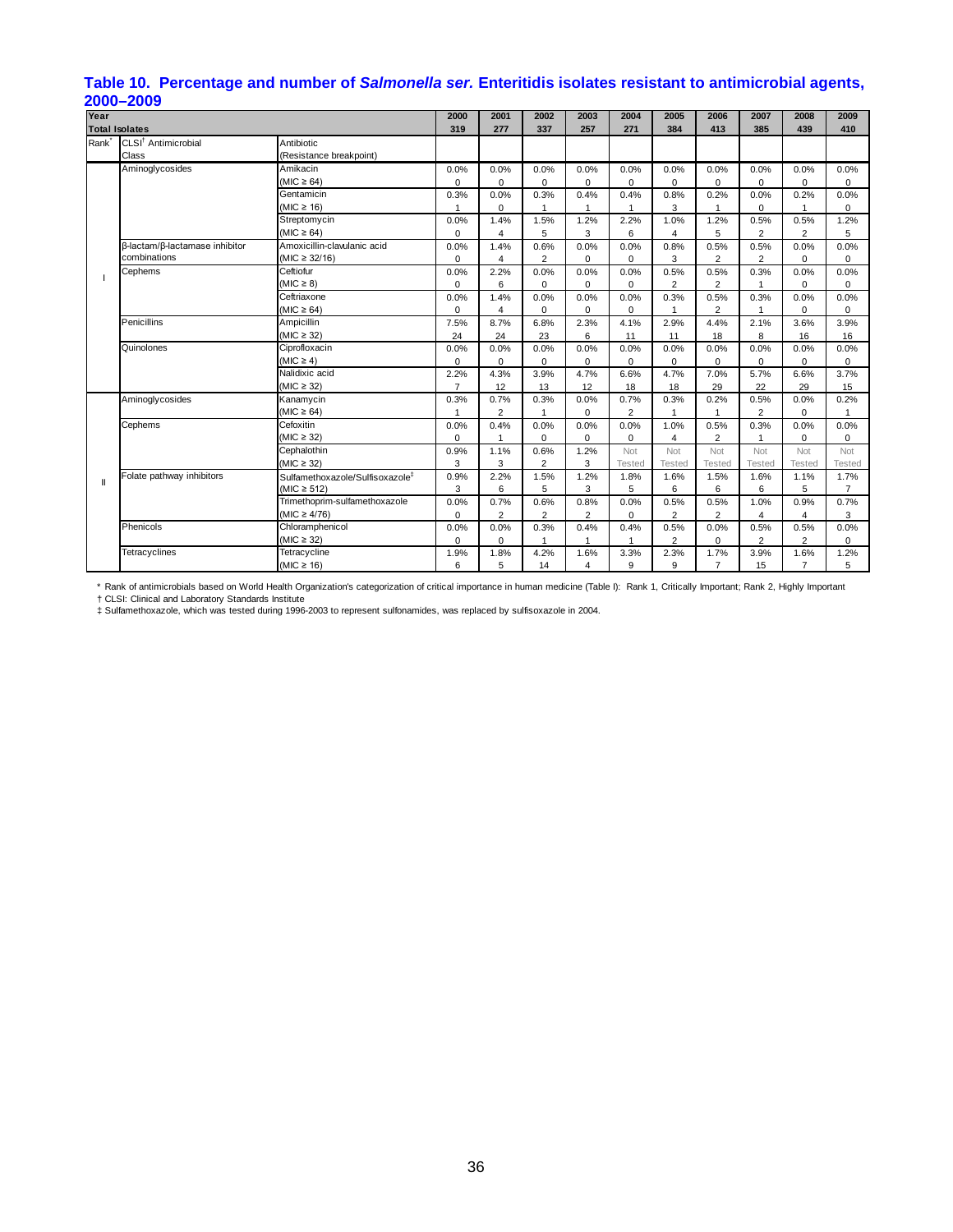| Year                                    | 2000     | 2001    | 2002     | 2003     | 2004     | 2005           | 2006     | 2007     | 2008     | 2009     |
|-----------------------------------------|----------|---------|----------|----------|----------|----------------|----------|----------|----------|----------|
| <b>Total Isolates</b>                   | 319      | 277     | 337      | 257      | 271      | 384            | 413      | 385      | 439      | 410      |
|                                         | $\%$     | %       | %        | $\%$     | %        | %              | %        | $\%$     | $\%$     | %        |
|                                         | n        | n       | n        | n        | n        | n              | n        | n        | n        | n        |
| No resistance detected                  | 89.0%    | 86.6%   | 87.5%    | 91.8%    | 87.1%    | 91.4%          | 88.6%    | 90.4%    | 87.9%    | 92.0%    |
|                                         | 284      | 240     | 295      | 236      | 236      | 351            | 366      | 348      | 386      | 377      |
| lResistance ≥ 1 CLSI class*             | 11.0%    | 13.4%   | 12.5%    | 8.2%     | 12.9%    | 8.6%           | 11.4%    | 9.6%     | 12.1%    | 8.0%     |
|                                         | 35       | 37      | 42       | 21       | 35       | 33             | 47       | 37       | 53       | 33       |
| Resistance ≥ 2 CLSI classes*            | 1.9%     | 4.7%    | 3.9%     | 2.3%     | 3.0%     | 3.6%           | 2.9%     | 3.4%     | 1.6%     | 2.4%     |
|                                         | 6        | 13      | 13       | 6        | 8        | 14             | 12       | 13       | 7        | 10       |
| Resistance ≥ 3 CLSI classes*            | 0.3%     | 2.9%    | 2.1%     | 0.4%     | 1.1%     | 1.6%           | 1.7%     | 1.0%     | 0.2%     | 1.0%     |
|                                         |          | 8       | 7        | 1        | 3        | 6              | 7        | 4        |          | 4        |
| Resistance ≥ 4 CLSI classes*            | 0.0%     | 1.1%    | 0.6%     | 0.4%     | 0.7%     | 1.0%           | 0.7%     | 0.3%     | 0.0%     | 0.5%     |
|                                         | 0        | 3       | 2        | 1        | 2        | 4              | 3        |          | $\Omega$ | 2        |
| Resistance ≥ 5 CLSI classes*            | 0.0%     | 0.4%    | 0.0%     | 0.4%     | 0.7%     | 0.5%           | 0.2%     | 0.3%     | 0.0%     | 0.2%     |
|                                         | $\Omega$ | 1       | 0        |          | 2        | 2              | 1        |          | $\Omega$ |          |
| At least ACSSuT <sup>1</sup>            | 0.0%     | 0.0%    | 0.0%     | 0.4%     | 0.4%     | 0.5%           | 0.0%     | 0.3%     | 0.0%     | 0.0%     |
|                                         | $\Omega$ | 0       | 0        | 1        | 1        | $\overline{2}$ | 0        | 1        | $\Omega$ | 0        |
| At least ACT/S <sup>‡</sup>             | 0.0%     | 0.0%    | 0.0%     | 0.4%     | 0.0%     | 0.0%           | 0.0%     | 0.0%     | 0.0%     | 0.0%     |
|                                         | 0        | 0       | $\Omega$ | 1        | 0        | 0              | $\Omega$ | $\Omega$ | 0        | $\Omega$ |
| At least ACSSuTAuCx <sup>§</sup>        | 0.0%     | 0.0%    | 0.0%     | 0.0%     | 0.0%     | 0.3%           | 0.0%     | 0.3%     | 0.0%     | 0.0%     |
|                                         | $\Omega$ | 0       | $\Omega$ | $\Omega$ | $\Omega$ | 1              | $\Omega$ | 1        | 0        | $\Omega$ |
| At least ceftriaxone and nalidixic acid | 0.0%     | $0.0\%$ | 0.0%     | 0.0%     | 0.0%     | 0.3%           | 0.0%     | 0.3%     | 0.0%     | 0.0%     |
| resistant                               | 0        | 0       | 0        | 0        | 0        |                | 0        |          | $\Omega$ | 0        |

† ACSSuT: resistance to ampicillin, chloramphenicol, streptomycin, sulfamethoxazole/sulfisoxazole, tetracycline

‡ ACT/S: resistance to ampicillin, chloramphenicol, trimethoprim-sulfamethoxazole

§ ACSSuTAuCx: resistance to ACSSuT, amoxicillin-clavulanic acid, ceftriaxone

#### **B.** *Salmonella* **ser. Typhimurium**

#### **Table 12. Minimum inhibitory concentrations (MICs) and resistance of** *Salmonella* **ser. Typhimurium isolates to antimicrobial agents, 2009 (N=371)**

|   |                                                  | - 1                           |            | % of isolates |                       |       |      |      |       |      | Percent of all isolates with MIC (µg/mL)" |      |                         |      |      |      |      |      |      |     |      |
|---|--------------------------------------------------|-------------------------------|------------|---------------|-----------------------|-------|------|------|-------|------|-------------------------------------------|------|-------------------------|------|------|------|------|------|------|-----|------|
|   | Rank CLSI <sup>†</sup> Antimicrobial Class       | <b>Antimicrobial Agent</b>    | %          | $%R^6$        | [95% CI] <sup>1</sup> | 0.015 | 0.03 | 0.06 | 0.125 | 0.25 | 0.50                                      |      | $\overline{\mathbf{2}}$ |      | 8    | 16   | 32   | 64   | 128  | 256 | 512  |
|   | Aminoglycosides                                  | Amikacin                      | 0.0        | 0.0           | $[0.0 - 1.0]$         |       |      |      |       |      | 4.9                                       | 73.6 | 20.5                    | 1.1  |      |      |      |      |      |     |      |
|   |                                                  | Gentamicin                    | 0.3        | 1.9           | $[0.8 - 3.8]$         |       |      |      |       | 51.2 | 44.5                                      | 2.2  |                         |      | 0.3  | 1.1  | 0.8  |      |      |     |      |
|   |                                                  | Streptomycin                  | <b>N/A</b> | 25.9          | $[21.5 - 30.6]$       |       |      |      |       |      |                                           |      |                         |      |      |      | 74.1 | 14.6 | 11.3 |     |      |
|   | β-lactam / β-lactamase<br>inhibitor combinations | Amoxicillin-clavulanic acid   | 15.6       | 6.2           | $[4.0 - 9.2]$         |       |      |      |       |      |                                           | 69.5 | 2.2                     | 0.3  | 6.2  | 15.6 | 0.8  | 5.4  |      |     |      |
|   | <b>Cephems</b>                                   | Ceftiofur                     | 0.3        | 6.5           | $[4.2 - 9.5]$         |       |      |      |       | 1.6  | 12.9                                      | 77.1 | 1.6                     | 0.3  | 1.1  | 5.4  |      |      |      |     |      |
|   |                                                  | Ceftriaxone                   | 0.0        | 6.5           | $[4.2 - 9.5]$         |       |      |      |       | 93.5 |                                           |      |                         | 1.1  | 1.3  | 2.7  | 0.8  | 0.3  | 0.3  |     |      |
|   | <b>Penicillins</b>                               | Ampicillin                    | 0.0        | 28.0          | $[23.5 - 32.9]$       |       |      |      |       |      |                                           | 67.9 | 3.5                     | 0.5  |      |      |      | 28.0 |      |     |      |
|   | Quinolones                                       | Ciprofloxacin                 | 0.5        | 0.0           | $[0.0 - 1.0]$         | 94.3  | 3.0  | 0.3  |       | 1.1  | 0.5                                       | 0.3  | 0.5                     |      |      |      |      |      |      |     |      |
|   |                                                  | Nalidixic acid                | <b>N/A</b> | 2.2           | $[0.9 - 4.2]$         |       |      |      |       |      |                                           |      | 46.6                    | 49.6 | 1.3  | 0.3  | 0.5  | 1.6  |      |     |      |
|   | Aminoglycosides                                  | Kanamycin                     | 0.0        | 4.9           | $[2.9 - 7.6]$         |       |      |      |       |      |                                           |      |                         |      | 94.9 | 0.3  |      |      | 4.9  |     |      |
|   | <b>Cephems</b>                                   | Cefoxitin                     | 0.8        | 5.4           | $[3.3 - 8.2]$         |       |      |      |       |      | 0.5                                       | 33.2 | 53.4                    | 5.9  | 0.8  | 0.8  | 2.7  | 2.7  |      |     |      |
| Ш | Folate pathway inhibitors                        | Sulfisoxazole                 | <b>N/A</b> | 29.9          | $[25.3 - 34.9]$       |       |      |      |       |      |                                           |      |                         |      |      | 2.2  | 48.2 | 19.4 | 0.3  |     | 29.9 |
|   |                                                  | Trimethoprim-sulfamethoxazole | <b>N/A</b> | 3.0           | $[1.5 - 5.2]$         |       |      |      | 91.1  | 5.7  | 0.3                                       |      |                         |      | 3.0  |      |      |      |      |     |      |
|   | <b>Phenicols</b>                                 | Chloramphenicol               | 0.8        | 20.5          | $[16.5 - 25.0]$       |       |      |      |       |      |                                           |      | 0.3                     | 41.0 | 37.5 | 0.8  |      | 20.5 |      |     |      |
|   | <b>Tetracyclines</b>                             | Tetracycline                  | 0.0        | 28.8          | $[24.3 - 33.7]$       |       |      |      |       |      |                                           |      |                         | 71.2 |      | 0.8  | 13.2 | 14.8 |      |     |      |

\* Rank of antimicrobials based on World Health Organization's categorization of critical importance in human medicine (Table I): Rank 1, Critically Important; Rank 2, Highly Important

† CLSI: Clinical and Laboratory Standards Institute

‡ § Percent of isolates w ith intermediate susceptibility, N/A if no MIC range of intermediate susceptibility exists Percent of isolates that w ere resistant

¶ The 95% confidence intervals (CI) for percent resistant (%R) were calculated using the Paulson-Camp-Pratt approximation to the Clopper-Pearson exact method. The 95% CI is presented to summarize uncertainly in the observe

\*\* The unshaded areas indicate the dilution range of the Sensittre plates used to test isolates. Single vertical bars indicate the breakpoints for susceptibility, while double vertical bars indicate the relaxonics for resi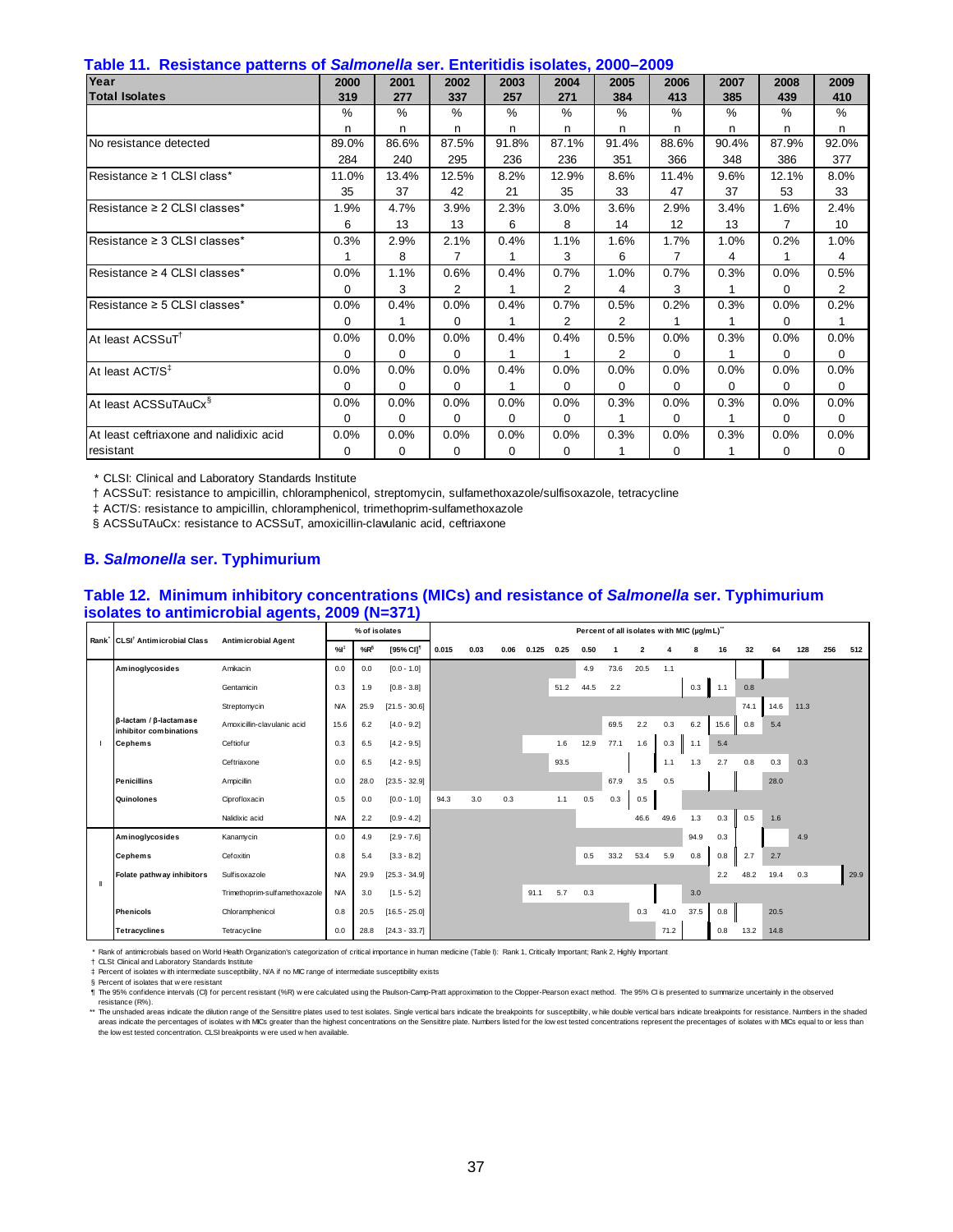# **Figure 15. Antimicrobial resistance pattern for** *Salmonella* **ser. Typhimurium, 2009**

| <b>Antimicrobial Agent</b>    | Susceptible, Intermediate, and Resistant Proportion |
|-------------------------------|-----------------------------------------------------|
| Amikacin                      |                                                     |
| Gentamicin                    |                                                     |
| Streptomycin                  |                                                     |
| Amoxicillin-clavulanic acid   |                                                     |
| Ceftiofur                     |                                                     |
| Ceftriaxone                   |                                                     |
| Ampicillin                    |                                                     |
| Ciprofloxacin                 |                                                     |
| Nalidixic acid                |                                                     |
| Kanamycin                     |                                                     |
| Cefoxitin                     |                                                     |
| Sulfisoxazole                 |                                                     |
| Trimethoprim-sulfamethoxazole |                                                     |
| Chloramphenicol               |                                                     |
| Tetracycline                  |                                                     |
|                               |                                                     |
|                               |                                                     |
|                               | S<br>R                                              |

## **Table 13. Percentage and number of** *Salmonella* **ser. Typhimurium isolates resistant to antimicrobial agents, 2000–2009**

| Year              |                                 |                                             | 2000           | 2001           | 2002     | 2003        | 2004           | 2005           | 2006          | 2007        | 2008           | 2009           |
|-------------------|---------------------------------|---------------------------------------------|----------------|----------------|----------|-------------|----------------|----------------|---------------|-------------|----------------|----------------|
|                   | <b>Total Isolates</b>           |                                             | 304            | 325            | 394      | 408         | 383            | 438            | 409           | 404         | 397            | 371            |
| Rank <sup>*</sup> | CLSI <sup>†</sup> Antimicrobial | Antibiotic                                  |                |                |          |             |                |                |               |             |                |                |
|                   | Class                           | (Resistance breakpoint)                     |                |                |          |             |                |                |               |             |                |                |
|                   | Aminoglycosides                 | Amikacin                                    | 0.0%           | 0.0%           | 0.0%     | 0.0%        | 0.0%           | 0.0%           | 0.0%          | 0.0%        | 0.0%           | 0.0%           |
|                   |                                 | $(MIC \ge 64)$                              | $\Omega$       | $\mathbf 0$    | 0        | 0           | 0              | 0              | 0             | $\mathbf 0$ | $\mathbf 0$    | 0              |
|                   |                                 | Gentamicin                                  | 2.6%           | 1.5%           | 2.3%     | 2.0%        | 2.1%           | 1.8%           | 2.7%          | 2.5%        | 1.5%           | 1.9%           |
|                   |                                 | (MIC $\geq$ 16)                             | 8              | 5              | 9        | 8           | 8              | 8              | 11            | 10          | 6              | $\overline{7}$ |
|                   |                                 | Streptomycin                                | 39.5%          | 40.0%          | 32.0%    | 35.5%       | 31.9%          | 28.1%          | 29.3%         | 32.4%       | 28.5%          | 25.9%          |
|                   |                                 | $(MIC \ge 64)$                              | 120            | 130            | 126      | 145         | 122            | 123            | 120           | 131         | 113            | 96             |
|                   | β-lactam/β-lactamase inhibitor  | Amoxicillin-clavulanic acid                 | 6.3%           | 6.2%           | 7.6%     | 5.6%        | 4.7%           | 3.2%           | 4.4%          | 6.7%        | 3.3%           | 6.2%           |
|                   | combinations                    | $(MIC \ge 32/16)$                           | 19             | 20             | 30       | 23          | 18             | 14             | 18            | 27          | 13             | 23             |
|                   | Cephems                         | Ceftiofur                                   | 3.6%           | 3.1%           | 4.3%     | 4.9%        | 4.4%           | 2.5%           | 4.2%          | 6.4%        | 3.3%           | 6.5%           |
|                   |                                 | $(MIC \geq 8)$                              | 11             | 10             | 17       | 20          | 17             | 11             | 17            | 26          | 13             | 24             |
|                   |                                 | Ceftriaxone                                 | 3.3%           | 3.1%           | 4.3%     | 4.9%        | 4.4%           | 2.5%           | 4.2%          | 6.4%        | 3.3%           | 6.5%           |
|                   |                                 | (MIC $\geq$ 64)                             | 10             | 10             | 17       | 20          | 17             | 11             | 17            | 26          | 13             | 24             |
|                   | Penicillins                     | Ampicillin                                  | 42.1%          | 42.5%          | 33.8%    | 36.3%       | 32.1%          | 29.0%          | 28.1%         | 31.7%       | 26.2%          | 28.0%          |
|                   |                                 | (MIC $\geq$ 32)                             | 128            | 138            | 133      | 148         | 123            | 127            | 115           | 128         | 104            | 104            |
|                   | Quinolones                      | Ciprofloxacin                               | 0.0%           | 0.3%           | 0.0%     | 0.0%        | 0.0%           | 0.0%           | 0.2%          | 0.0%        | 0.0%           | 0.0%           |
|                   |                                 | $(MIC \geq 4)$                              | $\mathbf 0$    | $\mathbf{1}$   | $\Omega$ | $\mathbf 0$ | 0              | 0              | $\mathbf{1}$  | 0           | 0              | $\mathbf 0$    |
|                   |                                 | Nalidixic acid                              | 1.3%           | 0.6%           | 1.3%     | 1.2%        | 0.5%           | 0.9%           | 0.7%          | 1.5%        | 1.3%           | 2.2%           |
|                   |                                 | (MIC $\geq$ 32)                             | $\overline{4}$ | $\overline{2}$ | 5        | 5           | $\overline{2}$ | $\overline{4}$ | 3             | 6           | 5              | 8              |
|                   | Aminoglycosides                 | Kanamycin                                   | 13.2%          | 8.3%           | 7.6%     | 7.1%        | 5.7%           | 5.7%           | 5.1%          | 5.9%        | 2.3%           | 4.9%           |
|                   |                                 | $(MIC \ge 64)$                              | 40             | 27             | 30       | 29          | 22             | 25             | 21            | 24          | 9              | 18             |
|                   | Cephems                         | Cefoxitin                                   | 3.6%           | 3.1%           | 4.3%     | 4.4%        | 4.7%           | 2.5%           | 3.9%          | 5.7%        | 3.3%           | 5.4%           |
|                   |                                 | $(MIC \geq 32)$                             | 11             | 10             | 17       | 18          | 18             | 11             | 16            | 23          | 13             | 20             |
|                   |                                 | Cephalothin                                 | 4.3%           | 3.1%           | 5.6%     | 6.1%        | Not            | Not            | Not           | Not         | Not            | Not            |
|                   |                                 | (MIC $\geq$ 32)                             | 13             | 10             | 22       | 25          | <b>Tested</b>  | Tested         | <b>Tested</b> | Tested      | <b>Tested</b>  | <b>Tested</b>  |
| $\mathsf{I}$      | Folate pathway inhibitors       | Sulfamethoxazole/Sulfisoxazole <sup>#</sup> | 45.4%          | 43.1%          | 32.2%    | 38.7%       | 36.0%          | 32.0%          | 33.3%         | 37.4%       | 30.2%          | 29.9%          |
|                   |                                 | (MIC $\geq$ 512)                            | 138            | 140            | 127      | 158         | 138            | 140            | 136           | 151         | 120            | 111            |
|                   |                                 | Trimethoprim-sulfamethoxazole               | 3.6%           | 2.5%           | 2.3%     | 3.4%        | 2.6%           | 2.7%           | 2.2%          | 2.5%        | 1.8%           | 3.0%           |
|                   |                                 | (MIC $\geq 4/76$ )                          | 11             | 8              | 9        | 14          | 10             | 12             | 9             | 10          | $\overline{7}$ | 11             |
|                   | Phenicols                       | Chloramphenicol                             | 30.9%          | 31.7%          | 23.4%    | 28.2%       | 24.3%          | 24.4%          | 22.0%         | 25.5%       | 23.2%          | 20.5%          |
|                   |                                 | $(MIC \geq 32)$                             | 94             | 103            | 92       | 115         | 93             | 107            | 90            | 103         | 92             | 76             |
|                   | Tetracyclines                   | Tetracycline                                | 43.4%          | 43.4%          | 32.0%    | 38.2%       | 30.3%          | 30.4%          | 31.5%         | 36.9%       | 27.5%          | 28.8%          |
|                   |                                 | (MIC $\geq$ 16)                             | 132            | 141            | 126      | 156         | 116            | 133            | 129           | 149         | 109            | 107            |

\* Rank of antimicrobials based on World Health Organization's categorization of critical importance in human medicine (Table I): Rank 1, Critically Important; Rank 2, Highly Important

† CLSI: Clinical and Laboratory Standards Institute ‡ Sulfamethoxazole, which was tested during 1996-2003 to represent sulfonamides, was replaced by sulfisoxazole in 2004.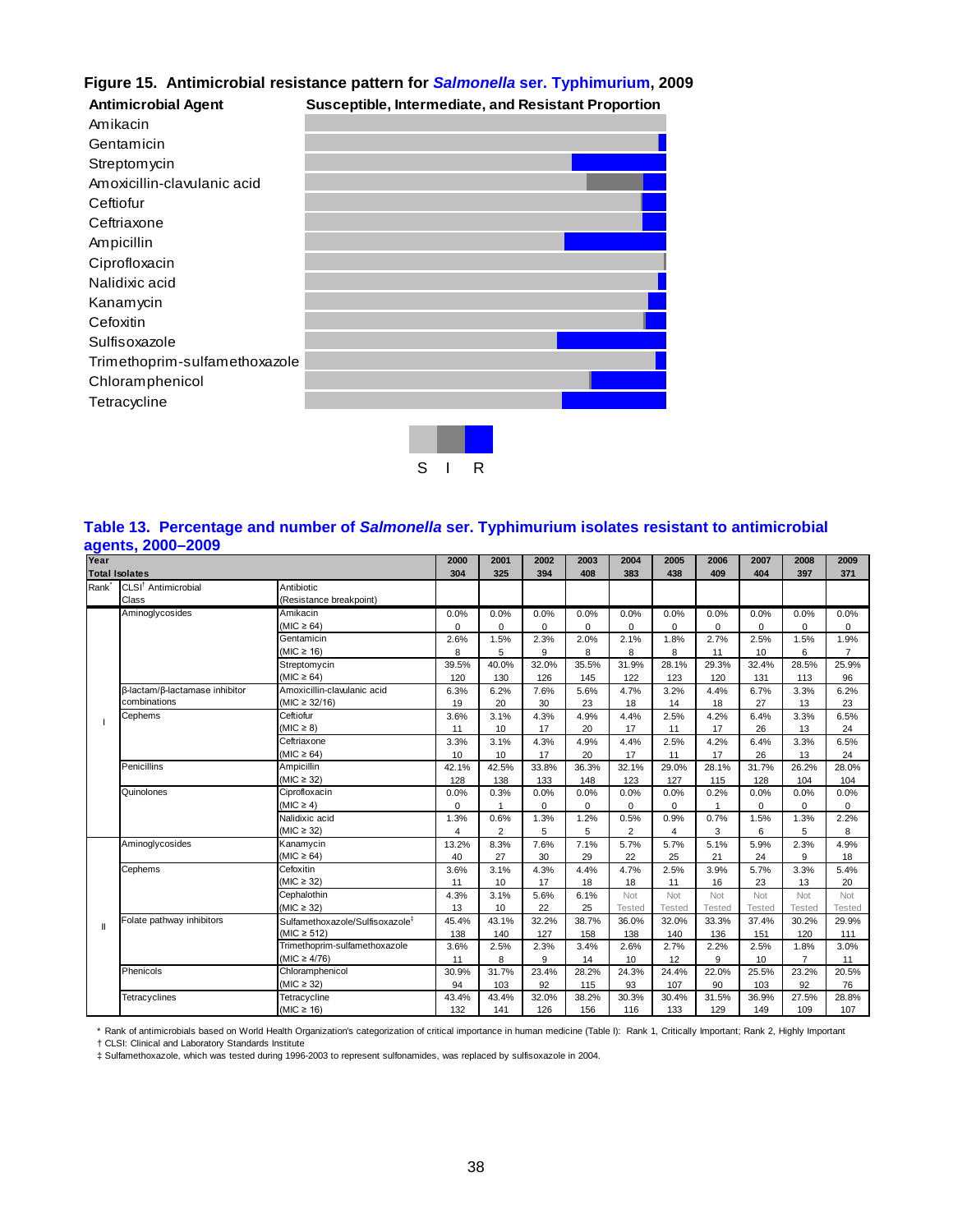| Table 14.  Resistance patterns of <i>Salmonella</i> ser. Typhimurium isolates, 2000–2009 |  |
|------------------------------------------------------------------------------------------|--|
|------------------------------------------------------------------------------------------|--|

| rasto i ili ricolomnoo pattollio oli calliforma colli i ypiilimattalli roomatooj 2000<br>Year | 2000  | 2001  | 2002           | 2003  | 2004  | 2005  | 2006              | 2007  | 2008           | 2009  |
|-----------------------------------------------------------------------------------------------|-------|-------|----------------|-------|-------|-------|-------------------|-------|----------------|-------|
| <b>Total Isolates</b>                                                                         | 304   | 325   | 394            | 408   | 383   | 438   | 409               | 404   | 397            | 371   |
|                                                                                               | $\%$  | %     | %              | $\%$  | $\%$  | $\%$  | $\%$              | $\%$  | $\%$           | $\%$  |
|                                                                                               | n     | n.    | n              | n     | n     | n     | n                 | n     | n              | n     |
| No resistance detected                                                                        | 49.3% | 49.2% | 59.9%          | 54.7% | 60.6% | 65.1% | 62.6%             | 57.4% | 68.0%          | 63.6% |
|                                                                                               | 150   | 160   | 236            | 223   | 232   | 285   | 256               | 232   | 270            | 236   |
| Resistance $\geq 1$ CLSI class*                                                               | 50.7% | 50.8% | 40.1%          | 45.3% | 39.4% | 34.9% | 37.4%             | 42.6% | 32.0%          | 36.4% |
|                                                                                               | 154   | 165   | 158            | 185   | 151   | 153   | 153               | 172   | 127            | 135   |
| Resistance $\geq 2$ CLSI classes*                                                             | 46.4% | 47.4% | 36.3%          | 41.4% | 37.1% | 33.3% | 34.0%             | 39.4% | 31.2%          | 33.2% |
|                                                                                               | 141   | 154   | 143            | 169   | 142   | 146   | 139               | 159   | 124            | 123   |
| Resistance $\geq$ 3 CLSI classes*                                                             | 43.4% | 41.5% | 32.5%          | 37.3% | 31.6% | 30.1% | 30.3%             | 34.4% | 27.7%          | 28.0% |
|                                                                                               | 132   | 135   | 128            | 152   | 121   | 132   | 124               | 139   | 110            | 104   |
| Resistance ≥ 4 CLSI classes*                                                                  | 39.8% | 37.8% | 28.4%          | 32.4% | 27.7% | 27.4% | 26.9%             | 30.0% | 24.7%          | 24.0% |
|                                                                                               | 121   | 123   | 112            | 132   | 106   | 120   | 110               | 121   | 98             | 89    |
| Resistance $\geq$ 5 CLSI classes*                                                             | 29.6% | 29.5% | 23.1%          | 27.7% | 24.3% | 22.8% | 20.8%             | 25.0% | 23.7%          | 22.1% |
|                                                                                               | 90    | 96    | 91             | 113   | 93    | 100   | 85                | 101   | 94             | 82    |
| At least ACSSuT <sup>1</sup>                                                                  | 28.0% | 29.5% | 21.6%          | 26.5% | 23.5% | 22.4% | 19.6%             | 22.8% | 22.9%          | 19.4% |
|                                                                                               | 85    | 96    | 85             | 108   | 90    | 98    | 80                | 92    | 91             | 72    |
| At least ACT/S <sup>‡</sup>                                                                   | 1.6%  | 0.9%  | 2.0%           | 3.2%  | 1.6%  | 2.1%  | 0.7%              | 2.0%  | 0.5%           | 2.2%  |
|                                                                                               | 5     | 3     | 8              | 13    | 6     | 9     | 3                 | 8     | $\overline{2}$ | 8     |
| At least ACSSuTAuCx <sup>§</sup>                                                              | 1.6%  | 1.2%  | 1.8%           | 2.2%  | 2.6%  | 1.8%  | 2.9%              | 3.7%  | 2.0%           | 1.6%  |
|                                                                                               | 5     | 4     | $\overline{7}$ | 9     | 10    | 8     | $12 \overline{ }$ | 15    | 8              | 6     |
| At least ceftriaxone and nalidixic acid                                                       | 0.3%  | 0.3%  | 0.5%           | 0.0%  | 0.0%  | 0.0%  | 0.0%              | 0.2%  | 0.0%           | 0.5%  |
| resistant                                                                                     |       | 1     | 2              | 0     | 0     | 0     | 0                 | 1     | 0              | 2     |

† ACSSuT: resistance to ampicillin, chloramphenicol, streptomycin, sulfamethoxazole/sulfisoxazole, tetracycline

‡ ACT/S: resistance to ampicillin, chloramphenicol, trimethoprim-sulfamethoxazole

§ ACSSuTAuCx: resistance to ACSSuT, amoxicillin-clavulanic acid, ceftriaxone

## **C.** *Salmonella* **ser. Newport**

#### **Table 15. Minimum inhibitory concentrations (MICs) and resistance of** *Salmonella* **ser. Newport isolates to antimicrobial agents, 2009 (N=236)**

| Rank CLSI <sup>†</sup> Antimicrobial Class                       | <b>Antimicrobial Agent</b>    |            | % of isolates   |                       |       |      |      |       |      | Percent of all isolates with MIC (µg/mL)" |      |      |      |      |     |      |         |     |     |     |
|------------------------------------------------------------------|-------------------------------|------------|-----------------|-----------------------|-------|------|------|-------|------|-------------------------------------------|------|------|------|------|-----|------|---------|-----|-----|-----|
|                                                                  |                               | %          | %R <sup>§</sup> | [95% CI] <sup>1</sup> | 0.015 | 0.03 | 0.06 | 0.125 | 0.25 | 0.50                                      |      | 2    | Δ    | 8    | 16  | 32   | 64      | 128 | 256 | 512 |
| Aminoglycosides                                                  | Amikacin                      | 0.0        | 0.0             | $[0.0 - 1.6]$         |       |      |      |       |      | 3.0                                       | 83.5 | 12.3 | 0.8  | 0.4  |     |      |         |     |     |     |
|                                                                  | Gentamicin                    | 0.0        | 0.4             | $[0.01 - 2.3]$        |       |      |      |       | 68.6 | 30.1                                      | 0.8  |      |      |      | 0.4 |      |         |     |     |     |
|                                                                  | Streptomycin                  | <b>N/A</b> | 7.6             | $[4.6 - 11.8]$        |       |      |      |       |      |                                           |      |      |      |      |     | 92.4 |         | 7.6 |     |     |
| $\beta$ -lactam / $\beta$ -lactam as e<br>inhibitor combinations | Amoxicillin-clavulanic acid   | 0.0        | 6.8             | $[3.9 - 10.8]$        |       |      |      |       |      |                                           | 89.8 | 2.5  |      | 0.8  |     | 2.5  | $4.2\,$ |     |     |     |
| <b>Cephems</b>                                                   | Ceftiofur                     | 0.0        | 6.4             | $[3.6 - 10.3]$        |       |      |      |       | 0.4  | 16.1                                      | 76.7 | 0.4  |      |      | 6.4 |      |         |     |     |     |
|                                                                  | Ceftriaxone                   | 0.0        | 6.4             | $[3.6 - 10.3]$        |       |      |      |       | 93.6 |                                           |      |      |      | 1.3  | 1.3 | 1.7  | 1.7     | 0.4 |     |     |
| <b>Penicillins</b>                                               | Ampicillin                    | 0.0        | 7.6             | $[4.6 - 11.8]$        |       |      |      |       |      |                                           | 88.1 | 4.2  |      |      |     |      | 7.6     |     |     |     |
| Quinolones                                                       | Ciprofloxacin                 | 0.0        | 0.0             | $[0.0 - 1.6]$         | 98.7  | 0.8  | 0.4  |       |      |                                           |      |      |      |      |     |      |         |     |     |     |
|                                                                  | Nalidixic acid                | <b>N/A</b> | 0.0             | $[0.0 - 1.6]$         |       |      |      |       |      |                                           |      | 34.3 | 65.3 | 0.4  |     |      |         |     |     |     |
| Aminoglycosides                                                  | Kanamycin                     | 0.0        | 1.3             | $[0.3 - 3.7]$         |       |      |      |       |      |                                           |      |      |      | 98.7 |     |      |         | 1.3 |     |     |
| <b>Cephems</b>                                                   | Cefoxitin                     | 0.4        | 5.9             | $[3.3 - 9.8]$         |       |      |      |       |      |                                           | 40.7 | 48.3 | 3.0  | 1.7  | 0.4 | 0.8  | 5.1     |     |     |     |
| Folate pathway inhibitors                                        | Sulfisoxazole                 | <b>N/A</b> | 8.1             | $[4.9 - 12.3]$        |       |      |      |       |      |                                           |      |      |      |      | 0.8 | 17.8 | 71.2    | 2.1 |     | 8.1 |
|                                                                  | Trimethoprim-sulfamethoxazole | <b>N/A</b> | 0.4             | $[0.01 - 2.3]$        |       |      |      | 97.0  | 2.5  |                                           |      |      |      | 0.4  |     |      |         |     |     |     |
| <b>Phenicols</b>                                                 | Chloramphenicol               | 0.4        | 6.8             | $[3.9 - 10.8]$        |       |      |      |       |      |                                           |      | 0.8  | 71.2 | 20.8 | 0.4 |      | 6.8     |     |     |     |
| <b>Tetracyclines</b>                                             | Tetracycline                  | 0.4        | 8.1             | $[4.9 - 12.3]$        |       |      |      |       |      |                                           |      |      | 91.5 | 0.4  |     | 0.4  | 7.6     |     |     |     |

\* Rank of antimicrobials based on World Health Organization's categorization of critical importance in human medicine (Table I): Rank 1, Critically Important; Rank 2, Highly Important<br>† CLSI: Clinical and Laboratory Standa

‡ Percent of isolates w ith intermediate susceptibility, N/A if no MIC range of intermediate susceptibility exists

§ Percent of isolates that were resistant<br>¶ The 95% confidence intervals (Cl) for percent resistant (%R) were calculated using the Paulson-Camp-Pratt approximation to the Clopper-Pearson exact method. The 95% Cl is present

\*\* The unshaded areas indicate the dilution range of the Sensititre plates used to test isolates. Single vertical bars indicate the breakpoints for susceptibility, while double vertical bars indicate breakpoints for resist areas indicate the percentages of isolates with MCs greater than the highest concentrations on the Sensitire plate. Numbers isted for the low est tested concentrations represent the precentages of isolates with MCs equal t the low est tested concentration. CLSI breakpoints w ere used w hen available.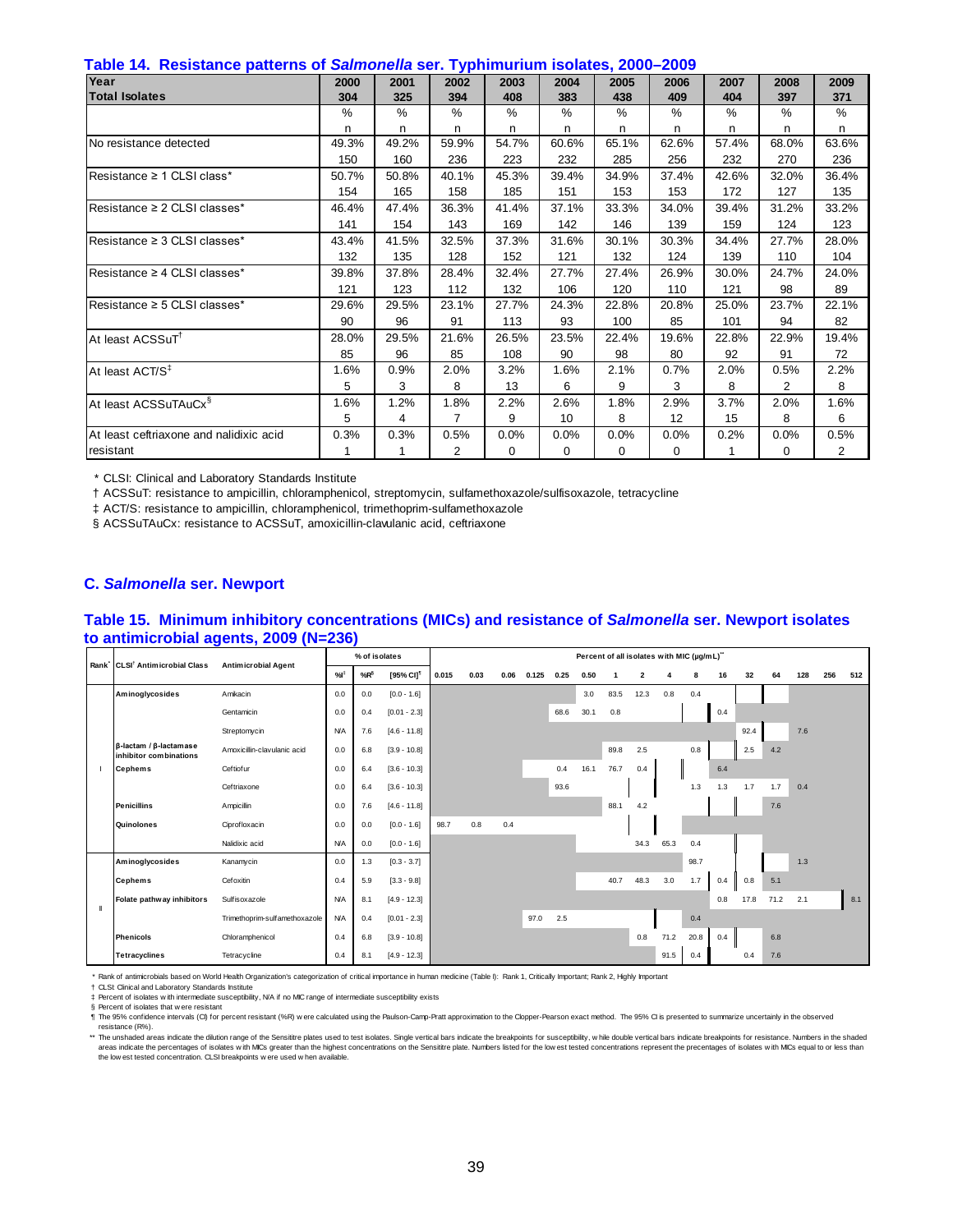# **Figure 16. Antimicrobial resistance pattern for** *Salmonella* **ser. Newport, 2009**

| <b>Antimicrobial Agent</b>    | Susceptible, Intermediate, and Resistant Proportion |
|-------------------------------|-----------------------------------------------------|
| Amikacin                      |                                                     |
| Gentamicin                    |                                                     |
| Streptomycin                  |                                                     |
| Amoxicillin-clavulanic acid   |                                                     |
| Ceftiofur                     |                                                     |
| Ceftriaxone                   |                                                     |
| Ampicillin                    |                                                     |
| Ciprofloxacin                 |                                                     |
| Nalidixic acid                |                                                     |
| Kanamycin                     |                                                     |
| Cefoxitin                     |                                                     |
| Sulfisoxazole                 |                                                     |
| Trimethoprim-sulfamethoxazole |                                                     |
| Chloramphenicol               |                                                     |
| Tetracycline                  |                                                     |
|                               |                                                     |

# S I R

## **Table 16. Percentage and number of** *Salmonella* **ser. Newport isolates resistant to antimicrobial agents, 2000–2009**

| Year              |                                 |                                             | 2000        | 2001           | 2002           | 2003           | 2004           | 2005           | 2006           | 2007           | 2008          | 2009           |
|-------------------|---------------------------------|---------------------------------------------|-------------|----------------|----------------|----------------|----------------|----------------|----------------|----------------|---------------|----------------|
|                   | <b>Total Isolates</b>           |                                             | 121         | 124            | 241            | 223            | 191            | 207            | 217            | 221            | 253           | 236            |
| Rank <sup>*</sup> | CLSI <sup>†</sup> Antimicrobial | Antibiotic                                  |             |                |                |                |                |                |                |                |               |                |
|                   | Class                           | (Resistance breakpoint)                     |             |                |                |                |                |                |                |                |               |                |
|                   | Aminoglycosides                 | Amikacin                                    | 0.0%        | 0.0%           | 0.0%           | 0.0%           | 0.0%           | 0.0%           | 0.0%           | 0.0%           | 0.0%          | 0.0%           |
|                   |                                 | (MIC $\geq$ 64)                             | $\Omega$    | $\Omega$       | $\Omega$       | $\Omega$       | 0              | $\mathbf 0$    | $\Omega$       | 0              | $\Omega$      | $\Omega$       |
|                   |                                 | Gentamicin                                  | 2.5%        | 3.2%           | 3.3%           | 3.1%           | 0.5%           | 1.0%           | 0.9%           | 0.9%           | 0.4%          | 0.4%           |
|                   |                                 | (MIC $\geq$ 16)                             | 3           | 4              | 8              | $\overline{7}$ | 1              | $\overline{2}$ | $\overline{2}$ | 2              | 1             | 1              |
|                   |                                 | Streptomycin                                |             | 31.5%          | 25.3%          | 24.2%          | 15.7%          | 14.0%          | 13.8%          | 10.4%          | 14.2%         | 7.6%           |
|                   |                                 | (MIC $\geq 64$ )                            | 29          | 39             | 61             | 54             | 30             | 29             | 30             | 23             | 36            | 18             |
|                   | β-lactam/β-lactamase inhibitor  | Amoxicillin-clavulanic acid                 | 22.3%       | 26.6%          | 22.8%          | 21.5%          | 15.2%          | 12.6%          | 12.4%          | 8.1%           | 13.0%         | 6.8%           |
|                   | combinations                    | (MIC $\geq$ 32/16)                          | 27          | 33             | 55             | 48             | 29             | 26             | 27             | 18             | 33            | 16             |
|                   | Cephems                         | Ceftiofur                                   | 22.3%       | 27.4%          | 22.8%          | 22.0%          | 15.2%          | 12.6%          | 12.4%          | 8.1%           | 13.0%         | 6.4%           |
|                   |                                 | $(MIC \geq 8)$                              | 27          | 34             | 55             | 49             | 29             | 26             | 27             | 18             | 33            | 15             |
|                   |                                 | Ceftriaxone                                 | 22.3%       | 25.8%          | 22.8%          | 21.5%          | 14.7%          | 12.6%          | 12.9%          | 8.1%           | 13.0%         | 6.4%           |
|                   |                                 | (MIC $\geq 64$ )                            | 27          | 32             | 55             | 48             | 28             | 26             | 28             | 18             | 33            | 15             |
|                   | Penicillins                     | Ampicillin                                  | 23.1%       | 29.8%          | 24.9%          | 22.9%          | 15.7%          | 14.0%          | 15.2%          | 10.0%          | 15.0%         | 7.6%           |
|                   |                                 | $(MIC \geq 32)$                             | 28          | 37             | 60             | 51             | 30             | 29             | 33             | 22             | 38            | 18             |
|                   | Quinolones                      | Ciprofloxacin                               | 0.0%        | 0.0%           | 0.0%           | 0.0%           | 0.0%           | 0.0%           | 0.0%           | 0.0%           | 0.0%          | 0.0%           |
|                   |                                 | $(MIC \geq 4)$                              | $\mathbf 0$ | $\Omega$       | $\Omega$       | $\Omega$       | $\mathbf 0$    | $\mathbf 0$    | $\mathbf 0$    | 0              | 0             | 0              |
|                   |                                 | Nalidixic acid                              | 0.8%        | 0.0%           | 0.8%           | 0.4%           | 0.5%           | 0.0%           | 0.5%           | 0.0%           | 0.4%          | 0.0%           |
|                   |                                 | $(MIC \geq 32)$                             | 1           | $\Omega$       | $\overline{2}$ | 1              | $\overline{1}$ | $\mathbf 0$    | 1              | $\mathbf 0$    | $\mathbf{1}$  | $\Omega$       |
|                   | Aminoglycosides                 | Kanamycin                                   | 5.0%        | 7.3%           | 10.0%          | 4.5%           | 2.6%           | 1.9%           | 2.3%           | 0.9%           | 3.6%          | 1.3%           |
|                   |                                 | (MIC $\geq 64$ )                            | 6           | 9              | 24             | 10             | 5              | $\overline{4}$ | 5              | $\overline{2}$ | 9             | 3              |
|                   | Cephems                         | Cefoxitin                                   | 22.3%       | 25.8%          | 22.4%          | 21.5%          | 15.2%          | 12.6%          | 12.9%          | 8.1%           | 13.0%         | 5.9%           |
|                   |                                 | $(MIC \geq 32)$                             | 27          | 32             | 54             | 48             | 29             | 26             | 28             | 18             | 33            | 14             |
|                   |                                 | Cephalothin                                 | 22.3%       | 26.6%          | 22.8%          | 22.4%          | Not            | Not            | Not            | Not            | Not           | Not            |
|                   |                                 | $(MIC \geq 32)$                             | 27          | 33             | 55             | 50             | Tested         | Tested         | <b>Tested</b>  | Tested         | <b>Tested</b> | <b>Tested</b>  |
| Ш                 | Folate pathway inhibitors       | Sulfamethoxazole/Sulfisoxazole <sup>#</sup> | 23.1%       | 32.3%          | 25.7%          | 24.7%          | 16.8%          | 15.5%          | 15.2%          | 10.4%          | 13.8%         | 8.1%           |
|                   |                                 | $(MIC \ge 512)$                             | 28          | 40             | 62             | 55             | 32             | 32             | 33             | 23             | 35            | 19             |
|                   |                                 | Trimethoprim-sulfamethoxazole               | 4.1%        | 1.6%           | 4.1%           | 0.9%           | 2.1%           | 1.9%           | 3.2%           | 1.8%           | 3.2%          | 0.4%           |
|                   |                                 | (MIC $\geq 4/76$ )                          | 5           | $\overline{2}$ | 10             | $\overline{2}$ | 4              | 4              | $\overline{7}$ | 4              | 8             | $\overline{1}$ |
|                   | Phenicols                       | Chloramphenicol                             | 23.1%       | 28.2%          | 25.3%          | 22.4%          | 15.2%          | 13.5%          | 12.4%          | 9.5%           | 12.6%         | 6.8%           |
|                   |                                 | $(MIC \geq 32)$                             | 28          | 35             | 61             | 50             | 29             | 28             | 27             | 21             | 32            | 16             |
|                   | Tetracyclines                   | Tetracycline                                | 23.1%       | 30.6%          | 25.7%          | 24.2%          | 16.8%          | 14.5%          | 14.3%          | 10.0%          | 14.6%         | 8.1%           |
|                   |                                 | (MIC $\geq$ 16)                             | 28          | 38             | 62             | 54             | 32             | 30             | 31             | 22             | 37            | 19             |

\* Rank of antimicrobials based on World Health Organization's categorization of critical importance in human medicine (Table I): Rank 1, Critically Important; Rank 2, Highly Important<br>† CLSI: Clinical and Laboratory Standa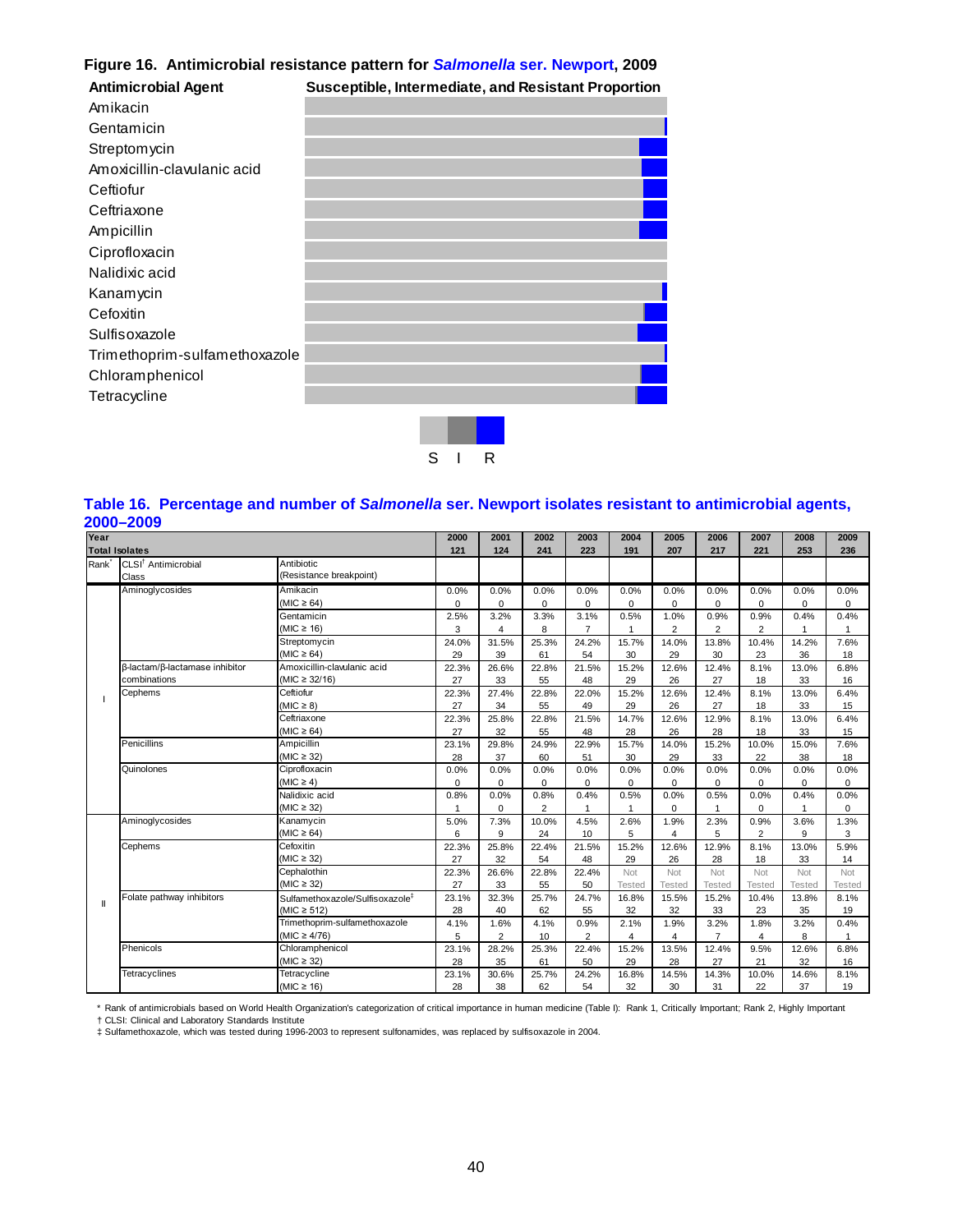|  |  |  | Table 17. Resistance patterns of Salmonella ser. Newport isolates, 2000–2009 |  |  |  |
|--|--|--|------------------------------------------------------------------------------|--|--|--|
|--|--|--|------------------------------------------------------------------------------|--|--|--|

| $\frac{1}{2}$ and $\frac{1}{2}$ is the contract of patients of summonional contribution point formation $\frac{1}{2}$ and $\frac{1}{2}$<br>Year | 2000     | 2001    | 2002  | 2003     | 2004           | 2005     | 2006  | 2007     | 2008           | 2009  |
|-------------------------------------------------------------------------------------------------------------------------------------------------|----------|---------|-------|----------|----------------|----------|-------|----------|----------------|-------|
| <b>Total Isolates</b>                                                                                                                           | 121      | 124     | 241   | 223      | 191            | 207      | 217   | 221      | 253            | 236   |
|                                                                                                                                                 | $\%$     | %       | %     | %        | %              | %        | %     | %        | $\%$           | %     |
|                                                                                                                                                 |          |         |       |          |                |          |       |          |                |       |
|                                                                                                                                                 | n        | n       | n     | n        | n              | n        | n     | n        | n              | n     |
| INo resistance detected                                                                                                                         | 75.2%    | 65.3%   | 72.2% | 73.5%    | 82.2%          | 84.1%    | 82.9% | 89.1%    | 85.0%          | 89.8% |
|                                                                                                                                                 | 91       | 81      | 174   | 164      | 157            | 174      | 180   | 197      | 215            | 212   |
| Resistance $\geq 1$ CLSI class*                                                                                                                 | 24.8%    | 34.7%   | 27.8% | 26.5%    | 17.8%          | 15.9%    | 17.1% | 10.9%    | 15.0%          | 10.2% |
|                                                                                                                                                 | 30       | 43      | 67    | 59       | 34             | 33       | 37    | 24       | 38             | 24    |
| Resistance $\geq 2$ CLSI classes*                                                                                                               | 23.1%    | 32.3%   | 25.3% | 25.1%    | 17.3%          | 15.0%    | 16.6% | 10.9%    | 13.8%          | 8.5%  |
|                                                                                                                                                 | 28       | 40      | 61    | 56       | 33             | 31       | 36    | 24       | 35             | 20    |
| $Resistance \geq 3$ CLSI classes*                                                                                                               | 23.1%    | 31.5%   | 25.3% | 23.3%    | 16.2%          | 14.5%    | 15.2% | 10.9%    | 13.8%          | 7.6%  |
|                                                                                                                                                 | 28       | 39      | 61    | 52       | 31             | 30       | 33    | 24       | 35             | 18    |
| Resistance ≥ 4 CLSI classes*                                                                                                                    | 23.1%    | 31.5%   | 25.3% | 22.9%    | 15.7%          | 14.0%    | 13.4% | 9.5%     | 13.8%          | 6.8%  |
|                                                                                                                                                 | 28       | 39      | 61    | 51       | 30             | 29       | 29    | 21       | 35             | 16    |
| Resistance ≥ 5 CLSI classes*                                                                                                                    | 23.1%    | 26.6%   | 23.7% | 22.4%    | 14.7%          | 12.6%    | 12.9% | 8.6%     | 13.0%          | 6.4%  |
|                                                                                                                                                 | 28       | 33      | 57    | 50       | 28             | 26       | 28    | 19       | 33             | 15    |
| At least ACSSuT <sup>1</sup>                                                                                                                    | 23.1%    | 25.8%   | 23.7% | 22.0%    | 14.7%          | 12.6%    | 12.0% | 8.6%     | 11.9%          | 6.4%  |
|                                                                                                                                                 | 28       | 32      | 57    | 49       | 28             | 26       | 26    | 19       | 30             | 15    |
| At least ACT/S <sup>‡</sup>                                                                                                                     | 4.1%     | 0.8%    | 3.7%  | 0.9%     | 1.0%           | 1.9%     | 2.3%  | 0.5%     | 2.8%           | 0.4%  |
|                                                                                                                                                 | 5        | 1       | 9     | 2        | $\overline{2}$ | 4        | 5     | 1        | $\overline{7}$ | 1     |
| At least ACSSuTAuCx <sup>§</sup>                                                                                                                | 22.3%    | 25.0%   | 22.8% | 21.1%    | 14.7%          | 12.6%    | 10.6% | 8.1%     | 11.9%          | 6.4%  |
|                                                                                                                                                 | 27       | 31      | 55    | 47       | 28             | 26       | 23    | 18       | 30             | 15    |
| At least ceftriaxone and nalidixic acid                                                                                                         | 0.0%     | $0.0\%$ | 0.4%  | 0.0%     | 0.5%           | 0.0%     | 0.0%  | 0.0%     | 0.0%           | 0.0%  |
| resistant                                                                                                                                       | $\Omega$ | 0       |       | $\Omega$ |                | $\Omega$ | 0     | $\Omega$ | 0              | 0     |

† ACSSuT: resistance to ampicillin, chloramphenicol, streptomycin, sulfamethoxazole/sulfisoxazole, tetracycline

‡ ACT/S: resistance to ampicillin, chloramphenicol, trimethoprim-sulfamethoxazole

§ ACSSuTAuCx: resistance to ACSSuT, amoxicillin-clavulanic acid, ceftriaxone

#### **D.** *Salmonella* **ser. Heidelberg**

#### **Table 18. Minimum inhibitory concentrations (MICs) and resistance of** *Salmonella* **ser. Heidelberg isolates to antimicrobial agents, 2009 (N=86)**

|   | Rank CLSI <sup>†</sup> Antimicrobial Class                       |                               |            | % of isolates |                       |       |      |      |       |      | Percent of all isolates with MIC (µg/mL)" |      |                         |      |      |      |      |      |      |     |     |
|---|------------------------------------------------------------------|-------------------------------|------------|---------------|-----------------------|-------|------|------|-------|------|-------------------------------------------|------|-------------------------|------|------|------|------|------|------|-----|-----|
|   |                                                                  | <b>Antimicrobial Agent</b>    | %          | $%R^{\$}$     | [95% CI] <sup>1</sup> | 0.015 | 0.03 | 0.06 | 0.125 | 0.25 | 0.50                                      |      | $\overline{\mathbf{2}}$ |      | 8    | 16   | 32   | 64   | 128  | 256 | 512 |
|   | Aminoglycosides                                                  | Amikacin                      | 0.0        | 0.0           | $[0.0 - 4.2]$         |       |      |      |       |      | 11.6                                      | 79.1 | 9.3                     |      |      |      |      |      |      |     |     |
|   |                                                                  | Gentamicin                    | 2.3        | 2.3           | $[0.3 - 8.1]$         |       |      |      |       | 74.4 | 20.9                                      |      |                         |      | 2.3  | 1.2  | 1.2  |      |      |     |     |
|   |                                                                  | Streptomycin                  | <b>N/A</b> | 23.3          | $[14.8 - 33.6]$       |       |      |      |       |      |                                           |      |                         |      |      |      | 76.7 | 9.3  | 14.0 |     |     |
|   | $\beta$ -lactam / $\beta$ -lactam as e<br>inhibitor combinations | Amoxicillin-clavulanic acid   | 2.3        | 20.9          | $[12.9 - 31.0]$       |       |      |      |       |      |                                           | 72.1 |                         |      | 4.7  | 2.3  | 4.7  | 16.3 |      |     |     |
|   | <b>Cephems</b>                                                   | Ceftiofur                     | 0.0        | 20.9          | $[12.9 - 31.0]$       |       |      |      |       | 2.3  | 24.4                                      | 51.2 | 1.2                     |      |      | 20.9 |      |      |      |     |     |
|   |                                                                  | Ceftriaxone                   | 0.0        | 20.9          | $[12.9 - 31.0]$       |       |      |      |       | 79.1 |                                           |      |                         |      | 5.8  | 12.8 | 2.3  |      |      |     |     |
|   | <b>Penicillins</b>                                               | Ampicillin                    | 0.0        | 27.9          | $[18.8 - 38.6]$       |       |      |      |       |      |                                           | 70.9 | 1.2                     |      |      |      |      | 27.9 |      |     |     |
|   | Quinolones                                                       | Ciprofloxacin                 | 0.0        | 0.0           | $[0.0 - 4.2]$         | 100.0 |      |      |       |      |                                           |      |                         |      |      |      |      |      |      |     |     |
|   |                                                                  | Nalidixic acid                | <b>N/A</b> | 0.0           | $[0.0 - 4.2]$         |       |      |      |       |      |                                           | 2.3  | 22.1                    | 75.6 |      |      |      |      |      |     |     |
|   | Aminoglycosides                                                  | Kanamycin                     | 0.0        | 20.9          | $[12.9 - 31.0]$       |       |      |      |       |      |                                           |      |                         |      | 79.1 |      |      |      | 20.9 |     |     |
|   | <b>Cephems</b>                                                   | Cefoxitin                     | $1.2$      | 19.8          | $[12.0 - 29.8]$       |       |      |      |       |      |                                           | 62.8 | 12.8                    | 3.5  |      | 1.2  | 14.0 | 5.8  |      |     |     |
| Ш | Folate pathway inhibitors                                        | Sulfisoxazole                 | <b>N/A</b> | 7.0           | $[2.6 - 14.6]$        |       |      |      |       |      |                                           |      |                         |      |      | 16.3 | 52.3 | 24.4 |      |     | 7.0 |
|   |                                                                  | Trimethoprim-sulfamethoxazole | <b>N/A</b> | 3.5           | $[0.7 - 9.9]$         |       |      |      | 96.5  |      |                                           |      |                         |      | 3.5  |      |      |      |      |     |     |
|   | <b>Phenicols</b>                                                 | Chloramphenicol               | 0.0        | 4.7           | $[1.3 - 11.5]$        |       |      |      |       |      |                                           |      | 1.2                     | 27.9 | 66.3 |      |      | 4.7  |      |     |     |
|   | <b>Tetracyclines</b>                                             | Tetracycline                  | 0.0        | 27.9          | $[18.8 - 38.6]$       |       |      |      |       |      |                                           |      |                         | 72.1 |      |      |      | 27.9 |      |     |     |

\* Rank of antimicrobials based on World Health Organization's categorization of critical importance in human medicine (Table I): Rank 1, Critically Important; Rank 2, Highly Important

† ‡ CLSI: Clinical and Laboratory Standards Institute Percent of isolates w ith intermediate susceptibility, N/A if no MIC range of intermediate susceptibility exists

§ Percent of isolates that w ere resistant

¶ The 95% confidence intervals (CI) for percent resistant (%R) were calculated using the Paulson-Camp-Pratt approximation to the Clopper-Pearson exact method. The 95% CI is presented to summarize uncertainly in the observe

\*\* The unshaded areas indicate the dilution range of the Sensititre plates used to test isolates. Single vertical bars indicate the breakpoints for susceptibility, while double vertical bars indicate the akpoints for resis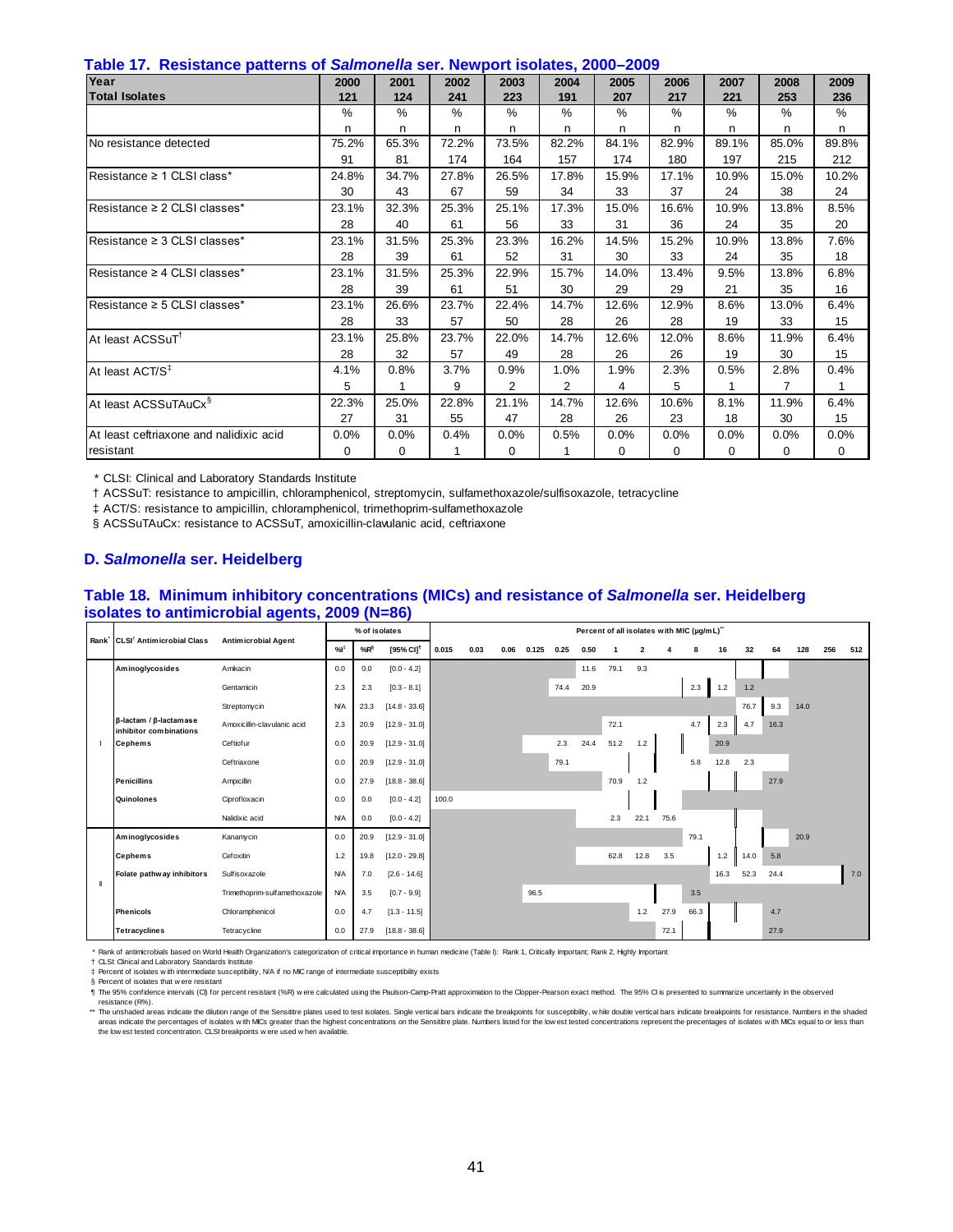# **Figure 17. Antimicrobial resistance pattern for** *Salmonella* **ser. Heidelberg, 2009**

| <b>Antimicrobial Agent</b>    | Susceptible, Intermediate, and Resistant Proportion |  |
|-------------------------------|-----------------------------------------------------|--|
| Amikacin                      |                                                     |  |
| Gentamicin                    |                                                     |  |
| Streptomycin                  |                                                     |  |
| Amoxicillin-clavulanic acid   |                                                     |  |
| Ceftiofur                     |                                                     |  |
| Ceftriaxone                   |                                                     |  |
| Ampicillin                    |                                                     |  |
| Ciprofloxacin                 |                                                     |  |
| Nalidixic acid                |                                                     |  |
| Kanamycin                     |                                                     |  |
| Cefoxitin                     |                                                     |  |
| Sulfisoxazole                 |                                                     |  |
| Trimethoprim-sulfamethoxazole |                                                     |  |
| Chloramphenicol               |                                                     |  |
| Tetracycline                  |                                                     |  |
|                               |                                                     |  |
|                               |                                                     |  |

# S I R

#### **Table 19. Percentage and number of** *Salmonella* **ser. Heidelberg isolates resistant to antimicrobial agents, 2000–2009**

| Year |                                          |                                             | 2000           | 2001           | 2002           | 2003           | 2004           | 2005           | 2006          | 2007           | 2008           | 2009           |
|------|------------------------------------------|---------------------------------------------|----------------|----------------|----------------|----------------|----------------|----------------|---------------|----------------|----------------|----------------|
|      | <b>Total Isolates</b>                    |                                             | 79             | 102            | 105            | 96             | 92             | 125            | 102           | 98             | 75             | 86             |
| Rank | CLSI <sup>†</sup> Antimicrobial<br>Class | Antibiotic<br>(Resistance breakpoint)       |                |                |                |                |                |                |               |                |                |                |
|      | Aminoglycosides                          | Amikacin                                    | 0.0%           | 0.0%           | 0.0%           | 0.0%           | 0.0%           | 0.0%           | 0.0%          | 0.0%           | 0.0%           | 0.0%           |
|      |                                          | (MIC $\geq 64$ )                            | 0              | $\Omega$       | $\Omega$       | 0              | 0              | $\mathbf 0$    | 0             | $\mathbf 0$    | 0              | $\mathbf 0$    |
|      |                                          | Gentamicin                                  | 8.9%           | 7.8%           | 3.8%           | 5.2%           | 4.3%           | 6.4%           | 4.9%          | 16.3%          | 14.7%          | 2.3%           |
|      |                                          | (MIC $\geq$ 16)                             | $\overline{7}$ | 8              | 4              | 5              | 4              | 8              | 5             | 16             | 11             | $\overline{2}$ |
|      |                                          | Streptomycin                                | 22.8%          | 25.5%          | 17.1%          | 12.5%          | 15.2%          | 13.6%          | 11.8%         | 12.2%          | 30.7%          | 23.3%          |
|      |                                          | $(MIC \ge 64)$                              | 18             | 26             | 18             | 12             | 14             | 17             | 12            | 12             | 23             | 20             |
|      | β-lactam/β-lactamase inhibitor           | Amoxicillin-clavulanic acid                 | 3.8%           | 2.9%           | 9.5%           | 5.2%           | 9.8%           | 8.8%           | 9.8%          | 7.1%           | 8.0%           | 20.9%          |
|      | combinations                             | $(MIC \ge 32/16)$                           | 3              | 3              | 10             | 5              | 9              | 11             | 10            | $\overline{7}$ | 6              | 18             |
|      | Cephems                                  | Ceftiofur                                   | 3.8%           | 2.9%           | 7.6%           | 5.2%           | 8.7%           | 8.8%           | 9.8%          | 7.1%           | 8.0%           | 20.9%          |
|      |                                          | $(MIC \geq 8)$                              | 3              | 3              | 8              | 5              | 8              | 11             | 10            | $\overline{7}$ | 6              | 18             |
|      |                                          | Ceftriaxone                                 | 3.8%           | 2.9%           | 7.6%           | 5.2%           | 8.7%           | 8.8%           | 9.8%          | 7.1%           | 8.0%           | 20.9%          |
|      |                                          | (MIC $\geq$ 64)                             | 3              | 3              | 8              | 5              | 8              | 11             | 10            | $\overline{7}$ | 6              | 18             |
|      | Penicillins                              | Ampicillin                                  | 10.1%          | 9.8%           | 12.4%          | 10.4%          | 25.0%          | 20.0%          | 18.6%         | 18.4%          | 28.0%          | 27.9%          |
|      |                                          | (MIC $\geq$ 32)                             | 8              | 10             | 13             | 10             | 23             | 25             | 19            | 18             | 21             | 24             |
|      | Quinolones                               | Ciprofloxacin                               | 0.0%           | 0.0%           | 0.0%           | 0.0%           | 0.0%           | 0.0%           | 0.0%          | 0.0%           | 0.0%           | 0.0%           |
|      |                                          | $(MIC \geq 4)$                              | $\Omega$       | $\Omega$       | $\Omega$       | $\Omega$       | 0              | 0              | 0             | $\mathbf 0$    | 0              | $\Omega$       |
|      |                                          | Nalidixic acid                              | 1.3%           | 0.0%           | 0.0%           | 1.0%           | 0.0%           | 0.8%           | 0.0%          | 0.0%           | 0.0%           | 0.0%           |
|      |                                          | $(MIC \geq 32)$                             |                | $\Omega$       | $\Omega$       |                | $\Omega$       | $\overline{1}$ | $\Omega$      | $\Omega$       | $\Omega$       | $\Omega$       |
|      | Aminoglycosides                          | Kanamycin                                   | 15.2%          | 19.6%          | 10.5%          | 8.3%           | 8.7%           | 12.8%          | 8.8%          | 11.2%          | 26.7%          | 20.9%          |
|      |                                          | $(MIC \ge 64)$                              | 12             | 20             | 11             | 8              | 8              | 16             | 9             | 11             | 20             | 18             |
|      | Cephems                                  | Cefoxitin                                   | 2.5%           | 2.9%           | 8.6%           | 5.2%           | 7.6%           | 8.8%           | 8.8%          | 7.1%           | 8.0%           | 19.8%          |
|      |                                          | (MIC $\geq$ 32)                             | $\overline{2}$ | 3              | 9              | 5              | $\overline{7}$ | 11             | 9             | $\overline{7}$ | 6              | 17             |
|      |                                          | Cephalothin                                 | 5.1%           | 3.9%           | 10.5%          | 7.3%           | Not            | Not            | Not           | Not            | Not            | Not            |
|      |                                          | $(MIC \geq 32)$                             | $\overline{4}$ | 4              | 11             | $\overline{7}$ | Tested         | <b>Tested</b>  | <b>Tested</b> | Tested         | <b>Tested</b>  | <b>Tested</b>  |
|      | Folate pathway inhibitors                | Sulfamethoxazole/Sulfisoxazole <sup>#</sup> | 11.4%          | 8.8%           | 6.7%           | 7.3%           | 7.6%           | 8.0%           | 4.9%          | 18.4%          | 12.0%          | 7.0%           |
|      |                                          | (MIC $\geq$ 512)                            | 9              | 9              | $\overline{7}$ | $\overline{7}$ | 7              | 10             | 5             | 18             | 9              | 6              |
|      |                                          | Trimethoprim-sulfamethoxazole               | 1.3%           | 2.0%           | 1.0%           | 2.1%           | 0.0%           | 0.8%           | 0.0%          | 0.0%           | 2.7%           | 3.5%           |
|      |                                          | $(MIC \geq 4/76)$                           | 1              | $\overline{2}$ |                | $\overline{2}$ | 0              | $\overline{1}$ | 0             | $\mathbf 0$    | $\overline{2}$ | 3              |
|      | Phenicols                                | Chloramphenicol                             | 1.3%           | 1.0%           | 1.0%           | 0.0%           | 1.1%           | 0.8%           | 0.0%          | 3.1%           | 1.3%           | 4.7%           |
|      |                                          | $(MIC \geq 32)$                             |                | 1              | $\overline{1}$ | $\Omega$       | 1              |                | $\Omega$      | 3              | 1              | 4              |
|      | Tetracyclines                            | Tetracycline                                | 21.5%          | 24.5%          | 19.0%          | 16.7%          | 19.6%          | 18.4%          | 13.7%         | 22.4%          | 36.0%          | 27.9%          |
|      |                                          | (MIC $\geq$ 16)                             | 17             | 25             | 20             | 16             | 18             | 23             | 14            | 22             | 27             | 24             |

\* Rank of antimicrobials based on World Health Organization's categorization of critical importance in human medicine (Table I): Rank 1, Critically Important; Rank 2, Highly Important<br>† CLSI: Clinical and Laboratory Standa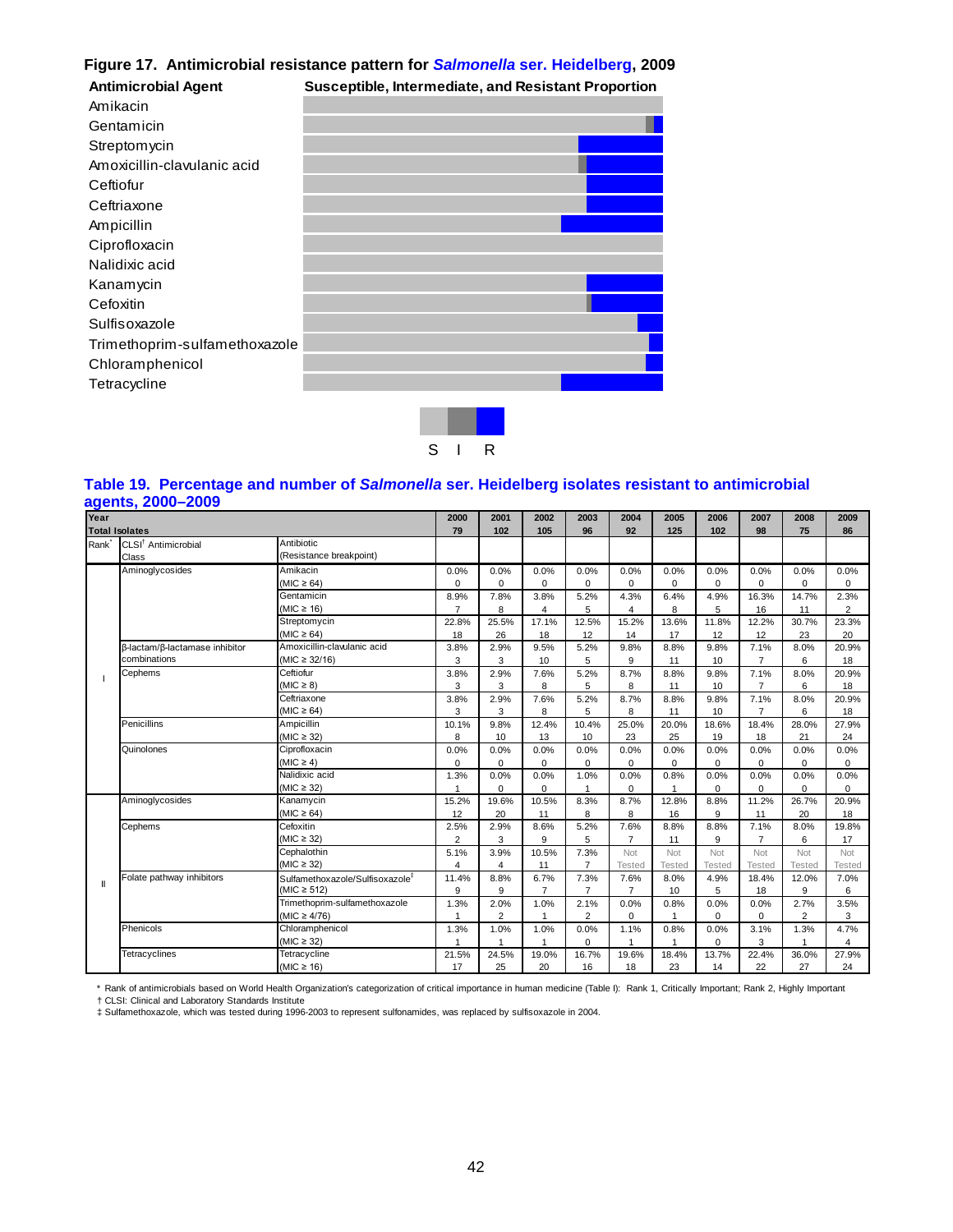| Table 20. Resistance patterns of <i>Salmonella</i> ser. Heidelberg isolates, 2000–2009 |  |  |  |  |  |
|----------------------------------------------------------------------------------------|--|--|--|--|--|
|----------------------------------------------------------------------------------------|--|--|--|--|--|

| rawie met "Recreative patiente et calificitiona con fretaensel groeiatee) meet<br>Year | 2000  | 2001           | 2002           | 2003     | 2004         | 2005           | 2006           | 2007     | 2008     | 2009  |
|----------------------------------------------------------------------------------------|-------|----------------|----------------|----------|--------------|----------------|----------------|----------|----------|-------|
|                                                                                        |       |                |                |          |              |                |                |          |          |       |
| <b>Total Isolates</b>                                                                  | 79    | 102            | 105            | 96       | 92           | 125            | 102            | 98       | 75       | 86    |
|                                                                                        | $\%$  | $\%$           | $\%$           | %        | $\%$         | $\%$           | $\%$           | $\%$     | $\%$     | $\%$  |
|                                                                                        | n     | n              | n              | n        | n            | n              | n              | n        | n        | n     |
| No resistance detected                                                                 | 63.3% | 64.7%          | 67.6%          | 68.8%    | 56.5%        | 62.4%          | 67.6%          | 58.2%    | 57.3%    | 60.5% |
|                                                                                        | 50    | 66             | 71             | 66       | 52           | 78             | 69             | 57       | 43       | 52    |
| Resistance ≥ 1 CLSI class*                                                             | 36.7% | 35.3%          | 32.4%          | 31.3%    | 43.5%        | 37.6%          | 32.4%          | 41.8%    | 42.7%    | 39.5% |
|                                                                                        | 29    | 36             | 34             | 30       | 40           | 47             | 33             | 41       | 32       | 34    |
| $Resistance \geq 2$ CLSI classes*                                                      | 26.6% | 28.4%          | 25.7%          | 17.7%    | 22.8%        | 24.8%          | 23.5%          | 28.6%    | 40.0%    | 34.9% |
|                                                                                        | 21    | 29             | 27             | 17       | 21           | 31             | 24             | 28       | 30       | 30    |
| Resistance $\geq$ 3 CLSI classes*                                                      | 7.6%  | 7.8%           | 12.4%          | 10.4%    | 13.0%        | 15.2%          | 12.7%          | 17.3%    | 28.0%    | 25.6% |
|                                                                                        | 6     | 8              | 13             | 10       | 12           | 19             | 13             | 17       | 21       | 22    |
| Resistance $\geq 4$ CLSI classes*                                                      | 3.8%  | 2.0%           | 1.9%           | 0.0%     | 4.3%         | 4.8%           | 2.0%           | 5.1%     | 13.3%    | 17.4% |
|                                                                                        | 3     | $\overline{2}$ | 2              | $\Omega$ | 4            | 6              | $\overline{2}$ | 5        | 10       | 15    |
| Resistance ≥ 5 CLSI classes*                                                           | 2.5%  | 1.0%           | 1.9%           | 0.0%     | 3.3%         | 1.6%           | 2.0%           | 4.1%     | 6.7%     | 15.1% |
|                                                                                        | 2     | 1              | $\overline{2}$ | 0        | 3            | $\overline{2}$ | $\overline{2}$ | 4        | 5        | 13    |
| At least ACSSuT <sup>1</sup>                                                           | 1.3%  | 1.0%           | 1.0%           | 0.0%     | 1.1%         | 0.0%           | 0.0%           | 3.1%     | 1.3%     | 3.5%  |
|                                                                                        |       | 1              | 1              | $\Omega$ | $\mathbf{1}$ | 0              | $\Omega$       | 3        |          | 3     |
| At least ACT/S <sup>‡</sup>                                                            | 0.0%  | 0.0%           | 1.0%           | 0.0%     | 0.0%         | 0.0%           | 0.0%           | 0.0%     | 0.0%     | 3.5%  |
|                                                                                        | 0     | 0              |                | $\Omega$ | 0            | 0              | 0              | $\Omega$ | $\Omega$ | 3     |
| At least ACSSuTAuCx <sup>§</sup>                                                       | 1.3%  | 1.0%           | 1.0%           | 0.0%     | 0.0%         | 0.0%           | 0.0%           | 0.0%     | 0.0%     | 1.2%  |
|                                                                                        |       | 1              | 1              | $\Omega$ | $\Omega$     | 0              | $\Omega$       | $\Omega$ | $\Omega$ | 1     |
| At least ceftriaxone and nalidixic acid                                                | 0.0%  | 0.0%           | 0.0%           | 0.0%     | 0.0%         | 0.0%           | 0.0%           | 0.0%     | 0.0%     | 0.0%  |
| resistant                                                                              | 0     | 0              | 0              | 0        | $\Omega$     | 0              | $\mathbf 0$    | 0        | 0        | 0     |

† ACSSuT: resistance to ampicillin, chloramphenicol, streptomycin, sulfamethoxazole/sulfisoxazole, tetracycline

‡ ACT/S: resistance to ampicillin, chloramphenicol, trimethoprim-sulfamethoxazole

§ ACSSuTAuCx: resistance to ACSSuT, amoxicillin-clavulanic acid, ceftriaxone

#### **E.** *Salmonella* **ser. I 4,[5],12:i:-**

#### **Table 21. Minimum inhibitory concentrations (MICs) and resistance of** *Salmonella* **ser. I 4,[5],12:i: isolates to antimicrobial agents, 2009 (N=72)**

|   | Rank CLSI <sup>†</sup> Antimicrobial Class                       |                               |            | % of isolates   |                       |       |      |      |       |      | Percent of all isolates with MIC (µg/mL)" |      |                         |      |       |     |      |      |     |     |      |
|---|------------------------------------------------------------------|-------------------------------|------------|-----------------|-----------------------|-------|------|------|-------|------|-------------------------------------------|------|-------------------------|------|-------|-----|------|------|-----|-----|------|
|   |                                                                  | <b>Antimicrobial Agent</b>    | %          | %R <sup>§</sup> | [95% CI] <sup>1</sup> | 0.015 | 0.03 | 0.06 | 0.125 | 0.25 | 0.50                                      |      | $\overline{\mathbf{2}}$ |      | 8     | 16  | 32   | 64   | 128 | 256 | 512  |
|   | Aminoglycosides                                                  | Amikacin                      | 0.0        | 0.0             | $[0.0 - 5.0]$         |       |      |      |       |      |                                           | 87.5 | 11.1                    | 1.4  |       |     |      |      |     |     |      |
|   |                                                                  | Gentamicin                    | 0.0        | 2.8             | $[0.3 - 9.7]$         |       |      |      |       | 52.8 | 44.4                                      |      |                         |      |       | 1.4 | 1.4  |      |     |     |      |
|   |                                                                  | Streptomycin                  | <b>N/A</b> | 12.5            | $[5.9 - 22.4]$        |       |      |      |       |      |                                           |      |                         |      |       |     | 87.5 | 8.3  | 4.2 |     |      |
|   | $\beta$ -lactam / $\beta$ -lactam as e<br>inhibitor combinations | Amoxicillin-clavulanic acid   | 4.2        | 4.2             | $[0.8 - 11.7]$        |       |      |      |       |      |                                           | 88.9 |                         |      | 2.8   | 4.2 | 1.4  | 2.8  |     |     |      |
|   | <b>Cephems</b>                                                   | Ceftiofur                     | 0.0        | 2.8             | $[0.3 - 9.7]$         |       |      |      |       |      | 20.8                                      | 76.4 |                         |      |       | 2.8 |      |      |     |     |      |
|   |                                                                  | Ceftriaxone                   | 0.0        | 2.8             | $[0.3 - 9.7]$         |       |      |      |       | 97.2 |                                           |      |                         |      |       | 2.8 |      |      |     |     |      |
|   | <b>Penicillins</b>                                               | Ampicillin                    | 0.0        | 11.1            | $[4.9 - 20.7]$        |       |      |      |       |      |                                           | 86.1 | 2.8                     |      |       |     |      | 11.1 |     |     |      |
|   | Quinolones                                                       | Ciprofloxacin                 | 0.0        | 0.0             | $[0.0 - 5.0]$         | 100.0 |      |      |       |      |                                           |      |                         |      |       |     |      |      |     |     |      |
|   |                                                                  | Nalidixic acid                | <b>N/A</b> | 0.0             | $[0.0 - 5.0]$         |       |      |      |       |      |                                           |      | 68.1                    | 31.9 |       |     |      |      |     |     |      |
|   | Aminoglycosides                                                  | Kanamycin                     | 0.0        | 0.0             | $[0.0 - 5.0]$         |       |      |      |       |      |                                           |      |                         |      | 100.0 |     |      |      |     |     |      |
|   | <b>Cephems</b>                                                   | Cefoxitin                     | 0.0        | 2.8             | $[0.3 - 9.7]$         |       |      |      |       |      |                                           | 50.0 | 40.3                    | 5.6  | 1.4   |     | 1.4  | 1.4  |     |     |      |
| Ш | Folate pathway inhibitors                                        | Sulfisoxazole                 | <b>N/A</b> | 13.9            | $[6.9 - 24.1]$        |       |      |      |       |      |                                           |      |                         |      |       | 1.4 | 52.8 | 31.9 |     |     | 13.9 |
|   |                                                                  | Trimethoprim-sulfamethoxazole | <b>N/A</b> | 1.4             | $[0.02 - 7.5]$        |       |      |      | 95.8  | 2.8  |                                           |      |                         |      | 1.4   |     |      |      |     |     |      |
|   | <b>Phenicols</b>                                                 | Chloramphenicol               | 0.0        | 8.3             | $[3.1 - 17.3]$        |       |      |      |       |      |                                           |      |                         | 62.5 | 29.2  |     |      | 8.3  |     |     |      |
|   | <b>Tetracyclines</b>                                             | Tetracycline                  | 0.0        | 16.7            | $[8.9 - 27.3]$        |       |      |      |       |      |                                           |      |                         | 83.3 |       | 1.4 | 2.8  | 12.5 |     |     |      |

\* Rank of antimicrobials based on World Health Organization's categorization of critical importance in human medicine (Table I): Rank 1, Critically Important; Rank 2, Highly Important

† ‡ CLSI: Clinical and Laboratory Standards Institute Percent of isolates w ith intermediate susceptibility, N/A if no MIC range of intermediate susceptibility exists

§ Percent of isolates that were resistant<br>¶ The 95% confidence intervals (OI) for percent resistant (%R) were calculated using the Paulson-Camp-Pratt approximation to the Clopper-Pearson exact method. The 95% CI is present resistance (R%).

\*\* The unshaded areas indicate the dilution range of the Sensittre plates used to test isolates. Single vertical bars indicate the breakpoints for susceptibility, while double vertical bars indicate the relaxoncs. Numbers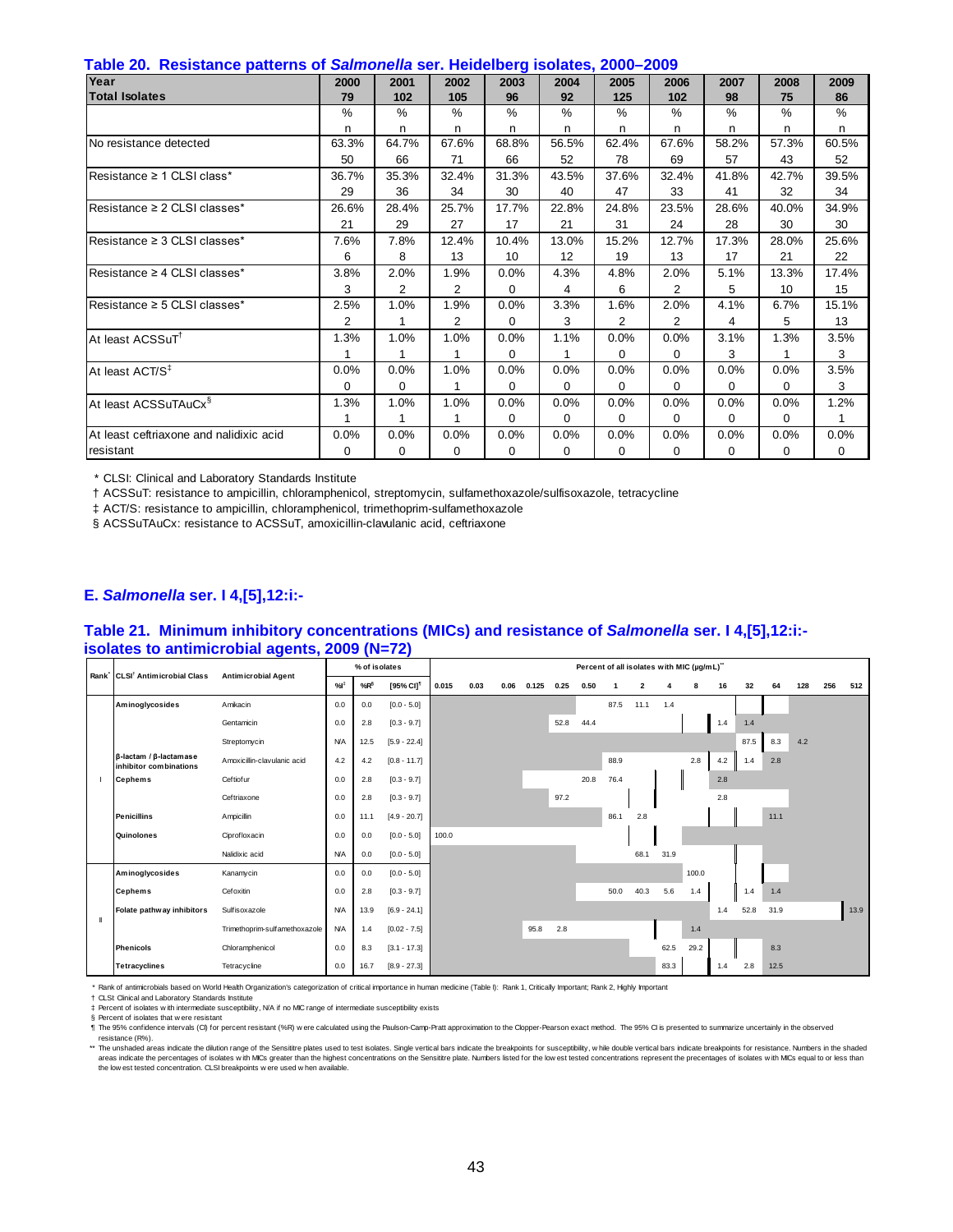# **Figure 18. Antimicrobial resistance pattern for** *Salmonella* **ser. I 4,[5],12:i:-, 2009**

| <b>Antimicrobial Agent</b>    | Susceptible, Intermediate, and Resistant Proportion |  |
|-------------------------------|-----------------------------------------------------|--|
| Amikacin                      |                                                     |  |
| Gentamicin                    |                                                     |  |
| Streptomycin                  |                                                     |  |
| Amoxicillin-clavulanic acid   |                                                     |  |
| Ceftiofur                     |                                                     |  |
| Ceftriaxone                   |                                                     |  |
| Ampicillin                    |                                                     |  |
| Ciprofloxacin                 |                                                     |  |
| Nalidixic acid                |                                                     |  |
| Kanamycin                     |                                                     |  |
| Cefoxitin                     |                                                     |  |
| Sulfisoxazole                 |                                                     |  |
| Trimethoprim-sulfamethoxazole |                                                     |  |
| Chloramphenicol               |                                                     |  |
| Tetracycline                  |                                                     |  |
|                               |                                                     |  |



## **Table 22. Percentage and number of** *Salmonella* **ser. I 4,[5],12:i:- isolates resistant to antimicrobial agents, 2000–2009**

| Year         |                                 |                                             | 2000        | 2001           | 2002           | 2003           | 2004           | 2005          | 2006           | 2007           | 2008           | 2009           |
|--------------|---------------------------------|---------------------------------------------|-------------|----------------|----------------|----------------|----------------|---------------|----------------|----------------|----------------|----------------|
|              | <b>Total Isolates</b>           |                                             | 13          | 14             | 35             | 37             | 36             | 33            | 105            | 73             | 83             | 72             |
| Rank         | CLSI <sup>†</sup> Antimicrobial | Antibiotic                                  |             |                |                |                |                |               |                |                |                |                |
|              | Class                           | (Resistance breakpoint)                     |             |                |                |                |                |               |                |                |                |                |
|              | Aminoglycosides                 | Amikacin                                    | 0.0%        | 0.0%           | 0.0%           | 0.0%           | 0.0%           | 0.0%          | 0.0%           | 0.0%           | 0.0%           | 0.0%           |
|              |                                 | $(MIC \ge 64)$                              | $\mathbf 0$ | $\Omega$       | $\Omega$       | $\Omega$       | 0              | $\mathbf 0$   | 0              | $\mathbf 0$    | $\Omega$       | $\mathbf 0$    |
|              |                                 | Gentamicin                                  | 0.0%        | 7.1%           | 0.0%           | 5.4%           | 5.6%           | 0.0%          | 4.8%           | 1.4%           | 3.6%           | 2.8%           |
|              |                                 | (MIC $\geq$ 16)                             | $\mathbf 0$ | $\mathbf{1}$   | $\mathbf 0$    | $\overline{2}$ | $\overline{2}$ | $\mathbf 0$   | 5              | 1              | 3              | $\overline{2}$ |
|              |                                 | Streptomycin                                | 7.7%        | 14.3%          | 2.9%           | 8.1%           | 5.6%           | 3.0%          | 3.8%           | 8.2%           | 10.8%          | 12.5%          |
|              |                                 | $(MIC \ge 64)$                              |             | $\overline{2}$ | 1              | 3              | $\overline{2}$ | 1             | 4              | 6              | 9              | 9              |
|              | β-lactam/β-lactamase inhibitor  | Amoxicillin-clavulanic acid                 | 0.0%        | 0.0%           | 2.9%           | 5.4%           | 2.8%           | 3.0%          | 3.8%           | 1.4%           | 3.6%           | 4.2%           |
|              | combinations                    | $(MIC \ge 32/16)$                           | $\mathbf 0$ | $\Omega$       | $\overline{1}$ | $\overline{2}$ | 1              |               | $\overline{4}$ | 1              | 3              | 3              |
|              | Cephems                         | Ceftiofur                                   | 0.0%        | 7.1%           | 2.9%           | 5.4%           | 2.8%           | 3.0%          | 3.8%           | 2.7%           | 3.6%           | 2.8%           |
|              |                                 | $(MIC \geq 8)$                              | $\mathbf 0$ |                |                | 2              |                |               | 4              | $\overline{2}$ | 3              | $\overline{2}$ |
|              |                                 | Ceftriaxone                                 | 0.0%        | 0.0%           | 2.9%           | 5.4%           | 2.8%           | 3.0%          | 3.8%           | 2.7%           | 3.6%           | 2.8%           |
|              |                                 | $(MIC \ge 64)$                              | $\mathbf 0$ | $\Omega$       |                | 2              | $\mathbf 1$    | 1             | 4              | $\overline{2}$ | 3              | 2              |
|              | Penicillins                     | Ampicillin                                  | 7.7%        | 7.1%           | 8.6%           | 8.1%           | 5.6%           | 6.1%          | 6.7%           | 5.5%           | 8.4%           | 11.1%          |
|              |                                 | $(MIC \geq 32)$                             | 1           | $\mathbf{1}$   | 3              | 3              | $\overline{2}$ | 2             | $\overline{7}$ | $\overline{4}$ | $\overline{7}$ | 8              |
|              | Quinolones                      | Ciprofloxacin                               | 0.0%        | 0.0%           | 0.0%           | 0.0%           | 0.0%           | 0.0%          | 0.0%           | 0.0%           | 0.0%           | 0.0%           |
|              |                                 | $(MIC \geq 4)$                              | $\mathbf 0$ | $\Omega$       | $\mathbf 0$    | $\Omega$       | $\Omega$       | 0             | $\mathbf 0$    | $\mathbf 0$    | $\Omega$       | $\mathbf 0$    |
|              |                                 | Nalidixic acid                              | 0.0%        | 0.0%           | 0.0%           | 2.7%           | 2.8%           | 0.0%          | 1.0%           | 1.4%           | 1.2%           | 0.0%           |
|              |                                 | (MIC $\geq$ 32)                             | $\Omega$    | $\Omega$       | $\Omega$       |                | $\mathbf{1}$   | 0             | $\overline{1}$ | $\overline{1}$ | 1              | $\mathbf 0$    |
|              | Aminoglycosides                 | Kanamycin                                   | 0.0%        | 7.1%           | 0.0%           | 0.0%           | 0.0%           | 0.0%          | 0.0%           | 1.4%           | 1.2%           | 0.0%           |
|              |                                 | $(MIC \ge 64)$                              | 0           | 1              | $\Omega$       | $\Omega$       | 0              | 0             | $\mathbf 0$    |                | 4              | $\Omega$       |
|              | Cephems                         | Cefoxitin                                   | Not         | 0.0%           | 2.9%           | 5.4%           | 2.8%           | 3.0%          | 3.8%           | 1.4%           | 3.6%           | 2.8%           |
|              |                                 | (MIC $\geq$ 32)                             | Tested      | $\mathbf 0$    |                | $\overline{2}$ |                | $\mathbf{1}$  | 4              |                | 3              | $\overline{2}$ |
|              |                                 | Cephalothin                                 | 0.0%        | 7.1%           | 2.9%           | 5.4%           | Not            | Not           | Not            | Not            | Not            | Not            |
|              |                                 | $(MIC \geq 32)$                             | $\mathbf 0$ | 1              |                | $\overline{2}$ | <b>Tested</b>  | <b>Tested</b> | <b>Tested</b>  | <b>Tested</b>  | <b>Tested</b>  | <b>Tested</b>  |
| $\mathbf{I}$ | Folate pathway inhibitors       | Sulfamethoxazole/Sulfisoxazole <sup>#</sup> | 0.0%        | 14.3%          | 2.9%           | 5.4%           | 11.1%          | 0.0%          | 8.6%           | 4.1%           | 13.3%          | 13.9%          |
|              |                                 | $(MIC \ge 512)$                             | $\mathbf 0$ | $\overline{2}$ | $\overline{1}$ | $\overline{2}$ | 4              | 0             | 9              | 3              | 11             | 10             |
|              |                                 | Trimethoprim-sulfamethoxazole               | 0.0%        | 7.1%           | 2.9%           | 0.0%           | 2.8%           | 0.0%          | 0.0%           | 1.4%           | 4.8%           | 1.4%           |
|              |                                 | (MIC $\geq 4/76$ )                          | $\mathbf 0$ | $\overline{1}$ | -1             | $\Omega$       |                | $\mathbf 0$   | 0              |                | $\overline{4}$ |                |
|              | Phenicols                       | Chloramphenicol                             | 0.0%        | 7.1%           | 2.9%           | 0.0%           | 2.8%           | 0.0%          | 1.9%           | 1.4%           | 6.0%           | 8.3%           |
|              |                                 | $(MIC \geq 32)$                             | $\Omega$    | $\mathbf{1}$   | $\overline{1}$ | $\Omega$       | 1              | $\mathbf 0$   | $\overline{2}$ | 1              | 5              | 6              |
|              | <b>Tetracyclines</b>            | Tetracycline                                | 7.7%        | 7.1%           | 5.7%           | 0.0%           | 11.1%          | 3.0%          | 8.6%           | 9.6%           | 16.9%          | 16.7%          |
|              |                                 | (MIC $\geq$ 16)                             | 1           | 1              | 2              | $\Omega$       | 4              | $\mathbf{1}$  | 9              | $\overline{7}$ | 14             | 12             |

\* Rank of antimicrobials based on World Health Organization's categorization of critical importance in human medicine (Table I): Rank 1, Critically Important; Rank 2, Highly Important

† CLSI: Clinical and Laboratory Standards Institute ‡ Sulfamethoxazole, which was tested during 1996-2003 to represent sulfonamides, was replaced by sulfisoxazole in 2004.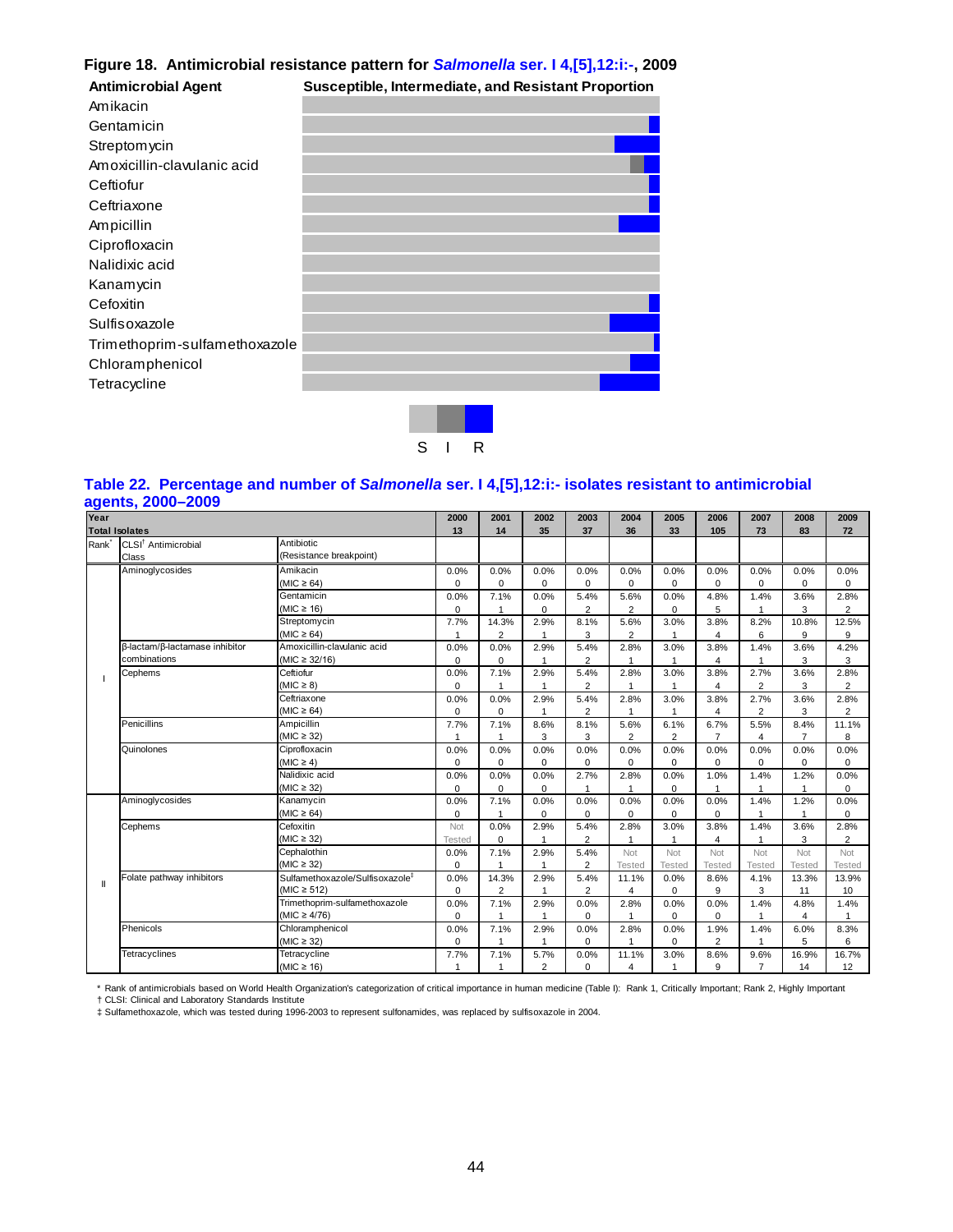| <u>ון טון דוראנדימט סטטר בערכה וואס אוימוסט וואס איז דער בוואס אוימאר דוראן וואס דעם ו</u><br>Year | 2000     | 2001           | 2002     | 2003           | 2004     | 2005          | 2006            | 2007     | 2008           | 2009     |
|----------------------------------------------------------------------------------------------------|----------|----------------|----------|----------------|----------|---------------|-----------------|----------|----------------|----------|
|                                                                                                    |          |                |          |                |          |               |                 |          |                |          |
| <b>Total Isolates</b>                                                                              | 13       | 14             | 35       | 37             | 36       | 33            | 105             | 73       | 83             | 72       |
|                                                                                                    | $\%$     | $\%$           | $\%$     | $\%$           | $\%$     | $\frac{0}{6}$ | $\%$            | $\%$     | $\%$           | $\%$     |
|                                                                                                    | n        | n.             | n        | n.             | n        | n             | n               | n        | n              | n        |
| No resistance detected                                                                             | 92.3%    | 78.6%          | 91.4%    | 78.4%          | 80.6%    | 87.9%         | 85.7%           | 82.2%    | 77.1%          | 76.4%    |
|                                                                                                    | 12       | 11             | 32       | 29             | 29       | 29            | 90              | 60       | 64             | 55       |
| Resistance $\geq 1$ CLSI class*                                                                    | 7.7%     | 21.4%          | 8.6%     | 21.6%          | 19.4%    | 12.1%         | 14.3%           | 17.8%    | 22.9%          | 23.6%    |
|                                                                                                    |          | 3              | 3        | 8              | 7        | 4             | 15              | 13       | 19             | 17       |
| Resistance $\geq 2$ CLSI classes*                                                                  | 7.7%     | 14.3%          | 8.6%     | 10.8%          | 13.9%    | 3.0%          | 11.4%           | 6.8%     | 16.9%          | 16.7%    |
|                                                                                                    |          | $\overline{2}$ | 3        | 4              | 5        |               | 12 <sup>2</sup> | 5        | 14             | 12       |
| Resistance $\geq$ 3 CLSI classes*                                                                  | 7.7%     | 7.1%           | 5.7%     | 5.4%           | 8.3%     | 3.0%          | 9.5%            | 5.5%     | 9.6%           | 12.5%    |
|                                                                                                    |          | 1              | 2        | $\overline{2}$ | 3        |               | 10 <sup>°</sup> | 4        | 8              | 9        |
| Resistance $\geq 4$ CLSI classes*                                                                  | 0.0%     | 7.1%           | 2.9%     | 0.0%           | 2.8%     | 0.0%          | 3.8%            | 2.7%     | 7.2%           | 9.7%     |
|                                                                                                    | $\Omega$ | 1              |          | $\Omega$       |          | $\Omega$      | 4               | 2        | 6              | 7        |
| Resistance $\geq$ 5 CLSI classes*                                                                  | 0.0%     | 7.1%           | 2.9%     | 0.0%           | 2.8%     | 0.0%          | 2.9%            | 1.4%     | 4.8%           | 6.9%     |
|                                                                                                    | $\Omega$ | 1              |          | $\Omega$       |          | $\Omega$      | 3               |          | 4              | 5        |
| At least ACSSuT <sup>†</sup>                                                                       | $0.0\%$  | 7.1%           | 2.9%     | 0.0%           | 2.8%     | 0.0%          | 1.9%            | 1.4%     | 3.6%           | 6.9%     |
|                                                                                                    | $\Omega$ | 1              | 1        | $\Omega$       | 1        | 0             | $\overline{2}$  | 1        | 3              | 5        |
| At least ACT/S <sup>‡</sup>                                                                        | 0.0%     | 7.1%           | 2.9%     | 0.0%           | 0.0%     | 0.0%          | 0.0%            | 0.0%     | 0.0%           | 0.0%     |
|                                                                                                    | 0        | 1              |          | $\Omega$       | 0        | 0             | $\Omega$        | 0        | 0              | $\Omega$ |
| At least ACSSuTAuCx <sup>§</sup>                                                                   | 0.0%     | 0.0%           | 0.0%     | 0.0%           | 0.0%     | 0.0%          | 0.0%            | 0.0%     | 2.4%           | 0.0%     |
|                                                                                                    | 0        | 0              | 0        | $\Omega$       | 0        | 0             | 0               | 0        | $\overline{2}$ | 0        |
| At least ceftriaxone and nalidixic acid                                                            | 0.0%     | 0.0%           | 0.0%     | 0.0%           | 0.0%     | 0.0%          | 0.0%            | 0.0%     | $0.0\%$        | 0.0%     |
| resistant                                                                                          | 0        | 0              | $\Omega$ | $\Omega$       | $\Omega$ | 0             | 0               | $\Omega$ | 0              | 0        |

† ACSSuT: resistance to ampicillin, chloramphenicol, streptomycin, sulfamethoxazole/sulfisoxazole, tetracycline

‡ ACT/S: resistance to ampicillin, chloramphenicol, trimethoprim-sulfamethoxazole

§ ACSSuTAuCx: resistance to ACSSuT, amoxicillin-clavulanic acid, ceftriaxone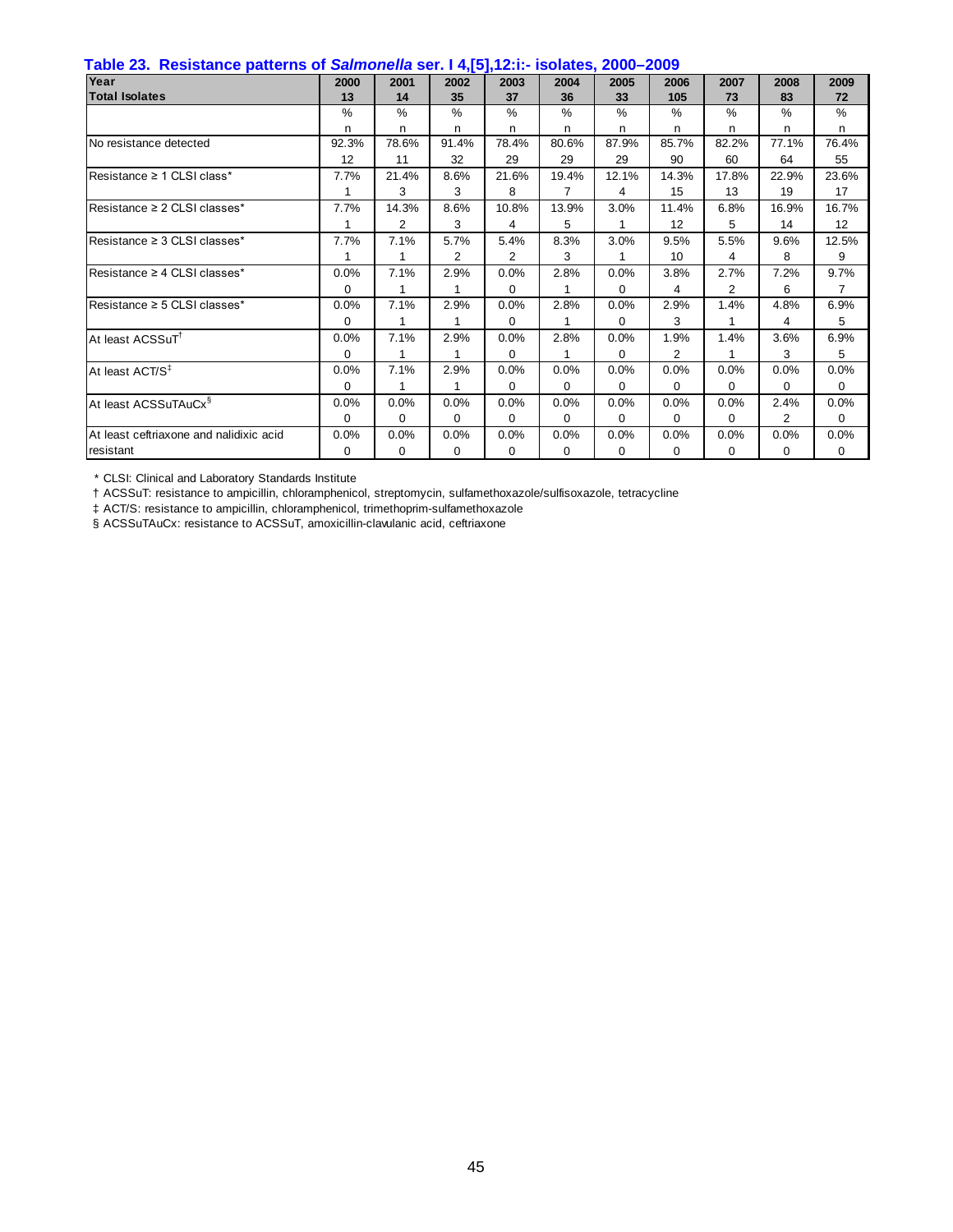# **F. Specific Drug Resistance Phenotypes**

|              |                                 |      |              | ACSSuT*     |                | ACSSuTAuCx <sup>t</sup> |                | <b>Nalidixic Acid</b> |             | <b>Ceftriaxone</b> |
|--------------|---------------------------------|------|--------------|-------------|----------------|-------------------------|----------------|-----------------------|-------------|--------------------|
|              | <b>Rank Serotype</b>            | N    | $\mathsf{n}$ | $(\%)$      | $\mathsf{n}$   | $(\%)$                  | $\mathbf n$    | $(\%)$                | $\mathbf n$ | $(\%)$             |
| 1            | Enteritidis                     | 410  | 0            | $(0.0\%)$   | $\mathbf 0$    | $(0.0\%)$               | 15             | (38.5%)               | 0           | (0.0%              |
| $\mathbf{2}$ | Typhimurium                     | 371  | 72           | (64.3%)     | 6              | $(20.0\%)$              | 8              | $(20.5\%)$            | 24          | $(32.0\%)$         |
| 3            | Newport                         | 236  | 15           | (13.4%      | 15             | $(50.0\%)$              | 0              | $(0.0\%)$             | 15          | $(20.0\%)$         |
| 4            | Javiana                         | 105  | 0            | $(0.0\%)$   | 0              | $(0.0\%)$               | 1              | $(2.6\%)$             | 1           | $(1.3\%)$          |
| 5            | Heidelberg                      | 86   | 3            | (2.7%       | 1              | (3.3%)                  | 0              | $(0.0\%)$             | 18          | $(24.0\%)$         |
| 6            | $14, [5], 12$ :i:-              | 72   | 5            | $(4.5\%)$   | 0              | $(0.0\%)$               | 0              | $(0.0\%)$             | 2           | (2.7%              |
| 7            | Oranienburg                     | 64   | 0            | $(0.0\%)$   | 0              | $(0.0\%)$               | 0              | $(0.0\%)$             | 0           | $(0.0\%)$          |
| 8            | Saintpaul                       | 57   | 1            | $(0.9\%)$   | 0              | $(0.0\%)$               | 1              | $(2.6\%)$             | 0           | (0.0%              |
| 9            | Montevideo                      | 56   | 0            | $(0.0\%)$   | 0              | $(0.0\%)$               | 0              | $(0.0\%)$             | 0           | $(0.0\%)$          |
| 10           | <b>Braenderup</b>               | 55   | 0            | (0.0%       | 0              | $(0.0\%)$               | 0              | $(0.0\%)$             | 0           | (0.0%              |
| 11           | Infantis                        | 44   | 2            | $(1.8\%)$   | $\mathbf{2}$   | (6.7%)                  | 1              | $(2.6\%)$             | 5           | (6.7%)             |
| 12           | Muenchen                        | 42   | 0            | $(0.0\%)$   | $\Omega$       | $(0.0\%)$               | 0              | $(0.0\%)$             | 0           | $(0.0\%)$          |
| 13           | Mississippi                     | 28   | 1            | (0.9%       | 0              | $(0.0\%)$               | 0              | $(0.0\%)$             | 0           | $(0.0\%)$          |
| 14           | Thompson                        | 27   | 0            | $(0.0\%)$   | 0              | $(0.0\%)$               | 0              | $(0.0\%)$             | 0           | (0.0%              |
| 15           | Agona                           | 21   | $\mathbf{2}$ | (1.8%)      | $\overline{2}$ | (6.7%)                  | 1              | (2.6%)                | 2           | (2.7%              |
| 16           | Bareilly                        | 20   | 0            | $(0.0\%)$   | 0              | $(0.0\%)$               | 0              | $(0.0\%)$             | 0           | $(0.0\%)$          |
| 17           | Litchfield                      | 20   | 0            | $(0.0\%)$   | 0              | $(0.0\%)$               | 0              | $(0.0\%)$             | 0           | $(0.0\%)$          |
| 18           | Paratyphi B var. L(+) tartrate+ | 20   | 2            | (1.8%       | 0              | $(0.0\%)$               | 0              | $(0.0\%)$             | 1           | $(1.3\%)$          |
| 19           | Hadar                           | 19   | 0            | $(0.0\%)$   | 0              | $(0.0\%)$               | 1              | $(2.6\%)$             | 0           | $(0.0\%)$          |
| 20           | Poona                           | 16   | 0            | (0.0%       | 0              | (0.0%                   | 0              | (0.0%                 | 0           | $(0.0\%)$          |
|              | <b>Subtotal</b>                 | 1769 | 103          | $(92.0\%)$  | 26             | (86.7%)                 | 28             | (71.8%)               | 68          | (90.7%)            |
|              | All other serotypes             | 364  | 5            | (4.5%)      | 3              | $(10.0\%)$              | 8              | (20.5%)               | 6           | $(8.0\%)$          |
|              | Unknown serotype                | 19   | 1            | (0.9%       | 1              | $(3.3\%)$               | $\overline{2}$ | $(5.1\%)$             | 1           | $(1.3\%)$          |
|              | Partially serotyped             | 20   | 2            | $(1.8\%)$   | 0              | $(0.0\%)$               | 1              | $(2.6\%)$             | 0           | $(0.0\%)$          |
|              | Rough/Nonmotile isolates        | 20   | 1            | $(0.9\%)$   | 0              | $(0.0\%)$               | $\mathbf 0$    | $(0.0\%)$             | 0           | $(0.0\%)$          |
|              | <b>Total</b>                    | 2192 | 112          | $(100.0\%)$ | 30             | $(100.0\%)$             | 39             | $(100.0\%)$           | 75          | $(100.0\%)$        |

**Table 24. Number and percentage of isolates with resistance to at least ACSSuT, ACSSuTAuCx, nalidixic acid, and ceftriaxone among the 20 most common non-typhoidal** *Salmonella* **serotypes isolated in NARMS, 2009** 

\* ACSSuT: at least resistant to ampicillin, chloramphenicol, streptomycin, sulfisoxazole, tetracycline

† ACSSuTAuCx: at least resistant to ACSSuT, amoxicillin-clavulanic acid, and ceftriaxone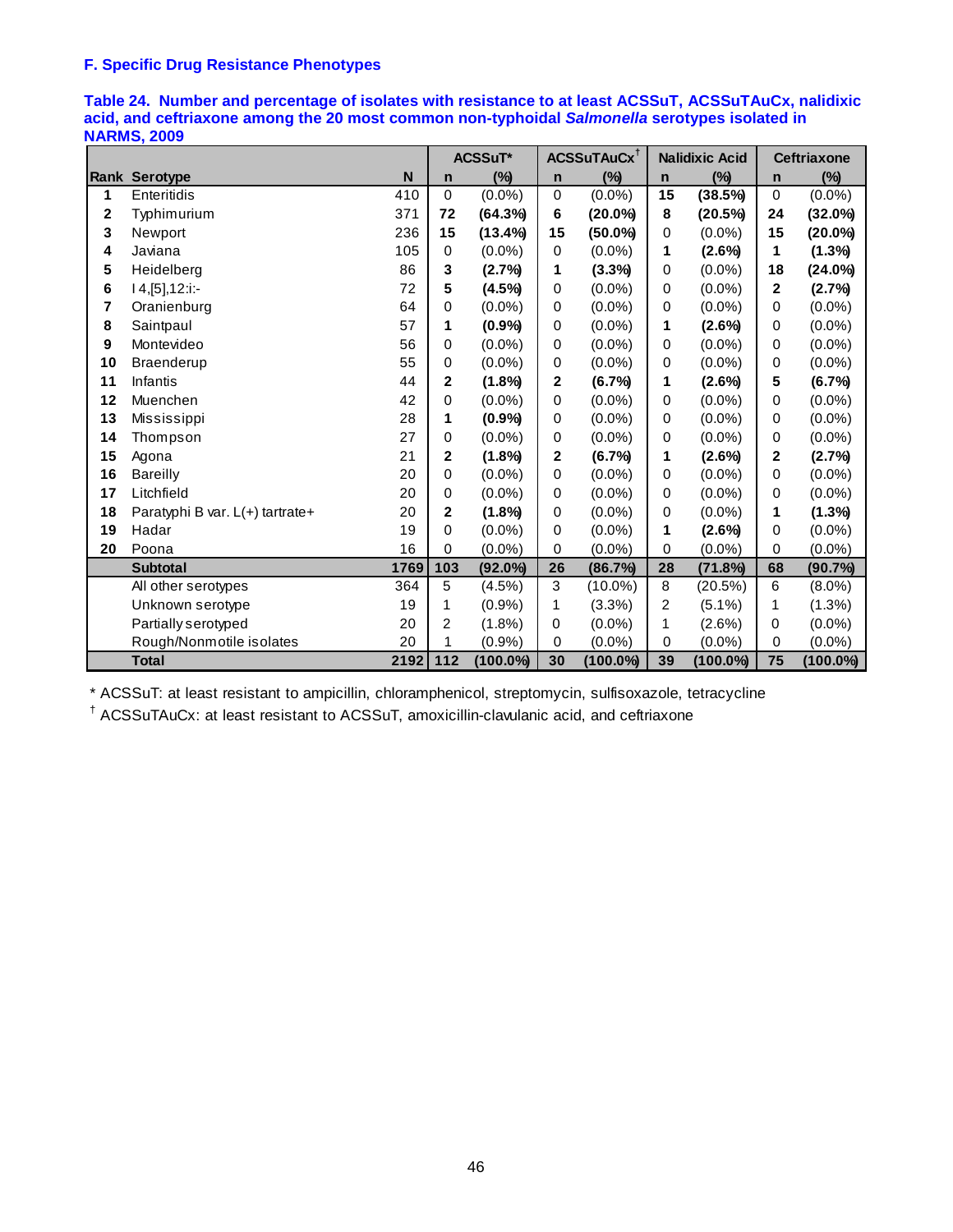# **Box 2. Four major multidrug-resistant patterns among non-typhoidal** *Salmonella*

During 1996–2009, 3,243 (13.0%) of 24,903 non-typhoidal *Salmonella* isolates tested in NARMS were resistant to ≥3 classes of antimicrobial agents. Among the 3,243 isolates, we identified the 4 most common multidrugresistant (MDR) patterns based on resistance to 7 of the 15 agents currently tested in NARMS: ampicillin (A), chloramphenicol (C), streptomycin (S), sulfonamide (Su), tetracycline (T), amoxicillin-clavulanic acid (Au), and ceftriaxone (Cx). Unlike MDR criteria used for tables in the rest of this report, which defined "at least ACSSuT" as resistant to at least A, C, S, Su, and T, we used mutually exclusive criteria in this section: ACSSuT was defined as resistant to A, C, S, Su, and T, not resistant to Au and Cx; ACSSuTAuCx as resistant to all 7 agents; ASSuT as resistant to A, S, Su, and T, not resistant to C, Au, and Cx; and SSuT as resistant to S, Su, and T, not resistant to A, C, Au, and Cx. Use of mutually exclusive criteria is important in monitoring major and emerging patterns, which may be driven by different resistance mechanisms.

ACSSuT, ACSSuTAuCx, ASSuT, and SSuT isolates accounted for 73.1% of the 3,243 isolates resistant to ≥3 classes: 1,323 (40.8%) were ACSSuT, 476 (14.7%) ACSSuTAuCx, 295 (9.1%) ASSUT, and 275 (8.5%) SSuT. Serotype Typhimurium accounted for 90.0% of ACSSuT and 74.6% of ASSuT isolates. Of the ACSSuTAuCx isolates, 67.0% were serotype Newport and 19.8% were serotype Typhimurium. More than half of SSuT isolates were serotypes Typhimurium (26.6%), Stanley (12.7%), Derby (10.2%), and Heidelberg (9.8%).

Figure 1 below shows the percentage of the 4 MDR patterns by year among all non-typhoidal *Salmonella* isolates tested from 1996 through 2009. ACSSuT declined from 8.2% in 1996 to 3.7% in 2009. ACSSuTAuCx, first detected in 1997, peaked at 3.4% in 2002 before declining to 1.4% in 2009. ASSuT was ≤3.0% and SSuT was ≤1.7% from 1996 through 2009.

Refer to Table 7 in the Results section of this report for the percentage of "at least ACSSuT" by year (2000–09) among non-typhoidal *Salmonella* isolates, which includes ACSSuT and ACSSuTAuCx. Since "at least ACSSuTAuCX" in Table 7 includes resistance to all 7 agents, percentages are the same as in Figure 1.





**Year**

**\*Four most common multidrug-resistant MDR) patterns that include resistance to ≥3 antimicrobial classes and any of the following agents: ampicillin (A), chloramphenicol (C), streptomycin (S), sulfonamide (Su), tetracycline (T), amoxicillin-clavulanic acid (Au), and ceftriaxone (Cx).**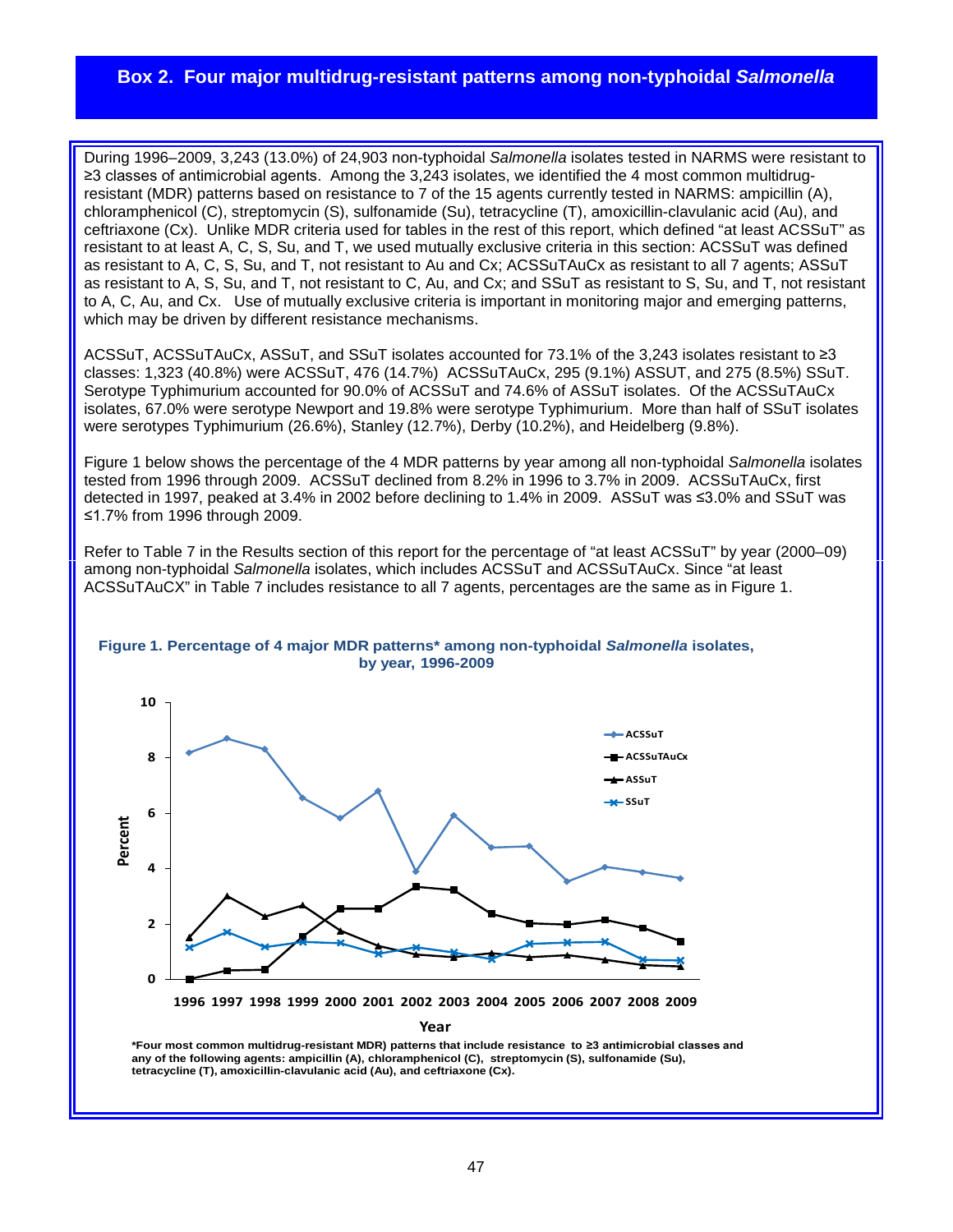# **2. Typhoidal** *Salmonella*

#### **A.** *Salmonella* **ser. Typhi**

## **Table 25. Minimum inhibitory concentrations (MICs) and resistance of** *Salmonella* **ser. Typhi isolates to antimicrobial agents, 2009 (N=361)**

|   | Rank CLSI <sup>†</sup> Antimicrobial Class                       |                               |            | % of isolates |                       |       |      |      |       |       |      | Percent of all isolates with MIC (µg/mL)" |                |      |       |      |      |      |      |     |      |
|---|------------------------------------------------------------------|-------------------------------|------------|---------------|-----------------------|-------|------|------|-------|-------|------|-------------------------------------------|----------------|------|-------|------|------|------|------|-----|------|
|   |                                                                  | <b>Antimicrobial Agent</b>    | %          | $%R^{\$}$     | [95% CI] <sup>1</sup> | 0.015 | 0.03 | 0.06 | 0.125 | 0.25  | 0.50 |                                           | $\overline{2}$ |      | 8     | 16   | 32   | 64   | 128  | 256 | 512  |
|   | Aminoglycosides                                                  | Amikacin                      | 0.0        | 0.0           | $[0.0 - 1.0]$         |       |      |      |       |       | 19.4 | 63.2                                      | 16.6           | 0.6  | 0.3   |      |      |      |      |     |      |
|   |                                                                  | Gentamicin                    | 0.0        | 0.0           | $[0.0 - 1.0]$         |       |      |      |       | 80.9  | 18.6 | 0.6                                       |                |      |       |      |      |      |      |     |      |
|   |                                                                  | Streptomycin                  | <b>N/A</b> | 10.5          | $[7.6 - 14.2]$        |       |      |      |       |       |      |                                           |                |      |       |      | 89.5 | 0.6  | 10.0 |     |      |
|   | $\beta$ -lactam / $\beta$ -lactam as e<br>inhibitor combinations | Amoxicillin-clavulanic acid   | 1.9        | 0.3           | $[0.00 - 1.5]$        |       |      |      |       |       |      | 87.5                                      | 0.6            | 0.3  | 9.4   | 1.9  | 0.3  |      |      |     |      |
|   | <b>Cephems</b>                                                   | Ceftiofur                     | 0.0        | 0.0           | $[0.0 - 1.0]$         |       |      |      | 0.8   | 4.7   | 54.0 | 40.4                                      |                |      |       |      |      |      |      |     |      |
|   |                                                                  | Ceftriaxone                   | 0.0        | 0.0           | $[0.0 - 1.0]$         |       |      |      |       | 100.0 |      |                                           |                |      |       |      |      |      |      |     |      |
|   | <b>Penicillins</b>                                               | Ampicillin                    | 0.0        | 12.2          | $[9.0 - 16.0]$        |       |      |      |       |       |      | 85.6                                      | 2.2            |      |       |      |      | 12.2 |      |     |      |
|   | Quinolones                                                       | Ciprofloxacin                 | 0.3        | 3.3           | $[1.7 - 5.7]$         | 37.7  | 0.8  | 1.4  | 6.1   | 35.7  | 14.4 | 0.3                                       | 0.3            | 1.1  | 2.2   |      |      |      |      |     |      |
|   |                                                                  | Nalidixic acid                | <b>N/A</b> | 60.1          | $[54.9 - 65.2]$       |       |      |      |       |       |      | 2.5                                       | 29.9           | 6.9  | 0.6   |      | 0.6  | 59.6 |      |     |      |
|   | Aminoglycosides                                                  | Kanamycin                     | 0.0        | 0.0           | $[0.0 - 1.0]$         |       |      |      |       |       |      |                                           |                |      | 100.0 |      |      |      |      |     |      |
|   | <b>Cephems</b>                                                   | Cefoxitin                     | 1.1        | 0.0           | $[0.0 - 1.0]$         |       |      |      |       |       | 4.7  | 26.9                                      | 16.1           | 31.0 | 20.2  | 1.1  |      |      |      |     |      |
| Ш | Folate pathway inhibitors                                        | Sulfisoxazole                 | <b>N/A</b> | 13.3          | $[10.0 - 17.2]$       |       |      |      |       |       |      |                                           |                |      |       | 15.5 | 33.5 | 26.6 | 11.1 |     | 13.3 |
|   |                                                                  | Trimethoprim-sulfamethoxazole | <b>N/A</b> | 12.2          | $[9.0 - 16.0]$        |       |      |      | 87.0  | 0.8   |      |                                           |                | 0.6  | 11.6  |      |      |      |      |     |      |
|   | <b>Phenicols</b>                                                 | Chloramphenicol               | 1.4        | 11.4          | $[8.3 - 15.1]$        |       |      |      |       |       |      |                                           | 5.8            | 54.6 | 26.9  | 1.4  |      | 11.4 |      |     |      |
|   | <b>Tetracyclines</b>                                             | Tetracycline                  | 0.0        | 5.5           | $[3.4 - 8.4]$         |       |      |      |       |       |      |                                           |                | 94.5 |       |      | 0.3  | 5.3  |      |     |      |

\* Rank of antimicrobials based on World Health Organization's categorization of critical importance in human medicine (Table I): Rank 1, Critically Important; Rank 2, Highly Important

† ‡ CLSI: Clinical and Laboratory Standards Institute Percent of isolates w ith intermediate susceptibility, N/A if no MIC range of intermediate susceptibility exists

§ Percent of isolates that w ere resistant

¶ The 95% confidence intervals (CI) for percent resistant (%R) w ere calculated using the Paulson-Camp-Pratt approximation to the Clopper-Pearson exact method. The 95% CI is presented to summarize uncertainly in the observed resistance (R%).

\*\* The unshaded areas indicate the dilution range of the Sensititre plates used to test isolates. Single vertical bars indicate the breakpoints for susceptibility, while double vertical bars indicate breakpoints for resist the low est tested concentration. CLSI breakpoints w ere used w hen available.

# Amikacin Gentamicin Streptomycin Amoxicillin-clavulanic acid **Ceftiofur Ceftriaxone** Ampicillin Ciprofloxacin Nalidixic acid Kanamycin **Cefoxitin** Sulfisoxazole Trimethoprim-sulfamethoxazole Chloramphenicol **Tetracycline Antimicrobial Agent Susceptible, Intermediate, and Resistant Proportion**

# **Figure 19. Antimicrobial resistance pattern for** *Salmonella* **ser. Typhi, 2009**

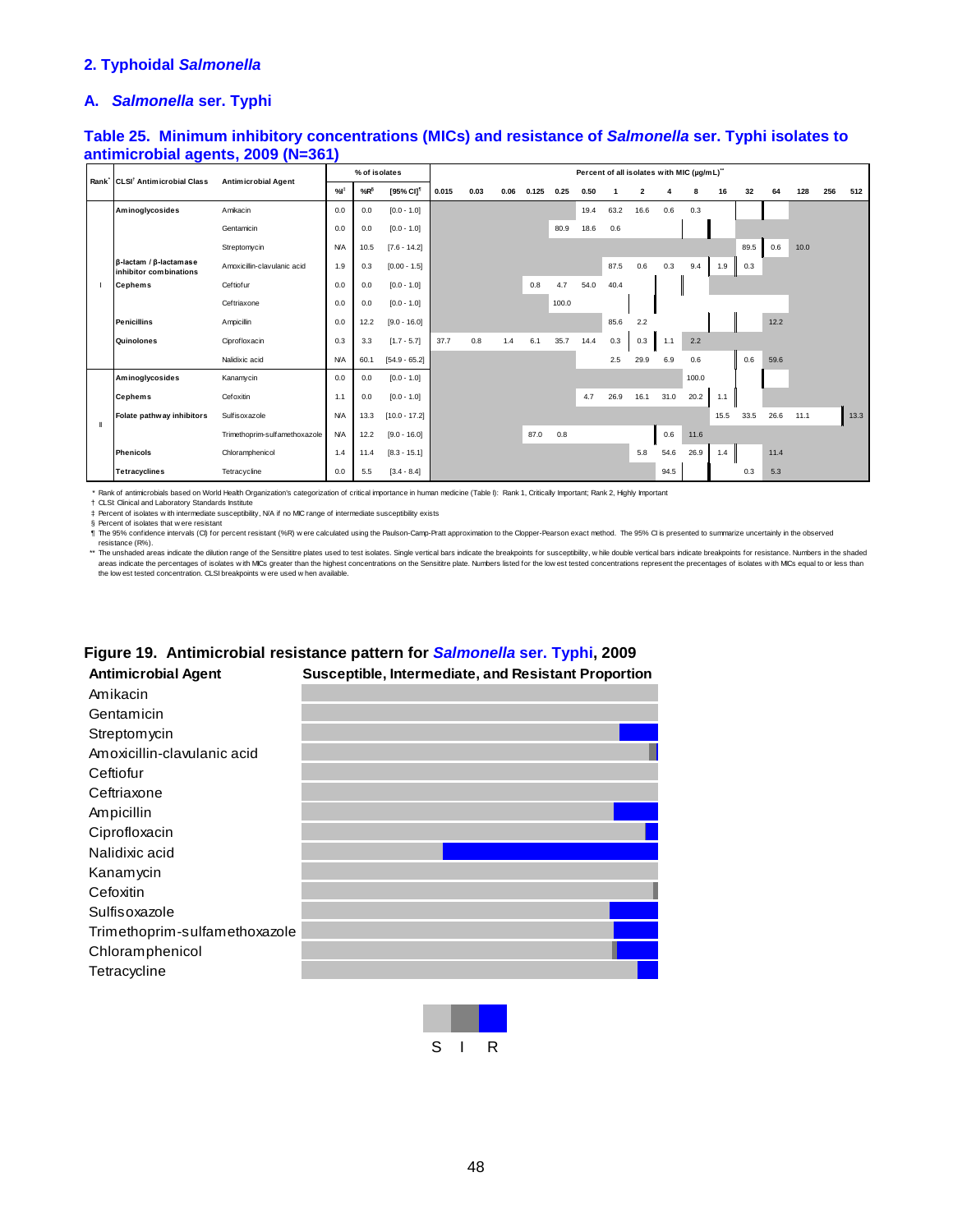|                   | LUUU—LUUJ                        |                               |                |          |          |          |               |               |                |                |               |               |
|-------------------|----------------------------------|-------------------------------|----------------|----------|----------|----------|---------------|---------------|----------------|----------------|---------------|---------------|
| Year              |                                  |                               | 2000           | 2001     | 2002     | 2003     | 2004          | 2005          | 2006           | 2007           | 2008          | 2009          |
|                   | <b>Total Isolates</b>            |                               | 177            | 197      | 195      | 332      | 304           | 318           | 322            | 401            | 410           | 361           |
| Rank <sup>*</sup> | CLSI <sup>†</sup> Antimicrobial  | Antibiotic                    |                |          |          |          |               |               |                |                |               |               |
|                   | Class                            | (Resistance breakpoint)       |                |          |          |          |               |               |                |                |               |               |
|                   | Aminoglycosides                  | Amikacin                      | 0.0%           | 0.0%     | 0.0%     | 0.0%     | 0.0%          | 0.0%          | 0.0%           | 0.0%           | 0.0%          | 0.0%          |
|                   |                                  | $(MIC \ge 64)$                | $\Omega$       | $\Omega$ | $\Omega$ | $\Omega$ | $\mathbf 0$   | 0             | $\Omega$       | $\Omega$       | $\Omega$      | 0             |
|                   |                                  | Gentamicin                    | 0.0%           | 0.0%     | 0.0%     | 0.0%     | 0.0%          | 0.0%          | 0.0%           | 0.0%           | 0.0%          | 0.0%          |
|                   |                                  | (MIC $\geq$ 16)               | $\mathbf 0$    | $\Omega$ | $\Omega$ | 0        | $\mathbf 0$   | 0             | $\Omega$       | $\Omega$       | $\Omega$      | $\Omega$      |
|                   |                                  | Streptomycin                  | 9.0%           | 20.3%    | 7.2%     | 14.5%    | 11.8%         | 13.2%         | 18.9%          | 15.7%          | 11.5%         | 10.5%         |
|                   |                                  | (MIC $\geq$ 64)               | 16             | 40       | 14       | 48       | 36            | 42            | 61             | 63             | 47            | 38            |
|                   | β-lactam / β-lactamase inhibitor | Amoxicillin-Clavulanic Acid   | 0.0%           | 0.0%     | 0.0%     | 0.0%     | 0.0%          | 0.0%          | 0.3%           | 0.2%           | 0.0%          | 0.3%          |
|                   | combinations                     | $(MIC \geq 32)$               | $\Omega$       | $\Omega$ | $\Omega$ | $\Omega$ | $\mathbf 0$   | $\Omega$      |                | 1              | $\Omega$      |               |
|                   | Cephems                          | Ceftiofur                     | 0.0%           | 0.0%     | 0.0%     | 0.0%     | 0.0%          | 0.0%          | 0.0%           | 0.0%           | 0.0%          | 0.0%          |
|                   |                                  | $(MIC \geq 8)$                | $\Omega$       | $\Omega$ | $\Omega$ | 0        | $\mathbf 0$   | 0             | $\mathbf 0$    | $\Omega$       | $\Omega$      | $\Omega$      |
|                   |                                  | Ceftriaxone                   | 0.0%           | 0.0%     | 0.0%     | 0.0%     | 0.0%          | 0.0%          | 0.0%           | 0.0%           | 0.0%          | 0.0%          |
|                   |                                  | $(MIC \geq 4)$                | $\Omega$       | $\Omega$ | $\Omega$ | 0        | $\mathbf 0$   | 0             | $\Omega$       | $\Omega$       | $\Omega$      | $\Omega$      |
|                   | Penicillins                      | Ampicillin                    | 9.0%           | 20.3%    | 5.6%     | 16%      | 11.8%         | 13.2%         | 20.5%          | 17%            | 13.2%         | 12.2%         |
|                   |                                  | $(MIC \geq 32)$               | 16             | 40       | 11       | 53       | 36            | 42            | 66             | 68             | 54            | 44            |
|                   | Quinolones                       | Ciprofloxacin                 | 0.0%           | 0.0%     | 0.0%     | 0.3%     | 0.0%          | 0.3%          | 0.9%           | 1.0%           | 0.0%          | 3.3%          |
|                   |                                  | $(MIC \geq 4)$                | 0              | $\Omega$ | $\Omega$ |          | 0             | 1             | 3              | 4              | $\Omega$      | 12            |
|                   |                                  | Nalidixic Acid                | 22%            | 29.9%    | 23.6%    | 37.7%    | 41.8%         | 48.4%         | 54.7%          | 61.8%          | 59.0%         | 60.1%         |
|                   |                                  | $(MIC \geq 32)$               | 39             | 59       | 46       | 125      | 127           | 154           | 176            | 248            | 242           | 217           |
|                   | Aminoglycosides                  | Kanamycin                     | 0.0%           | 0.5%     | 0.0%     | 0.0%     | 0.0%          | 0.0%          | 0.0%           | 0.0%           | 0.0%          | 0.0%          |
|                   |                                  | (MIC $\geq$ 64)               | $\mathbf 0$    |          | 0        | 0        | 0             | 0             | $\mathbf 0$    | 0              | $\mathbf 0$   | 0             |
|                   | Cephems                          | Cefoxitin                     | 0.6%           | 0.5%     | 0.0%     | 0.0%     | 0.0%          | 0.0%          | 0.3%           | 0.5%           | 0.0%          | 0.0%          |
|                   |                                  | (MIC $\geq$ 32)               | 1              |          | 0        | 0        | 0             | $\mathbf 0$   | $\overline{1}$ | $\overline{2}$ | $\Omega$      | 0             |
|                   |                                  | Cephalothin                   | 1.1%           | 0.5%     | 1.5%     | 0.0%     | Not           | Not           | Not            | Not            | Not           | Not           |
|                   |                                  | (MIC $\geq$ 32)               | $\overline{2}$ |          | 3        | 0        | <b>Tested</b> | <b>Tested</b> | <b>Tested</b>  | <b>Tested</b>  | <b>Tested</b> | <b>Tested</b> |
| Ш                 | Folate pathway inhibitors        | Sulfisoxazole                 | 11.3%          | 20.8%    | 6.2%     | 16.9%    | 0.0%          | 0.0%          | 0.0%           | 0.0%           | 0.0%          | 0.0%          |
|                   |                                  | (MIC $\geq$ 512)              | 20             | 41       | 12       | 56       | 0             | 0             | 0              | 0              | $\mathbf 0$   | 0             |
|                   |                                  | Trimethoprim-Sulfamethoxazole | 9.0%           | 20.8%    | 6.7%     | 16.9%    | 13.2%         | 14.5%         | 20.8%          | 16.2%          | 12.7%         | 12.2%         |
|                   |                                  | $(MIC \geq 4)$                | 16             | 41       | 13       | 56       | 40            | 46            | 67             | 65             | 52            | 44            |
|                   | Phenicols                        | Chloramphenicol               | 10.7%          | 20.8%    | 6.2%     | 16.6%    | 13.2%         | 13.2%         | 19.6%          | 15.7%          | 12.9%         | 11.4%         |
|                   |                                  | $(MIC \geq 32)$               | 19             | 41       | 12       | 55       | 40            | 42            | 63             | 63             | 53            | 41            |
|                   | Tetracyclines                    | Tetracycline                  | 9.6%           | 20.8%    | 6.7%     | 15.4%    | 8.9%          | 10.1%         | 8.4%           | 6.2%           | 4.6%          | 5.5%          |
|                   |                                  | (MIC $\geq$ 16)               | 17             | 41       | 13       | 51       | 27            | 32            | 27             | 25             | 19            | 20            |

# **Table 26. Percentage and number of** *Salmonella* **ser. Typhi isolates resistant to antimicrobial agents, 2000–2009**

 \* Rank of antimicrobials based on World Health Organization's categorization of critical importance in human medicine (Table I): Rank 1, Critically Important; Rank 2, Highly Important † CLSI: Clinical and Laboratory Standards Institute

‡ Sulfamethoxazole, which was tested during 1996-2003 to represent sulfonamides, was replaced by sulfisoxazole in 2004.

| Year                                    | 2000  | 2001     | . .<br>2002 | 2003     | 2004     | 2005  | 2006     | 2007          | 2008     | 2009  |
|-----------------------------------------|-------|----------|-------------|----------|----------|-------|----------|---------------|----------|-------|
| <b>Total Isolates</b>                   | 177   | 197      | 195         | 332      | 304      | 318   | 323      | 401           | 410      | 361   |
|                                         | $\%$  | $\%$     | $\%$        | $\%$     | %        | $\%$  | $\%$     | $\frac{0}{0}$ | $\%$     | %     |
|                                         | n     | n        | n           | n        | n        | n     | n        | n             | n        | n     |
| No resistance detected                  | 72.3% | 58.9%    | 74.4%       | 56.6%    | 56.6%    | 48.1% | 40.2%    | 35.7%         | 38.0%    | 37.7% |
|                                         | 128   | 116      | 145         | 188      | 172      | 153   | 130      | 143           | 156      | 136   |
| $Resistance \geq 1$ CLSI class*         | 27.7% | 41.1%    | 25.6%       | 43.4%    | 43.4%    | 51.9% | 59.8%    | 64.3%         | 62.0%    | 62.3% |
|                                         | 49    | 81       | 50          | 144      | 132      | 165   | 193      | 258           | 254      | 225   |
| Resistance ≥ 2 CLSI classes*            | 10.7% | 22.8%    | 7.2%        | 17.5%    | 13.2%    | 14.5% | 21.7%    | 18.0%         | 14.4%    | 14.1% |
|                                         | 19    | 45       | 14          | 58       | 40       | 46    | 70       | 72            | 59       | 51    |
| Resistance ≥ 3 CLSI classes*            | 9.6%  | 21.8%    | 6.7%        | 16.6%    | 12.8%    | 13.8% | 20.7%    | 17.5%         | 13.4%    | 12.7% |
|                                         | 17    | 43       | 13          | 55       | 39       | 44    | 67       | 70            | 55       | 46    |
| Resistance ≥ 4 CLSI classes*            | 9.0%  | 21.3%    | 6.2%        | 16.3%    | 12.5%    | 12.9% | 19.2%    | 17.0%         | 12.9%    | 12.2% |
|                                         | 16    | 42       | 12          | 54       | 38       | 41    | 62       | 68            | 53       | 44    |
| Resistance $\geq$ 5 CLSI classes*       | 7.9%  | 16.8%    | 5.6%        | 14.2%    | 11.8%    | 11.9% | 16.7%    | 14.7%         | 10.7%    | 10.0% |
|                                         | 14    | 33       | 11          | 47       | 36       | 38    | 54       | 59            | 44       | 36    |
| At least ACSSuT <sup>t</sup>            | 7.9%  | 16.8%    | 5.6%        | 12.7%    | 7.9%     | 9.1%  | 5.9%     | 3.7%          | 2.4%     | 2.5%  |
|                                         | 14    | 33       | 11          | 42       | 24       | 29    | 19       | 15            | 10       | 9     |
| At least ACT/S <sup>‡</sup>             | 9.0%  | 17.8%    | 5.6%        | 15.7%    | 11.8%    | 12.9% | 18.6%    | 15.2%         | 12.2%    | 10.5% |
|                                         | 16    | 35       | 11          | 52       | 36       | 41    | 60       | 61            | 50       | 38    |
| At least ACSSuTAuCx <sup>§</sup>        | 0.0%  | 0.0%     | 0.0%        | 0.0%     | 0.0%     | 0.0%  | 0.0%     | 0.0%          | 0.0%     | 0.0%  |
|                                         | 0     | $\Omega$ | $\Omega$    | $\Omega$ | $\Omega$ | 0     | $\Omega$ | $\Omega$      | $\Omega$ | 0     |
| At least ceftriaxone and nalidixic acid | 0.0%  | 0.0%     | 0.0%        | 0.0%     | 0.0%     | 0.0%  | 0.0%     | 0.0%          | 0.0%     | 0.0%  |
| resistant                               | 0     | 0        | 0           | 0        | 0        | 0     | 0        | 0             | $\Omega$ | 0     |

# **Table 27. Resistance patterns of** *Salmonella* **ser. Typhi isolates, 2000–2009**

\* CLSI: Clinical and Laboratory Standards Institute

† ACSSuT: resistance to ampicillin, chloramphenicol, streptomycin, sulfamethoxazole/sulfisoxazole, tetracycline

‡ ACT/S: resistance to ampicillin, chloramphenicol, trimethoprim-sulfamethoxazole

§ ACSSuTAuCx: resistance to ACSSuT, amoxicillin-clavulanic acid, ceftriaxone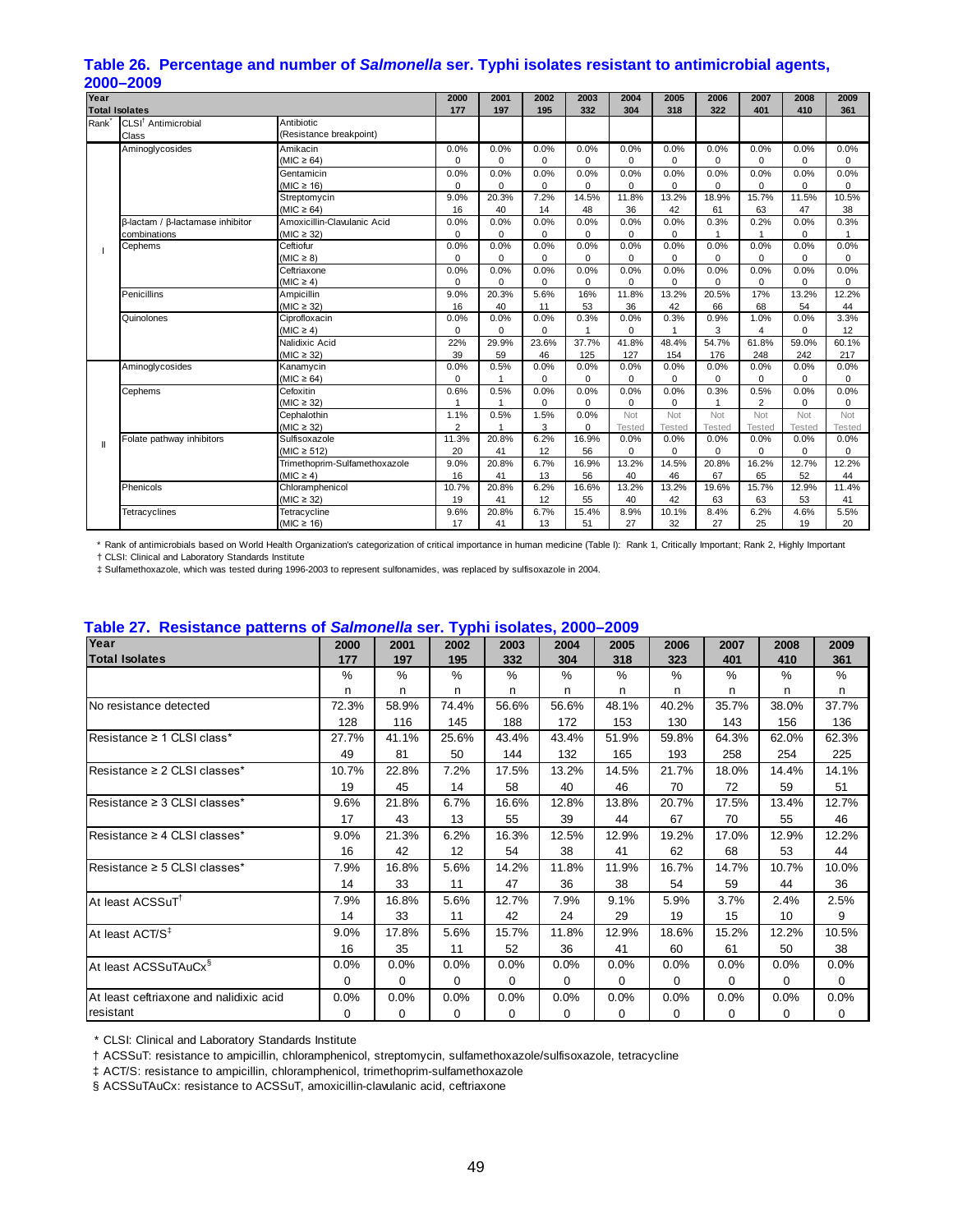#### **B.** *Salmonella* **ser. Paratyphi A, Paratyphi B, and Paratyphi C**

**Table 28. Frequency of** *Salmonella* **ser. Paratyphi A, Paratyphi B, and Paratyphi C isolated in NARMS, 2009** 

| <b>Species</b> |     | 2009        |
|----------------|-----|-------------|
|                | n   | (%)         |
| Paratyphi A    | 100 | $(98.0\%)$  |
| Paratyphi B    |     | $(1.0\%)$   |
| Paratyphi C    |     | $(1.0\%)$   |
| Total          | 102 | $(100.0\%)$ |

#### **Table 29. Minimum inhibitory concentrations (MICs) and resistance of** *Salmonella* **ser. Paratyphi A, Paratyphi B, and Paratyphi C isolates to antimicrobial agents, 2009 (N=102)**

|                | Rank <sup>*</sup> CLSI <sup>†</sup> Antimicrobial Class        | <b>Antimicrobial Agent</b>    |            | % of isolates   |                       | Percent of all isolates with MIC (µg/mL)" |      |      |       |       |      |      |                         |      |       |      |      |      |     |     |     |
|----------------|----------------------------------------------------------------|-------------------------------|------------|-----------------|-----------------------|-------------------------------------------|------|------|-------|-------|------|------|-------------------------|------|-------|------|------|------|-----|-----|-----|
|                |                                                                |                               | %          | %R <sup>§</sup> | [95% CI] <sup>1</sup> | 0.015                                     | 0.03 | 0.06 | 0.125 | 0.25  | 0.50 |      | $\overline{\mathbf{2}}$ |      | 8     | 16   | 32   | 64   | 128 | 256 | 512 |
|                | Aminoglycosides                                                | Amikacin                      | 0.0        | 0.0             | $[0.0 - 3.6]$         |                                           |      |      |       |       | 89.2 | 9.8  | 1.0                     |      |       |      |      |      |     |     |     |
|                |                                                                | Gentamicin                    | 0.0        | 0.0             | $[0.0 - 3.6]$         |                                           |      |      |       | 98.0  | 1.0  | 1.0  |                         |      |       |      |      |      |     |     |     |
|                |                                                                | Streptomycin                  | <b>N/A</b> | 1.0             | $[0.01 - 5.3]$        |                                           |      |      |       |       |      |      |                         |      |       |      | 99.0 |      | 1.0 |     |     |
|                | $\beta$ -lactam / $\beta$ -lactamase<br>inhibitor combinations | Amoxicillin-clavulanic acid   | 1.0        | 0.0             | $[0.0 - 3.6]$         |                                           |      |      |       |       |      | 35.3 | 61.8                    | 2.0  |       | 1.0  |      |      |     |     |     |
|                | <b>Cephems</b>                                                 | Ceftiofur                     | 0.0        | 0.0             | $[0.0 - 3.6]$         |                                           |      |      |       |       | 1.0  | 98.0 | 1.0                     |      |       |      |      |      |     |     |     |
|                |                                                                | Ceftriaxone                   | 0.0        | 0.0             | $[0.0 - 3.6]$         |                                           |      |      |       | 100.0 |      |      |                         |      |       |      |      |      |     |     |     |
|                | <b>Penicillins</b>                                             | Ampicillin                    | 0.0        | 1.0             | $[0.01 - 5.3]$        |                                           |      |      |       |       |      | 4.9  | 93.1                    | 1.0  |       |      |      | 1.0  |     |     |     |
|                | Quinolones                                                     | Ciprofloxacin                 | 0.0        | 0.0             | $[0.0 - 3.6]$         | 9.8                                       | 2.9  |      | 1.0   | 1.0   | 85.3 |      |                         |      |       |      |      |      |     |     |     |
|                |                                                                | Nalidixic acid                | <b>N/A</b> | 86.3            | $[78.0 - 92.3]$       |                                           |      |      |       |       |      |      | 1.0                     | 11.8 |       | 1.0  |      | 86.3 |     |     |     |
|                | Aminoglycosides                                                | Kanamycin                     | 0.0        | 0.0             | $[0.0 - 3.6]$         |                                           |      |      |       |       |      |      |                         |      | 100.0 |      |      |      |     |     |     |
|                | <b>Cephems</b>                                                 | Cefoxitin                     | 1.0        | 0.0             | $[0.0 - 3.6]$         |                                           |      |      |       |       |      |      | 8.8                     | 81.4 | 8.8   | 1.0  |      |      |     |     |     |
| $\blacksquare$ | Folate pathway inhibitors                                      | Sulfisoxazole                 | <b>N/A</b> | 1.0             | $[0.01 - 5.3]$        |                                           |      |      |       |       |      |      |                         |      |       | 53.9 | 35.3 | 7.8  | 2.0 |     | 1.0 |
|                |                                                                | Trimethoprim-sulfamethoxazole | <b>N/A</b> | 1.0             | $[0.01 - 5.3]$        |                                           |      |      | 91.2  | 7.8   |      |      |                         |      | 1.0   |      |      |      |     |     |     |
|                | <b>Phenicols</b>                                               | Chloramphenicol               | 5.9        | 1.0             | $[0.01 - 5.3]$        |                                           |      |      |       |       |      |      |                         | 2.0  | 91.2  | 5.9  |      | 1.0  |     |     |     |
|                | <b>Tetracyclines</b>                                           | Tetracycline                  | 0.0        | 1.0             | $[0.01 - 5.3]$        |                                           |      |      |       |       |      |      |                         | 99.0 |       |      |      | 1.0  |     |     |     |

\* Rank of antimicrobials based on World Health Organization's categorization of critical importance in human medicine (Table I): Rank 1, Critically Important; Rank 2, Highly Important

† CLSI: Clinical and Laboratory Standards Institute

‡ § Percent of isolates w ith intermediate susceptibility, N/A if no MIC range of intermediate susceptibility exists Percent of isolates that w ere resistant

¶ The 95% confidence intervals (CI) for percent resistant (%R) were calculated using the Paulson-Camp-Pratt approximation to the Clopper-Pearson exact method. The 95% CI is presented to summarize uncertainly in the observe

\*\* The unshaded areas indicate the dilution range of the Sensittre plates used to test isolates. Single vertical bars indicate the breakpoints for susceptibility, while double vertical bars indicate the relayooints for res

#### **Figure 20. Antimicrobial resistance pattern for** *Salmonella* **ser. Paratyphi A, Paratyphi B, and Paratyphi C, 2009**

| <b>Antimicrobial Agent</b>    | Susceptible, Intermediate, and Resistant Proportion |
|-------------------------------|-----------------------------------------------------|
| Amikacin                      |                                                     |
| Gentamicin                    |                                                     |
| Streptomycin                  |                                                     |
| Amoxicillin-clavulanic acid   |                                                     |
| Ceftiofur                     |                                                     |
| Ceftriaxone                   |                                                     |
| Ampicillin                    |                                                     |
| Ciprofloxacin                 |                                                     |
| Nalidixic acid                |                                                     |
| Kanamycin                     |                                                     |
| Cefoxitin                     |                                                     |
| Sulfisoxazole                 |                                                     |
| Trimethoprim-sulfamethoxazole |                                                     |
| Chloramphenicol               |                                                     |
| Tetracycline                  |                                                     |
|                               |                                                     |

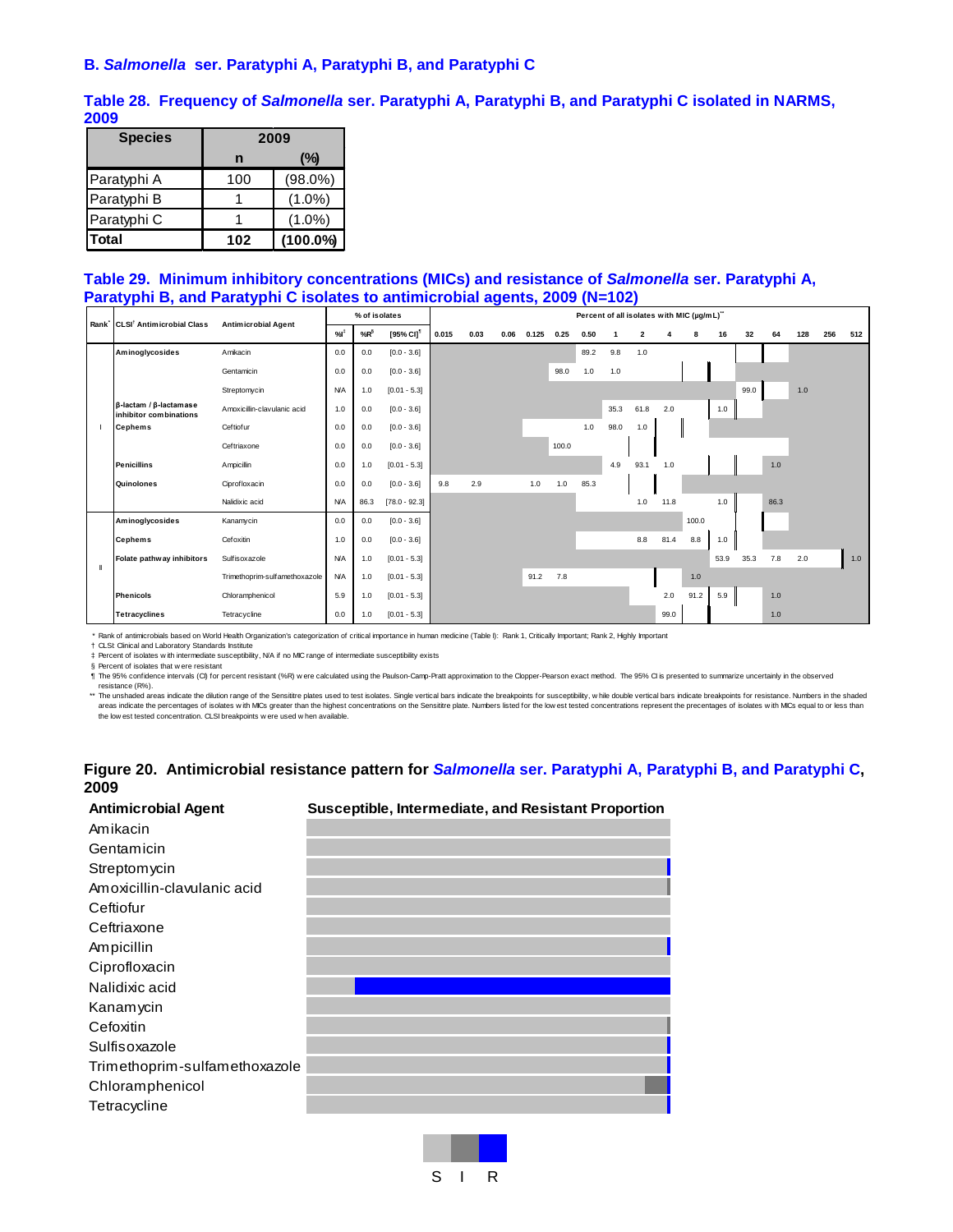## **Table 30. Percentage and number of** *Salmonella* **ser. Paratyphi A, Paratyphi B, and Paratyphi C isolates resistant to antimicrobial agents, 2000–2009**

| Year                  |                                 |                                             |                | 2001        | 2002         | 2003        | 2004        | 2005          | 2006          | 2007          | 2008           | 2009          |
|-----------------------|---------------------------------|---------------------------------------------|----------------|-------------|--------------|-------------|-------------|---------------|---------------|---------------|----------------|---------------|
| <b>Total Isolates</b> |                                 |                                             | 5              | 9           | 10           | 8           | 11          | 18            | 16            | 17            | 92             | 102           |
| Rank <sup>*</sup>     | CLSI <sup>†</sup> Antimicrobial | Antibiotic                                  |                |             |              |             |             |               |               |               |                |               |
|                       | Class                           | (Resistance breakpoint)                     |                |             |              |             |             |               |               |               |                |               |
|                       | Aminoglycosides                 | Amikacin                                    | 0.0%           | 0.0%        | 0.0%         | 0.0%        | 0.0%        | 0.0%          | 0.0%          | 0.0%          | 0.0%           | 0.0%          |
|                       |                                 | $(MIC \ge 64)$                              | $\Omega$       | $\Omega$    | $\Omega$     | 0           | $\mathbf 0$ | $\mathbf 0$   | $\Omega$      | $\Omega$      | $\Omega$       | 0             |
|                       |                                 | Gentamicin                                  | 0.0%           | 0.0%        | 0.0%         | 0.0%        | 0.0%        | 0.0%          | 0.0%          | 0.0%          | 0.0%           | 0.0%          |
|                       |                                 | (MIC $\geq$ 16)                             | $\Omega$       | 0           | $\Omega$     | 0           | $\mathbf 0$ | $\mathbf 0$   | $\mathbf 0$   | 0             | $\Omega$       | $\Omega$      |
|                       |                                 | Streptomycin                                | 20.0%          | 0.0%        | 10.0%        | 0.0%        | 0.0%        | 0.0%          | 0.0%          | 0.0%          | 1.1%           | 1.0%          |
|                       |                                 | $(MIC \ge 64)$                              | 1              | 0           | 1            | 0           | $\mathbf 0$ | $\mathbf 0$   | $\mathbf 0$   | 0             | $\overline{1}$ | $\mathbf{1}$  |
|                       | β-lactam/β-lactamase inhibitor  | Amoxicillin-clavulanic acid                 | 0.0%           | 0.0%        | 0.0%         | 0.0%        | 0.0%        | 0.0%          | 0.0%          | 0.0%          | 1.1%           | 0.0%          |
|                       | combinations                    | $(MIC \ge 32/16)$                           | 0              | $\mathbf 0$ | 0            | 0           | 0           | 0             | $\mathbf 0$   | 0             | $\overline{1}$ | 0             |
|                       | Cephems                         | Ceftiofur                                   | 0.0%           | 0.0%        | 0.0%         | 0.0%        | 0.0%        | 0.0%          | 0.0%          | 0.0%          | 1.1%           | 0.0%          |
|                       |                                 | $(MIC \geq 8)$                              | $\mathbf 0$    | $\Omega$    | $\Omega$     | 0           | $\mathbf 0$ | $\mathbf 0$   | $\mathbf 0$   | 0             | $\mathbf{1}$   | $\Omega$      |
|                       |                                 | Ceftriaxone                                 | 0.0%           | 0.0%        | 0.0%         | 0.0%        | 0.0%        | 0.0%          | 0.0%          | 0.0%          | 1.1%           | 0.0%          |
|                       |                                 | (MIC $\geq$ 64)                             | 0              | $\Omega$    | 0            | 0           | $\mathbf 0$ | $\mathsf 0$   | $\mathbf 0$   | 0             | $\overline{1}$ | $\mathbf 0$   |
|                       | Penicillins                     | Ampicillin                                  | 20.0%          | 0.0%        | 0.0%         | 12.5%       | 0.0%        | 0.0%          | 0.0%          | 0.0%          | 1.1%           | 1.0%          |
|                       |                                 | $(MIC \geq 32)$                             |                | $\Omega$    | $\Omega$     | 1           | $\mathbf 0$ | $\mathsf 0$   | 0             | $\mathbf 0$   | $\mathbf{1}$   | 1             |
|                       | Quinolones                      | Ciprofloxacin                               | 0.0%           | 0.0%        | 0.0%         | 0.0%        | 0.0%        | 0.0%          | 0.0%          | 0.0%          | 0.0%           | 0.0%          |
|                       |                                 | $(MIC \geq 4)$                              | $\mathbf 0$    | $\Omega$    | $\Omega$     | $\Omega$    | $\Omega$    | $\mathbf 0$   | $\mathbf 0$   | $\mathbf 0$   | $\Omega$       | $\Omega$      |
|                       |                                 | Nalidixic acid                              | 40.0%          | 55.6%       | 40.0%        | 75.0%       | 72.7%       | 66.7%         | 50.0%         | 94.1%         | 85.9%          | 86.3%         |
|                       |                                 | $(MIC \geq 32)$                             | $\overline{2}$ | 5           | 4            | 6           | 8           | 12            | 8             | 16            | 79             | 88            |
|                       | Aminoglycosides                 | Kanamycin                                   | 0.0%           | 0.0%        | 0.0%         | 0.0%        | 0.0%        | 0.0%          | 0.0%          | 0.0%          | 0.0%           | 0.0%          |
|                       |                                 | $(MIC \ge 64)$                              | $\Omega$       | $\Omega$    | $\Omega$     | $\Omega$    | $\Omega$    | $\mathbf 0$   | $\mathbf 0$   | $\Omega$      | $\Omega$       | $\Omega$      |
|                       | Cephems                         | Cefoxitin                                   | 0.0%           | 0.0%        | 0.0%         | 0.0%        | 0.0%        | 0.0%          | 0.0%          | 0.0%          | 1.1%           | 0.0%          |
|                       |                                 | (MIC $\geq$ 32)                             | 0              | $\Omega$    | $\Omega$     | $\Omega$    | $\Omega$    | 0             | 0             | $\mathbf 0$   | $\mathbf{1}$   | 0             |
|                       |                                 | Cephalothin                                 | 0.0%           | 0.0%        | 0.0%         | 0.0%        | Not         | Not           | Not           | Not           | Not            | Not           |
|                       |                                 | $(MIC \geq 32)$                             | 0              | $\Omega$    | $\Omega$     | $\mathbf 0$ | Tested      | <b>Tested</b> | <b>Tested</b> | <b>Tested</b> | <b>Tested</b>  | <b>Tested</b> |
| $\mathbf{I}$          | Folate pathway inhibitors       | Sulfamethoxazole/Sulfisoxazole <sup>‡</sup> | 20.0%          | 0.0%        | 0.0%         | 0.0%        | 0.0%        | 0.0%          | 0.0%          | 0.0%          | 1.1%           | 1.0%          |
|                       |                                 | $(MIC \ge 512)$                             |                | $\Omega$    | $\Omega$     | $\Omega$    | $\Omega$    | 0             | $\mathbf 0$   | $\Omega$      | $\overline{1}$ |               |
|                       |                                 | Trimethoprim-sulfamethoxazole               | 20.0%          | 0.0%        | 0.0%         | 0.0%        | 0.0%        | 0.0%          | 0.0%          | 0.0%          | 0.0%           | 1.0%          |
|                       |                                 | $(MIC \geq 4/76)$                           |                | $\Omega$    | $\Omega$     | $\Omega$    | $\Omega$    | $\mathbf 0$   | $\mathbf 0$   | $\Omega$      | $\Omega$       | $\mathbf{1}$  |
|                       | Phenicols                       | Chloramphenicol                             | 20.0%          | 0.0%        | 0.0%         | 0.0%        | 0.0%        | 0.0%          | 0.0%          | 0.0%          | 1.1%           | 1.0%          |
|                       |                                 | $(MIC \geq 32)$                             | 1              | 0           | $\mathbf 0$  | 0           | $\pmb{0}$   | 0             | $\mathbf 0$   | 0             | 1              | $\mathbf{1}$  |
|                       | Tetracyclines                   | Tetracycline                                | 0.0%           | 0.0%        | 10.0%        | 0.0%        | 0.0%        | 0.0%          | 0.0%          | 0.0%          | 2.2%           | 1.0%          |
|                       |                                 | (MIC $\geq$ 16)                             | $\Omega$       | $\Omega$    | $\mathbf{1}$ | $\Omega$    | $\Omega$    | $\mathbf 0$   | $\Omega$      | $\Omega$      | $\overline{2}$ | 1             |

 \* Rank of antimicrobials based on World Health Organization's categorization of critical importance in human medicine (Table I): Rank 1, Critically Important; Rank 2, Highly Important † CLSI: Clinical and Laboratory Standards Institute

‡ Sulfamethoxazole, which was tested during 1996-2003 to represent sulfonamides, was replaced by sulfisoxazole in 2004.

## **Table 31. Resistance patterns of** *Salmonella* **ser. Paratyphi A, Paratyphi B, and Paratyphi C isolates, 2000–2009**

| Year                                    | 2000     | 2001     | 2002     | 2003     | 2004     | 2005     | 2006     | 2007          | 2008     | 2009  |
|-----------------------------------------|----------|----------|----------|----------|----------|----------|----------|---------------|----------|-------|
| <b>Total Isolates</b>                   | 5        | 9        | 10       | 8        | 11       | 18       | 16       | 17            | 92       | 102   |
|                                         | $\%$     | %        | $\%$     | $\%$     | $\%$     | $\%$     | $\%$     | $\frac{0}{0}$ | $\%$     | $\%$  |
|                                         | n        | n        | n        | n.       | n        | n        | n        | n             | n        | n     |
| No resistance detected                  | 40.0%    | 44.4%    | 50.0%    | 12.5%    | 27.3%    | 33.3%    | 50.0%    | 5.9%          | 12.0%    | 12.7% |
|                                         | 2        | 4        | 5        |          | 3        | 6        | 8        |               | 11       | 13    |
| Resistance ≥ 1 CLSI class*              | 60.0%    | 55.6%    | 50.0%    | 87.5%    | 72.7%    | 66.7%    | 50.0%    | 94.1%         | 88.0%    | 87.3% |
|                                         | 3        | 5        | 5        |          | 8        | 12       | 8        | 16            | 81       | 89    |
| Resistance ≥ 2 CLSI classes*            | 20.0%    | 0.0%     | 10.0%    | 0.0%     | 0.0%     | 0.0%     | 0.0%     | 0.0%          | 1.1%     | 1.0%  |
|                                         |          | $\Omega$ |          | 0        | 0        | $\Omega$ | 0        | $\Omega$      |          |       |
| Resistance ≥ 3 CLSI classes*            | 20.0%    | 0.0%     | 0.0%     | 0.0%     | 0.0%     | 0.0%     | 0.0%     | 0.0%          | 1.1%     | 1.0%  |
|                                         |          | 0        | 0        | $\Omega$ | 0        | $\Omega$ | $\Omega$ | $\Omega$      |          |       |
| Resistance $\geq 4$ CLSI classes*       | 20.0%    | 0.0%     | 0.0%     | 0.0%     | 0.0%     | 0.0%     | 0.0%     | 0.0%          | 1.1%     | 1.0%  |
|                                         |          | $\Omega$ | $\Omega$ | $\Omega$ | 0        | $\Omega$ | 0        | $\Omega$      |          |       |
| Resistance $\geq$ 5 CLSI classes*       | 0.0%     | 0.0%     | 0.0%     | 0.0%     | 0.0%     | 0.0%     | 0.0%     | 0.0%          | 1.1%     | 1.0%  |
|                                         | $\Omega$ | $\Omega$ | 0        | $\Omega$ | $\Omega$ | $\Omega$ | $\Omega$ | 0             |          |       |
| At least ACSSuT <sup>1</sup>            | 0.0%     | 0.0%     | 0.0%     | 0.0%     | 0.0%     | 0.0%     | 0.0%     | 0.0%          | 1.1%     | 1.0%  |
|                                         | 0        | $\Omega$ | $\Omega$ | $\Omega$ | 0        | $\Omega$ | 0        | 0             |          |       |
| At least ACT/S <sup>‡</sup>             | 20.0%    | 0.0%     | 0.0%     | 0.0%     | 0.0%     | 0.0%     | 0.0%     | 0.0%          | 0.0%     | 1.0%  |
|                                         |          | $\Omega$ | $\Omega$ | $\Omega$ | 0        | $\Omega$ | 0        | 0             | $\Omega$ |       |
| At least ACSSuTAuCx <sup>§</sup>        | 0.0%     | 0.0%     | 0.0%     | 0.0%     | 0.0%     | 0.0%     | 0.0%     | 0.0%          | 1.1%     | 0.0%  |
|                                         | 0        | $\Omega$ | $\Omega$ | $\Omega$ | 0        | $\Omega$ | 0        | 0             |          | 0     |
| At least ceftriaxone and nalidixic acid | 0.0%     | 0.0%     | 0.0%     | 0.0%     | 0.0%     | 0.0%     | 0.0%     | 0.0%          | 0.0%     | 0.0%  |
| resistant                               | 0        | 0        | 0        | 0        | 0        | 0        | 0        | 0             | 0        | 0     |

\* CLSI: Clinical and Laboratory Standards Institute

† ACSSuT: resistance to ampicillin, chloramphenicol, streptomycin, sulfamethoxazole/sulfisoxazole, tetracycline

‡ ACT/S: resistance to ampicillin, chloramphenicol, trimethoprim-sulfamethoxazole

§ ACSSuTAuCx: resistance to ACSSuT, amoxicillin-clavulanic acid, ceftriaxone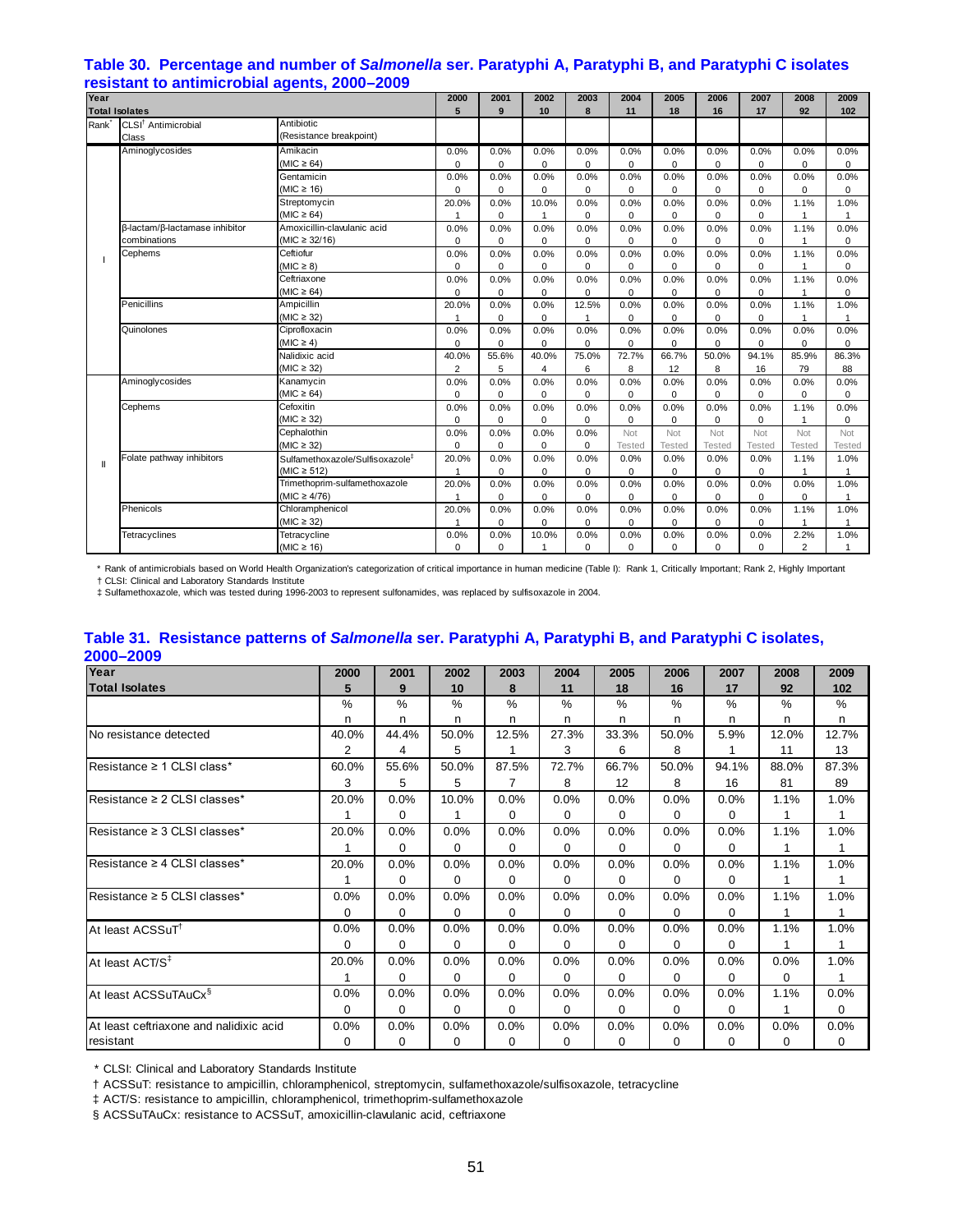# **Box 3. Molecular characterization of Non-Typhi** *Salmonella enterica* **that show decreased susceptibility to extended-spectrum cephalosporins**

Although most *Salmonella* infections are self-limited and treated symptomatically, antimicrobial therapy is necessary for the management of invasive infections. The recommended regimen used to include either amoxicillin or trimethoprim-sulphamethoxazole, but due to increased resistance levels to these drugs, current recommendations suggest using a fluoroquinolone, such as ciprofloxacin, or an extended-spectrum cephalosporin, such as ceftriaxone.

Among 4,236 isolates of non-typhi *Salmonella* (NTS) submitted to NARMS in 2005 and 2006, 175 (4.1%) displayed decreased susceptibility (MIC ≥ 2 mg/L) to the extended-spectrum cephalosporins ceftriaxone or ceftiofur. Among these, thirty different serotypes were represented and the three most prevalent serotypes were Newport (33.1%), Typhimurium (13.7%) and Heidelberg (13.1%).

Among the 175 isolates, 172 were available for molecular analysis. For each isolate, genomic DNA was prepared and the presence of β-lactamase genes investigated by polymerase chain reaction (PCR) amplification targeting six different genes:  $b/a$ <sub>TEM</sub>,  $b/a$ <sub>OXA</sub>,  $b/a$ <sub>SHV</sub>,  $b/a$ <sub>CTX-M</sub>,  $b/a$ <sub>PSF</sub> and  $b/a$ <sub>CMY</sub>.

One or more β-lactamase genes were detected in 139 (80.8%) isolates. The most prevalent resistance mechanisms were AmpC β-lactamase genes (bla<sub>CMY</sub>) which were identified in 133 (95.7%) of the 139 βlactamase-carrying isolates. The ceftriaxone MIC-values for the *bla<sub>CMY</sub>*-containing isolates ranged from 4 to 64 mg/L; all *bla<sub>CMY</sub>*-bearing isolates were thereby classified as ceftriaxone resistant according to current CLSI guidelines.

Other β-lactamase genes detected included eleven *bla<sub>TEM-1*, three *bla*<sub>PSE-1</sub>, two *bla*<sub>OXA-1</sub> and one *bla*<sub>CTX-M-15</sub>. The</sub> latter is an extended-spectrum β-lactamase (ESBL) that exhibits increased activity against cefotaxime and confers cross-resistance to the fourth generation cephalosporin cefepime. The *bla*<sub>CTX-M-15</sub> gene was found in an isolate of serotype Concord and is the second CTX-M-producing *Salmonella* identified in the NARMS human isolate collection (the first case was a CTX-M-5-producing *Salmonella* ser. Typhimurium isolated from a 3-month old child in 2003). The source of the CTX-M-15-producing *Salmonella* remains unknown, but it is likely that the infection was acquired abroad since the patient reported international travel to Ethiopia in conjunction with illness onset.

In conclusion, among NTS isolated from humans in 2005-2006, CMY β-lactamases were the predominant cause of decreased susceptibility and resistance to extended-spectrum cephalosporins. To limit further spread of these genes, prudent use of antimicrobial agents in both human and veterinary medicine will be crucial. Continued surveillance for cephalosporin-resistant bacteria among humans remains critical.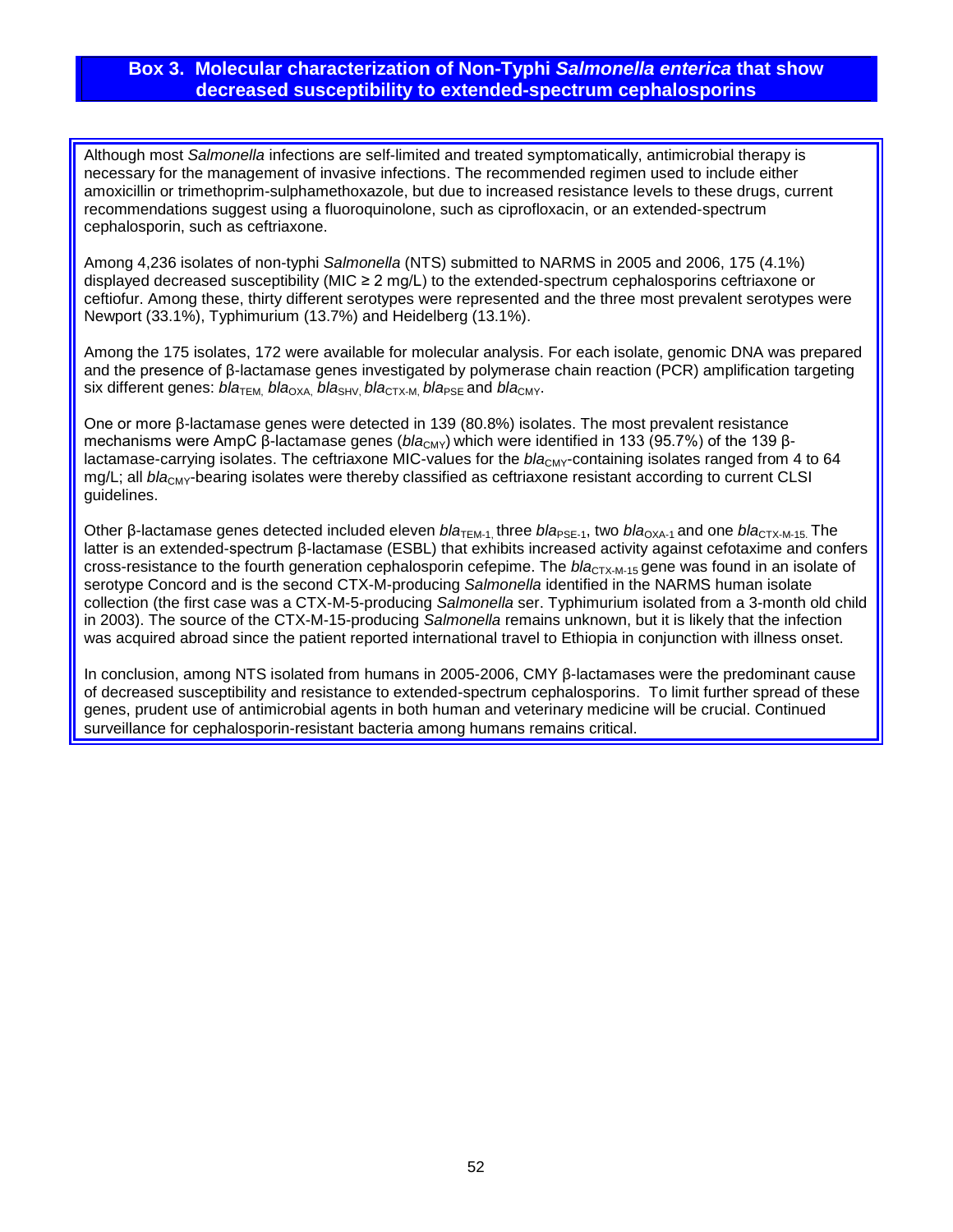# **Box 4. Reduced azithromycin susceptibility in** *Shigella sonnei,* **United States**

*Shigella* spp. are a major cause of gastroenteritis in the United States, transmitted most commonly by the fecaloral route. It occurs most often in children 5 years old and younger in child care settings. While treatment with antimicrobial agents may shorten the duration of clinical symptoms for this usually self-limiting disease, emergence of antimicrobial resistance has recently made drug selection difficult. Previous drugs of choice for treatment of shigellosis were ampicillin and trimethoprim-sulfamethoxazole, but resistance to these drugs is high, especially in *Shigella sonnei.* Because of resistance to these agents, the macrolide azithromycin has been recommended by the American Academy of Pediatrics for treatment of shigellosis in children. Azithromycin resistance in *Shigella sonnei* is now being reported, but there are currently no CLSI criteria for interpretation of azithromycin susceptibility test results for *Shigella*. To explore azithromycin susceptibility in the United States, we determined MIC distributions for *Shigella sonnei* isolated from humans in the United States.

Azithromycin MICs were determined by broth microdilution for *Shigella sonnei* isolates from 11 recognized outbreaks in 10 states in 2006-2007 (n=56) and for those submitted routinely to NARMS in 2005 (the most recently completed year at the time, n=336) from 44 states. Five isolates collected from 1969-1974 (before approval of azithromycin) were also tested for historical perspective, but were not included in the MIC distribution analysis. Each isolate that demonstrated an azithromycin MIC>64 mg/L was screened for the *mphA* gene by PCR, and the gene was sequenced to confirm positives.

The resulting distribution was log-normal and spanned three doubling dilution steps (4-16 mg/L) with an MIC $_{50}$ and MIC<sub>90</sub> of 8 mg/L. Five isolates collected from 1969-1974 exhibited azithromycin MICs of either 4 mg/L (n=1) or 8 mg/L (n=4). One outbreak isolate and two routine isolates showed MICs at least four-fold higher than the MIC<sub>90</sub> for the overall group of isolates; the outbreak isolate displayed an MIC of 256 mg/L and the routine isolates showed MICs of 256 and 128 mg/L. These isolates were PCR-positive for *mphA,* which encodes a macrolide-2' phosphotransferase. In all three isolates, the gene was on a transferrable plasmid, with plasmid sizes ranging from 15-150kb.

Decreased azithromycin susceptibility for *Shigella sonnei* in the face of high levels of ampicillin and trimethoprimsulfamethoxazole resistance is particularly worrisome for children because the remaining options for treatment are ceftriaxone, which is administered by injection and fluoroquinolones such as ciprofloxacin, which are not approved for use in children. Continued surveillance will be needed to examine antimicrobial use practices for *Shigella* infections and to determine whether azithromycin use leads to decreased susceptibility to the agent. Clinical outcome studies are needed to establish clinical breakpoints for azithromycin in treating *Shigella*.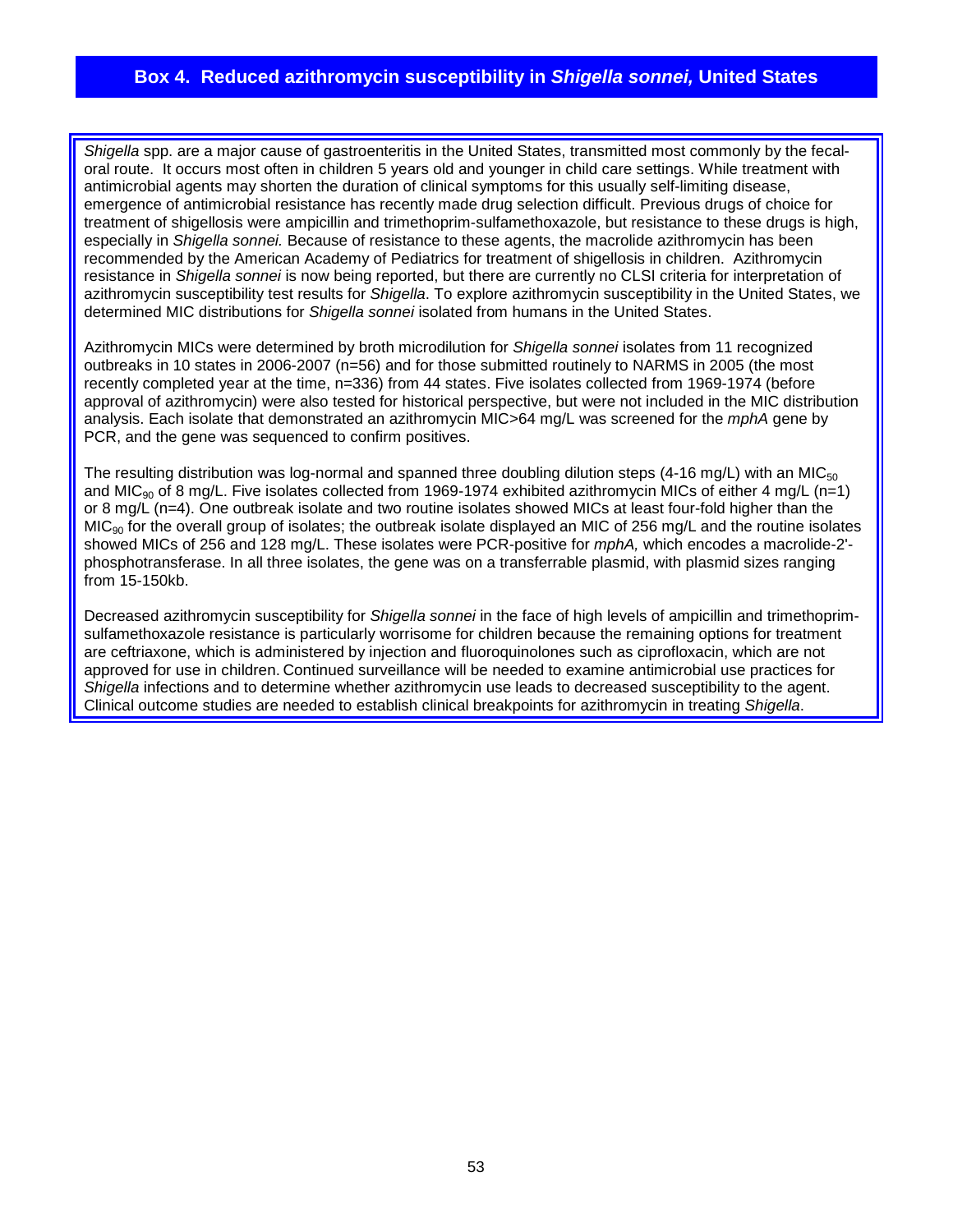# **3.** *Shigella*

## **Table 32. Frequency of** *Shigella* **species isolated in NARMS, 2009**

| <b>Species</b>    |     | 2009         |
|-------------------|-----|--------------|
|                   | n   | (%)          |
| Shigella sonnei   | 410 | (86.3%)      |
| Shigella flexneri | 57  | $(12.0\%)$   |
| Shigella boydii   | 5   | $(1.1\%)$    |
| Other             | 3   | $(0.6\%)$    |
| Total             |     | 475 (100.0%) |

#### **Table 33. Minimum inhibitory concentrations (MICs) and resistance of** *Shigella* **isolates to antimicrobial agents, 2009 (N=475)**

| Rank CLSI <sup>†</sup> Antimicrobial Class       | <b>Antimicrobial Agent</b>    |            | % of isolates   |                       |       |      |      |       |      | Percent of all isolates with MIC (µg/mL)" |      |                         |      |      |      |      |      |      |     |      |
|--------------------------------------------------|-------------------------------|------------|-----------------|-----------------------|-------|------|------|-------|------|-------------------------------------------|------|-------------------------|------|------|------|------|------|------|-----|------|
|                                                  |                               | %          | %R <sup>§</sup> | [95% CI] <sup>1</sup> | 0.015 | 0.03 | 0.06 | 0.125 | 0.25 | 0.50                                      |      | $\overline{\mathbf{2}}$ |      |      | 16   | 32   | 64   | 128  | 256 | 512  |
| Aminoglycosides                                  | Amikacin                      | 0.0        | 0.0             | $[0.0 - 0.8]$         |       |      |      |       |      | 0.4                                       | 2.1  | 33.5                    | 59.6 | 4.2  | 0.2  |      |      |      |     |      |
|                                                  | Gentamicin                    | 0.0        | 0.6             | $[0.1 - 1.8]$         |       |      |      |       | 1.7  | 16.0                                      | 76.8 | 4.4                     | 0.4  |      | 0.2  | 0.4  |      |      |     |      |
|                                                  | Streptomycin                  | <b>N/A</b> | 89.1            | $[85.9 - 91.7]$       |       |      |      |       |      |                                           |      |                         |      |      |      | 10.9 | 43.4 | 45.7 |     |      |
| β-lactam / β-lactamase<br>inhibitor combinations | Amoxicillin-clavulanic acid   | 19.4       | 2.1             | $[1.0 - 3.8]$         |       |      |      |       |      |                                           | 2.5  | 4.8                     | 45.3 | 25.9 | 19.4 | 1.7  | 0.4  |      |     |      |
| <b>Cephems</b>                                   | Ceftiof ur                    | 0.0        | 0.6             | $[0.1 - 1.8]$         |       |      |      | 10.1  | 78.5 | 8.2                                       | 2.5  |                         |      | 0.4  | 0.2  |      |      |      |     |      |
|                                                  | Ceftriaxone                   | 0.0        | 0.6             | $[0.1 - 1.8]$         |       |      |      |       | 99.2 | 0.2                                       |      |                         |      | 0.4  |      | 0.2  |      |      |     |      |
| <b>Penicillins</b>                               | Ampicillin                    | 0.0        | 46.3            | $[41.8 - 50.9]$       |       |      |      |       |      |                                           | 7.2  | 42.3                    | 3.6  | 0.6  |      | 0.2  | 46.1 |      |     |      |
| Quinolones                                       | Ciprofloxacin                 | 0.0        | 0.6             | $[0.1 - 1.8]$         | 97.1  | 0.4  | 1.1  | 0.2   | 0.6  |                                           |      |                         | 0.4  | 0.2  |      |      |      |      |     |      |
|                                                  | Nalidixic acid                | <b>N/A</b> | 2.1             | $[1.0 - 3.8]$         |       |      |      |       |      | 4.4                                       | 81.5 | 9.9                     | 2.1  |      |      | 0.8  | 1.3  |      |     |      |
| Aminoglycosides                                  | Kanamycin                     | 0.0        | 0.4             | $[0.05 - 1.5]$        |       |      |      |       |      |                                           |      |                         |      | 99.4 | 0.2  |      |      | 0.4  |     |      |
| <b>Cephems</b>                                   | Cefoxitin                     | 0.0        | 0.6             | $[0.1 - 1.8]$         |       |      |      |       |      | 0.4                                       | 17.1 | 70.7                    | 10.1 | 1.1  |      | 0.4  | 0.2  |      |     |      |
| Folate pathway inhibitors                        | Sulfisoxazole                 | <b>N/A</b> | 30.5            | $[26.4 - 34.9]$       |       |      |      |       |      |                                           |      |                         |      |      | 60.2 | 6.3  | 1.9  | 1.1  |     | 30.5 |
|                                                  | Trimethoprim-sulfamethoxazole | <b>N/A</b> | 40.4            | $[36.0 - 45.0]$       |       |      |      | 8.2   | 1.9  | 5.3                                       | 18.5 | 25.7                    | 8.8  | 31.6 |      |      |      |      |     |      |
| <b>Phenicols</b>                                 | Chloramphenicol               | 0.2        | 9.3             | $[6.8 - 12.2]$        |       |      |      |       |      |                                           |      | 22.1                    | 66.3 | 2.1  | 0.2  | 1.9  | 7.4  |      |     |      |
| <b>Tetracyclines</b>                             | Tetracycline                  | 0.6        | 29.5            | $[25.4 - 33.8]$       |       |      |      |       |      |                                           |      |                         | 69.9 | 0.6  | 0.4  | 8.6  | 20.4 |      |     |      |

\* Rank of antimicrobials based on World Health Organization's categorization of critical importance in human medicine (Table I): Rank 1, Critically Important; Rank 2, Highly Important

† CLSI: Clinical and Laboratory Standards Institute

‡ Percent of isolates w ith intermediate susceptibility, N/A if no MIC range of intermediate susceptibility exists

§ Percent of isolates that were resistant<br>¶ The 95% confidence intervals (CI) for percent resistant (%R) were calculated using the Paulson-Camp-Pratt approximation to the Clopper-Pearson exact method. The 95% CI is present

resistance (R%).<br>\*\* The ushaded areas indicate the dilution range of the Sensitire plates used to test isolates. Single vertical bars indicate the breakpoints for susceptibility, while double vertical bars indicate breakpo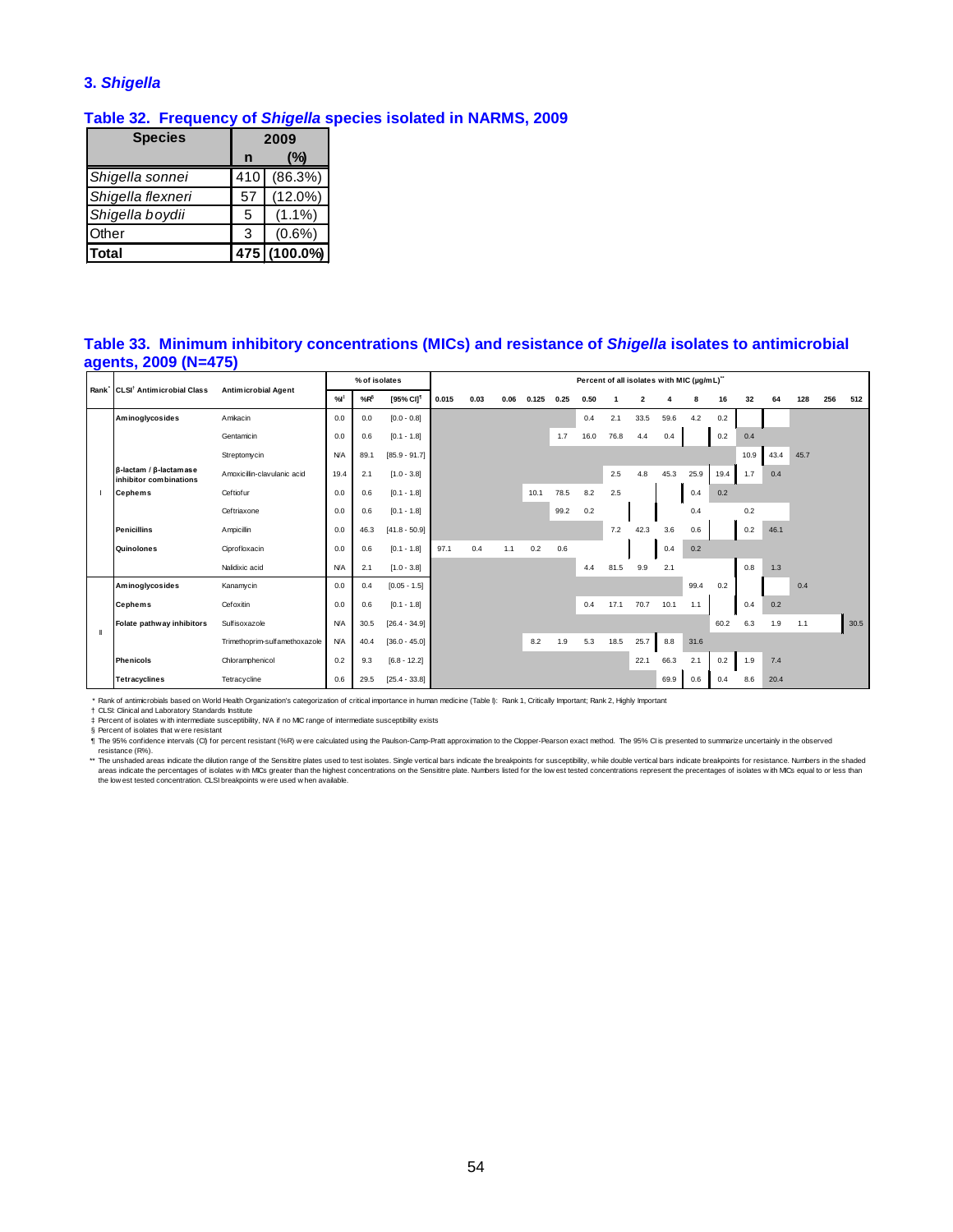# **Figure 21. Antimicrobial resistance pattern for** *Shigella***, 2009**



#### S I R

# **Table 34. Percentage and number of** *Shigella* **isolates resistant to antimicrobial agents, 2000–2009**

| Year              | <b>Total Isolates</b>                          | 2000<br>450                                                    | 2001<br>344          | 2002<br>620            | 2003<br>495            | 2004<br>316            | 2005<br>396          | 2006<br>402            | 2007<br>480          | 2008<br>549         | 2009<br>475            |                        |
|-------------------|------------------------------------------------|----------------------------------------------------------------|----------------------|------------------------|------------------------|------------------------|----------------------|------------------------|----------------------|---------------------|------------------------|------------------------|
| Rank <sup>*</sup> | CLSI <sup>†</sup> Antimicrobial<br>Class       | Antibiotic<br>(Resistance breakpoint)                          |                      |                        |                        |                        |                      |                        |                      |                     |                        |                        |
|                   | Aminoglycosides                                | Amikacin<br>$(MIC \ge 64)$                                     | 0.0%<br>$\Omega$     | 0.0%<br>$\Omega$       | 0.0%<br>$\Omega$       | 0.0%<br>$\Omega$       | 0.0%<br>0            | 0.0%<br>$\mathbf 0$    | 0.0%<br>$\Omega$     | 0.0%<br>0           | 0.0%<br>$\Omega$       | 0.0%<br>$\Omega$       |
|                   |                                                | Gentamicin<br>(MIC $\geq$ 16)                                  | 0.2%<br>1            | 0.0%<br>$\Omega$       | 0.2%                   | 0.0%<br>0              | 0.0%<br>$\mathbf 0$  | 1.0%<br>4              | 0.2%                 | 0.8%<br>4           | 0.4%<br>$\overline{2}$ | 0.6%<br>3              |
|                   |                                                | Streptomycin<br>(MIC $\geq 64$ )                               | 57.1%<br>257         | 53.2%<br>183           | 54.4%<br>337           | 57.0%<br>282           | 59.8%<br>189         | 68.7%<br>272           | 60.7%<br>244         | 73.3%<br>352        | 80.7%<br>443           | 89.1%<br>423           |
|                   | β-lactam/β-lactamase inhibitor<br>combinations | Amoxicillin-clavulanic acid<br>$(MIC \ge 32/16)$               | 2.2%<br>10           | 4.4%<br>15             | 2.6%<br>16             | 1.4%<br>$\overline{7}$ | 1.6%<br>5            | 1.0%<br>$\overline{4}$ | 1.5%<br>6            | 0.4%<br>2           | 3.3%<br>18             | 2.1%<br>10             |
|                   | Cephems                                        | Ceftiofur<br>$(MIC \geq 8)$                                    | 0.0%<br>0            | 0.0%<br>$\mathbf 0$    | 0.2%<br>1              | 0.2%                   | 0.3%<br>1            | 0.5%<br>2              | 0.2%<br>$\mathbf{1}$ | 0.0%<br>$\mathbf 0$ | 0.0%<br>0              | 0.6%<br>3              |
|                   |                                                | Ceftriaxone<br>$(MIC \ge 64)$                                  | 0.0%<br>0            | 0.0%<br>$\mathbf 0$    | 0.2%<br>1              | 0.2%                   | 0.3%<br>1            | 0.5%<br>$\overline{2}$ | 0.2%<br>$\mathbf{1}$ | 0.0%<br>$\mathbf 0$ | 0.0%<br>0              | 0.6%<br>3              |
|                   | Penicillins                                    | Ampicillin<br>$(MIC \geq 32)$                                  | 79.1%<br>356         | 79.7%<br>274           | 76.6%<br>475           | 79.4%<br>393           | 77.5%<br>245         | 70.7%<br>280           | 62.4%<br>251         | 63.8%<br>306        | 62.5%<br>343           | 46.3%<br>220           |
|                   | Quinolones                                     | 0.0%<br>$\mathbf 0$                                            | 0.3%<br>$\mathbf{1}$ | 0.0%<br>$\Omega$       | 0.0%<br>$\Omega$       | 0.0%<br>$\mathbf 0$    | 0.0%<br>$\mathbf 0$  | 0.2%                   | 0.2%<br>1            | 0.7%<br>4           | 0.6%<br>3              |                        |
|                   |                                                | Nalidixic acid<br>(MIC $\geq$ 32)                              | 0.9%<br>4            | 1.7%<br>6              | 1.6%<br>10             | 1.0%<br>5              | 1.6%<br>5            | 1.5%<br>6              | 3.5%<br>14           | 1.7%<br>8           | 1.6%<br>9              | 2.1%<br>10             |
|                   | Aminoglycosides                                | Kanamycin<br>(MIC $\geq 64$ )                                  | 1.3%<br>6            | 0.6%<br>$\overline{2}$ | 0.8%<br>5              | 0.4%<br>$\overline{2}$ | 0.0%<br>$\Omega$     | 0.8%<br>3              | 0.0%<br>0            | 0.2%<br>1           | 0.5%<br>3              | 0.4%<br>$\overline{2}$ |
|                   | Cephems                                        | Cefoxitin<br>$(MIC \geq 32)$                                   | 0.2%<br>1            | 1.2%<br>$\overline{4}$ | 0.3%<br>$\overline{2}$ | 0.0%<br>0              | 0.3%<br>1            | 0.3%<br>$\mathbf{1}$   | 0.0%<br>$\mathbf 0$  | 0.0%<br>$\mathbf 0$ | 0.0%<br>$\mathbf 0$    | 0.6%<br>3              |
|                   |                                                | Cephalothin<br>(MIC $\geq$ 32)                                 | 8.0%<br>36           | 9.0%<br>31             | 6.6%<br>41             | 9.3%<br>46             | Not<br><b>Tested</b> | Not<br>Tested          | Not<br><b>Tested</b> | Not<br>Tested       | Not<br><b>Tested</b>   | Not<br><b>Tested</b>   |
| Ш                 | Folate pathway inhibitors                      | Sulfamethoxazole/Sulfisoxazole <sup>#</sup><br>$(MIC \ge 512)$ | 55.8%<br>251         | 56.4%<br>194           | 31.8%<br>197           | 33.9%<br>168           | 52.5%<br>166         | 57.6%<br>228           | 40.3%<br>162         | 25.8%<br>124        | 28.6%<br>157           | 30.5%<br>145           |
|                   |                                                | Trimethoprim-sulfamethoxazole<br>(MIC $\geq 4/76$ )            | 52.9%<br>238         | 46.8%<br>161           | 37.3%<br>231           | 38.6%<br>191           | 46.8%<br>148         | 53.3%<br>211           | 46.0%<br>185         | 25.8%<br>124        | 31.3%<br>172           | 40.4%<br>192           |
|                   | Phenicols                                      | Chloramphenicol<br>$(MIC \geq 32)$                             | 14.0%<br>63          | 21.5%<br>74            | 7.6%<br>47             | 8.5%<br>42             | 15.2%<br>48          | 10.9%<br>43            | 10.9%<br>44          | 8.3%<br>40          | 6.9%<br>38             | 9.3%<br>44             |
|                   | Tetracyclines                                  | Tetracycline<br>$(MIC \ge 16)$                                 | 44.9%<br>202         | 59.3%<br>204           | 30.6%<br>190           | 29.1%<br>144           | 49.4%<br>156         | 38.4%<br>152           | 34.6%<br>139         | 25.6%<br>123        | 24.2%<br>133           | 29.5%<br>140           |

\* Rank of antimicrobials based on World Health Organization's categorization of critical importance in human medicine (Table I): Rank 1, Critically Important; Rank 2, Highly Important<br>† CLSI: Clinical and Laboratory Standa

‡ Sulfamethoxazole, which was tested during 1996-2003 to represent sulfonamides, was replaced by sulfisoxazole in 2004.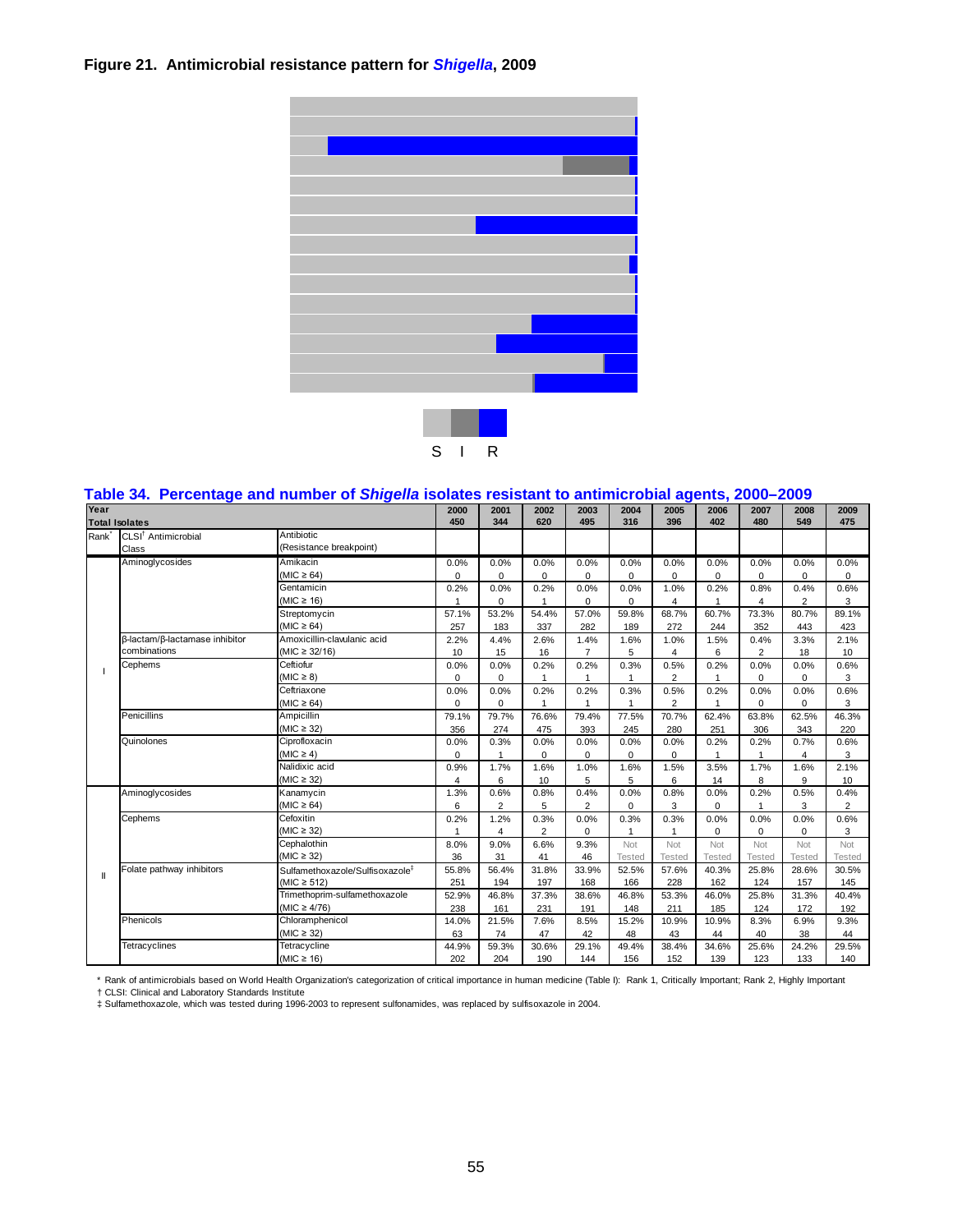| <u>sensaanise paalsine</u><br>Year      | ---- J<br>2000 | 2001           | 2002           | 2003  | 2004           | 2005           | 2006           | 2007  | 2008     | 2009         |
|-----------------------------------------|----------------|----------------|----------------|-------|----------------|----------------|----------------|-------|----------|--------------|
| <b>Total Isolates</b>                   | 450            | 344            | 620            | 495   | 316            | 396            | 402            | 480   | 549      | 475          |
|                                         | $\frac{0}{0}$  | %              | $\frac{0}{0}$  | $\%$  | %              | $\%$           | %              | $\%$  | %        | %            |
|                                         | n              | n              | n              | n     | n              | n              | n              | n     | n        | n            |
| No resistance detected                  | 7.3%           | 4.9%           | 8.2%           | 8.5%  | 4.7%           | 4.5%           | 6.5%           | 7.1%  | 4.4%     | 4.0%         |
|                                         | 33             | 17             | 51             | 42    | 15             | 18             | 26             | 34    | 24       | 19           |
| Resistance ≥ 1 CLSI class*              | 92.7%          | 95.1%          | 91.8%          | 91.5% | 95.3%          | 95.5%          | 93.5%          | 92.9% | 95.6%    | 96.0%        |
|                                         | 417            | 327            | 569            | 453   | 301            | 378            | 376            | 446   | 525      | 456          |
| Resistance ≥ 2 CLSI classes*            | 64.7%          | 68.6%          | 55.2%          | 57.8% | 64.2%          | 71.7%          | 64.7%          | 65.4% | 68.3%    | 67.8%        |
|                                         | 291            | 236            | 342            | 286   | 203            | 284            | 260            | 314   | 375      | 322          |
| Resistance ≥ 3 CLSI classes*            | 61.3%          | 59.9%          | 41.5%          | 40.2% | 59.2%          | 58.6%          | 43.8%          | 27.7% | 35.2%    | 36.4%        |
|                                         | 276            | 206            | 257            | 199   | 187            | 232            | 176            | 133   | 193      | 173          |
| Resistance ≥ 4 CLSI classes*            | 31.8%          | 45.3%          | 24.4%          | 24.8% | 32.9%          | 19.4%          | 15.4%          | 11.7% | 10.4%    | 13.3%        |
|                                         | 143            | 156            | 151            | 123   | 104            | 77             | 62             | 56    | 57       | 63           |
| Resistance ≥ 5 CLSI classes*            | 6.4%           | 7.6%           | 2.7%           | 3.6%  | 7.0%           | 4.8%           | 5.2%           | 4.6%  | 2.7%     | 6.3%         |
|                                         | 29             | 26             | 17             | 18    | 22             | 19             | 21             | 22    | 15       | 30           |
| At least ACSSuT <sup>T</sup>            | 5.6%           | 6.4%           | 1.8%           | 3.2%  | 6.0%           | 4.0%           | 5.0%           | 3.8%  | 2.2%     | 5.9%         |
|                                         | 25             | 22             | 11             | 16    | 19             | 16             | 20             | 18    | 12       | 28           |
| At least ACT/S <sup>‡</sup>             | 6.9%           | 7.0%           | 2.7%           | 3.6%  | 6.6%           | 6.3%           | 6.0%           | 4.0%  | 2.9%     | 6.7%         |
|                                         | 31             | 24             | 17             | 18    | 21             | 25             | 24             | 19    | 16       | 32           |
| At least AT/S <sup>§</sup>              | 44.4%          | 37.5%          | 29.8%          | 33.7% | 34.5%          | 35.6%          | 26.6%          | 12.9% | 16.0%    | 17.5%        |
|                                         | 200            | 129            | 185            | 167   | 109            | 141            | 107            | 62    | 88       | 83           |
| At least ANT/S                          | 0.0%           | 0.6%           | 0.3%           | 0.8%  | 0.6%           | 0.5%           | 0.5%           | 0.8%  | 0.0%     | 0.2%         |
|                                         | 0              | $\overline{2}$ | $\overline{2}$ | 4     | $\overline{2}$ | $\overline{2}$ | $\overline{2}$ | 4     | $\Omega$ | $\mathbf{1}$ |
| At least ACSSuTAuCx"                    | 0.0%           | 0.0%           | 0.0%           | 0.0%  | 0.0%           | 0.0%           | 0.0%           | 0.0%  | 0.0%     | 0.0%         |
|                                         | 0              | 0              | 0              | 0     | 0              | 0              | 0              | 0     | 0        | 0            |
| At least ceftriaxone and nalidixic acid | 0.0%           | 0.0%           | 0.0%           | 0.2%  | 0.3%           | 0.3%           | 0.2%           | 0.0%  | 0.0%     | 0.0%         |
| resistant                               | 0              | 0              | 0              | 1     | 1              | 1              | 1              | 0     | 0        | 0            |

† ACSSuT: resistance to ampicillin, chloramphenicol, streptomycin, sulfamethoxazole/sulfisoxazole, tetracycline

‡ ACT/S: resistance to ampicillin, chloramphenicol, trimethoprim-sulfamethoxazole

§ AT/S: resistance to ampicillin, trimethoprim-sulfamethoxazole

¶ ANT/S: resistance to AT/S, naladixic acid

\*\* ACSSuTAuCx: resistance to ACSSuT, amoxicillin-clavulanic acid, ceftriaxone

#### **Table 36. Minimum inhibitory concentrations (MICs) and resistance of** *Shigella sonnei* **isolates to antimicrobial agents, 2009 (N=410)**

|                   |                                                                |                               |            |      | % of isolates<br>$%R^{\S}$ |       |      |      |       |      |      |      |                | Percent of all isolates with MIC (µg/mL)" |      |      |     |      |      |     |      |
|-------------------|----------------------------------------------------------------|-------------------------------|------------|------|----------------------------|-------|------|------|-------|------|------|------|----------------|-------------------------------------------|------|------|-----|------|------|-----|------|
| Rank <sup>'</sup> | CLSI <sup>†</sup> Antimicrobial Class                          | <b>Antimicrobial Agent</b>    | %          |      | [95% CI] <sup>1</sup>      | 0.015 | 0.03 | 0.06 | 0.125 | 0.25 | 0.50 |      | $\overline{2}$ |                                           | 8    | 16   | 32  | 64   | 128  | 256 | 512  |
|                   | Aminoglycosides                                                | Amikacin                      | 0.0        | 0.0  | $[0.0 - 0.9]$              |       |      |      |       |      | 0.5  | 2.0  | 35.1           | 59.5                                      | 2.9  |      |     |      |      |     |      |
|                   |                                                                | Gentamicin                    | 0.0        | 0.7  | $[0.1 - 2.1]$              |       |      |      |       | 1.5  | 14.9 | 78.0 | 4.4            | 0.5                                       |      | 0.2  | 0.5 |      |      |     |      |
|                   |                                                                | Streptomycin                  | <b>N/A</b> | 91.5 | $[88.3 - 94.0]$            |       |      |      |       |      |      |      |                |                                           |      |      | 8.5 | 48.3 | 43.2 |     |      |
|                   | $\beta$ -lactam / $\beta$ -lactamase<br>inhibitor combinations | Amoxicillin-clavulanic acid   | 14.6       | 2.0  | $[0.8 - 3.8]$              |       |      |      |       |      |      | 2.4  | 2.7            | 50.5                                      | 27.8 | 14.6 | 1.5 | 0.5  |      |     |      |
|                   | <b>Cephems</b>                                                 | Ceftiofur                     | 0.0        | 0.5  | $[0.05 - 1.7]$             |       |      |      | 5.6   | 83.4 | 8.3  | 2.2  |                |                                           | 0.5  |      |     |      |      |     |      |
|                   |                                                                | Ceftriaxone                   | 0.0        | 0.5  | $[0.05 - 1.7]$             |       |      |      |       | 99.3 | 0.2  |      |                |                                           | 0.5  |      |     |      |      |     |      |
|                   | <b>Penicillins</b>                                             | Ampicillin                    | 0.0        | 43.2 | $[38.3 - 48.1]$            |       |      |      |       |      |      | 4.4  | 47.8           | 4.1                                       | 0.5  |      | 0.2 | 42.9 |      |     |      |
|                   | Quinolones                                                     | Ciprofloxacin                 | 0.0        | 0.0  | $[0.0 - 0.9]$              | 98.0  | 0.2  | 1.0  | 0.2   | 0.5  |      |      |                |                                           |      |      |     |      |      |     |      |
|                   |                                                                | Nalidixic acid                | <b>N/A</b> | 1.7  | $[0.7 - 3.5]$              |       |      |      |       |      | 4.6  | 83.7 | 8.3            | 1.7                                       |      |      | 1.0 | 0.7  |      |     |      |
|                   | Aminoglycosides                                                | Kanamycin                     | 0.0        | 0.2  | $[0.00 - 1.3]$             |       |      |      |       |      |      |      |                |                                           | 99.5 | 0.2  |     |      | 0.2  |     |      |
|                   | <b>Cephems</b>                                                 | Cefoxitin                     | 0.0        | 0.7  | $[0.1 - 2.1]$              |       |      |      |       |      | 0.5  | 18.8 | 73.7           | 5.9                                       | 0.5  |      | 0.5 | 0.2  |      |     |      |
| H                 | Folate pathway inhibitors                                      | Sulfisoxazole                 | <b>N/A</b> | 23.9 | $[19.9 - 28.3]$            |       |      |      |       |      |      |      |                |                                           |      | 65.6 | 7.1 | 2.2  | 1.2  |     | 23.9 |
|                   |                                                                | Trimethoprim-sulfamethoxazole | <b>N/A</b> | 36.1 | $[31.4 - 41.0]$            |       |      |      | 5.6   | 1.5  | 5.9  | 21.5 | 29.5           | 10.2                                      | 25.9 |      |     |      |      |     |      |
|                   | <b>Phenicols</b>                                               | Chloramphenicol               | 0.0        | 1.2  | $[0.4 - 2.8]$              |       |      |      |       |      |      |      | 20.2           | 76.3                                      | 2.2  |      |     | 1.2  |      |     |      |
|                   | <b>Tetracyclines</b>                                           | Tetracycline                  | 0.5        | 20.7 | $[16.9 - 25.0]$            |       |      |      |       |      |      |      |                | 78.8                                      | 0.5  | 0.2  | 9.0 | 11.5 |      |     |      |

\* Rank of antimicrobials based on World Health Organization's categorization of critical importance in human medicine (Table I): Rank 1, Critically Important; Rank 2, Highly Important

† ‡ CLSI: Clinical and Laboratory Standards Institute Percent of isolates w ith intermediate susceptibility, N/A if no MIC range of intermediate susceptibility exists

§ Percent of isolates that w ere resistant

¶ The 95% confidence intervals (CI) for percent resistant (%R) w ere calculated using the Paulson-Camp-Pratt approximation to the Clopper-Pearson exact method. The 95% CI is presented to summarize uncertainly in the observed

resistance (R%).<br>\*\* The unshaded areas indicate the dilution range of the Sensitite plates used to test isolates. Single vertical bars indicate the breakpoints for susceptibility, while double vertical bars indicate breakp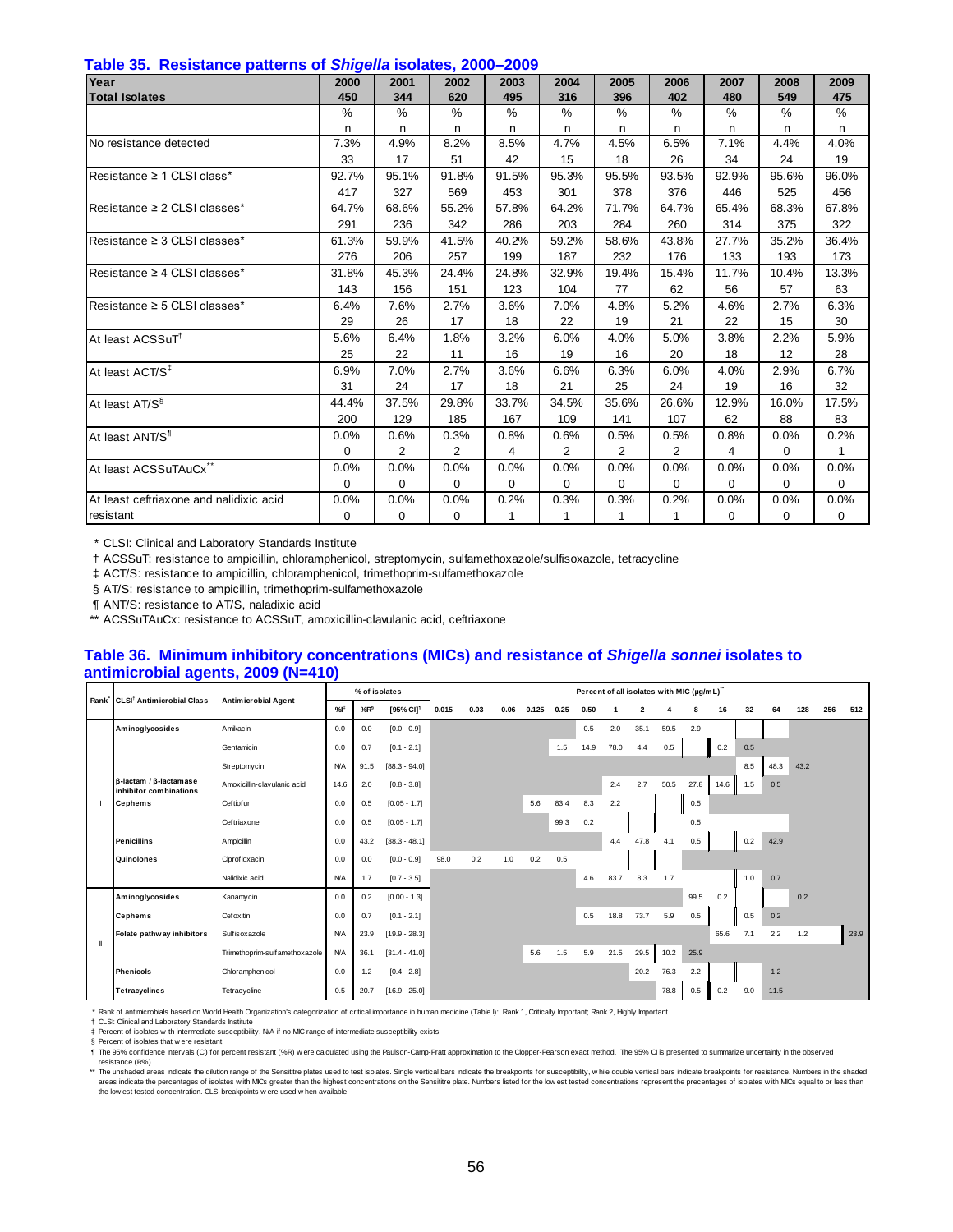# **Figure 22. Antimicrobial resistance pattern for** *Shigella sonnei***, 2009**



|              |                                                            | Table 37.  Percentage and number of S <i>higelia sonnel</i> isolates resistant to antimicrobial agents, 2000–2009 |             |                |                |                |             |                |               |                |                |                |
|--------------|------------------------------------------------------------|-------------------------------------------------------------------------------------------------------------------|-------------|----------------|----------------|----------------|-------------|----------------|---------------|----------------|----------------|----------------|
| Year         | <b>Total Isolates</b>                                      |                                                                                                                   | 2000<br>366 | 2001<br>239    | 2002<br>536    | 2003<br>434    | 2004<br>241 | 2005<br>340    | 2006<br>321   | 2007<br>414    | 2008<br>496    | 2009<br>410    |
|              |                                                            | Antibiotic                                                                                                        |             |                |                |                |             |                |               |                |                |                |
|              | Rank <sup>*</sup> CLSI <sup>†</sup> Antimicrobial<br>Class | (Resistance breakpoint)                                                                                           |             |                |                |                |             |                |               |                |                |                |
|              | Aminoglycosides                                            | Amikacin                                                                                                          | 0.0%        | 0.0%           | 0.0%           | 0.0%           | 0.0%        | 0.0%           | 0.0%          | 0.0%           | 0.0%           | 0.0%           |
|              |                                                            | $(MIC \ge 64)$                                                                                                    | 0           | 0              | 0              | 0              | 0           | 0              | 0             | 0              | 0              | 0              |
|              |                                                            | Gentamicin                                                                                                        | 0.3%        | 0.0%           | 0.0%           | 0.0%           | 0.0%        | 1.2%           | 0.0%          | 1.0%           | 0.4%           | 0.7%           |
|              |                                                            | (MIC $\geq$ 16)                                                                                                   |             | $\Omega$       | $\Omega$       | $\Omega$       | $\Omega$    | 4              | $\Omega$      | 4              | $\overline{2}$ | 3              |
|              |                                                            | Streptomycin                                                                                                      | 56.0%       | 54.0%          | 55.4%          | 56.5%          | 56.8%       | 70.3%          | 61.7%         | 76.8%          | 82.5%          | 91.5%          |
|              |                                                            | $(MIC \geq 64)$                                                                                                   | 205         | 129            | 297            | 245            | 137         | 239            | 198           | 318            | 409            | 375            |
|              | β-lactam/β-lactamase inhibitor                             | Amoxicillin-clavulanic acid                                                                                       | 1.9%        | 4.6%           | 2.2%           | 1.4%           | 1.7%        | 1.2%           | 1.9%          | 0.5%           | 3.2%           | 2.0%           |
|              | combinations                                               | $(MIC \ge 32/16)$                                                                                                 | 7           | 11             | 12             | 6              | 4           | 4              | 6             | $\overline{2}$ | 16             | 8              |
|              | Cephems                                                    | Ceftiofur                                                                                                         | 0.0%        | 0.0%           | 0.0%           | 0.0%           | 0.4%        | 0.6%           | 0.0%          | 0.0%           | 0.0%           | 0.5%           |
|              |                                                            | $(MIC \geq 8)$                                                                                                    | 0           | $\mathbf 0$    | 0              | 0              |             | $\overline{2}$ | 0             | 0              | $\mathbf 0$    | 2              |
|              |                                                            | Ceftriaxone                                                                                                       | 0.0%        | 0.0%           | 0.0%           | 0.0%           | 0.4%        | 0.6%           | 0.0%          | 0.0%           | 0.0%           | 0.5%           |
|              |                                                            | $(MIC \ge 64)$                                                                                                    | 0           | $\mathbf 0$    | 0              | 0              |             | $\overline{2}$ | 0             | 0              | $\mathbf 0$    | 2              |
|              | Penicillins                                                | Ampicillin                                                                                                        | 80.6%       | 82.8%          | 77.6%          | 79.7%          | 79.3%       | 70.6%          | 62.6%         | 64.0%          | 61.5%          | 43.2%          |
|              |                                                            | (MIC $\geq$ 32)                                                                                                   | 295         | 198            | 416            | 346            | 191         | 240            | 201           | 265            | 305            | 177            |
|              | Quinolones                                                 | Ciprofloxacin                                                                                                     | 0.0%        | 0.0%           | 0.0%           | 0.0%           | 0.0%        | 0.0%           | 0.0%          | 0.0%           | 0.6%           | 0.0%           |
|              |                                                            | $(MIC \ge 4)$                                                                                                     | 0           | $\mathbf 0$    | 0              | 0              | 0           | 0              | 0             | $\mathbf 0$    | 3              | 0              |
|              |                                                            | Nalidixic acid                                                                                                    | 1.1%        | 0.8%           | 1.5%           | 0.5%           | 1.7%        | 1.2%           | 2.8%          | 1.2%           | 1.6%           | 1.7%           |
|              |                                                            | $(MIC \geq 32)$                                                                                                   | 4           | $\overline{2}$ | 8              | $\overline{2}$ | 4           | 4              | 9             | 5              | 8              | $\overline{7}$ |
|              | Aminoglycosides                                            | Kanamycin                                                                                                         | 1.6%        | 0.4%           | 0.4%           | 0.0%           | 0.0%        | 0.0%           | 0.0%          | 0.2%           | 0.6%           | 0.2%           |
|              |                                                            | $(MIC \ge 64)$                                                                                                    | 6           |                | 2              | 0              | $\Omega$    | $\Omega$       | 0             |                | 3              |                |
|              | Cephems                                                    | Cefoxitin                                                                                                         | 0.3%        | 1.7%           | 0.4%           | 0.0%           | 0.4%        | 0.3%           | 0.0%          | 0.0%           | 0.0%           | 0.7%           |
|              |                                                            | $(MIC \geq 32)$                                                                                                   |             | 4              | $\overline{2}$ | 0              |             | 1              | $\mathbf 0$   | $\mathbf 0$    | $\mathbf 0$    | 3              |
|              |                                                            | Cephalothin                                                                                                       | 8.7%        | 12.6%          | 7.3%           | 10.1%          | Not         | Not            | Not           | Not            | Not            | Not            |
|              |                                                            | (MIC $\geq$ 32)                                                                                                   | 32          | 30             | 39             | 44             | Tested      | Tested         | <b>Tested</b> | Tested         | Tested         | Tested         |
| $\mathbf{I}$ | Folate pathway inhibitors                                  | Sulfamethoxazole/Sulfisoxazole <sup>#</sup>                                                                       | 56.0%       | 54.4%          | 29.9%          | 31.3%          | 49.0%       | 57.9%          | 33.3%         | 20.0%          | 25.0%          | 23.9%          |
|              |                                                            | (MIC $\geq$ 512)                                                                                                  | 205         | 130            | 160            | 136            | 118         | 197            | 107           | 83             | 124            | 98             |
|              |                                                            | Trimethoprim-sulfamethoxazole                                                                                     | 54.9%       | 50.6%          | 37.9%          | 38.5%          | 46.9%       | 55.0%          | 42.7%         | 22.0%          | 29.4%          | 36.1%          |
|              |                                                            | $(MIC \geq 4/76)$                                                                                                 | 201         | 121            | 203            | 167            | 113         | 187            | 137           | 91             | 146            | 148            |
|              | Phenicols                                                  | Chloramphenicol                                                                                                   | 2.7%        | 1.3%           | 0.2%           | 1.2%           | 2.5%        | 2.4%           | 0.9%          | 1.2%           | 1.0%           | 1.2%           |
|              |                                                            | $(MIC \geq 32)$                                                                                                   | 10          | 3              | $\overline{1}$ | 5              | 6           | 8              | 3             | 5              | 5              | 5              |
|              | Tetracyclines                                              | Tetracycline                                                                                                      | 34.4%       | 44.8%          | 23.5%          | 22.1%          | 36.1%       | 29.4%          | 22.7%         | 16.2%          | 17.3%          | 20.7%          |
|              |                                                            | (MIC $\geq$ 16)                                                                                                   | 126         | 107            | 126            | 96             | 87          | 100            | 73            | 67             | 86             | 85             |

|         | Table 37.  Percentage and number of <i>Shigella sonnei</i> isolates resistant to antimicrobial agents, 2000–2009 |  |  |                          |       |  |  |                                  |       |
|---------|------------------------------------------------------------------------------------------------------------------|--|--|--------------------------|-------|--|--|----------------------------------|-------|
| $V - -$ |                                                                                                                  |  |  | $\overline{\phantom{a}}$ | 0.000 |  |  | 0001   0005   0000   0007   0000 | 0.000 |

\* Rank of antimicrobials based on World Health Organization's categorization of critical importance in human medicine (Table I): Rank 1, Critically Important; Rank 2, Highly Important<br>† CLSI: Clinical and Laboratory Standa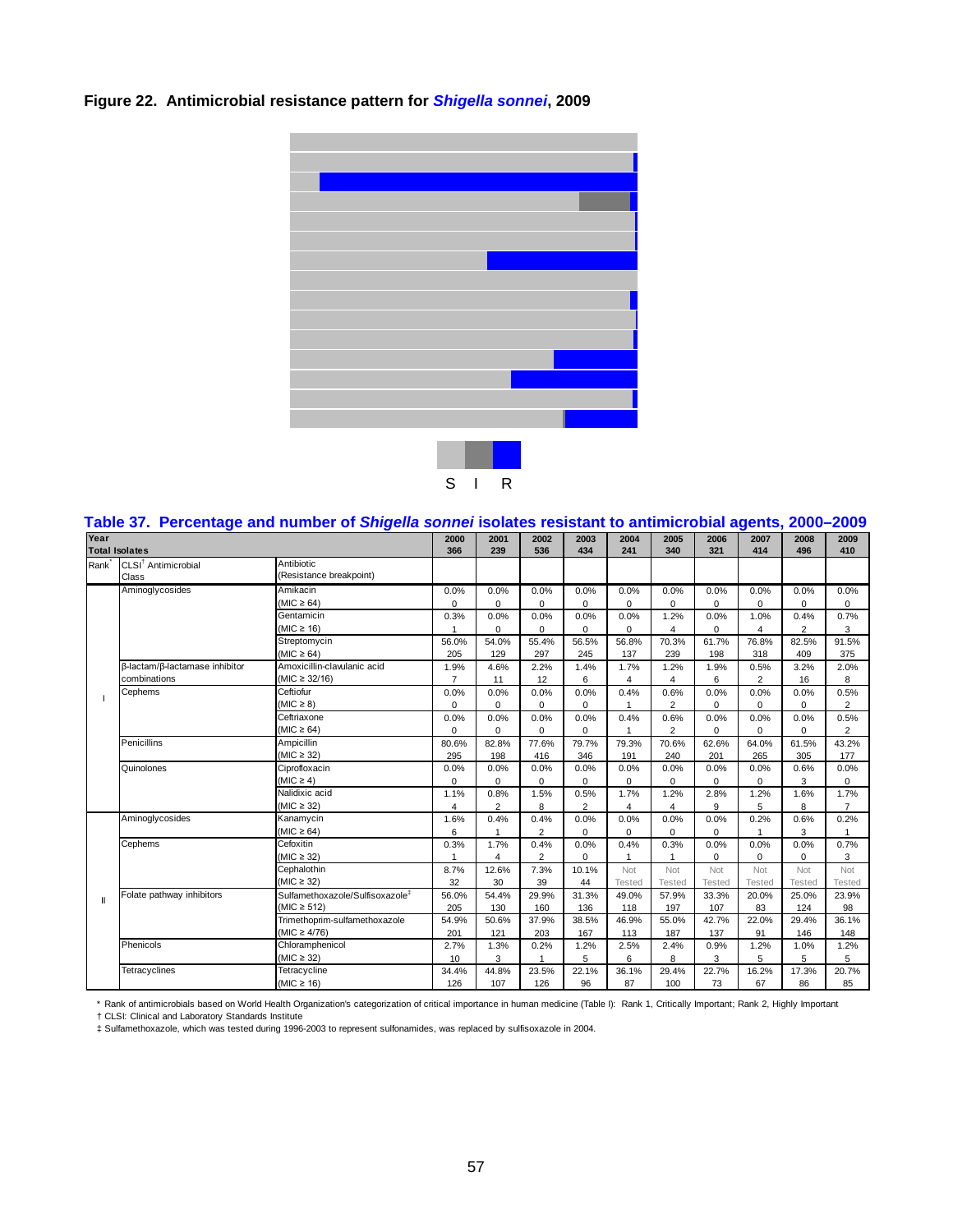| rapid con incoloration patterne or onligena conflict focultor, 2000, 2000<br>Year | 2000           | 2001           | 2002        | 2003     | 2004           | 2005  | 2006        | 2007           | 2008  | 2009     |
|-----------------------------------------------------------------------------------|----------------|----------------|-------------|----------|----------------|-------|-------------|----------------|-------|----------|
| <b>Total Isolates</b>                                                             | 366            | 239            | 536         | 434      | 241            | 340   | 321         | 414            | 496   | 410      |
|                                                                                   | %              | %              | $\%$        | %        | $\%$           | %     | $\%$        | $\%$           | $\%$  | %        |
|                                                                                   | n              | n              | n           | n        | n.             | n     | n.          | n              | n     | n        |
| No resistance detected                                                            | 7.7%           | 5.4%           | 7.1%        | 8.5%     | 5.4%           | 4.4%  | 6.2%        | 6.8%           | 4.4%  | 3.7%     |
|                                                                                   | 28             | 13             | 38          | 37       | 13             | 15    | 20          | 28             | 22    | 15       |
| Resistance ≥ 1 CLSI class*                                                        | 92.3%          | 94.6%          | 92.9%       | 91.5%    | 94.6%          | 95.6% | 93.8%       | 93.2%          | 95.6% | 96.3%    |
|                                                                                   | 338            | 226            | 498         | 397      | 228            | 325   | 301         | 386            | 474   | 395      |
| Resistance ≥ 2 CLSI classes*                                                      | 60.7%          | 59.8%          | 51.9%       | 54.1%    | 56.4%          | 70.3% | 59.8%       | 63.0%          | 65.7% | 65.1%    |
|                                                                                   | 222            | 143            | 278         | 235      | 136            | 239   | 192         | 261            | 326   | 267      |
| Resistance ≥ 3 CLSI classes*                                                      | 56.8%          | 51.5%          | 36.4%       | 35.3%    | 50.6%          | 55.3% | 35.8%       | 21.3%          | 29.8% | 29.8%    |
|                                                                                   | 208            | 123            | 195         | 153      | 122            | 188   | 115         | 88             | 148   | 122      |
| Resistance ≥ 4 CLSI classes*                                                      | 25.4%          | 37.7%          | 19.8%       | 20.5%    | 25.7%          | 12.4% | 8.1%        | 5.1%           | 5.6%  | 5.9%     |
|                                                                                   | 93             | 90             | 106         | 89       | 62             | 42    | 26          | 21             | 28    | 24       |
| Resistance ≥ 5 CLSI classes*                                                      | 1.4%           | 0.0%           | 0.6%        | 0.5%     | 0.8%           | 0.9%  | 0.0%        | 1.2%           | 0.4%  | 0.2%     |
|                                                                                   | 5              | 0              | 3           | 2        | 2              | 3     | 0           | 5              | 2     |          |
| At least ACSSuT <sup>T</sup>                                                      | 0.8%           | 0.0%           | 0.0%        | 0.2%     | 0.0%           | 0.3%  | 0.0%        | 0.5%           | 0.2%  | 0.0%     |
|                                                                                   | 3              | $\mathbf 0$    | $\mathbf 0$ | 1        | 0              | 1     | 0           | $\overline{2}$ |       | $\Omega$ |
| At least ACT/S <sup>‡</sup>                                                       | 1.9%           | 0.8%           | 0.2%        | 0.9%     | 1.7%           | 2.4%  | 0.9%        | 0.5%           | 0.8%  | 1.0%     |
|                                                                                   | $\overline{7}$ | $\overline{2}$ |             | 4        | 4              | 8     | 3           | $\overline{2}$ | 4     | 4        |
| At least AT/S <sup>§</sup>                                                        | 46.2%          | 41.0%          | 30.2%       | 33.6%    | 35.3%          | 35.6% | 22.7%       | 9.4%           | 14.3% | 12.2%    |
|                                                                                   | 169            | 98             | 162         | 146      | 85             | 121   | 73          | 39             | 71    | 50       |
| At least ANT/S <sup>1</sup>                                                       | 0.0%           | 0.0%           | 0.2%        | 0.2%     | 0.8%           | 0.3%  | 0.0%        | 0.7%           | 0.0%  | 0.0%     |
|                                                                                   | $\Omega$       | $\mathbf 0$    | 1           | 1        | $\overline{2}$ | 1     | $\mathbf 0$ | 3              | 0     | 0        |
| At least ACSSuTAuCx                                                               | 0.0%           | 0.0%           | 0.0%        | 0.0%     | 0.0%           | 0.0%  | 0.0%        | 0.0%           | 0.0%  | 0.0%     |
|                                                                                   | $\Omega$       | 0              | 0           | $\Omega$ | 0              | 0     | 0           | 0              | 0     | 0        |
| At least ceftriaxone and nalidixic acid                                           | 0.0%           | 0.0%           | 0.0%        | 0.0%     | 0.4%           | 0.3%  | 0.0%        | 0.0%           | 0.0%  | 0.0%     |
| resistant                                                                         | 0              | 0              | $\mathbf 0$ | 0        |                | 1     | 0           | 0              | 0     | 0        |

† ACSSuT: resistance to ampicillin, chloramphenicol, streptomycin, sulfamethoxazole/sulfisoxazole, tetracycline

‡ ACT/S: resistance to ampicillin, chloramphenicol, trimethoprim-sulfamethoxazole

§ AT/S: resistance to ampicillin, trimethoprim-sulfamethoxazole

¶ ANT/S: resistance to AT/S, naladixic acid

\*\* ACSSuTAuCx: resistance to ACSSuT, amoxicillin-clavulanic acid, ceftriaxone

#### **Table 39. Minimum inhibitory concentrations and resistance of** *Shigella flexneri* **isolates to antimicrobial agents, 2009 (N=57)**

|                                                                |                               |            |        | % of isolates         |       |      |      |       |      |      |      | Percent of all isolates with MIC (µg/mL)" |      |      |      |      |      |      |     |      |
|----------------------------------------------------------------|-------------------------------|------------|--------|-----------------------|-------|------|------|-------|------|------|------|-------------------------------------------|------|------|------|------|------|------|-----|------|
| Rank CLSI <sup>†</sup> Antimicrobial Class                     | <b>Antimicrobial Agent</b>    | %          | $%R^6$ | [95% CI] <sup>1</sup> | 0.015 | 0.03 | 0.06 | 0.125 | 0.25 | 0.50 | -1   | $\overline{2}$                            | 4    | 8    | 16   | 32   | 64   | 128  | 256 | 512  |
| Aminoglycosides                                                | Amikacin                      | 0.0        | 0.0    | $[0.0 - 6.3]$         |       |      |      |       |      |      | 1.8  | 22.8                                      | 59.6 | 14.0 | 1.8  |      |      |      |     |      |
|                                                                | Gentamicin                    | 0.0        | 0.0    | $[0.0 - 6.3]$         |       |      |      |       | 1.8  | 24.6 | 68.4 | 5.3                                       |      |      |      |      |      |      |     |      |
|                                                                | Streptomycin                  | N/A        | 73.7   | $[60.3 - 84.5]$       |       |      |      |       |      |      |      |                                           |      |      |      | 26.3 | 12.3 | 61.4 |     |      |
| $\beta$ -lactam / $\beta$ -lactamase<br>inhibitor combinations | Amoxicillin-clavulanic acid   | 54.4       | 3.5    | $[0.4 - 12.1]$        |       |      |      |       |      |      | 1.8  | 19.3                                      | 8.8  | 12.3 | 54.4 | 3.5  |      |      |     |      |
| <b>Cephems</b>                                                 | Ceftiofur                     | 0.0        | 1.8    | $[0.02 - 9.4]$        |       |      |      | 38.6  | 47.4 | 8.8  | 3.5  |                                           |      |      | 1.8  |      |      |      |     |      |
|                                                                | Ceftriaxone                   | 0.0        | 1.8    | $[0.02 - 9.4]$        |       |      |      |       | 98.2 |      |      |                                           |      |      |      | 1.8  |      |      |     |      |
| <b>Penicillins</b>                                             | Ampicillin                    | 0.0        | 70.2   | $[56.6 - 81.6]$       |       |      |      |       |      |      | 24.6 | 5.3                                       |      |      |      |      | 70.2 |      |     |      |
| Quinolones                                                     | Ciprofloxacin                 | 0.0        | 3.5    | $[0.4 - 12.1]$        | 94.7  | 1.8  |      |       |      |      |      |                                           | 1.8  | 1.8  |      |      |      |      |     |      |
|                                                                | Nalidixic acid                | <b>N/A</b> | 3.5    | $[0.4 - 12.1]$        |       |      |      |       |      | 1.8  | 71.9 | 19.3                                      | 3.5  |      |      |      | 3.5  |      |     |      |
| Aminoglycosides                                                | Kanamycin                     | 0.0        | 1.8    | $[0.02 - 9.4]$        |       |      |      |       |      |      |      |                                           |      | 98.2 |      |      |      | 1.8  |     |      |
| <b>Cephems</b>                                                 | Cefoxitin                     | 0.0        | 0.0    | $[0.0 - 6.3]$         |       |      |      |       |      |      | 3.5  | 52.6                                      | 40.4 | 3.5  |      |      |      |      |     |      |
| Folate pathway inhibitors                                      | Sulfisoxazole                 | N/A        | 73.7   | $[60.3 - 84.5]$       |       |      |      |       |      |      |      |                                           |      |      | 24.6 | 1.8  |      |      |     | 73.7 |
|                                                                | Trimethoprim-sulfamethoxazole | N/A        | 68.4   | $[54.8 - 80.1]$       |       |      |      | 26.3  | 3.5  | 1.8  |      |                                           |      | 68.4 |      |      |      |      |     |      |
| <b>Phenicols</b>                                               | Chloramphenicol               | 0.0        | 66.7   | $[52.9 - 78.6]$       |       |      |      |       |      |      |      | 29.8                                      | 1.8  | 1.8  |      | 15.8 | 50.9 |      |     |      |
| <b>Tetracyclines</b>                                           | Tetracycline                  | 1.8        | 87.7   | $[76.3 - 94.9]$       |       |      |      |       |      |      |      |                                           | 10.5 | 1.8  | 1.8  | 5.3  | 80.7 |      |     |      |

\* Rank of antimicrobials based on World Health Organization's categorization of critical importance in human medicine (Table I): Rank 1, Critically Important; Rank 2, Highly Important<br>† CLSt: Clinical and Laboratory Standa

‡ § ¶ Percent of isolates with intermediate susceptibility, NA if no MC range of intermediate susceptibility exists<br>Percent of isolates that were resistant<br>The 95% confidence intervals (CI) for percent resistant (%R) were calcul resistance (R%).

\*\* The unshaded areas indicate the dilution range of the Sensititre plates used to test isolates. Single vertical bars indicate the breakpoints for susceptibility, while double vertical bars indicate breakpoints for resist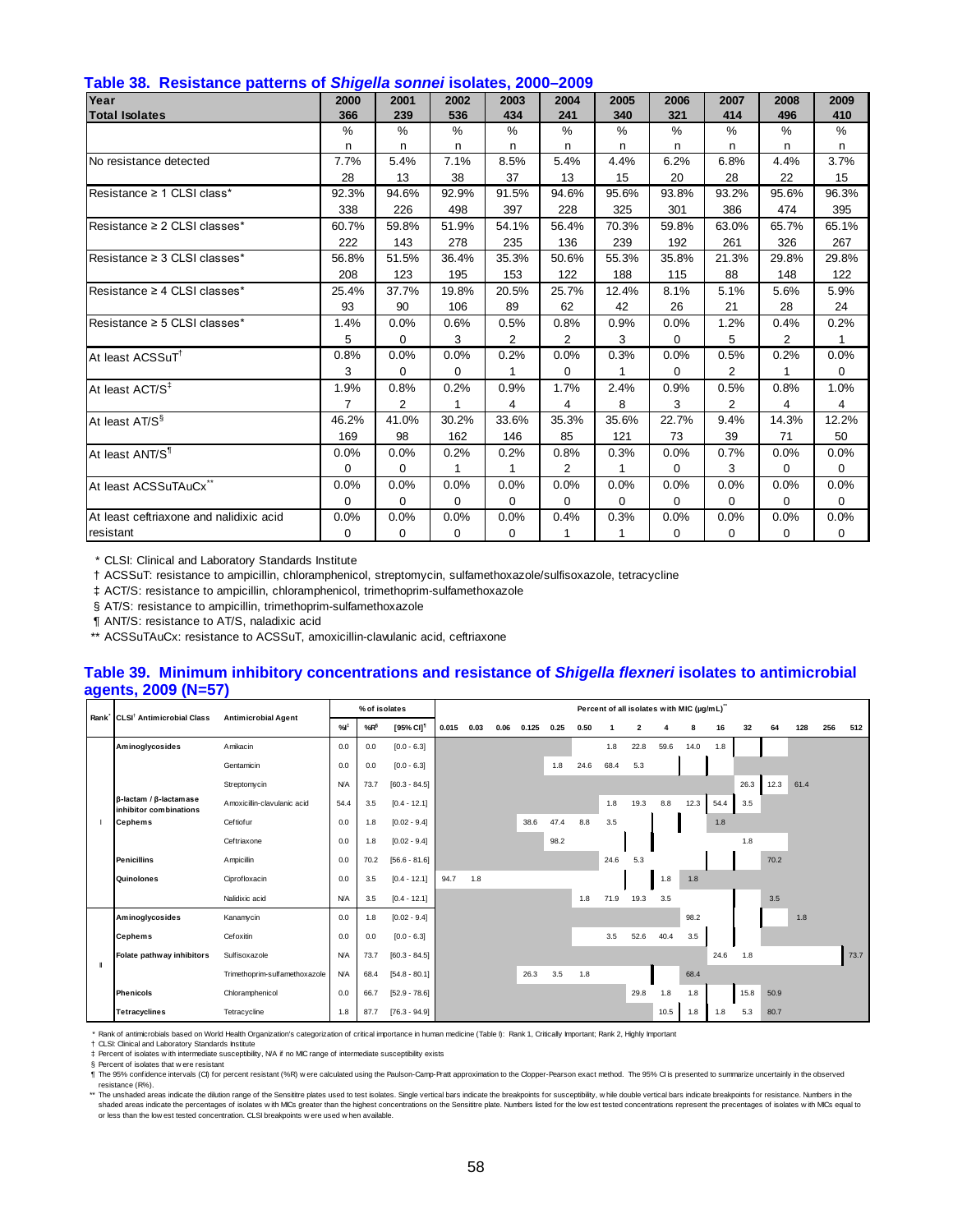# **Figure 23. Antimicrobial resistance pattern for** *Shigella flexneri***, 2009**



# **Table 40. Percentage and number of** *Shigella flexneri* **isolates resistant to antimicrobial agents, 2000–**

| 2009              |                                 |                                             |                |                |                |                |             |                |                         |               |                |                |
|-------------------|---------------------------------|---------------------------------------------|----------------|----------------|----------------|----------------|-------------|----------------|-------------------------|---------------|----------------|----------------|
| Year              |                                 |                                             | 2000           | 2001           | 2002           | 2003           | 2004        | 2005           | 2006                    | 2007          | 2008           | 2009           |
|                   | <b>Total Isolates</b>           |                                             | 75             | 91             | 73             | 51             | 62          | 52             | 74                      | 61            | 45             | 57             |
| Rank <sup>*</sup> | CLSI <sup>†</sup> Antimicrobial | Antibiotic                                  |                |                |                |                |             |                |                         |               |                |                |
|                   | Class                           | (Resistance breakpoint)                     |                |                |                |                |             |                |                         |               |                |                |
|                   | Aminoglycosides                 | Amikacin                                    | 0.0%           | 0.0%           | 0.0%           | 0.0%           | 0.0%        | 0.0%           | 0.0%                    | 0.0%          | 0.0%           | 0.0%           |
|                   |                                 | (MIC $\geq$ 64)                             | $\Omega$       | $\Omega$       | $\Omega$       | $\mathbf 0$    | $\Omega$    | $\mathbf 0$    | $\mathbf 0$             | 0             | $\Omega$       | 0              |
|                   |                                 | Gentamicin                                  | 0.0%           | 0.0%           | 1.4%           | 0.0%           | 0.0%        | 0.0%           | 1.4%                    | 0.0%          | 0.0%           | 0.0%           |
|                   |                                 | (MIC $\geq$ 16)                             | 0              | $\mathbf 0$    | $\mathbf{1}$   | $\mathbf 0$    | 0           | $\mathbf 0$    | $\overline{1}$          | 0             | $\mathbf 0$    | 0              |
|                   |                                 | Streptomycin                                | 61.3%          | 47.3%          | 43.8%          | 60.8%          | 71.0%       | 57.7%          | 58.1%                   | 52.5%         | 62.2%          | 73.7%          |
|                   |                                 | (MIC $\geq$ 64)                             | 46             | 43             | 32             | 31             | 44          | 30             | 43                      | 32            | 28             | 42             |
|                   | β-lactam/β-lactamase inhibitor  | Amoxicillin-clavulanic acid                 | 4.0%           | 4.4%           | 5.5%           | 2.0%           | 1.6%        | 0.0%           | 0.0%                    | 0.0%          | 4.4%           | 3.5%           |
|                   | combinations                    | $(MIC \ge 32/16)$                           | 3              | $\overline{4}$ | 4              |                |             | $\mathbf 0$    | $\mathbf 0$             | 0             | $\overline{2}$ | $\overline{2}$ |
|                   | Cephems                         | Ceftiofur                                   | 0.0%           | 0.0%           | 1.4%           | 2.0%           | 0.0%        | 0.0%           | 1.4%                    | 0.0%          | 0.0%           | 1.8%           |
|                   |                                 | $(MIC \geq 8)$                              | $\mathbf 0$    | $\mathbf 0$    |                |                | $\mathbf 0$ | $\mathbf 0$    | 1                       | 0             | 0              |                |
|                   |                                 | Ceftriaxone                                 | 0.0%           | 0.0%           | 1.4%           | 2.0%           | 0.0%        | 0.0%           | 1.4%                    | 0.0%          | 0.0%           | 1.8%           |
|                   |                                 | (MIC $\geq 64$ )                            | $\Omega$       | $\Omega$       | 1              |                | $\Omega$    | $\mathbf 0$    | 1                       | $\Omega$      | $\Omega$       | 1              |
|                   | Penicillins                     | Ampicillin                                  | 77.3%          | 72.5%          | 75.3%          | 84.3%          | 80.6%       | 75.0%          | 63.5%                   | 63.9%         | 75.6%          | 70.2%          |
|                   |                                 | $(MIC \geq 32)$                             | 58             | 66             | 55             | 43             | 50          | 39             | 47                      | 39            | 34             | 40             |
|                   | Quinolones                      | Ciprofloxacin                               | 0.0%           | 1.1%           | 0.0%           | 0.0%           | 0.0%        | 0.0%           | 1.4%                    | 1.6%          | 2.2%           | 3.5%           |
|                   |                                 | $(MIC \geq 4)$                              | $\Omega$       | $\mathbf{1}$   | $\Omega$       | $\Omega$       | $\Omega$    | $\mathbf 0$    | 1                       |               | $\mathbf{1}$   | $\overline{2}$ |
|                   |                                 | Nalidixic acid                              | 0.0%           | 3.3%           | 2.7%           | 5.9%           | 1.6%        | 3.8%           | 5.4%                    | 4.9%          | 2.2%           | 3.5%           |
|                   |                                 | (MIC $\geq$ 32)                             | 0              | 3              | $\overline{2}$ | 3              | 1           | $\overline{2}$ | $\overline{\mathbf{4}}$ | 3             | 1              | $\overline{2}$ |
|                   | Aminoglycosides                 | Kanamycin                                   | 0.0%           | 1.1%           | 4.1%           | 3.9%           | 0.0%        | 3.8%           | 0.0%                    | 0.0%          | 0.0%           | 1.8%           |
|                   |                                 | $(MIC \ge 64)$                              | $\Omega$       | $\mathbf{1}$   | 3              | $\overline{2}$ | $\Omega$    | $\overline{2}$ | $\Omega$                | $\Omega$      | $\Omega$       | 1              |
|                   | Cephems                         | Cefoxitin                                   | 0.0%           | 0.0%           | 0.0%           | 0.0%           | 0.0%        | 0.0%           | 0.0%                    | 0.0%          | 0.0%           | 0.0%           |
|                   |                                 | (MIC $\geq$ 32)                             | 0              | $\mathbf 0$    | $\Omega$       | $\Omega$       | $\mathbf 0$ | $\mathbf 0$    | $\mathbf 0$             | $\mathbf 0$   | 0              | 0              |
|                   |                                 | Cephalothin                                 | 2.7%           | 1.1%           | 2.7%           | 3.9%           | Not         | Not            | Not                     | Not           | Not            | Not            |
|                   |                                 | (MIC $\geq$ 32)                             | $\overline{2}$ | $\overline{1}$ | $\overline{2}$ | $\overline{2}$ | Tested      | <b>Tested</b>  | <b>Tested</b>           | <b>Tested</b> | <b>Tested</b>  | <b>Tested</b>  |
|                   | Folate pathway inhibitors       | Sulfamethoxazole/Sulfisoxazole <sup>#</sup> | 53.3%          | 57.1%          | 41.1%          | 52.9%          | 66.1%       | 55.8%          | 68.9%                   | 62.3%         | 62.2%          | 73.7%          |
|                   |                                 | (MIC $\geq$ 512)                            | 40             | 52             | 30             | 27             | 41          | 29             | 51                      | 38            | 28             | 42             |
|                   |                                 | Trimethoprim-sulfamethoxazole               | 42.7%          | 34.1%          | 28.8%          | 39.2%          | 46.8%       | 44.2%          | 59.5%                   | 49.2%         | 48.9%          | 68.4%          |
|                   |                                 | (MIC $\geq 4/76$ )                          | 32             | 31             | 21             | 20             | 29          | 23             | 44                      | 30            | 22             | 39             |
|                   | Phenicols                       | Chloramphenicol                             | 69.3%          | 74.7%          | 63.0%          | 68.6%          | 61.3%       | 65.4%          | 54.1%                   | 55.7%         | 68.9%          | 66.7%          |
|                   |                                 | $(MIC \geq 32)$                             | 52             | 68             | 46             | 35             | 38          | 34             | 40                      | 34            | 31             | 38             |
|                   | Tetracyclines                   | Tetracycline                                | 92.0%          | 94.5%          | 78.1%          | 82.4%          | 95.2%       | 94.2%          | 83.8%                   | 83.6%         | 86.7%          | 87.7%          |
|                   |                                 | (MIC $\geq$ 16)                             | 69             | 86             | 57             | 42             | 59          | 49             | 62                      | 51            | 39             | 50             |

\* Rank of antimicrobials based on World Health Organization's categorization of critical importance in human medicine (Table I): Rank 1, Critically Important; Rank 2, Highly Important

† CLSI: Clinical and Laboratory Standards Institute ‡ Sulfamethoxazole, which was tested during 1996-2003 to represent sulfonamides, was replaced by sulfisoxazole in 2004.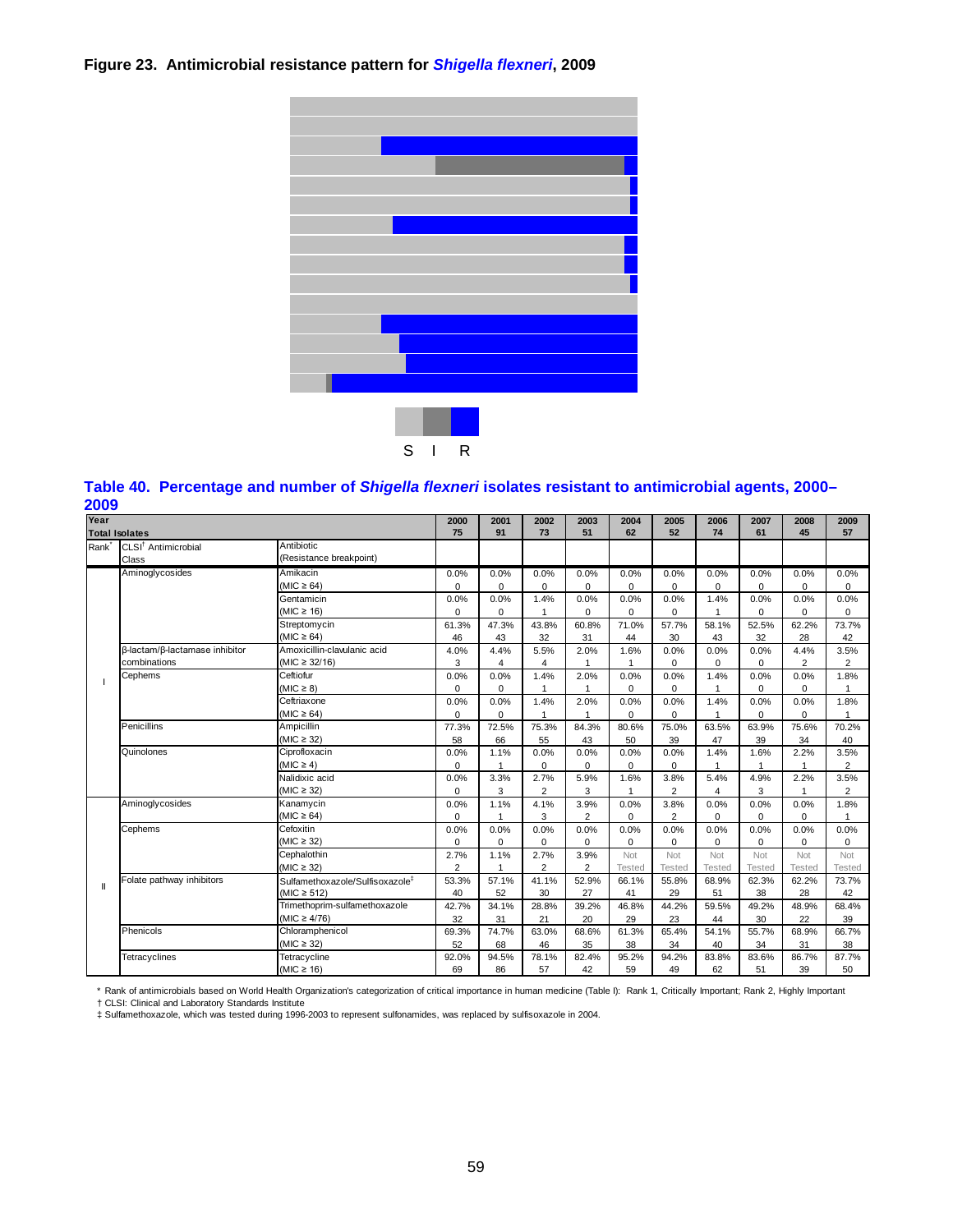| Table 41. Resistance patterns of Shigella flexneri isolates, 2000–2009 |  |  |  |  |
|------------------------------------------------------------------------|--|--|--|--|
|------------------------------------------------------------------------|--|--|--|--|

| $\frac{1}{2}$<br>Year                   | 2000          | 2001         | 2002          | 2003  | 2004   | 2005  | 2006  | 2007     | 2008     | 2009         |
|-----------------------------------------|---------------|--------------|---------------|-------|--------|-------|-------|----------|----------|--------------|
| <b>Total Isolates</b>                   | 75            | 91           | 73            | 51    | 62     | 52    | 74    | 61       | 45       | 57           |
|                                         | $\frac{0}{0}$ | %            | $\frac{0}{0}$ | $\%$  | $\%$   | %     | $\%$  | %        | $\%$     | %            |
|                                         | n             | n.           | n             | n     | n      | n     | n     | n        | n        | n            |
| No resistance detected                  | 4.0%          | 3.3%         | 15.1%         | 7.8%  | 0.0%   | 5.8%  | 5.4%  | 9.8%     | 4.4%     | 5.3%         |
|                                         | 3             | 3            | 11            | 4     | 0      | 3     | 4     | 6        | 2        | 3            |
| Resistance ≥ 1 CLSI class*              | 96.0%         | 96.7%        | 84.9%         | 92.2% | 100.0% | 94.2% | 94.6% | 90.2%    | 95.6%    | 94.7%        |
|                                         | 72            | 88           | 62            | 47    | 62     | 49    | 70    | 55       | 43       | 54           |
| Resistance ≥ 2 CLSI classes*            | 82.7%         | 89.0%        | 76.7%         | 86.3% | 93.5%  | 80.8% | 85.1% | 80.3%    | 93.3%    | 86.0%        |
|                                         | 62            | 81           | 56            | 44    | 58     | 42    | 63    | 49       | 42       | 49           |
| Resistance ≥ 3 CLSI classes*            | 81.3%         | 79.1%        | 75.3%         | 80.4% | 90.3%  | 78.8% | 75.7% | 68.9%    | 84.4%    | 82.5%        |
|                                         | 61            | 72           | 55            | 41    | 56     | 41    | 56    | 42       | 38       | 47           |
| Resistance ≥ 4 CLSI classes*            | 64.0%         | 62.6%        | 57.5%         | 62.7% | 64.5%  | 65.4% | 47.3% | 55.7%    | 57.8%    | 63.2%        |
|                                         | 48            | 57           | 42            | 32    | 40     | 34    | 35    | 34       | 26       | 36           |
| Resistance ≥ 5 CLSI classes*            | 32.0%         | 25.3%        | 19.2%         | 31.4% | 29.0%  | 30.8% | 28.4% | 27.9%    | 28.9%    | 49.1%        |
|                                         | 24            | 23           | 14            | 16    | 18     | 16    | 21    | 17       | 13       | 28           |
| At least ACSSuT <sup>1</sup>            | 29.3%         | 22.0%        | 15.1%         | 29.4% | 27.4%  | 28.8% | 27.0% | 26.2%    | 24.4%    | 47.4%        |
|                                         | 22            | 20           | 11            | 15    | 17     | 15    | 20    | 16       | 11       | 27           |
| At least ACT/S <sup>‡</sup>             | 32.0%         | 23.1%        | 21.9%         | 27.5% | 24.2%  | 32.7% | 28.4% | 26.2%    | 26.7%    | 47.4%        |
|                                         | 24            | 21           | 16            | 14    | 15     | 17    | 21    | 16       | 12       | 27           |
| At least AT/S <sup>§</sup>              | 38.7%         | 25.3%        | 27.4%         | 37.3% | 35.5%  | 38.5% | 43.2% | 36.1%    | 33.3%    | 52.6%        |
|                                         | 29            | 23           | 20            | 19    | 22     | 20    | 32    | 22       | 15       | 30           |
| At least ANT/S <sup>1</sup>             | 0.0%          | 1.1%         | 1.4%          | 5.9%  | 0.0%   | 1.9%  | 2.7%  | 1.6%     | 0.0%     | 1.8%         |
|                                         | $\Omega$      | $\mathbf{1}$ | 1             | 3     | 0      | 1     | 2     | 1        | $\Omega$ | $\mathbf{1}$ |
| At least ACSSuTAuCx <sup>®</sup>        | 0.0%          | 0.0%         | 0.0%          | 0.0%  | 0.0%   | 0.0%  | 0.0%  | 0.0%     | 0.0%     | 0.0%         |
|                                         | 0             | 0            | 0             | 0     | 0      | 0     | 0     | $\Omega$ | $\Omega$ | 0            |
| At least ceftriaxone and nalidixic acid | 0.0%          | 0.0%         | 0.0%          | 2.0%  | 0.0%   | 0.0%  | 1.4%  | 0.0%     | 0.0%     | 0.0%         |
| resistant                               | $\Omega$      | 0            | 0             |       | 0      | 0     | 1     | $\Omega$ | 0        | 0            |

† ACSSuT: resistance to ampicillin, chloramphenicol, streptomycin, sulfamethoxazole/sulfisoxazole, tetracycline

‡ ACT/S: resistance to ampicillin, chloramphenicol, trimethoprim-sulfamethoxazole

§ AT/S: resistance to ampicillin, trimethoprim-sulfamethoxazole

¶ ANT/S: resistance to AT/S, naladixic acid

\*\* ACSSuTAuCx: resistance to ACSSuT, amoxicillin-clavulanic acid, ceftriaxone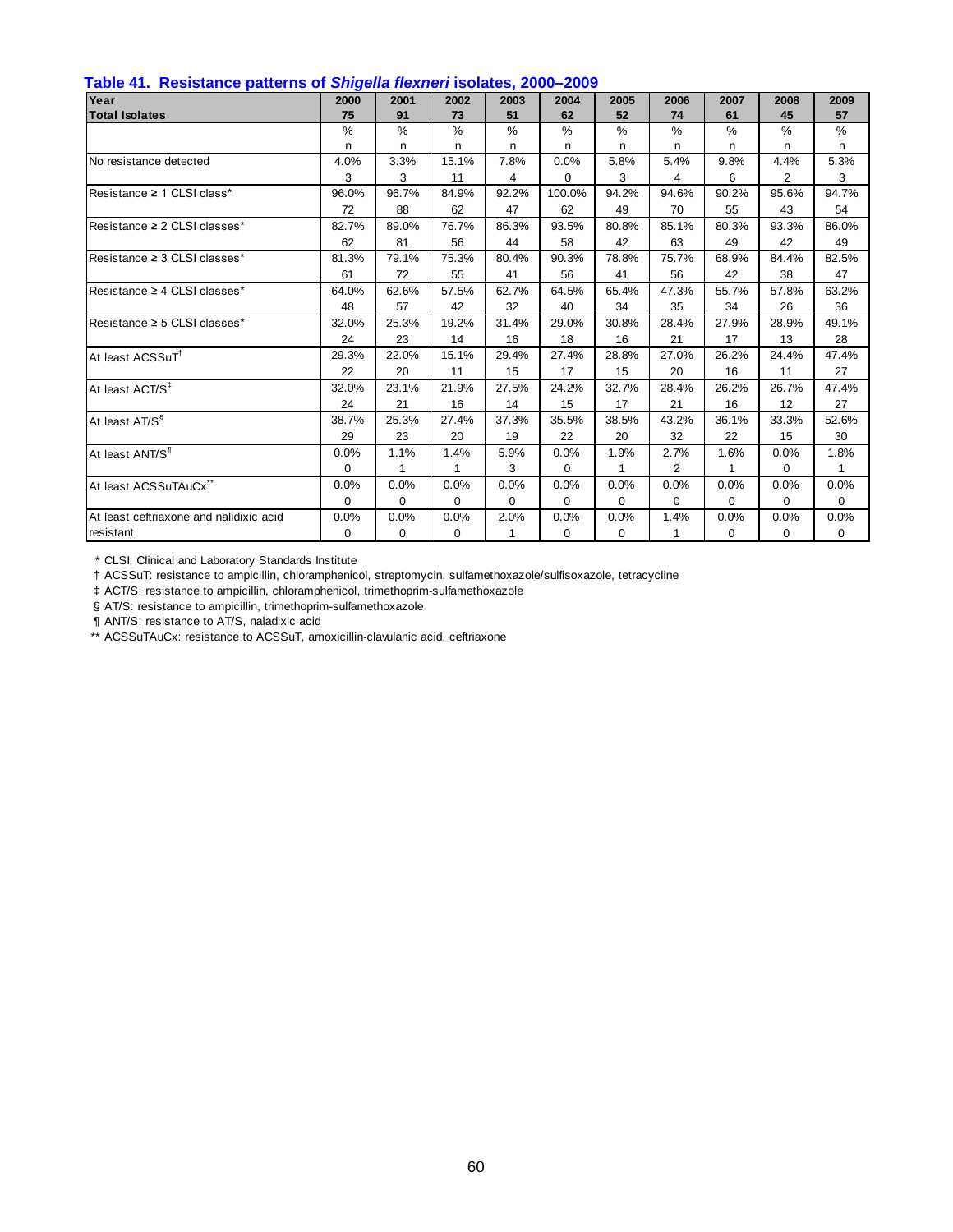#### **4***. Escherichia coli* **O157**

## **Table 42. Minimum inhibitory concentrations (MICs) and resistance of** *Escherichia coli* **O157 isolates to antimicrobial agents, 2009 (N=188)**

| Rank <sup>*</sup> CLSI <sup>†</sup> Antimicrobial Class        |                               |            | % of isolates   |                       |       |      |      |       |       |      |      | Percent of all isolates with MIC (µg/mL)" |      |      |      |      |     |     |     |     |
|----------------------------------------------------------------|-------------------------------|------------|-----------------|-----------------------|-------|------|------|-------|-------|------|------|-------------------------------------------|------|------|------|------|-----|-----|-----|-----|
|                                                                | <b>Antimicrobial Agent</b>    | %          | %R <sup>§</sup> | [95% CI] <sup>1</sup> | 0.015 | 0.03 | 0.06 | 0.125 | 0.25  | 0.50 |      | $\overline{2}$                            | 4    | 8    | 16   | 32   | 64  | 128 | 256 | 512 |
| Aminoglycosides                                                | Amikacin                      | 0.0        | 0.0             | $[0.0 - 1.9]$         |       |      |      |       |       | 2.1  | 55.3 | 39.9                                      | 2.7  |      |      |      |     |     |     |     |
|                                                                | Gentamicin                    | 0.0        | 0.5             | $[0.01 - 2.9]$        |       |      |      |       | 29.8  | 63.3 | 6.4  |                                           |      |      |      | 0.5  |     |     |     |     |
|                                                                | Streptomycin                  | <b>N/A</b> | 4.8             | $[2.2 - 8.9]$         |       |      |      |       |       |      |      |                                           |      |      |      | 95.2 | 3.7 | 1.1 |     |     |
| $\beta$ -lactam / $\beta$ -lactamase<br>inhibitor combinations | Amoxicillin-clavulanic acid   | 0.0        | 0.5             | $[0.01 - 2.9]$        |       |      |      |       |       |      | 1.1  | 8.5                                       | 85.6 | 4.3  |      | 0.5  |     |     |     |     |
| <b>Cephems</b>                                                 | Ceftiofur                     | 0.0        | 0.0             | $[0.0 - 1.9]$         |       |      |      | 1.6   | 8.0   | 87.8 | 2.7  |                                           |      |      |      |      |     |     |     |     |
|                                                                | Ceftriaxone                   | 0.0        | 0.0             | $[0.0 - 1.9]$         |       |      |      |       | 100.0 |      |      |                                           |      |      |      |      |     |     |     |     |
| <b>Penicillins</b>                                             | Ampicillin                    | 0.5        | 4.3             | $[1.9 - 8.2]$         |       |      |      |       |       |      | 3.2  | 81.9                                      | 10.1 |      | 0.5  |      | 4.3 |     |     |     |
| Quinolones                                                     | Ciprofloxacin                 | 0.0        | 0.5             | $[0.01 - 2.9]$        | 97.3  | 0.5  |      |       | 1.6   |      |      |                                           |      | 0.5  |      |      |     |     |     |     |
|                                                                | Nalidixic acid                | <b>N/A</b> | 2.1             | $[0.6 - 5.4]$         |       |      |      |       |       |      | 1.1  | 87.2                                      | 9.6  |      |      |      | 2.1 |     |     |     |
| Aminoglycosides                                                | Kanamycin                     | 0.0        | 0.5             | $[0.01 - 2.9]$        |       |      |      |       |       |      |      |                                           |      | 98.9 | 0.5  |      |     | 0.5 |     |     |
| <b>Cephems</b>                                                 | Cefoxitin                     | 1.1        | 0.5             | $[0.01 - 2.9]$        |       |      |      |       |       |      | 2.1  | 3.7                                       | 85.6 | 6.9  | 1.1  |      | 0.5 |     |     |     |
| Folate pathway inhibitors                                      | Sulfisoxazole                 | <b>N/A</b> | 6.4             | $[3.3 - 10.9]$        |       |      |      |       |       |      |      |                                           |      |      | 36.2 | 52.1 | 5.3 |     |     | 6.4 |
|                                                                | Trimethoprim-sulfamethoxazole | N/A        | 4.3             | $[1.9 - 8.2]$         |       |      |      | 94.1  | 1.1   | 0.5  |      |                                           |      | 4.3  |      |      |     |     |     |     |
| <b>Phenicols</b>                                               | Chloramphenicol               | 0.0        | 1.1             | $[0.1 - 3.8]$         |       |      |      |       |       |      |      | 1.1                                       | 23.4 | 74.5 |      |      | 1.1 |     |     |     |
| <b>Tetracyclines</b>                                           | Tetracycline                  | 0.0        | 7.4             | $[4.1 - 12.2]$        |       |      |      |       |       |      |      |                                           | 92.6 |      |      |      | 7.4 |     |     |     |

\* Rank of antimicrobials based on World Health Organization's categorization of critical importance in human medicine (Table I): Rank 1, Critically Important; Rank 2, Highly Important

† ‡ CLSI: Clinical and Laboratory Standards Institute Percent of isolates w ith intermediate susceptibility, N/A if no MIC range of intermediate susceptibility exists

§ Percent of isolates that w ere resistant

¶ The 95% confidence intervals (CI) for percent resistant (%R) w ere calculated using the Paulson-Camp-Pratt approximation to the Clopper-Pearson exact method. The 95% CI is presented to summarize uncertainly in the observed

resistance (R%).<br>\*\* The unshaded areas indicate the dilution range of the Sensitire plates used to test isolates. Single vertical bars indicate the breakpoints for susceptibility, while double vertical bars indicate breakp shaded areas indicate the percentages of isolates with MCs greater than the highest concentrations on the Sensititre plate. Numbers listed for the low est tested concentrations represent the precentages of isolates with MC

# Amikacin Gentamicin **Streptomycin** Amoxicillin-clavulanic acid Ceftiofur **Ceftriaxone** Ampicillin Ciprofloxacin Nalidixic acid Kanamycin Cefoxitin Sulfisoxazole Trimethoprim-sulfamethoxazole Chloramphenicol **Tetracycline Antimicrobial Agent Susceptible, Intermediate, and Resistant Proportion**

# **Figure 24. Antimicrobial resistance pattern for** *Escherichia coli* **O157, 2009**

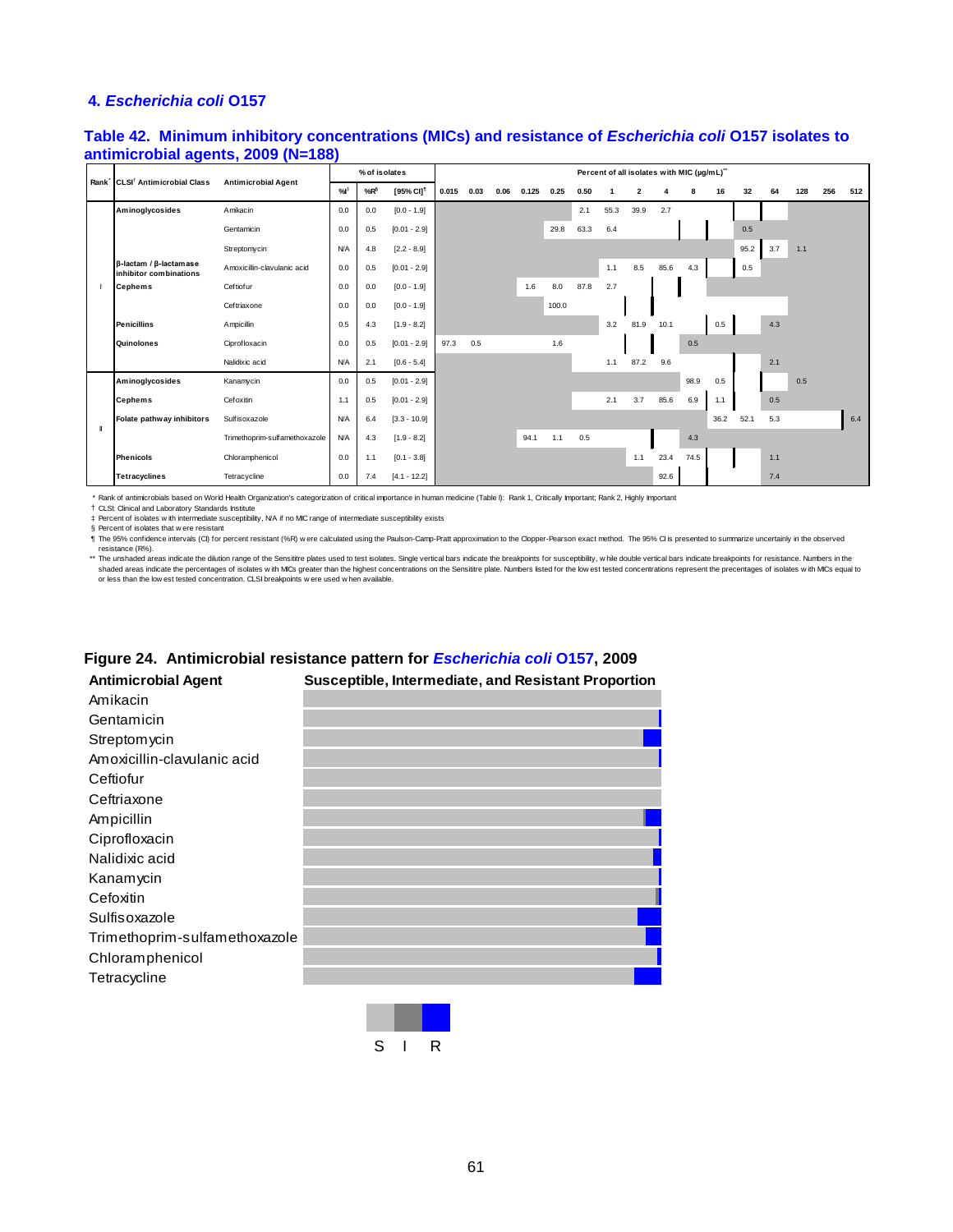# **Table 43. Percentage and number of** *Escherichia coli* **O157 isolates resistant to antimicrobial agents, 2000–2009**

| Year<br><b>Total Isolates</b> |                                 |                                             | 2000<br>407             | 2001<br>277             | 2002<br>399    | 2003<br>158    | 2004<br>169    | 2005<br>194    | 2006<br>233    | 2007<br>190             | 2008<br>159    | 2009<br>188    |
|-------------------------------|---------------------------------|---------------------------------------------|-------------------------|-------------------------|----------------|----------------|----------------|----------------|----------------|-------------------------|----------------|----------------|
| Rank <sup>*</sup>             | CLSI <sup>†</sup> Antimicrobial | Antibiotic                                  |                         |                         |                |                |                |                |                |                         |                |                |
|                               | Class                           | (Resistance breakpoint)                     |                         |                         |                |                |                |                |                |                         |                |                |
|                               | Aminoglycosides                 | Amikacin                                    | 0.0%                    | 0.0%                    | 0.0%           | 0.0%           | 0.0%           | 0.0%           | 0.0%           | 0.0%                    | 0.0%           | 0.0%           |
|                               |                                 | (MIC $\geq$ 64)                             | $\mathbf 0$             | $\mathbf 0$             | $\mathbf 0$    | $\mathbf 0$    | $\Omega$       | 0              | 0              | 0                       | 0              | 0              |
|                               |                                 | Gentamicin                                  | 0.5%                    | 0.4%                    | 0.0%           | 0.0%           | 0.6%           | 0.5%           | 0.0%           | 0.0%                    | 1.3%           | 0.5%           |
|                               |                                 | (MIC $\geq$ 16)                             | $\overline{2}$          | $\overline{1}$          | 0              | 0              | $\mathbf{1}$   | 1              | 0              | 0                       | 2              | $\mathbf{1}$   |
|                               |                                 | Streptomycin                                | 5.2%                    | 1.8%                    | 2.3%           | 1.9%           | 1.8%           | 2.1%           | 2.6%           | 2.1%                    | 1.9%           | 4.8%           |
|                               |                                 | (MIC $\geq$ 64)                             | 21                      | 5                       | 9              | 3              | 3              | 4              | 6              | 4                       | 3              | 9              |
|                               | β-lactam/β-lactamase inhibitor  | Amoxicillin-clavulanic acid                 | 1.0%                    | 0.7%                    | 0.0%           | 1.3%           | 0.0%           | 0.0%           | 1.3%           | 0.5%                    | 0.6%           | 0.5%           |
|                               | combinations                    | $(MIC \ge 32/16)$                           | 4                       | $\overline{2}$          | $\Omega$       | $\overline{2}$ | $\Omega$       | $\Omega$       | 3              | 1                       |                | $\overline{1}$ |
|                               | Cephems                         | Ceftiofur                                   | 1.0%                    | 1.1%                    | 0.0%           | 1.3%           | 0.0%           | 0.0%           | 1.3%           | 0.0%                    | 0.6%           | 0.0%           |
|                               |                                 | $(MIC \geq 8)$                              | 4                       | 3                       | 0              | $\overline{2}$ | 0              | 0              | 3              | 0                       |                | 0              |
|                               |                                 | Ceftriaxone                                 | 1.0%                    | 0.7%                    | 0.0%           | 1.3%           | 0.0%           | 0.0%           | 1.3%           | 0.0%                    | 0.6%           | 0.0%           |
|                               |                                 | (MIC $\geq$ 64)                             | 4                       | $\overline{2}$          | $\mathbf 0$    | $\overline{2}$ | $\Omega$       | $\mathbf 0$    | 3              | 0                       | $\overline{1}$ | $\mathbf 0$    |
|                               | Penicillins                     | Ampicillin                                  | 2.7%                    | 2.2%                    | 1.5%           | 3.2%           | 1.2%           | 4.1%           | 2.6%           | 2.1%                    | 3.8%           | 4.3%           |
|                               |                                 | (MIC $\geq$ 32)                             | 11                      | 6                       | 6              | 5              | $\overline{2}$ | 8              | 6              | 4                       | 6              | 8              |
|                               | Quinolones                      | Ciprofloxacin                               | 0.0%                    | 0.0%                    | 0.0%           | 0.0%           | 0.0%           | 0.0%           | 0.4%           | 0.5%                    | 0.0%           | 0.5%           |
|                               |                                 | $(MIC \geq 4)$                              | $\mathbf 0$             | $\mathbf 0$             | $\mathbf 0$    | $\Omega$       | $\Omega$       | $\Omega$       |                |                         | 0              |                |
|                               |                                 | Nalidixic acid                              | 0.5%                    | 1.1%                    | 1.0%           | 0.6%           | 1.8%           | 1.5%           | 2.1%           | 2.1%                    | 1.3%           | 2.1%           |
|                               |                                 | $(MIC \geq 32)$                             | $\overline{2}$          | 3                       | 4              | $\overline{1}$ | 3              | 3              | 5              | $\overline{\mathbf{4}}$ | $\overline{2}$ | 4              |
|                               | Aminoglycosides                 | Kanamycin                                   | 1.0%                    | 0.0%                    | 0.5%           | 0.0%           | 0.0%           | 0.5%           | 0.4%           | 0.0%                    | 0.0%           | 0.5%           |
|                               |                                 | (MIC $\geq 64$ )                            | $\overline{\mathbf{4}}$ | $\Omega$                | $\overline{2}$ | $\Omega$       | $\Omega$       | $\overline{1}$ | 1              | 0                       | $\Omega$       | 1              |
|                               | Cephems                         | Cefoxitin                                   | 1.0%                    | 0.7%                    | 0.0%           | 1.3%           | 0.6%           | 0.0%           | 1.3%           | 0.0%                    | 1.3%           | 0.5%           |
|                               |                                 | $(MIC \geq 32)$                             | 4                       | $\overline{2}$          | $\mathbf 0$    | $\overline{2}$ | 1              | $\mathbf 0$    | 3              | 0                       | $\overline{2}$ | $\overline{1}$ |
|                               |                                 | Cephalothin                                 | 1.2%                    | 1.4%                    | 1.5%           | 3.2%           | Not            | Not            | Not            | Not                     | Not            | Not            |
|                               |                                 | $(MIC \geq 32)$                             | 5                       | 4                       | 6              | 5              | Tested         | Tested         | Tested         | Tested                  | Tested         | Tested         |
| $\mathbf{I}$                  | Folate pathway inhibitors       | Sulfamethoxazole/Sulfisoxazole <sup>#</sup> | 5.9%                    | 5.1%                    | 3.5%           | 3.8%           | 1.8%           | 6.7%           | 3.0%           | 2.6%                    | 3.1%           | 6.4%           |
|                               |                                 | (MIC $\geq$ 512)                            | 24                      | 14                      | 14             | 6              | 3              | 13             | $\overline{7}$ | 5                       | 5              | 12             |
|                               |                                 | Trimethoprim-sulfamethoxazole               | 0.7%                    | 0.7%                    | 0.5%           | 0.6%           | 0.0%           | 0.5%           | 0.4%           | 1.1%                    | 1.3%           | 4.3%           |
|                               |                                 | (MIC $\geq 4/76$ )                          | 3                       | $\overline{2}$          | $\overline{2}$ | $\mathbf{1}$   | 0              | $\mathbf{1}$   | 1              | $\overline{2}$          | $\overline{2}$ | 8              |
|                               | Phenicols                       | Chloramphenicol                             | 3.7%                    | 1.4%                    | 1.3%           | 1.3%           | 0.6%           | 1.0%           | 1.3%           | 0.5%                    | 0.6%           | 1.1%           |
|                               |                                 | $(MIC \geq 32)$                             | 15                      | $\overline{\mathbf{4}}$ | 5              | $\overline{2}$ | $\overline{1}$ | $\overline{2}$ | 3              | $\mathbf 1$             | 1              | 2              |
|                               | Tetracyclines                   | Tetracycline                                | 7.1%                    | 5.4%                    | 3.0%           | 5.7%           | 1.8%           | 8.8%           | 4.7%           | 4.7%                    | 1.9%           | 7.4%           |
|                               |                                 | (MIC $\geq$ 16)                             | 29                      | 15                      | 12             | 9              | 3              | 17             | 11             | 9                       | 3              | 14             |

\* Rank of antimicrobials based on World Health Organization's categorization of critical importance in human medicine (Table I): Rank 1, Critically Important; Rank 2, Highly Important

† CLSI: Clinical and Laboratory Standards Institute ‡ Sulfamethoxazole, which was tested during 1996-2003 to represent sulfonamides, was replaced by sulfisoxazole in 2004.

#### **Table 44. Resistance patterns of** *Escherichia coli* **O157 isolates, 2000–2009**

| Year                                              |       |          |       |                |          |          |               |          |          |          |
|---------------------------------------------------|-------|----------|-------|----------------|----------|----------|---------------|----------|----------|----------|
|                                                   | 2000  | 2001     | 2002  | 2003           | 2004     | 2005     | 2006          | 2007     | 2008     | 2009     |
| <b>Total Isolates</b>                             | 407   | 277      | 399   | 158            | 169      | 194      | 233           | 190      | 159      | 188      |
|                                                   | %     | %        | $\%$  | %              | %        | %        | $\%$          | $\%$     | $\%$     | %        |
|                                                   | n     | n        | n     | n              | n        | n        | n             | n        | n        | n        |
| No resistance detected                            | 90.4% | 91.3%    | 94.0% | 90.5%          | 94.7%    | 87.6%    | 91.8%         | 92.1%    | 91.8%    | 89.9%    |
|                                                   | 368   | 253      | 375   | 143            | 160      | 170      | 214           | 175      | 146      | 169      |
| Resistance ≥ 1 CLSI class*                        | 9.6%  | 8.7%     | 6.0%  | 9.5%           | 5.3%     | 12.4%    | 8.2%          | 7.9%     | 8.2%     | 10.1%    |
|                                                   | 39    | 24       | 24    | 15             | 9        | 24       | 19            | 15       | 13       | 19       |
| Resistance ≥ 2 CLSI classes*                      | 6.6%  | 5.4%     | 3.8%  | 5.1%           | 2.4%     | 6.7%     | 4.7%          | 3.2%     | 3.1%     | 7.4%     |
|                                                   | 27    | 15       | 15    | 8              | 4        | 13       | 11            | 6        | 5        | 14       |
| Resistance ≥ 3 CLSI classes*                      | 4.7%  | 2.2%     | 2.0%  | 3.2%           | 1.2%     | 5.2%     | 3.4%          | 2.1%     | 2.5%     | 5.9%     |
|                                                   | 19    | 6        | 8     | 5              | 2        | 10       | 8             | 4        | 4        | 11       |
| Resistance ≥ 4 CLSI classes*                      | 3.4%  | 1.4%     | 0.8%  | 1.3%           | 0.6%     | 1.0%     | 2.1%          | 1.1%     | 1.3%     | 4.3%     |
|                                                   | 14    | 4        | 3     | $\overline{2}$ | 1        | 2        | 5             | 2        | 2        | 8        |
| Resistance ≥ 5 CLSI classes*                      | 1.2%  | 0.4%     | 0.0%  | 0.0%           | 0.0%     | 0.0%     | 0.9%          | 0.5%     | 0.0%     | 0.5%     |
|                                                   | 5     |          | 0     | $\Omega$       | $\Omega$ | $\Omega$ | 2             |          | $\Omega$ | 1        |
| At least ACSSuT <sup>†</sup>                      | 1.2%  | 0.4%     | 0.0%  | 0.0%           | 0.0%     | 0.0%     | 0.9%          | 0.0%     | 0.0%     | 0.0%     |
|                                                   | 5     |          | 0     | 0              | 0        | $\Omega$ | $\mathcal{P}$ | 0        | $\Omega$ | 0        |
| At least ACT/S <sup>‡</sup>                       | 0.2%  | 0.0%     | 0.0%  | 0.0%           | 0.0%     | 0.0%     | 0.0%          | 0.0%     | 0.6%     | 0.0%     |
|                                                   |       | $\Omega$ | 0     | 0              | 0        | $\Omega$ | $\Omega$      | 0        |          | 0        |
| At least ACSSuTAuCx <sup>§</sup>                  | 1.0%  | 0.4%     | 0.0%  | 0.0%           | 0.0%     | 0.0%     | 0.0%          | 0.0%     | 0.0%     | 0.0%     |
|                                                   | 4     |          | 0     | 0              | 0        | $\Omega$ | $\Omega$      | $\Omega$ | $\Omega$ | $\Omega$ |
| At least ceftriaxone and nalidixic acid resistant | 0.0%  | 0.0%     | 0.0%  | 0.0%           | $0.0\%$  | 0.0%     | 0.4%          | 0.0%     | 0.0%     | 0.0%     |
|                                                   | 0     | 0        | 0     | $\Omega$       | 0        | 0        |               | 0        | $\Omega$ | 0        |

\* CLSI: Clinical and Laboratory Standards Institute

† ACSSuT: resistance to ampicillin, chloramphenicol, streptomycin, sulfamethoxazole/sulfisoxazole, tetracycline

‡ ACT/S: resistance to ampicillin, chloramphenicol, trimethoprim-sulfamethoxazole

§ ACSSuTAuCx: resistance to ACSSuT, amoxicillin-clavulanic acid, ceftriaxone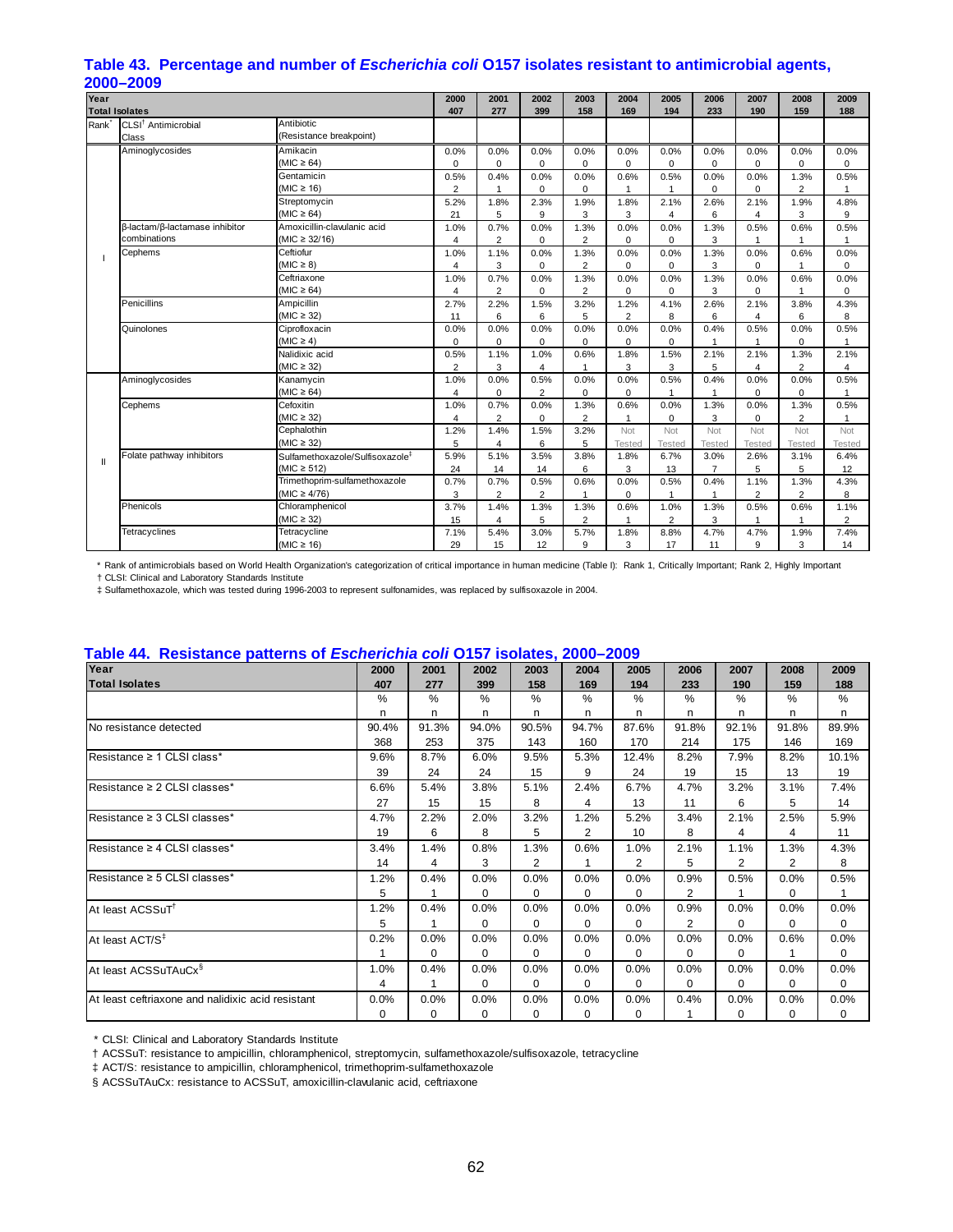#### **5.** *Campylobacter*

#### **Table 45. Frequency of** *Campylobacter* **species isolated in NARMS, 2009**

| <b>Species</b>       |      | 2009          |
|----------------------|------|---------------|
|                      | N    | (%)           |
| Campylobacter jejuni | 1355 | $(90.2\%)$    |
| Campylobacter coli   | 143  | $(9.5\%)$     |
| Other                | 4    | $(0.3\%)$     |
| Total                |      | 1502 (100.0%) |

#### **Table 46. Minimum inhibition concentrations (MICs) and resistance of** *Campylobacter* **isolates to antimicrobial agents, 2009 (N=1502)**

| CLSI <sup>†</sup> Antimicrobial Class Antimicrobial Agent<br>Rank <sup>-</sup> |                           | % of isolates |        |                       |       |      |       |       |       |      | Percent of all isolates with MIC (µg/mL)" |              |          |       |       |       |       |      |     |     |
|--------------------------------------------------------------------------------|---------------------------|---------------|--------|-----------------------|-------|------|-------|-------|-------|------|-------------------------------------------|--------------|----------|-------|-------|-------|-------|------|-----|-----|
|                                                                                |                           | %             | $%R^6$ | [95% CI] <sup>1</sup> | 0.015 | 0.03 | 0.06  | 0.125 | 0.25  | 0.50 |                                           | $\mathbf{2}$ |          | 8     | 16    | 32    | 64    | 128  | 256 | 512 |
| <b>Aminoglycosides</b>                                                         | Gentamicin                | 0.0           | 0.9    | $[0.5 - 1.5]$         |       |      |       | 1.1   | 21.4  | 61.7 | 14.4                                      | 0.5          |          |       |       |       | 0.9   |      |     |     |
| Ketolide                                                                       | Telithromycin             | 0.9           | 1.5    | $[0.9 - 2.2]$         |       |      | 0.1   | 0.2   | 8.3   | 32.1 | 36.7                                      | 16.7         | 3.5      | 0.9   | 1.5   |       |       |      |     |     |
| <b>Macrolides</b>                                                              | Azithromycin              | 0.0           | 1.7    | $[1.1 - 2.4]$         | 0.7   | 15.4 | 45.0  | 28.8  | 7.7   | 0.7  | < 0.1                                     |              |          |       |       |       |       | 1.7  |     |     |
|                                                                                | Erythromycin              | 0.0           | 1.7    | $[1.1 - 2.4]$         |       |      | < 0.1 | 1.6   | 23.3  | 47.2 | 19.8                                      | 5.0          | 1.3      | < 0.1 |       |       | < 0.1 | 1.6  |     |     |
| Quinolones                                                                     | Ciprofloxacin             | < 0.1         | 22.9   | $[20.8 - 25.1]$       |       | 1.1  | 27.8  | 40.3  | 5.9   | 1.7  | 0.2                                       | < 0.1        | 1.5<br>Ш | 9.1   | 7.4   | 3.1   | 1.4   | 0.4  |     |     |
|                                                                                | Nalidixic acid            | < 0.1         | 23.2   | $[21.1 - 25.4]$       |       |      |       |       |       |      |                                           |              | 62.1     | 12.8  | 1.9   | < 0.1 | 3.1   | 20.1 |     |     |
| <b>Phenicols</b>                                                               | Florfenicol <sup>11</sup> | 0.0           | 0.5    | $[0.2 - 1.0]$         |       |      |       |       | < 0.1 | 14.0 | 69.1                                      | 13.8         | 2.5      | 0.5   | < 0.1 |       |       |      |     |     |
| <b>Tetracyclines</b>                                                           | Tetracycline              | 0.1           | 43.5   | $[40.9 - 46.0]$       |       |      | 4.3   | 26.3  | 16.5  | 6.0  | 2.7                                       | 0.5          | < 0.1    | 0.1   | 0.4   | 2.5   | 9.9   | 30.6 |     |     |
| Lincosamides                                                                   | Clindamycin               | 0.3           | 1.4    | $[0.9 - 2.1]$         |       | 1.4  | 16.2  | 42.5  | 27.9  | 7.5  | 2.3                                       | 0.5          | 0.3      | 0.3   | 0.5   | 0.7   |       |      |     |     |

\* Rank of antimicrobials based on World Health Organization's categorization of critical importance in human medicine (Table I): Rank 1, Critically Important; Rank 2, Highly Important; Rank 3, Important

† ‡ CLSI: Clinical and Laboratory Standards Institute Percent of isolates w ith intermediate susceptibility, N/A if no MIC range of intermediate susceptibility exists

§ Percent of isolates that w ere resistant

¶ The 95% confidence intervals (CI) for percent resistant (%R) w ere calculated using the Paulson-Camp-Pratt approximation to the Clopper-Pearson exact method. The 95% CI is presented to summarize uncertainly in the observed resistance (R%).

\*\* The unshaded areas indicate the dilution range of the Sensititre plates used to test isolates. Single vertical bars indicate the breakpoints for susceptibility, w hile double vertical bars indicate breakpoints for resis the shaded areas indicate the percentages of isolates w ith MICs greater than the highest concentrations on the Sensititre plate. Numbers listed for the low est tested concentrations represent the precentages of isolates w ith MICs equal to or less than the low est tested concentration. CLSI breakpoints w ere used w hen available.

†† Only a susceptible breakpoint (≤ 4 μg/ml) has been established. In this report, isolates w ith an MIC ≥ 8 μg/ml are categorized as resistant.

#### **Figure 25. Antimicrobial resistance pattern for** *Campylobacter***, 2009**

#### **Antimicrobial**



S I R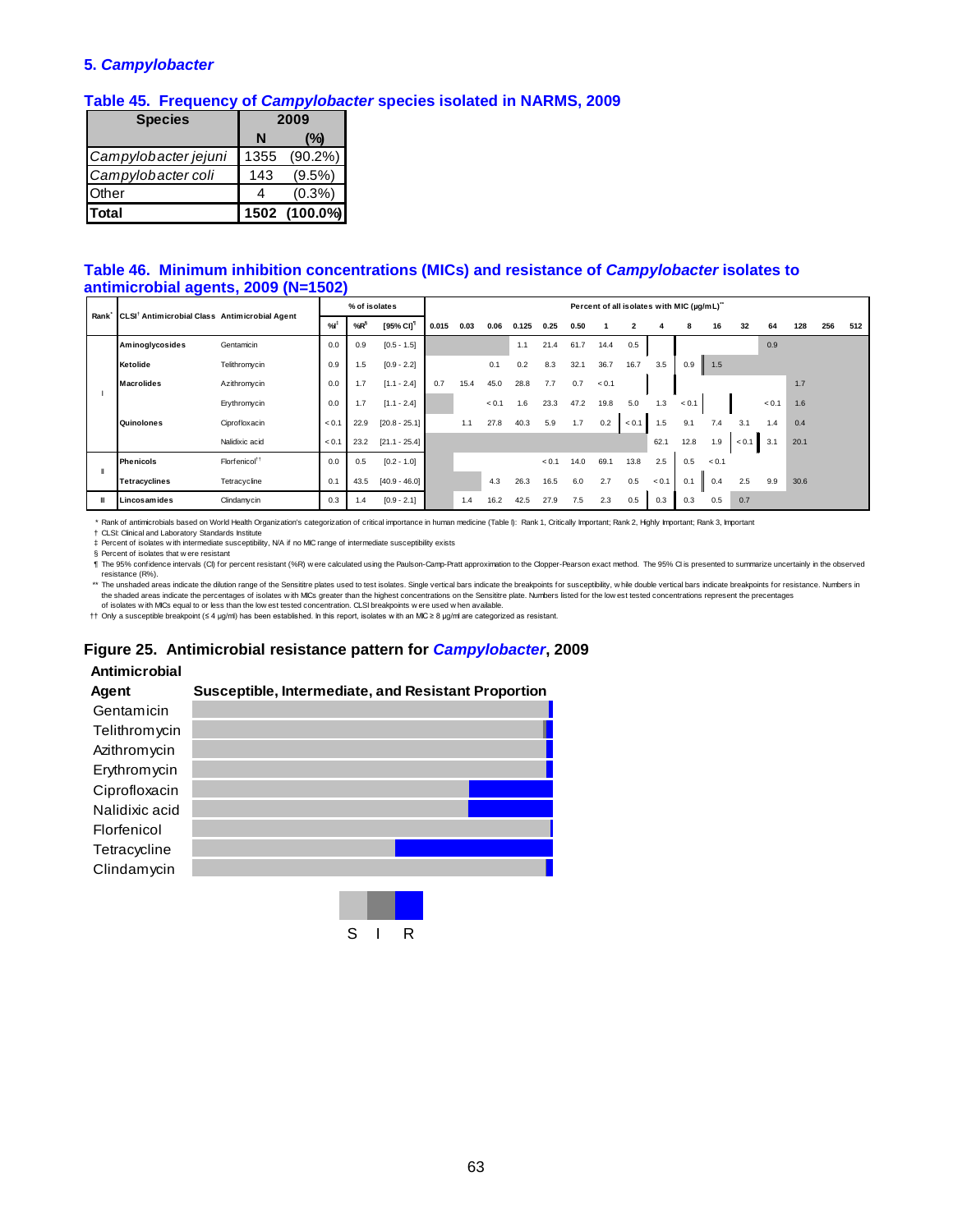# **Table 47. Percentage and number of** *Campylobacter* **isolates resistant to antimicrobial agents, 2000–2009**

| Year              |                                 | 2000                              | 2001   | 2002        | 2003           | 2004     | 2005           | 2006          | 2007   | 2008           | 2009          |        |
|-------------------|---------------------------------|-----------------------------------|--------|-------------|----------------|----------|----------------|---------------|--------|----------------|---------------|--------|
|                   | <b>Total Isolates</b>           |                                   | 324    | 384         | 354            | 328      | 347            | 890           | 816    | 1100           | 1159          | 1502   |
| Rank <sup>*</sup> | CLSI <sup>†</sup> Antimicrobial | Antibiotic                        |        |             |                |          |                |               |        |                |               |        |
|                   | Class                           | (Resistance breakpoint)           |        |             |                |          |                |               |        |                |               |        |
|                   | Aminoglycosides                 | Gentamicin                        | 0.3%   | 0.0%        | 0.0%           | 0.3%     | 0.3%           | 0.7%          | 0.1%   | 0.6%           | 1.1%          | 0.9%   |
|                   |                                 | $(MIC \geq 8)$                    |        | $\mathbf 0$ | $\Omega$       |          |                | 6             |        | $\overline{ }$ | 13            | 13     |
|                   | Ketolides                       | Telithromycin                     | Not    | Not         | Not            | Not      | Not            | 1.0%          | 1.6%   | 1.5%           | 2.5%          | 1.5%   |
|                   |                                 | (MIC $\geq$ 16)                   | Tested | Tested      | <b>Tested</b>  | Tested   | <b>Tested</b>  | 9             | 13     | 16             | 29            | 22     |
|                   | Macrolides                      | Azithromycin                      | 1.9%   | 2.1%        | 2.0%           | 0.9%     | 0.6%           | 1.9%          | 1.7%   | 2.0%           | 3.0%          | 1.7%   |
|                   |                                 | $(MIC \geq 8)$                    | 6      | 8           | $\overline{7}$ | 3        | $\overline{2}$ | 17            | 14     | 22             | 35            | 25     |
|                   |                                 | Erythromycin                      | 1.2%   | 2.1%        | 1.4%           | 0.9%     | 0.3%           | 1.8%          | 1.7%   | 2.0%           | 3.0%          | 1.7%   |
|                   |                                 | (MIC $\geq$ 32)                   | 4      | 8           | 5              | 3        |                | 16            | 14     | 22             | 35            | 25     |
|                   | Quinolones                      | Ciprofloxacin                     | 14.8%  | 19.5%       | 20.1%          | 17.7%    | 19.0%          | 21.7%         | 19.6%  | 26.0%          | 23.0%         | 22.9%  |
|                   |                                 | $(MIC \ge 4)$                     | 48     | 75          | 71             | 58       | 66             | 193           | 160    | 286            | 267           | 344    |
|                   |                                 | Nalidixic acid                    | 16.7%  | 20.3%       | 20.6%          | 18.9%    | 19.6%          | 22.4%         | 20.1%  | 26.5%          | 23.6%         | 23.2%  |
|                   |                                 | (MIC $\geq$ 64)                   | 54     | 78          | 73             | 62       | 68             | 199           | 164    | 291            | 273           | 348    |
|                   | Phenicols                       | Chloramphenicol                   | 0.0%   | 0.3%        | 0.3%           | 0.0%     | 1.4%           | Not           | Not    | Not            | Not           | Not    |
|                   |                                 | $(MIC \geq 32)$                   | 0      |             |                | $\Omega$ | 5              | <b>Tested</b> | Tested | <b>Tested</b>  | <b>Tested</b> | Tested |
|                   |                                 | Florfenicol <sup>‡</sup>          | Not    | Not         | Not            | Not      | Not            | 0.6%          | 0.0%   | 0.0%           | 0.5%          | 0.5%   |
|                   |                                 | Susceptible breakpoint: (MIC ≤ 4) | Tested | Tested      | <b>Tested</b>  | Tested   | Tested         | 5             | 0      | $\Omega$       | 6             | 8      |
|                   | Tetracyclines                   | Tetracycline                      | 38.3%  | 40.9%       | 41.2%          | 38.4%    | 46.1%          | 40.6%         | 46.0%  | 44.4%          | 43.7%         | 43.5%  |
|                   |                                 | (MIC $\geq$ 16)                   | 124    | 157         | 146            | 126      | 160            | 361           | 375    | 488            | 507           | 653    |
| Ш                 | Lincosamides                    | Clindamycin                       | 0.9%   | 2.1%        | 2.0%           | 0.6%     | 2.0%           | 1.5%          | 2.0%   | 1.7%           | 2.8%          | 1.4%   |
|                   |                                 | (MIC $\geq$ 8)                    | 3      | 8           | $\overline{7}$ | 2        |                | 13            | 16     | 19             | 32            | 21     |

\* Rank of antimicrobials based on World Health Organization's categorization of critical importance in human medicine (Table I): Rank 1, Critically Important; Rank 2, Highly Important; Rank 3, Important<br>† CNIv Gimcal and

#### **Table 48. Resistance patterns of** *Campylobacter* **isolates, 2000–2009**

| Year                         | . .<br>2000 | 2001     | 2002  | 2003  | 2004     | 2005     | 2006     | 2007     | 2008  | 2009  |
|------------------------------|-------------|----------|-------|-------|----------|----------|----------|----------|-------|-------|
| <b>Total Isolates</b>        | 324         | 384      | 354   | 328   | 347      | 890      | 816      | 1100     | 1159  | 1502  |
|                              | %           | %        | %     | %     | %        | %        | %        | %        | %     | %     |
|                              | n           | n        | n     | n     | n        | n        | n        | n        | n     | n.    |
| No resistance detected       | 52.2%       | 49.2%    | 48.3% | 50.9% | 46.1%    | 48.4%    | 43.9%    | 45.2%    | 45.8% | 46.4% |
|                              | 169         | 189      | 171   | 167   | 160      | 431      | 358      | 497      | 531   | 697   |
| Resistance ≥ 1 CLSI class*   | 47.8%       | 50.8%    | 51.7% | 49.1% | 53.9%    | 51.6%    | 56.1%    | 54.8%    | 54.2% | 53.6% |
|                              | 155         | 195      | 183   | 161   | 187      | 459      | 458      | 603      | 628   | 805   |
| Resistance ≥ 2 CLSI classes* | 8.0%        | 13.3%    | 12.7% | 8.5%  | 14.1%    | 13.6%    | 12.0%    | 17.5%    | 15.6% | 13.8% |
|                              | 26          | 51       | 45    | 28    | 49       | 121      | 98       | 192      | 181   | 207   |
| Resistance ≥ 3 CLSI classes* | 0.9%        | 1.6%     | 1.1%  | 0.9%  | 1.2%     | 1.5%     | 1.5%     | 1.7%     | 2.5%  | 1.6%  |
|                              | 3           | 6        | 4     | 3     | 4        | 13       | 12       | 19       | 29    | 24    |
| Resistance ≥ 4 CLSI classes* | 0.3%        | 0.3%     | 0.0%  | 0.3%  | 0.3%     | 0.3%     | 0.5%     | 0.9%     | 1.1%  | 1.0%  |
|                              |             |          | 0     |       |          | 3        | 4        | 10       | 13    | 15    |
| Resistance ≥ 5 CLSI classes* | 0.0%        | 0.0%     | 0.0%  | 0.0%  | 0.0%     | 0.0%     | 0.0%     | 0.0%     | 0.3%  | 0.3%  |
|                              | 0           | $\Omega$ | 0     | 0     | $\Omega$ | $\Omega$ | $\Omega$ | $\Omega$ | 3     | 4     |

\* CLSI: Clinical and Laboratory Standards Institute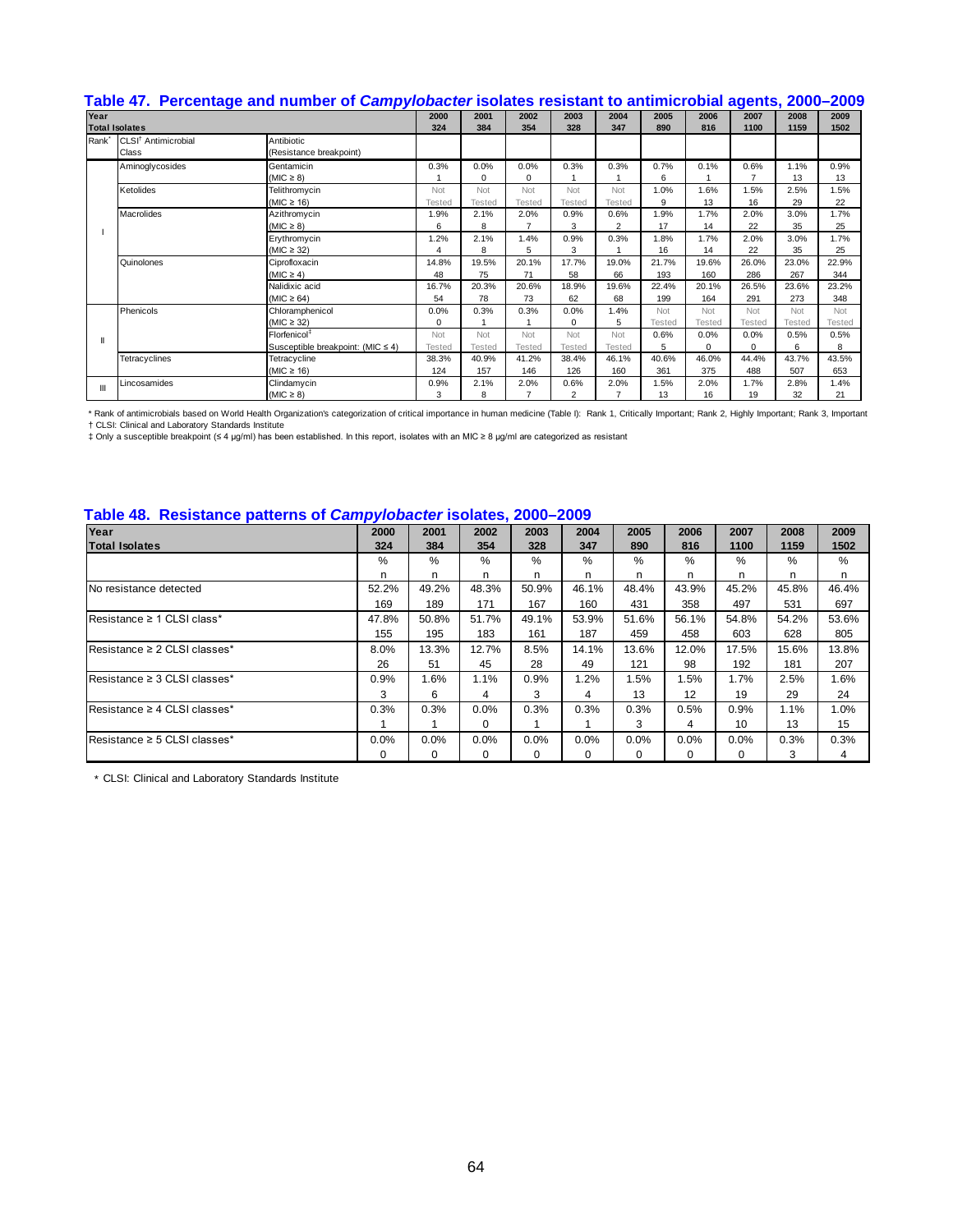#### **Table 49. Minimum inhibitory concentrations (MICs) and resistance of** *Campylobacter jejuni* **isolates to antimicrobial agents, 2009 (N=1355)**

|   | CLSI <sup>†</sup> Antimicrobial Class Antimicrobial Agent<br>Rank |                           | % of isolates |        |                       |       |      |       |       |       |      |       | Percent of all isolates with MIC (µg/mL)" |       |      |       |     |      |      |     |     |
|---|-------------------------------------------------------------------|---------------------------|---------------|--------|-----------------------|-------|------|-------|-------|-------|------|-------|-------------------------------------------|-------|------|-------|-----|------|------|-----|-----|
|   |                                                                   |                           | %             | $%R^5$ | [95% CI] <sup>1</sup> | 0.015 | 0.03 | 0.06  | 0.125 | 0.25  | 0.50 |       | 2                                         |       | 8    | 16    | 32  | 64   | 128  | 256 | 512 |
|   | <b>Aminoglycosides</b>                                            | Gentamicin                | 0.0           | 0.7    | $[0.3 - 1.3]$         |       |      |       | 1.1   | 23.0  | 63.2 | 11.7  | 0.3                                       |       |      |       |     | 0.7  |      |     |     |
|   | Ketolide                                                          | Telithromycin             | 0.5           | 1.4    | $[0.8 - 2.2]$         |       |      | < 0.1 | 0.1   | 8.0   | 33.6 | 38.4  | 16.2                                      | 1.8   | 0.5  | 1.4   |     |      |      |     |     |
|   | <b>Macrolides</b>                                                 | Azithromycin              | 0.0           | 1.5    | $[1.0 - 2.4]$         | 0.7   | 16.8 | 48.0  | 26.7  | 5.8   | 0.4  | < 0.1 |                                           |       |      |       |     |      | 1.5  |     |     |
|   |                                                                   | Erythromycin              | 0.0           | 1.5    | $[1.0 - 2.4]$         |       |      |       | 1.7   | 25.2  | 48.7 | 18.7  | 3.6                                       | 0.4   |      |       |     |      | 1.5  |     |     |
|   | Quinolones                                                        | Ciprofloxacin             | 0.0           | 23.0   | $[20.8 - 25.4]$       |       | 1.3  | 29.2  | 40.6  | 4.9   | 1.0  | 0.1   |                                           | 1.3   | 9.4  | 7.1   | 3.3 | 1.4  | 0.4  |     |     |
|   |                                                                   | Nalidixic acid            | 0.0           | 23.2   | $[21.0 - 25.5]$       |       |      |       |       |       |      |       |                                           | 64.1  | 11.1 | 1.6   |     | 2.6  | 20.6 |     |     |
|   | <b>Phenicols</b>                                                  | Florfenicol <sup>11</sup> | 0.0           | 0.6    | $[0.3 - 1.2]$         |       |      |       |       | < 0.1 | 14.8 | 70.3  | 12.2                                      | 2.0   | 0.5  | < 0.1 |     |      |      |     |     |
|   | <b>Tetracyclines</b>                                              | Tetracycline              | 0.1           | 43.4   | $[40.7 - 46.1]$       |       |      | 4.6   | 27.6  | 16.3  | 5.3  | 2.1   | 0.4                                       | < 0.1 | 0.1  | 0.4   | 2.8 | 10.6 | 29.5 |     |     |
| Ш | Lincosamides                                                      | Clindamycin               | 0.2           | 1.3    | $[0.8 - 2.1]$         |       | 1.5  | 17.3  | 45.4  | 27.8  | 5.0  | 1.3   | 0.1                                       | 0.2   | 0.3  | 0.4   | 0.7 |      |      |     |     |

\* Rank of antimicrobials based on World Health Organization's categorization of critical importance in human medicine (Table I): Rank 1, Critically Important; Rank 2, Highly Important; Rank 3, Important

† CLSI: Clinical and Laboratory Standards Institute

‡ Percent of isolates w ith intermediate susceptibility, N/A if no MIC range of intermediate susceptibility exists

§ Percent of isolates that w ere resistant ¶ The 95% confidence intervals (CI) for percent resistant (%R) w ere calculated using the Paulson-Camp-Pratt approximation to the Clopper-Pearson exact method. The 95% CI is presented to summarize uncertainly in the observed resistance (R%).

\*\* The unshaded areas indicate the dilution range of the Sensititre plates used to test isolates. Single vertical bars indicate the breakpoints for susceptibility, while double vertical bars indicate breakpoints for resist

†† Only a susceptible breakpoint (≤ 4 μg/ml) has been established. In this report, isolates w ith an MIC ≥ 8 μg/ml are categorized as resistant. of isolates w ith MICs equal to or less than the low est tested concentration. CLSI breakpoints w ere used w hen available.

# **Figure 26. Antimicrobial resistance pattern for** *Campylobacter jejuni***, 2009**

#### **Antimicrobial**

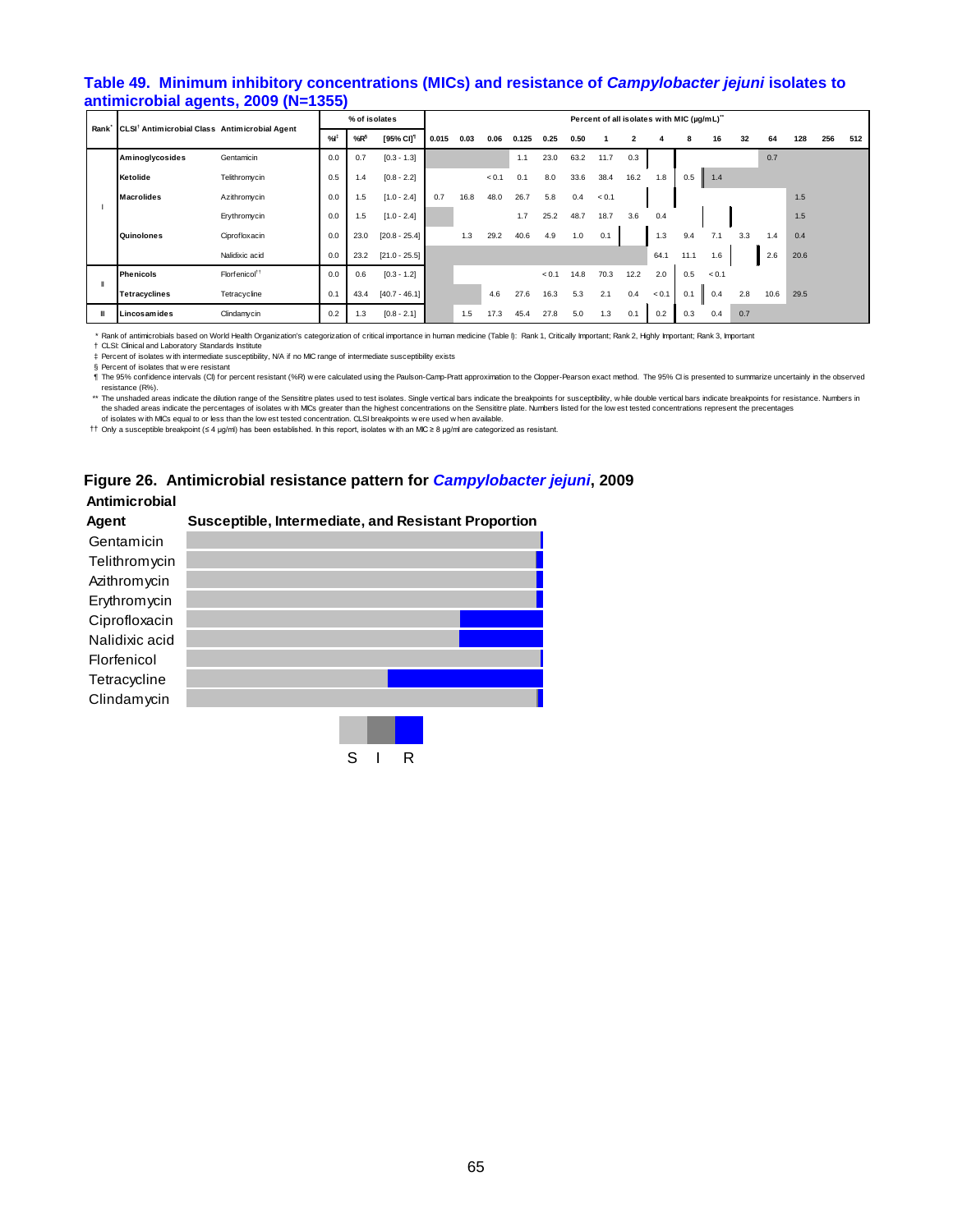| Year              |                                 | 2000                              | 2001           | 2002           | 2003     | 2004     | 2005           | 2006   | 2007          | 2008           | 2009          |        |
|-------------------|---------------------------------|-----------------------------------|----------------|----------------|----------|----------|----------------|--------|---------------|----------------|---------------|--------|
|                   | <b>Total Isolates</b>           |                                   | 306            | 365            | 329      | 303      | 320            | 791    | 709           | 992            | 1046          | 1355   |
| Rank <sup>*</sup> | CLSI <sup>†</sup> Antimicrobial | Antibiotic                        |                |                |          |          |                |        |               |                |               |        |
|                   | Class                           | (Resistance breakpoint)           |                |                |          |          |                |        |               |                |               |        |
|                   | Aminoglycosides                 | Gentamicin                        | 0.0%           | 0.0%           | 0.0%     | 0.0%     | 0.3%           | 0.5%   | 0.0%          | 0.7%           | 1.1%          | 0.7%   |
|                   |                                 | (MIC $\geq$ 8)                    | 0              | 0              | $\Omega$ | 0        |                |        | 0             | $\overline{ }$ | 12            | 9      |
|                   | Ketolides                       | Telithromycin                     | Not            | Not            | Not      | Not      | Not            | 0.6%   | 0.8%          | 1.0%           | 2.2%          | 1.4%   |
|                   |                                 | (MIC $\geq$ 16)                   | Tested         | Tested         | Tested   | Tested   | Tested         | 5      | 6             | 10             | 23            | 19     |
|                   | <b>Macrolides</b>               | Azithromycin                      | 1.6%           | 1.9%           | 1.8%     | 0.3%     | 0.6%           | 1.8%   | 0.8%          | 1.6%           | 2.3%          | 1.5%   |
|                   |                                 | (MIC $\geq$ 8)                    | 5              | $\overline{ }$ | 6        |          | $\overline{2}$ | 14     | 6             | 16             | 24            | 21     |
|                   |                                 | Erythromycin                      | 1.0%           | 1.9%           | 1.2%     | 0.3%     | 0.3%           | 1.6%   | 0.8%          | 1.6%           | 2.3%          | 1.5%   |
|                   |                                 | (MIC $\geq$ 32)                   | 3              | $\overline{ }$ | 4        |          |                | 13     | 6             | 16             | 24            | 21     |
|                   | Quinolones                      | Ciprofloxacin                     | 14.7%          | 18.4%          | 20.7%    | 17.2%    | 18.1%          | 21.5%  | 19.5%         | 25.8%          | 22.4%         | 23.0%  |
|                   |                                 | (MIC $\geq$ 4)                    | 45             | 67             | 68       | 52       | 58             | 170    | 138           | 256            | 234           | 312    |
|                   |                                 | Nalidixic acid                    | 16.0%          | 18.9%          | 21.3%    | 17.8%    | 18.4%          | 21.9%  | 19.0%         | 26.1%          | 22.8%         | 23.2%  |
|                   |                                 | (MIC $\geq$ 64)                   | 49             | 69             | 70       | 54       | 59             | 173    | 135           | 259            | 239           | 314    |
|                   | Phenicols                       | Chloramphenicol                   | 0.0%           | 0.3%           | 0.3%     | 0.0%     | 1.6%           | Not    | Not           | Not            | Not           | Not    |
|                   |                                 | (MIC $\geq$ 32)                   | 0              |                |          | 0        | 5              | Tested | <b>Tested</b> | Tested         | <b>Tested</b> | Tested |
| Ш                 |                                 | Florfenicol <sup>‡</sup>          | Not            | Not            | Not      | Not      | Not            | 0.5%   | 0.0%          | 0.0%           | 0.6%          | 0.6%   |
|                   |                                 | Susceptible breakpoint: (MIC ≤ 4) | Tested         | Tested         | Tested   | Tested   | Tested         | 4      | $\Omega$      | $\Omega$       | 6             | 8      |
|                   | Tetracyclines                   | Tetracycline                      | 39.2%          | 40.3%          | 41.3%    | 38.3%    | 46.9%          | 41.8%  | 47.4%         | 44.8%          | 44.3%         | 43.4%  |
|                   |                                 | (MIC $\geq$ 16)                   | 120            | 147            | 136      | 116      | 150            | 331    | 336           | 444            | 463           | 588    |
| Ш                 | Lincosamides                    | Clindamycin                       | 0.7%           | 1.9%           | 1.8%     | 0.0%     | 2.2%           | 1.1%   | 1.0%          | 1.3%           | 2.1%          | 1.3%   |
|                   |                                 | (MIC $\geq$ 8)                    | $\overline{2}$ | 7              | 6        | $\Omega$ |                | 9      | 7             | 13             | 22            | 18     |

#### **Table 50. Percentage and number of** *Campylobacter jejuni* **isolates resistant to antimicrobial agents, 2000–2009**

\* Rank of antimicrobials based on World Health Organization's categorization of critical importance in human medicine (Table I): Rank 1, Critically Important; Rank 2, Highly Important; Rank 3, Important † CLSI: Clinical and Laboratory Standards Institute

‡ Only a susceptible breakpoint (≤ 4 μg/ml) has been established. In this report, isolates with an MIC ≥ 8 μg/ml are categorized as resistant

#### **Table 51. Minimum inhibitory concentrations (MICs) and resistance of** *Campylobacter coli* **isolates to antimicrobial agents, 2009 (N=143)**

|      | CLSI <sup>†</sup> Antimicrobial Class Antimicrobial Agent |                           |     | % of isolates |                       |       |      |      |       |      |      |      | Percent of all isolates with MIC (µg/mL)" |      |      |     |     |     |      |     |     |
|------|-----------------------------------------------------------|---------------------------|-----|---------------|-----------------------|-------|------|------|-------|------|------|------|-------------------------------------------|------|------|-----|-----|-----|------|-----|-----|
| Rank |                                                           |                           | %   | $%R^6$        | [95% CI] <sup>1</sup> | 0.015 | 0.03 | 0.06 | 0.125 | 0.25 | 0.50 |      | 2                                         |      | 8    | 16  | 32  | 64  | 128  | 256 | 512 |
|      | Aminoglycosides                                           | Gentamicin                | 0.0 | 2.8           | $[0.8 - 7.0]$         |       |      |      | 0.7   | 5.6  | 48.3 | 39.9 | 2.8                                       |      |      |     |     | 2.8 |      |     |     |
|      | Ketolide                                                  | Telithromycin             | 4.9 | 2.1           | $[0.4 - 6.0]$         |       |      | 0.7  | 0.7   | 11.2 | 18.9 | 21.0 | 21.0                                      | 19.6 | 4.9  | 2.1 |     |     |      |     |     |
|      | <b>Macrolides</b>                                         | Azithromycin              | 0.0 | 2.8           | $[0.8 - 7.0]$         | 0.7   | 2.1  | 18.2 | 47.6  | 25.2 | 3.5  |      |                                           |      |      |     |     |     | 2.8  |     |     |
|      |                                                           | Erythromycin              | 0.0 | 2.8           | $[0.8 - 7.0]$         |       |      | 0.7  | 0.7   | 5.6  | 34.3 | 29.4 | 16.8                                      | 9.1  | 0.7  |     |     | 0.7 | 2.1  |     |     |
|      | Quinolones                                                | Ciprofloxacin             | 0.7 | 21.7          | $[15.2 - 29.3]$       |       |      | 15.4 | 37.8  | 15.4 | 8.4  | 0.7  | 0.7                                       | 3.5  | 5.6  | 9.8 | 1.4 | 1.4 |      |     |     |
|      |                                                           | Nalidixic acid            | 0.7 | 23.1          | $[16.4 - 30.9]$       |       |      |      |       |      |      |      |                                           | 43.4 | 28.0 | 4.9 | 0.7 | 7.0 | 16.1 |     |     |
|      | <b>Phenicols</b>                                          | Florfenicol <sup>11</sup> | 0.0 | 0.0           | $[0.0 - 2.5]$         |       |      |      |       |      | 7.0  | 56.6 | 29.4                                      | 7.0  |      |     |     |     |      |     |     |
|      | <b>Tetracyclines</b>                                      | Tetracycline              | 0.0 | 44.8          | $[36.4 - 53.3]$       |       |      | 1.4  | 14.7  | 17.5 | 12.6 | 8.4  | 0.7                                       |      |      |     |     | 3.5 | 41.3 |     |     |
|      | Lincosamides                                              | Clindamycin               | 1.4 | 2.1           | $[0.4 - 6.0]$         |       | 0.7  | 5.6  | 16.8  | 28.7 | 29.4 | 11.9 | 3.5                                       | 1.4  |      | 1.4 | 0.7 |     |      |     |     |

\* Rank of antimicrobials based on World Health Organization's categorization of critical importance in human medicine (Table I): Rank 1, Critically Important; Rank 2, Highly Important; Rank 3, Important

† ‡ CLSI: Clinical and Laboratory Standards Institute Percent of isolates w ith intermediate susceptibility, N/A if no MIC range of intermediate susceptibility exists

§ Percent of isolates that w ere resistant

¶ The 95% confidence intervals (CI) for percent resistant (%R) w ere calculated using the Paulson-Camp-Pratt approximation to the Clopper-Pearson exact method. The 95% CI is presented to summarize uncertainly in the observed

resistance (R%).<br>\*\* The unshaded areas indicate the dilution range of the Sensittre plates used to test isolates. Single vertical bars indicate the breakpoints for susceptibility, while double vertical bars indicate breakp

†† Only a susceptible breakpoint (≤ 4 μg/ml) has been established. In this report, isolates w ith an MIC ≥ 8 μg/ml are categorized as resistant.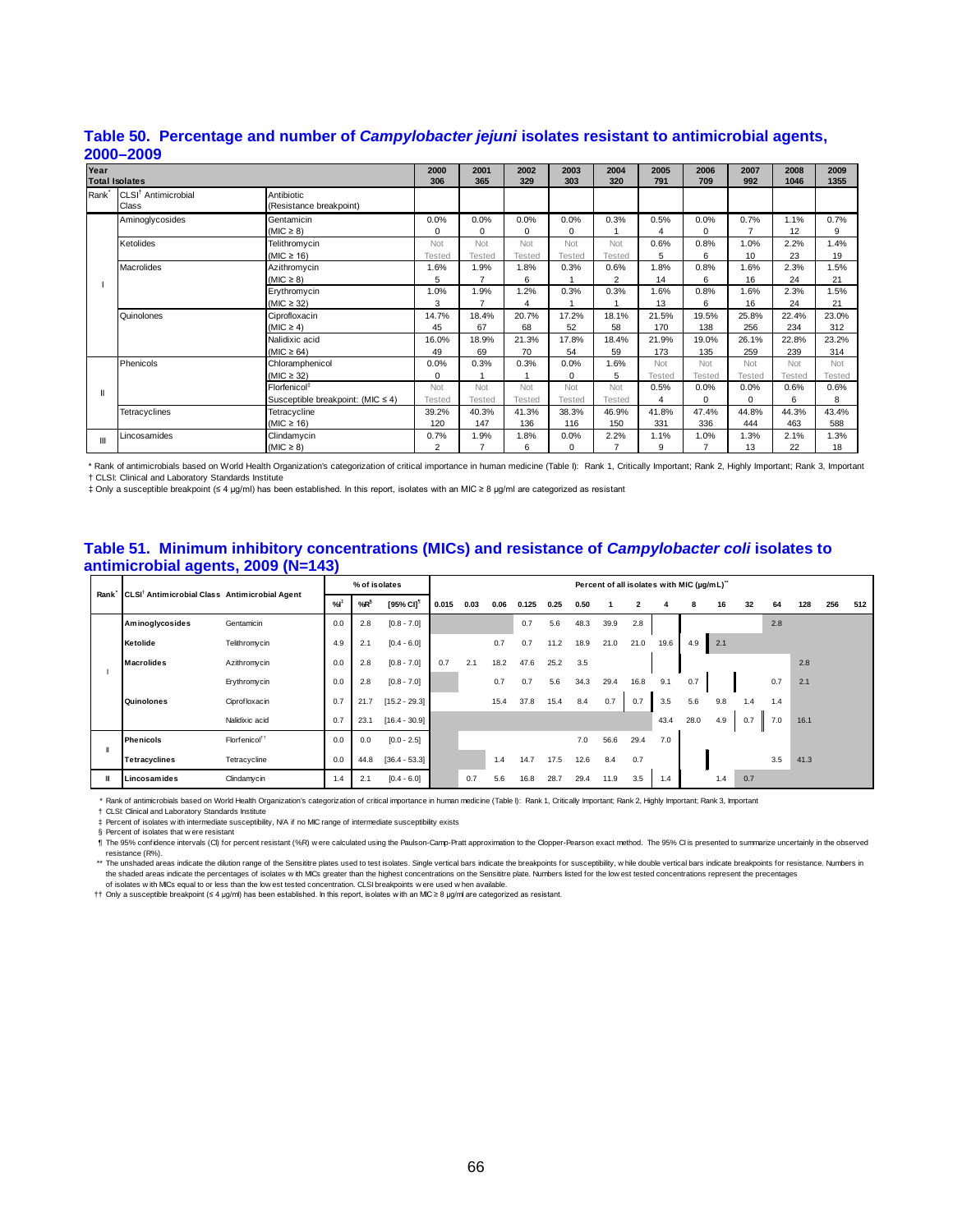# **Figure 27. Antimicrobial resistance pattern for** *Campylobacter coli***, 2009**

**Antimicrobial**



#### **Table 52. Percentage and number of** *Campylobacter coli* **isolates resistant to antimicrobial agents, 2000– 2009**

| Year              | <b>Total Isolates</b>                    |                                       | 2000<br>12 | 2001<br>17  | 2002<br>25    | 2003<br>22     | 2004<br>26    | 2005<br>98     | 2006<br>97 | 2007<br>105 | 2008<br>110 | 2009<br>143 |
|-------------------|------------------------------------------|---------------------------------------|------------|-------------|---------------|----------------|---------------|----------------|------------|-------------|-------------|-------------|
| Rank <sup>*</sup> | CLSI <sup>†</sup> Antimicrobial<br>Class | Antibiotic<br>(Resistance breakpoint) |            |             |               |                |               |                |            |             |             |             |
|                   | Aminoglycosides                          | Gentamicin                            | 8.3%       | 0.0%        | 0.0%          | 4.5%           | 0.0%          | 2.0%           | 1.0%       | 0.0%        | 0.9%        | 2.8%        |
|                   |                                          | (MIC $\geq$ 8)                        |            | $\Omega$    | 0             |                | $\Omega$      | $\overline{2}$ |            | 0           |             | 4           |
|                   | Ketolides                                | Telithromycin                         | Not        | Not         | Not           | Not            | Not           | 4.1%           | 7.2%       | 5.7%        | 5.5%        | 2.1%        |
|                   |                                          | (MIC $\geq$ 16)                       | Tested     | Tested      | Tested        | Testec         | <b>Tested</b> |                |            | 6           | 6           | 3           |
|                   | Macrolides                               | Azithromycin                          | 8.3%       | 5.9%        | 4.0%          | 9.1%           | 0.0%          | 3.1%           | 8.2%       | 5.7%        | 10.0%       | 2.8%        |
|                   |                                          | (MIC $\geq$ 8)                        |            |             |               | $\overline{2}$ | $\Omega$      | 3              | 8          | 6           | 11          | 4           |
|                   |                                          | Erythromycin                          | 8.3%       | 5.9%        | 4.0%          | 9.1%           | 0.0%          | 3.1%           | 8.2%       | 5.7%        | 10.0%       | 2.8%        |
|                   |                                          | (MIC $\geq$ 32)                       |            |             |               | $\overline{2}$ | $\Omega$      | 3              | 8          | 6           | 11          | 4           |
|                   | Quinolones                               | Ciprofloxacin                         | 25.0%      | 47.1%       | 12.0%         | 22.7%          | 30.8%         | 23.5%          | 21.6%      | 28.6%       | 30.0%       | 21.7%       |
|                   |                                          | $(MIC \ge 4)$                         | 3          | 8           | 3             | 5              | 8             | 23             | 21         | 30          | 33          | 31          |
|                   |                                          | Nalidixic acid                        | 25.0%      | 47.1%       | 12.0%         | 22.7%          | 34.6%         | 26.5%          | 23.7%      | 30.5%       | 30.0%       | 23.1%       |
|                   |                                          | (MIC $\geq 64$ )                      | 3          | 8           | 3             | 5              | 9             | 26             | 23         | 32          | 33          | 33          |
|                   | Phenicols                                | Chloramphenicol                       | 0.0%       | 0.0%        | 0.0%          | 0.0%           | 0.0%          | Not            | Not        | Not         | Not         | Not         |
|                   |                                          | (MIC $\geq$ 32)                       | $\Omega$   | $\mathbf 0$ | 0             | $\Omega$       | $\Omega$      | Tested         | Tested     | Tested      | Tested      | Tested      |
| Ш                 |                                          | Florfenicol <sup>‡</sup>              | Not        | Not         | Not           | Not            | Not           | 1.0%           | 0.0%       | 0.0%        | 0.0%        | 0.0%        |
|                   |                                          | Susceptible breakpoint: (MIC ≤ 4)     | Tested     | Tested      | <b>Tested</b> | Tested         | Tested        |                | $\Omega$   | 0           | $\Omega$    | $\Omega$    |
|                   | Tetracyclines                            | Tetracycline                          | 25.0%      | 58.8%       | 40.0%         | 45.5%          | 38.5%         | 30.6%          | 39.2%      | 41.9%       | 40.0%       | 44.8%       |
|                   |                                          | (MIC $\geq$ 16)                       | 3          | 10          | 10            | 10             | 10            | 30             | 38         | 44          | 44          | 64          |
| Ш                 | Lincosamides                             | Clindamycin                           | 8.3%       | 5.9%        | 4.0%          | 9.1%           | 0.0%          | 4.1%           | 9.3%       | 5.7%        | 9.1%        | 2.1%        |
|                   |                                          | (MIC $\geq$ 8)                        |            |             |               | $\overline{2}$ | 0             | 0.0%           | 9          | 6           | 10          | 3           |

† CLSI: Clinical and Laboratory Standards Institute<br>‡ Only a susceptible breakpoint (≤ 4 μg/ml) has been established. In this report, isolates with an MIC ≥ 8 μg/ml are categorized as resistant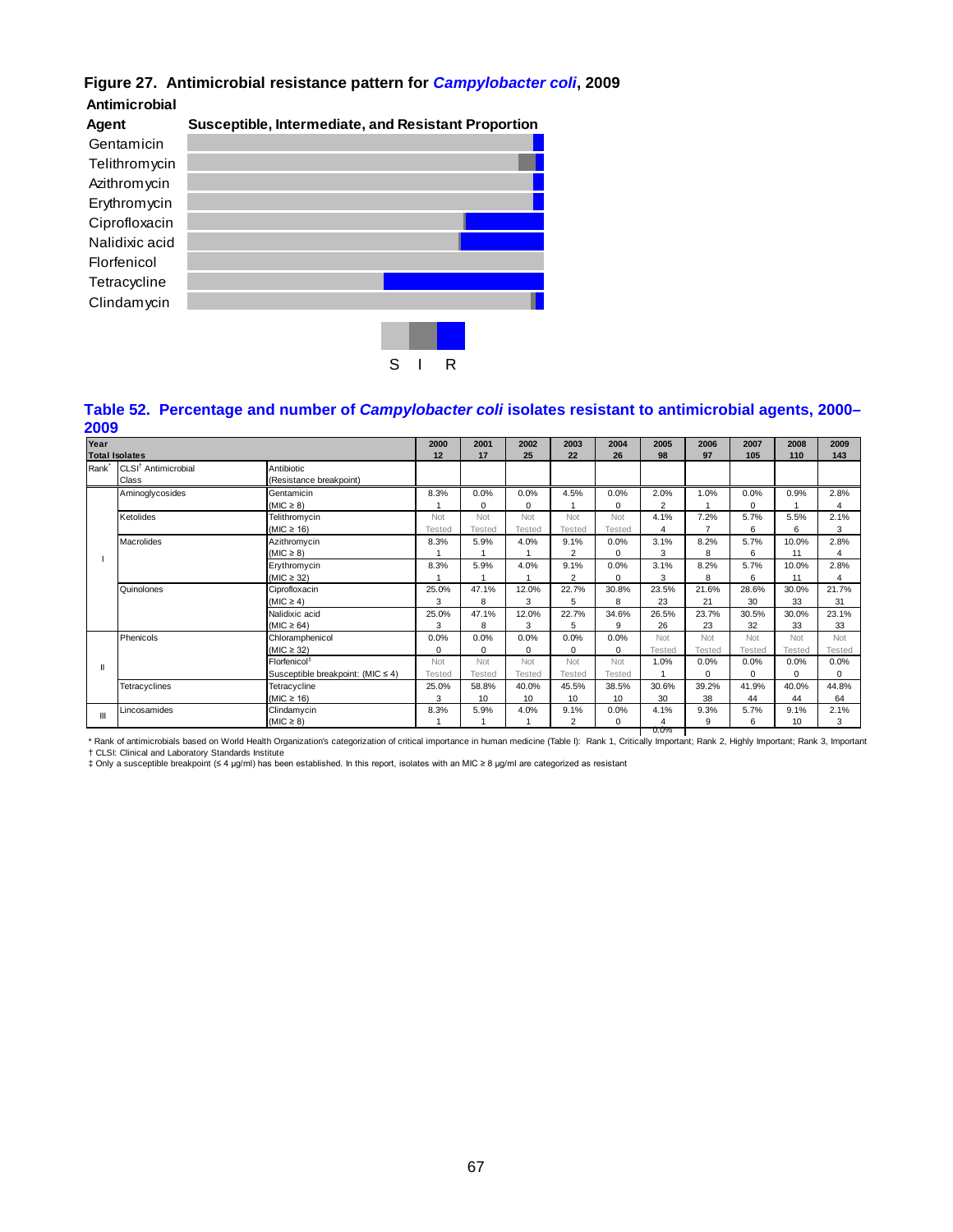# **References**

CDC. National Antimicrobial Resistance Monitoring System for Enteric Bacteria (NARMS): 2005 Human Isolates Final Report. Atlanta, Georgia: U.S. Department of Health and Human Services, CDC, 2007.

Clinical and Laboratory Standards Institute. Methods for Antimicrobial Dilution and Disk Susceptibility Testing of Infrequently Isolated or Fastidious Bacteria: Approved Guideline. CLSI Document M45-A2. CLSI, Wayne, Pennsylvania, 2010.

Clinical and Laboratory Standards Institute (CLSI). Performance Standards for Antimicrobial Susceptibility Testing; Twentieth Informational Supplement. CLSI Document M100-S20-. CLSI, Wayne, Pennsylvania, 2010.

Clinical and Laboratory Standards Institute. Methods for Dilution Antimicrobial Susceptibility Tests for Bacteria that Grow Aerobically; Approved Standard-Eighth Edition. CLSI Document M07-A8. CLSI, Wayne, Pennsylvania, 2009.

Clinical and Laboratory Standards Institute. Performance Standards for Antimicrobial Disk and Dilution Susceptibility Tests for Bacteria Isolated from Animals; Approved Standard-Third Edition. CLSI Document M31-A3. CLSI, Wayne, Pennsylvania, 2008.

Fleiss JL, Levin B, Paik MC. Statistical Methods in for Rates and Proportions. In: Shewart WA, Wilks SS, eds. Wiley Series in Probability and Statistics. Published Online; 2004.

Gonzalez, I, Grant KA, Richardson PT, Park SF, Collins MD. Specific identification of the enteropathogens *Campylobacter jejuni* and *Campylobacter coli* by using a PCR test based on the *ceuE* gene encoding a putative virulence determinant. Journal of Clinical Microbiology 1997;35:759-63.

Linton D, Lawson AJ, Owen RJ, Stanley J. PCR detection, identification to species level, and fingerprinting of *Campylobacter jejuni* and *Campylobacter coli* direct from diarrheic samples. Journal of Clinical Microbiology 1997;35:2568-72.

Linton D, Owen RJ, Stanley J. Rapid Indentification by PCR of the genus *Campylobacter* and of five *Campylobacter* species enteropathogenic for man and animals. Research in Microbiology 1996;147:707-718.

Pruckler, J., et al., Comparison of four real-time PCR methods for the identification of the genus *Campylobacter* and speciation of *C. jejuni* and *C. coli.* ASM 106<sup>th</sup> General meeting; Poster C282.

World Health Organization (WHO). Critically Important Antimicrobials for Human Medicine. Report of the Second WHO Expert Meeting. Switzerland, 2007.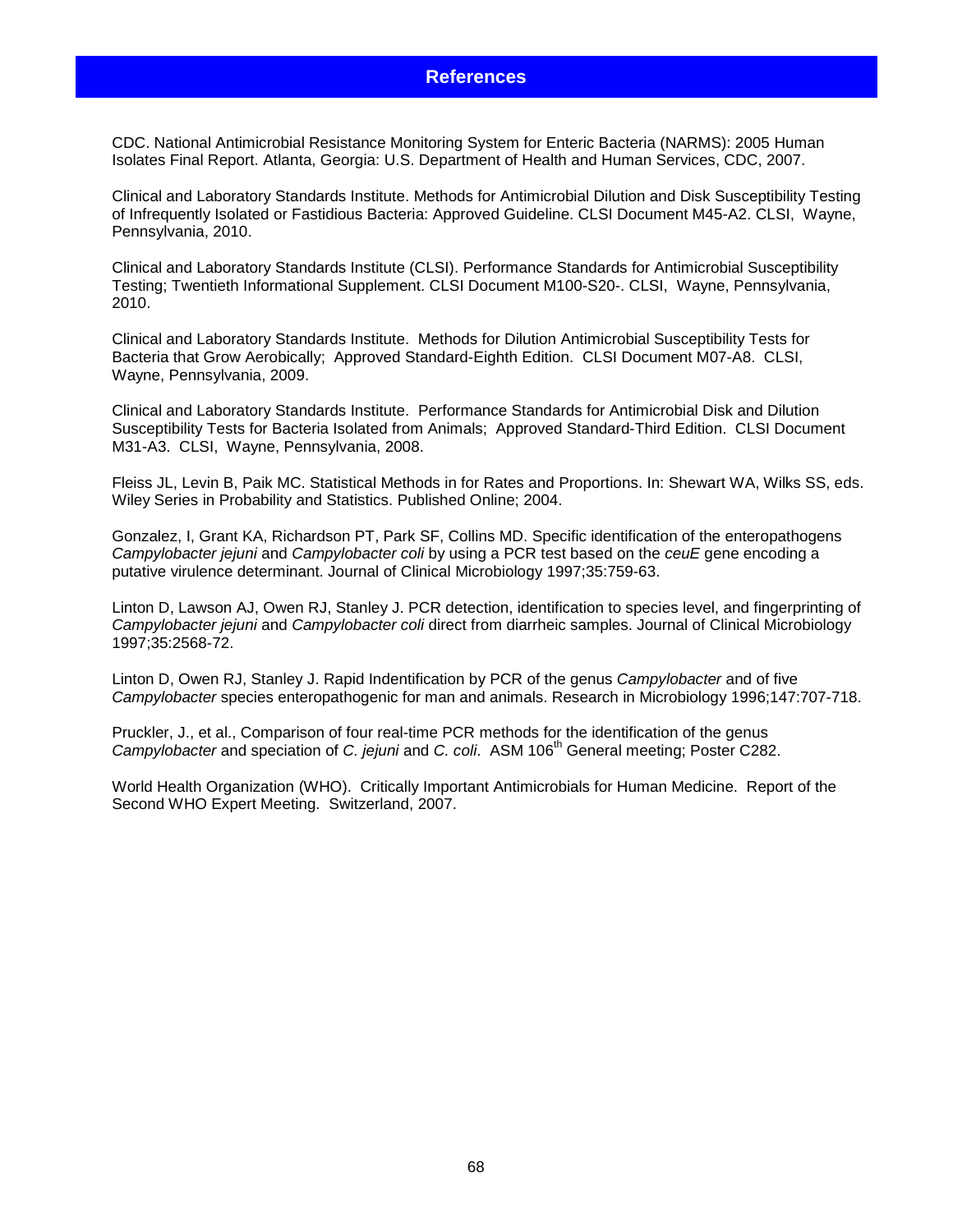# **NARMS Publications in 2009**

Folster JP, Rickert R, Barzilay EJ, Whichard JM. Identification of the aminoglycoside resistance determinants, armA and rmtC among non-Typhi *Salmonella* isolates from humans in the United States. Antimicrob Agents Chemother. 2009 Oct;53(10): 4563-4.

Hendricksen RS, Mikoleit M, Kornschober C, Rickert RL, Van Duyne S, Kjelso C, Hasman H, Cormican M, Mevius D, Threlfall EJ, Angulo FJ. Emergence of multidrug-resistant *Salmonella* Concord infections in Europe and the United States in children adopted from Ethiopia, 2003-2007. Pediatr Infect Dis J. 2009 Sept;28(9):814-8.

Hendricksen RS, Seyfarth AM, Jensen AB, Whichard JM, Karlsmose S, Joyce K, Mikoleit M, DeLong SM, Weill FX, Aidara-Kane A, Lo Fo Wong DM, Angulo FJ, Wegener HC, Aarestrup FM. Results of use of WHO Global Salm-Surv external quality assurance system for antimicrobial susceptibility testing of *Salmonella* isolates from 2000-2007. J Clin Microbiol. 2009 Jan;47(1):79-85.

Lynch M, Blanton EM, Bulens S, Polyak C, Stevenson J, Medalla F, Barzilay E, Joyce K, Barrett T, Mintz ED. Typhoid fever in the United States, 1999-2006. JAMA. 2009 Aug;302(8): 859-65.

Petrov P, Hendricksen RS, Kantardjev T, Asseva G, Sorensen G, Fields P, Mikoleit M, Whichard JM, McQuiston JR, Torpdahi M, Aarestrup FM, Angulo FJ. Occurrence and characterization of *Salmonella enterica* subspecies *enterica* serovar 9,12:I,v:- strains from Bulgaria, Denmark, and the United States. Eur J Clin Microbiol Infect Dis. 2009

Sjolund-Karlsson M, Folster JP, Pecic G, Joyce K, Medalla F, Rickert R, Whichard JM. Emergence of plasmidmediated quinolone resistance among non-Typhi *Salmonella enterica* isolates from humans in the United States. Antimicrob Agents Chemother. 2009 May; 53(5):2142-4.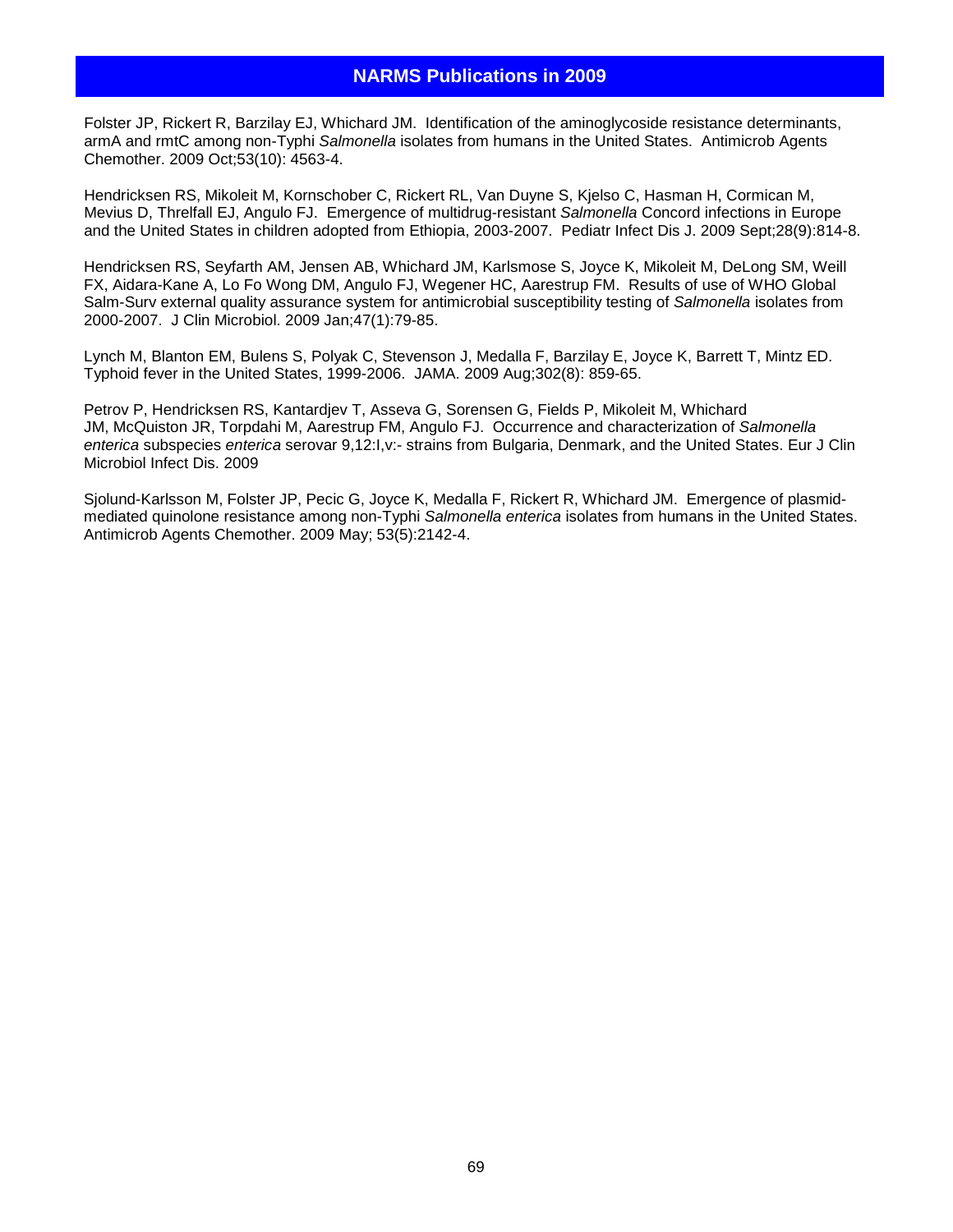# **Appendix A**

**Summary of** *Escherichia coli* **Resistance Surveillance Pilot Study, 2009** 



## **INTRODUCTION**

*Escherichia coli* is a Gram–negative coccobacillus bacterium that is part of the intestinal flora of humans and other animals. Because antimicrobial resistance genes commonly reside in mobile genetic elements that can be transferred horizontally to other bacteria, antimicrobial–resistant bacteria of the intestinal flora, including *E. coli*, constitute an important reservoir of resistance genes for pathogenic bacteria of humans and other animals. Furthermore, when introduced into a normally sterile site, *E. coli* is an important cause of infections, including septicemia, urinary tract infections, and wound infections. The human intestinal tract is the predominant source of *E. coli* causing these infections. Antimicrobial resistance among *E. coli* causing such infections complicates treatment options.

The use of antimicrobial agents creates a selective pressure for the emergence and dissemination of resistant bacteria. Use of antimicrobial agents in food animals selects resistant bacteria, including resistant *E. coli* in the intestinal tract of food animals. These resistant bacteria can be transmitted to humans through the food supply. Therefore, monitoring resistance in *E. coli* isolated from the intestinal flora of humans and animals is important to determining the role of these bacteria as human pathogens and as reservoirs of resistance determinants for human pathogens. The *E. coli* Resistance Surveillance Pilot is designed to determine the prevalence of resistance to clinically important antimicrobial agents among *E. coli* isolated from persons in the community.

## **SUMMARY OF 2009 SURVEILLANCE DATA**

## **Background**

Beginning in 2004, NARMS began to prospectively monitor the prevalence of antimicrobial resistance of *E. coli* isolated from human stool samples in two sites: Maryland and Michigan.

## **SURVEILLANCE AND LABORATORY TESTING METHODS**

In 2009, Michigan was the sole participant in the study. Michigan cultured 10 human stool samples, from outpatients, each month for *E. coli* using Eosin Methylene Blue agar and subsequent biochemical confirmation. One *E. coli* isolate, if present, from each stool sample was sent to CDC for susceptibility testing to antimicrobial agents using broth microdilution (Sensititre®) to determine the minimum inhibitory concentration (MIC) for each of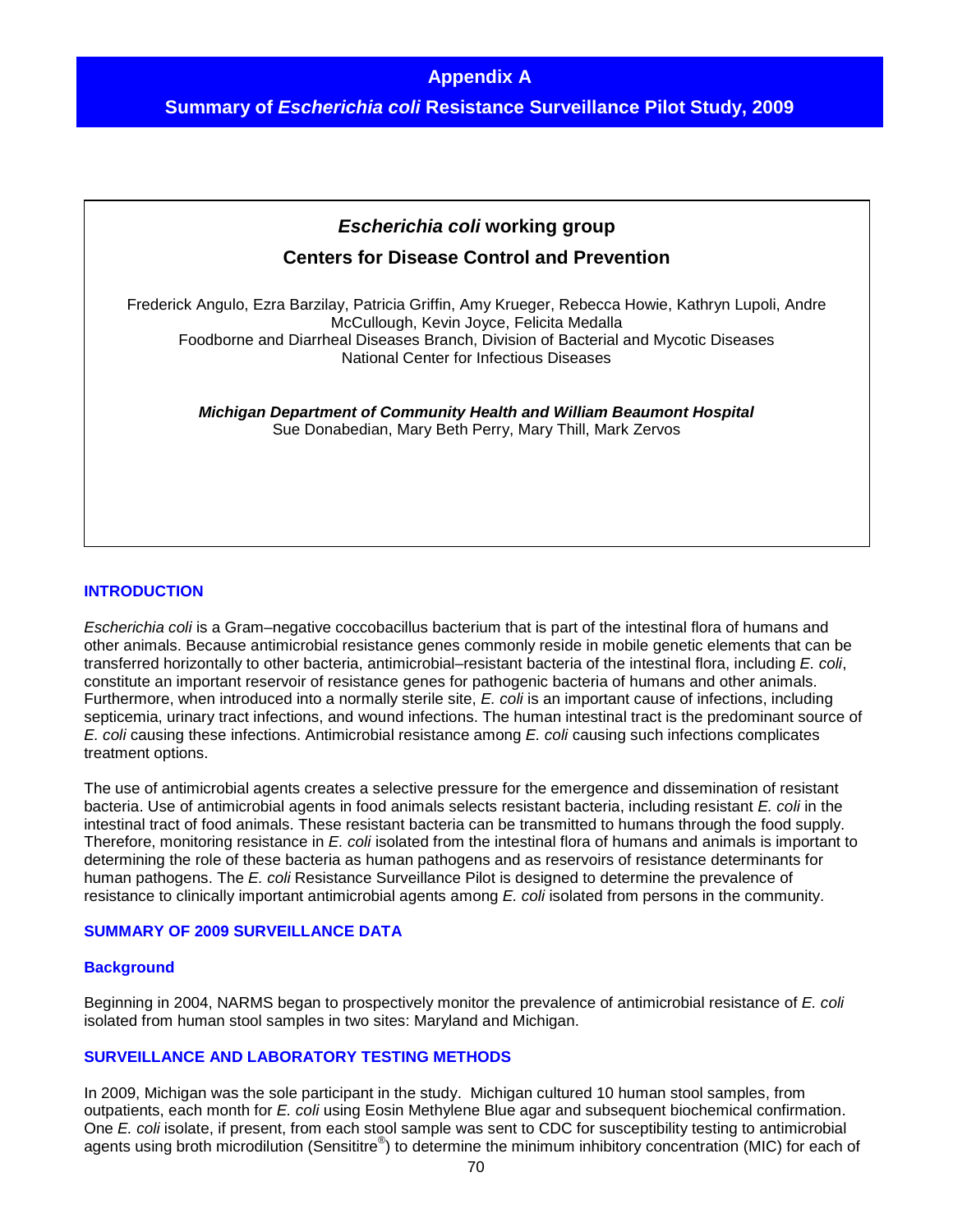15 antimicrobial agents: amikacin, ampicillin, amoxicillin-clavulanic acid, cefoxitin, ceftiofur, ceftriaxone, chloramphenicol, ciprofloxacin, gentamicin, kanamycin, nalidixic acid, streptomycin, sulfonamides, tetracycline, and trimethoprim-sulfamethoxazole.

Interpretive criteria from the Clinical and Laboratory Standards Institiute (CLSI) were used when available (Table [53\)](#page-70-0). The 95% CIs for the percentage of resistant isolates calculated using the Clopper-Pearson exact method, are included in the MIC distribution tables. Similarly, multiclass resistance by CLSI antimicrobial class was defined as resistance to two or more classes.

# **RESULTS**

In 2009, CDC received 45 isolates; of these, 45 (100.0%) were viable *E. coli* isolates. MIC was determined for *E. coli* isolates for 15 antimicrobial agents (Table 54). Of the 45 *E. coli* isolates, 22.2% (10/45) were resistant to ampicillin, 17.8% (8/45) to sulfisoxazole, 17.8% (8/45) to tetracycline, and 8.9% (4/45) to nalidixic acid [\(Table 55\)](#page-72-0).

# **Multidrug-Resistant** *E. coli*

Multidrug resistance is described in NARMS by the number of antimicrobial classes and also by specific coresistant phenotypes. Antimicrobial classes of agents defined by CLSI are used in this report.

- 11.1% (5/45) of *E. coli* isolates were resistant to three or more classes of antimicrobial agents [\(Table 56\)](#page-72-0).
- 8.9% (4/45) of *E. coli* isolates were resistant to five or more classes of antimicrobial agents [\(Table 56\)](#page-72-0).

## **Clinically Important Resistance**

Antimicrobial agents commonly used to treat serious *E. coli* infections in humans include third-generation cephalosporins and fluoroquinolones.

- 2.2% (1/45) of *E. coli* isolates were resistant to ceftriaxone [\(Table 55\)](#page-72-0).
- 8.9% (4/45) of *E. coli* isolates were resistant to ciprofloxacin [\(Table 55\)](#page-72-0).

# **REFERENCES**

- 1. Levy SB, Fitzgerald GB, Macone AB. Changes in intestinal flora of farm personnel after introduction of a tetracycline-supplemented feed on a farm. The New England Journal of Medicine 1976;295:583–8.
- 2. Schaberg DR, Culver DH, Gaynes RP. Major trends in the microbial etiology of nosocomial infection. The American Journal of Medicine 1991;91(Suppl 3B):3B-72S–5S.
- 3. Van den Bogaard AE, Stobberingh EE. Epidemiology of resistance to antibiotics: links between animals and humans. International Journal of Antimicrobial Agents 2000;14:327–35.
- 4. Corpet DE. Antibiotic resistance from food. The New England Journal of Medicine 1988;318:1206–7.
- <span id="page-70-0"></span>5. Clinical and Laboratory Standards Institute (CLSI). Performance Standards for Antimicrobial Susceptibility Testing; Twentieth Informational Supplement. CLSI Document M100-S20. CLSI, Wayne, Pennsylvania, 2010.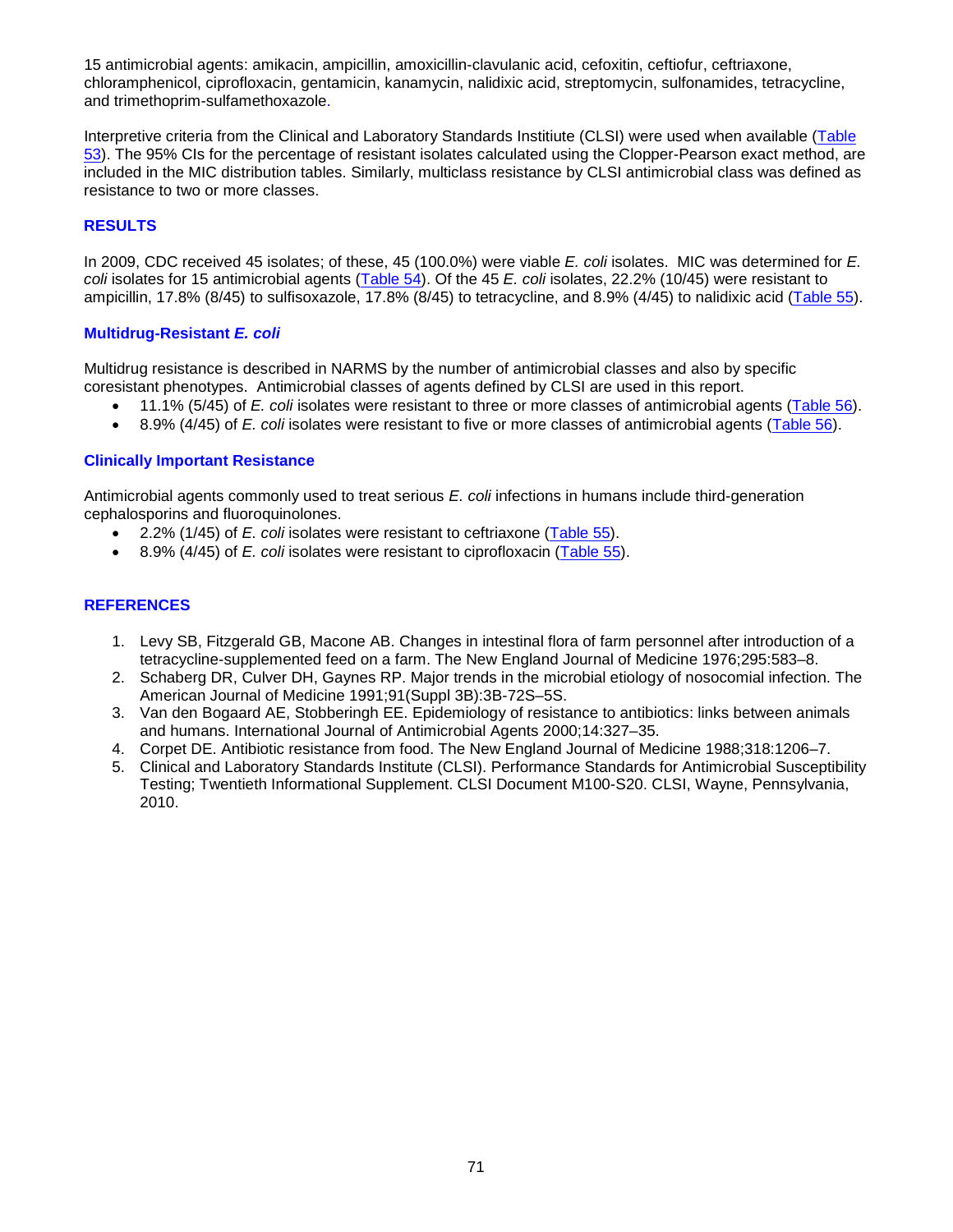#### **Table 53. Antimicrobial agents used for susceptibility testing of** *Escherichia coli***, 2009**

| <b>CLSI class</b>                              | <b>Antimicrobial Agent</b>    | Antimicrobial Agent  |          | MIC Interpretive Standard (µg/mL)  |           |
|------------------------------------------------|-------------------------------|----------------------|----------|------------------------------------|-----------|
|                                                |                               | <b>Concentration</b> |          | Susceptible Intermediate Resistant |           |
|                                                |                               | Range (µg/mL)        |          |                                    |           |
| Aminoglycosides                                | Amikacin                      | $0.5 - 64$           | ≤16      | 32                                 | ≥64       |
|                                                | Gentamicin                    | $0.25 - 16$          | $\leq 4$ | 8                                  | ≥16       |
|                                                | Kanamycin                     | $8 - 64$             | $≤16$    | 32                                 | ≥64       |
|                                                | Streptom ycin                 | $32 - 64$            | ≤32      |                                    | ≥64       |
| $\beta$ -lactam / $\beta$ -lactamase inhibitor |                               |                      |          |                                    |           |
| combinations                                   | Amoxicillin-Clavulanic acid   | $1/0.5 - 32/16$      | ≤ $8/4$  | 16/8                               | ≥32/16    |
| Cephems                                        | Cefoxitin                     | $0.5 - 32$           | ≤8       | 16                                 | $\geq$ 32 |
|                                                | Ceftiofur                     | $0.12 - 8$           | $\leq$ 2 | 4                                  | ≥8        |
|                                                | Ceftriaxone                   | $0.25 - 64$          | $\leq$ 1 | 2                                  | $\geq 4$  |
| Folate pathway inhibitors                      | Sulfisoxazole                 | $16 - 256$           | $≤256$   |                                    | ≥512      |
|                                                | Trimethoprim-Sulfamethoxazole | $0.12/2.4 - 4/76$    | ≤2/38    |                                    | ≥4/76     |
| Penicillins                                    | Ampicillin                    | $1 - 32$             | ≤8       | 16                                 | $\geq$ 32 |
| Phenicols                                      | Chloramphenicol               | $2 - 32$             | ≤8       | 16                                 | $\geq$ 32 |
| Quinolones                                     | Ciprofloxacin                 | $0.015 - 4$          | $\leq 1$ | 2                                  | $\geq 4$  |
|                                                | Nalidixic acid                | $0.5 - 32$           | $≤16$    |                                    | $\geq$ 32 |
| Tetracyclines                                  | Tetracycline                  | $4 - 32$             | ≤4       | 8                                  | $≥16$     |

#### **Table 54. Minimum inhibition concentrations (MICs) and resistance of** *Escherichia coli* **isolates to antimicrobial agents, 2009 (N=45)**

| Rank <sup>*</sup> | CLSI <sup>†</sup> Antimicrobial Class                          | <b>Antimicrobial Agent</b>    |            | % of isolates   |                       |       |      |      |       |      |      |      |                |      | Percent of all isolates with MIC (µg/mL)" |      |      |      |     |     |      |
|-------------------|----------------------------------------------------------------|-------------------------------|------------|-----------------|-----------------------|-------|------|------|-------|------|------|------|----------------|------|-------------------------------------------|------|------|------|-----|-----|------|
|                   |                                                                |                               | %          | %R <sup>§</sup> | [95% CI] <sup>1</sup> | 0.015 | 0.03 | 0.06 | 0.125 | 0.25 | 0.50 |      | $\overline{2}$ |      | 8                                         | 16   | 32   | 64   | 128 | 256 | 512  |
|                   | Aminoglycosides                                                | Amikacin                      | 0.0        | 0.0             | $[0.0 - 7.9]$         |       |      |      |       |      | 6.7  | 31.1 | 57.8           | 4.4  |                                           |      |      |      |     |     |      |
|                   |                                                                | Gentamicin                    | 0.0        | 0.0             | $[0.0 - 7.9]$         |       |      |      |       | 15.6 | 75.6 | 6.7  | 2.2            |      |                                           |      |      |      |     |     |      |
|                   |                                                                | Streptomycin                  | N/A        | 8.9             | $[2.4 - 21.2]$        |       |      |      |       |      |      |      |                |      |                                           |      | 91.1 | 4.4  | 4.4 |     |      |
|                   | $\beta$ -lactam / $\beta$ -lactamase<br>inhibitor combinations | Amoxicillin-clavulanic acid   | 2.2        | 2.2             | $[0.03 - 11.8]$       |       |      |      |       |      |      | 8.9  | 22.2           | 44.4 | 20.0                                      | 2.2  | 2.2  |      |     |     |      |
|                   | <b>Cephems</b>                                                 | Ceftiofur                     | 0.0        | 2.2             | $[0.03 - 11.8]$       |       |      |      | 8.9   | 71.1 | 15.6 | 2.2  |                |      |                                           | 2.2  |      |      |     |     |      |
|                   |                                                                | Ceftriaxone                   | 0.0        | 2.2             | $[0.03 - 11.8]$       |       |      |      |       | 97.8 |      |      |                |      |                                           |      | 2.2  |      |     |     |      |
|                   | <b>Penicillins</b>                                             | Ampicillin                    | 0.0        | 22.2            | $[11.2 - 37.1]$       |       |      |      |       |      |      | 6.7  | 66.7           | 2.2  | 2.2                                       |      |      | 22.2 |     |     |      |
|                   | Quinolones                                                     | Ciprofloxacin                 | 0.0        | 8.9             | $[2.4 - 21.2]$        | 88.9  | 2.2  |      |       |      |      |      |                |      | 8.9                                       |      |      |      |     |     |      |
|                   |                                                                | Nalidixic acid                | <b>N/A</b> | 8.9             | $[2.4 - 21.2]$        |       |      |      |       |      |      | 33.3 | 46.7           | 8.9  |                                           | 2.2  |      | 8.9  |     |     |      |
|                   | Aminoglycosides                                                | Kanamycin                     | 0.0        | 6.7             | $[1.4 - 18.3]$        |       |      |      |       |      |      |      |                |      | 93.3                                      |      |      |      | 6.7 |     |      |
|                   | <b>Cephems</b>                                                 | Cefoxitin                     | 0.0        | 6.7             | $[1.4 - 18.3]$        |       |      |      |       |      | 2.2  | 15.6 | 44.4           | 28.9 | 2.2                                       |      | 4.4  | 2.2  |     |     |      |
|                   | Folate pathway inhibitors                                      | Sulfisoxazole                 | <b>N/A</b> | 17.8            | $[8.0 - 32.1]$        |       |      |      |       |      |      |      |                |      |                                           | 33.3 | 44.4 | 4.4  |     |     | 17.8 |
| Л                 |                                                                | Trimethoprim-sulfamethoxazole | N/A        | 8.9             | $[2.4 - 21.2]$        |       |      |      | 86.7  | 4.4  |      |      |                |      | 8.9                                       |      |      |      |     |     |      |
|                   | <b>Phenicols</b>                                               | Chloramphenicol               | 4.4        | 2.2             | $[0.03 - 11.8]$       |       |      |      |       |      |      |      | 8.9            | 66.7 | 17.8                                      | 4.4  |      | 2.2  |     |     |      |
|                   | <b>Tetracyclines</b>                                           | Tetracycline                  | 2.2        | 17.8            | $[8.0 - 32.1]$        |       |      |      |       |      |      |      |                | 80.0 | 2.2                                       |      | 2.2  | 15.6 |     |     |      |

\* Rank of antimicrobials based on World Health Organization's categorization of critical importance in human medicine (Table I): Rank 1, Critically Important; Rank 2, Highly Important

† CLSI: Clinical and Laboratory Standards Institute

‡ § Percent of isolates w ith intermediate susceptibility, N/A if no MIC range of intermediate susceptibility exists Percent of isolates that w ere resistant

¶ The 95% confidence intervals (CI) for percent resistant (%R) w ere calculated using the Paulson-Camp-Pratt approximation to the Clopper-Pearson exact method. The 95% CI is presented to summarize uncertainly in the observed

resistance (R%).<br>\*\* The unshaded areas indicate the dilution range of the Sensititre plates used to test isolates. Single vertical bars indicate the breakpoints for susceptibility, while double vertical bars indicate break shaded areas indicate the percentages of isolates with MCs greater than the highest concentrations on the Sensititre plate. Numbers listed for the low est tested concentrations represent the precentages of isolates with MC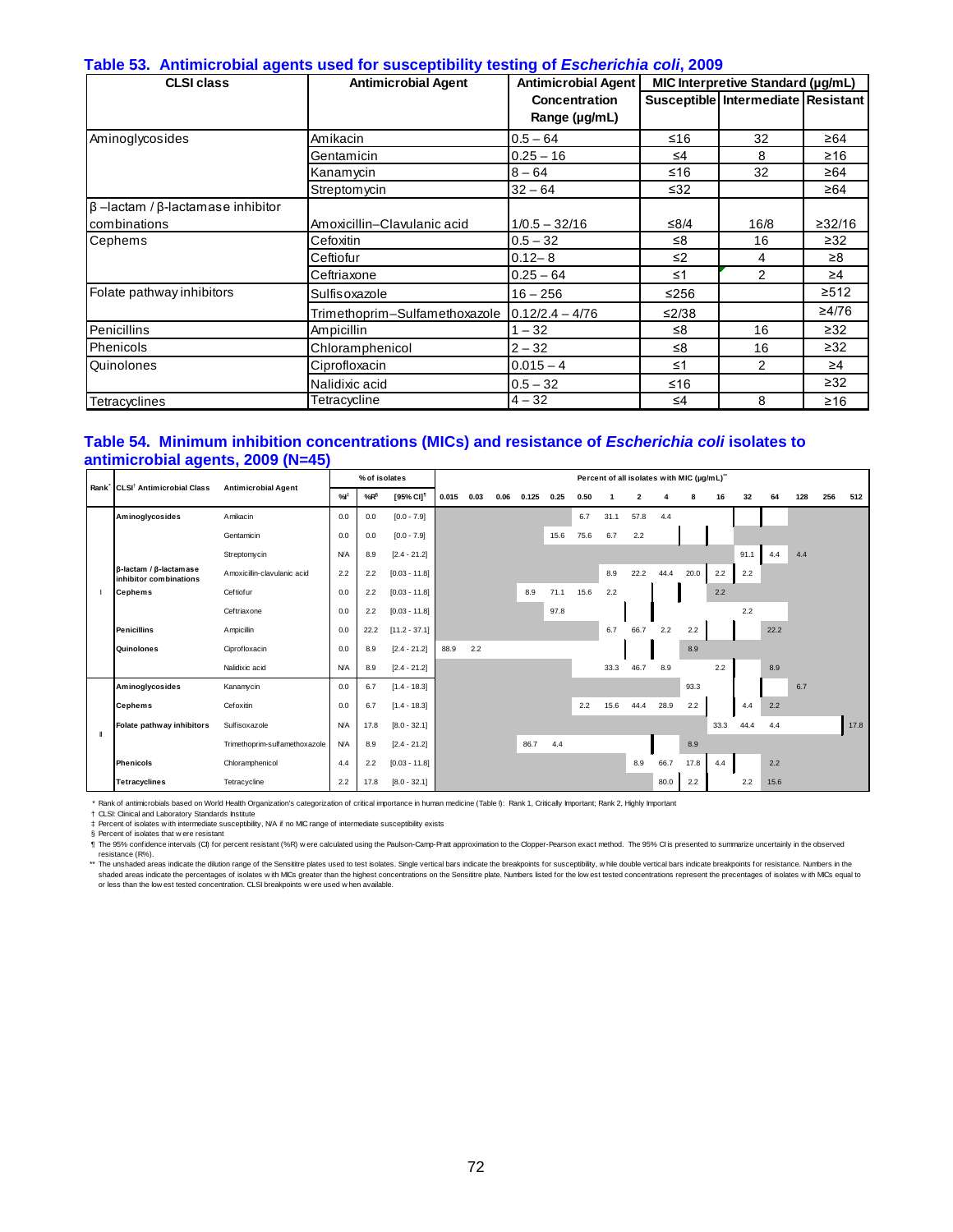## **Figure 28. Antibiotic resistance pattern for** *Escherichia coli***, 2009**

| <b>Antimicrobial Agent</b>    | Susceptible, Intermediate, and Resistant Proportion |  |
|-------------------------------|-----------------------------------------------------|--|
| Amikacin                      |                                                     |  |
| Gentamicin                    |                                                     |  |
| Streptomycin                  |                                                     |  |
| Amoxicillin-clavulanic acid   |                                                     |  |
| Ceftiofur                     |                                                     |  |
| Ceftriaxone                   |                                                     |  |
| Ampicillin                    |                                                     |  |
| Ciprofloxacin                 |                                                     |  |
| Nalidixic acid                |                                                     |  |
| Kanamycin                     |                                                     |  |
| Cefoxitin                     |                                                     |  |
| Sulfisoxazole                 |                                                     |  |
| Trimethoprim-sulfamethoxazole |                                                     |  |
| Chloramphenicol               |                                                     |  |
| Tetracycline                  |                                                     |  |
|                               |                                                     |  |
|                               |                                                     |  |



## **Table 55. Percentage and number of** *Escherichia coli* **isolates resistant to antimicrobial agents, 2004– 2009**

| Year                                            |                                 |                                            | 2004           | 2005     | 2006        | 2007           | 2008           | 2009         |
|-------------------------------------------------|---------------------------------|--------------------------------------------|----------------|----------|-------------|----------------|----------------|--------------|
|                                                 |                                 |                                            | 151            | 119      | 82          | 66             | 57             | 45           |
|                                                 | CLSI <sup>†</sup> Antimicrobial | Antibiotic                                 |                |          |             |                |                |              |
|                                                 | Class                           | (Resistance breakpoint)                    |                |          |             |                |                |              |
|                                                 | Aminoglycosides                 | Amikacin                                   | 0.0%           | 0.0%     | 0.0%        | 0.0%           | 0.0%           | 0.0%         |
|                                                 |                                 | (MIC $\geq 64$ )                           | $\Omega$       | 0        | $\mathbf 0$ | 0              | $\mathbf 0$    | 0            |
| <b>Total Isolates</b><br>Rank <sup>-</sup><br>Ш |                                 | Gentamicin                                 | 2.0%           | 3.4%     | 3.7%        | 3.0%           | 0.0%           | 0.0%         |
|                                                 |                                 | $(MIC \ge 16)$                             | 3              | 4        | 3           | $\overline{2}$ | 0              | $\Omega$     |
|                                                 |                                 | Streptomycin                               | 10.6%          | 14.3%    | 7.3%        | 13.6%          | 8.8%           | 8.9%         |
|                                                 |                                 | (MIC $\geq 64$ )                           | 16             | 17       | 6           | 9              | 5              | 4            |
|                                                 | β-lactam/β-lactamase inhibitor  | Amoxicillin-clavulanic acid                | 2.6%           | 4.2%     | 3.7%        | 0.0%           | 3.5%           | 2.2%         |
|                                                 | combinations                    | (MIC $\geq$ 32)                            | 4              | 5        | 3           | 0              | 2              | 1            |
|                                                 | Cephems                         | Ceftiofur                                  | 0.0%           | 0.8%     | 0.0%        | 0.0%           | 1.8%           | 2.2%         |
|                                                 |                                 | (MIC $\geq$ 8)                             | 0              |          | 0           | $\mathbf 0$    | 1              | 1            |
|                                                 |                                 | Ceftriaxone                                | 0.0%           | 0.8%     | 0.0%        | 0.0%           | 1.8%           | 2.2%         |
|                                                 |                                 | (MIC $\geq$ 64)                            | 0              | 1        | 0           | $\mathbf 0$    | 1              | $\mathbf{1}$ |
|                                                 | Penicillins                     | Ampicillin                                 | 24.5%          | 26.1%    | 28.0%       | 21.2%          | 26.3%          | 22.2%        |
|                                                 |                                 | (MIC $\geq$ 32)                            | 37             | 31       | 23          | 14             | 15             | 10           |
|                                                 | Quinolones                      | Ciprofloxacin                              | 3.3%           | 7.6%     | 4.9%        | 7.6%           | 10.5%          | 8.9%         |
|                                                 |                                 | $(MIC \ge 4)$                              | 5              | 9        | 4           | 5              | 6              | 4            |
|                                                 |                                 | Nalidixic Acid                             | 9.3%           | 9.2%     | 11.0%       | 10.6%          | 12.3%          | 8.9%         |
|                                                 |                                 | (MIC $\geq$ 32)                            | 14             | 11       | 9           | 7              | 7              | 4            |
|                                                 | Aminoglycosides                 | Kanamycin                                  | 2.0%           | 0.0%     | 0.0%        | 1.5%           | 1.8%           | 6.7%         |
|                                                 |                                 | (MIC $\geq 64$ )                           | 3              | $\Omega$ | 0           | 1              |                | 3            |
|                                                 | Cephems                         | Cefoxitin                                  | 2.6%           | 0.8%     | 1.2%        | 0.0%           | 0.0%           | 6.7%         |
|                                                 |                                 | (MIC $\geq$ 32)                            | 4              |          | 1           | $\mathbf 0$    | $\mathbf 0$    | 3            |
|                                                 | Folate pathway inhibitors       | Sulfisoxazole <sup>#</sup>                 | 17.9%          | 18.4%    | 17.1%       | 24.2%          | 14.0%          | 17.8%        |
|                                                 |                                 | (MIC $\geq$ 512)                           | 27             | 21       | 14          | 16             | 8              | 8            |
|                                                 |                                 | Trimethoprim-sulfamethoxazole <sup>®</sup> | 11.3%          | 14.9%    | 12.2%       | 15.2%          | 12.3%          | 8.9%         |
|                                                 |                                 | $(MIC \ge 4)$                              | 17             | 17       | 10          | 10             | $\overline{7}$ | 4            |
|                                                 | Phenicols                       | Chloramphenicol                            | 1.3%           | 2.5%     | 3.7%        | 3.0%           | 5.3%           | 2.2%         |
|                                                 |                                 | (MIC $\geq$ 32)                            | $\overline{2}$ | 3        | 3           | $\overline{2}$ | 3              | $\mathbf{1}$ |
|                                                 | Tetracyclines                   | Tetracycline                               | 13.2%          | 19.3%    | 14.6%       | 21.2%          | 14.0%          | 17.8%        |
|                                                 |                                 | (MIC $\geq$ 16)                            | 20             | 23       | 12          | 14             | 8              | 8            |

\* Rank of antimicrobials based on World Health Organization's categorization of critical importance in human medicine (Table I): Rank 1, Critically Important; Rank 2, Highly Important

† CLSI: Clinical and Laboratory Standards Institute

‡ Results unavailable for 5 isolates